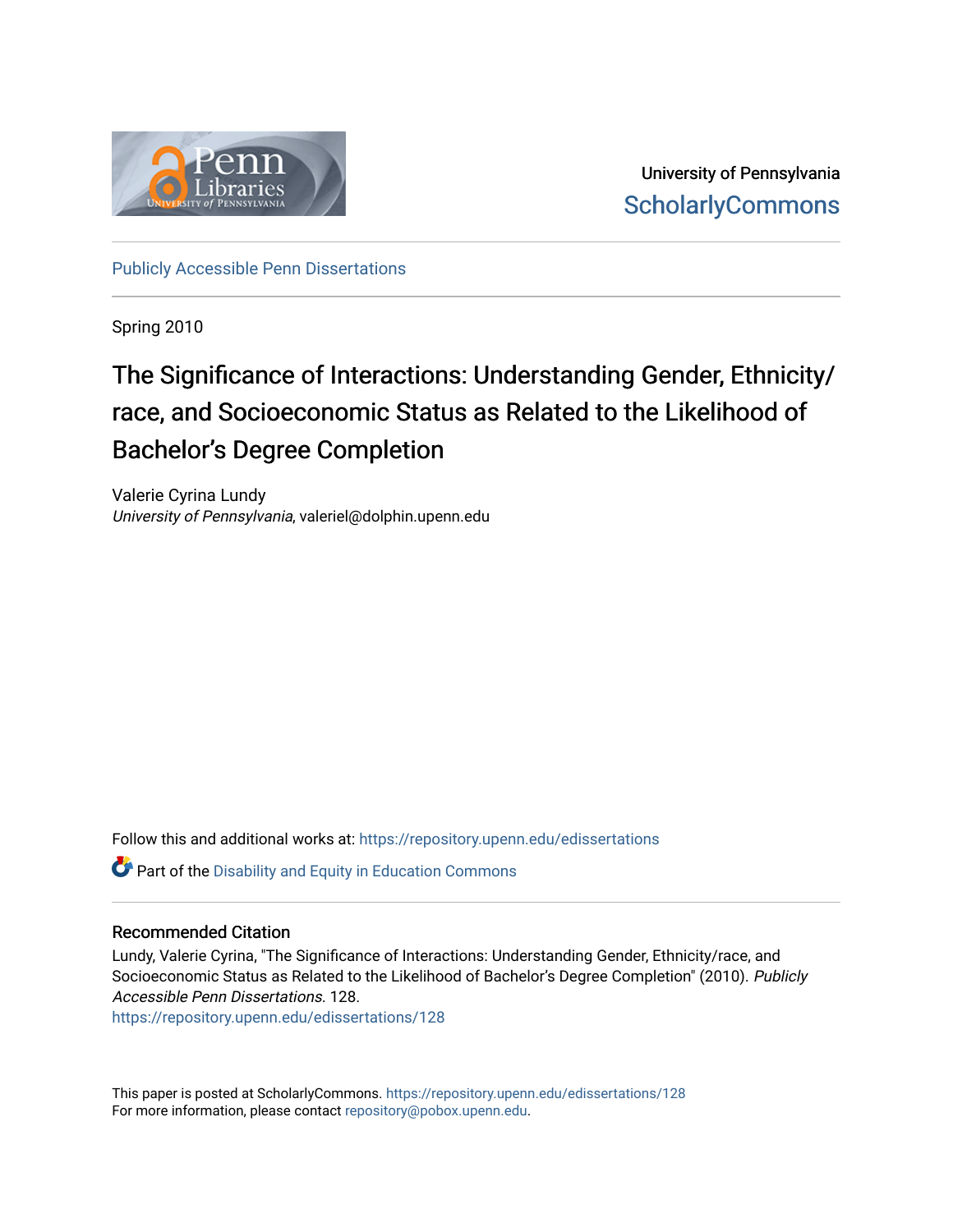## The Significance of Interactions: Understanding Gender, Ethnicity/race, and Socioeconomic Status as Related to the Likelihood of Bachelor's Degree Completion

#### **Abstract**

Although access to a postsecondary education has increased exponentially since 1970, access to a bachelor's degree has not grown as swiftly. National data highlight improvements in the aggregate, but disguise important disparities in completion across groups. Specifically, these data mask inequality in bachelor's degree attainment across and within groups defined by gender, ethnicity/race, and socioeconomic status.

Although predictive models have shed light on disparities in completion with respect to gender, ethnicity/ race, and socioeconomic status, few predictive models incorporate the interaction of these demographic constructs. Since gaps in completion persist both within and across groups, additional consideration of interactions may prove helpful for retention efforts.

Using Tinto's conceptual model of student departure, this dissertation examines a model of bachelor's degree completion, focusing on the interaction of gender, ethnicity/race, and socioeconomic status. Framed by critical race feminist theory, this research acknowledges variance in privilege and marginalization by gender, ethnicity/race, and socioeconomic status, as well as the interaction of these characteristics. Logistic regression analyses are used to identify likelihood of degree completion within six years using the Beginning Postsecondary Students data set.

Descriptive analyses show that gender, ethnicity/race, socioeconomic status groups are related to bachelor's degree completion and suggest that these variables may interact to predict attainment. None of the interactions were statistically significant in the logistic regression analyses. This research highlights differences in conceptual and statistical interactions, and how additional research may be needed theoretically and empirically. Implications for research incorporating a critical race feminist approach and interactions are also presented.

#### Degree Type

**Dissertation** 

Degree Name Doctor of Philosophy (PhD)

Graduate Group **Education** 

First Advisor Laura W. Perna

Second Advisor Marybeth Gasman

Third Advisor Marvin Titus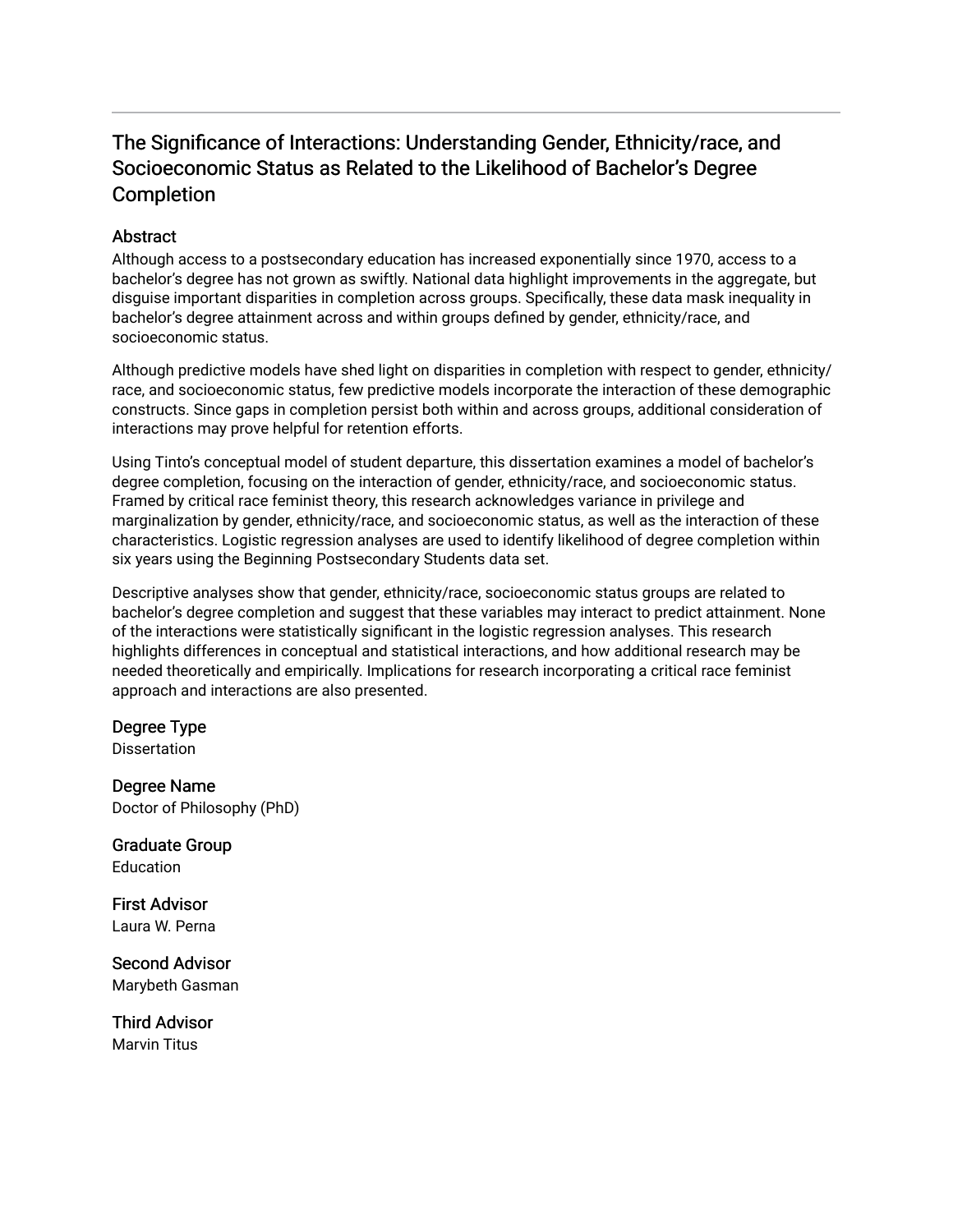## Keywords

logistic regression, bachelor's degree completion, intersectionality, interactions, gender race and class, higher education

### Subject Categories

Disability and Equity in Education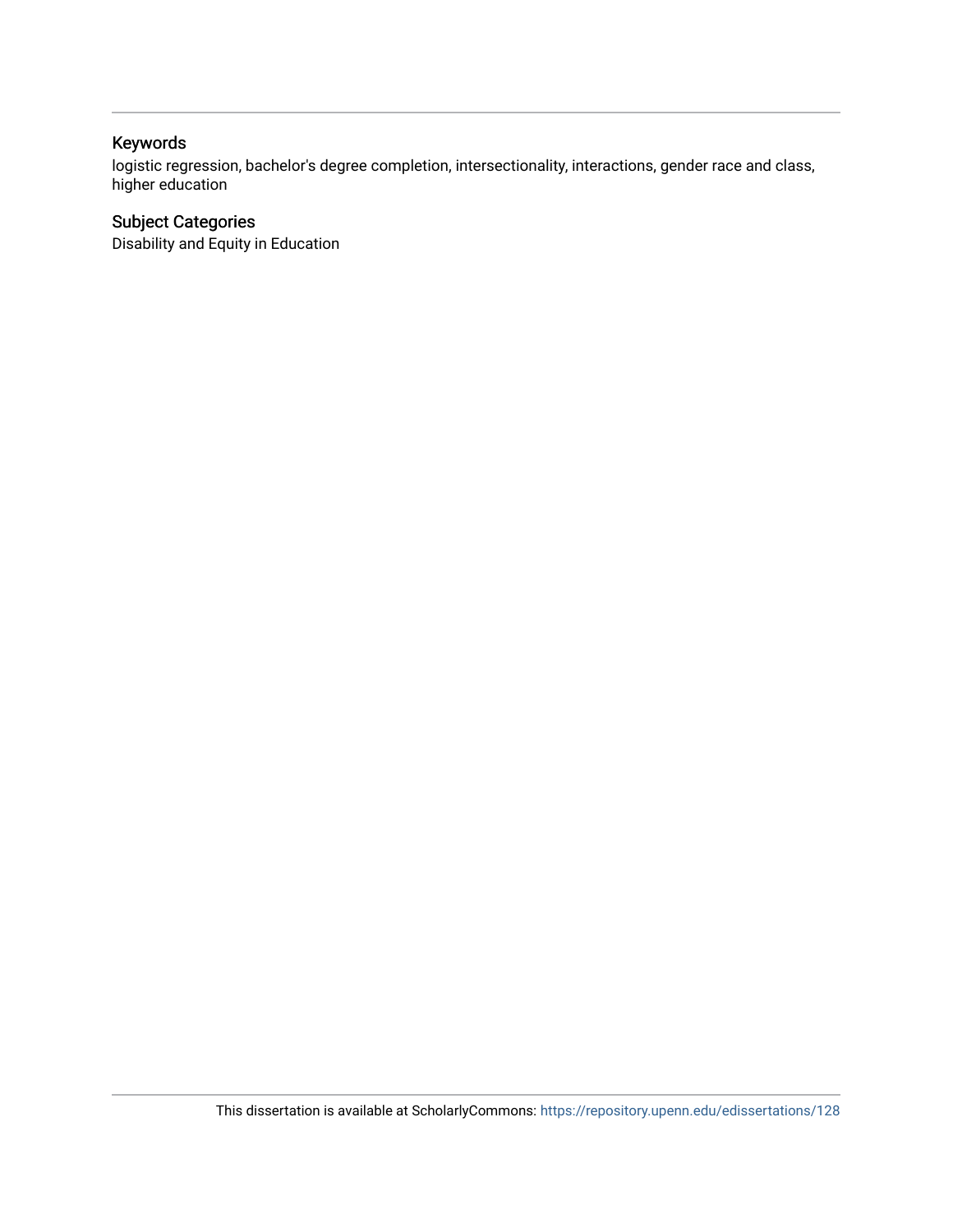#### THE SIGNIFICANCE OF INTERACTIONS:

# UNDERSTANDING GENDER, ETHNICITY/RACE, AND SOCIOECONOMIC STATUS AS RELATED TO THE LIKELIHOOD OF BACHELOR'S DEGREE

### COMPLETION

#### Valerie Cyrina Lundy

### A DISSERTATION

in

#### EDUCATION

Presented to the Faculties of the University of Pennsylvania in Partial Fulfillment of the Requirements for the

Degree of Doctor of Philosophy

#### 2010

Supervisor of Dissertation:

*\_\_\_\_\_\_\_\_\_\_\_\_\_\_\_\_\_\_\_\_\_\_\_\_\_\_\_\_\_\_\_\_\_\_\_\_\_\_\_\_\_*  Laura W. Perna, Associate Professor of Education

Graduate Group Chairperson:

Stanton E. F. Wortham, Professor of Education

*\_\_\_\_\_\_\_\_\_\_\_\_\_\_\_\_\_\_\_\_\_\_\_\_\_\_\_\_\_\_\_\_\_\_\_\_\_\_\_\_\_* 

Dissertation Committee:

Laura W. Perna, Associate Professor of Education, University of Pennsylvania

Marybeth Gasman, Associate Professor of Education, University of Pennsylvania

Marvin Titus, Assistant Professor, University of Maryland, College Park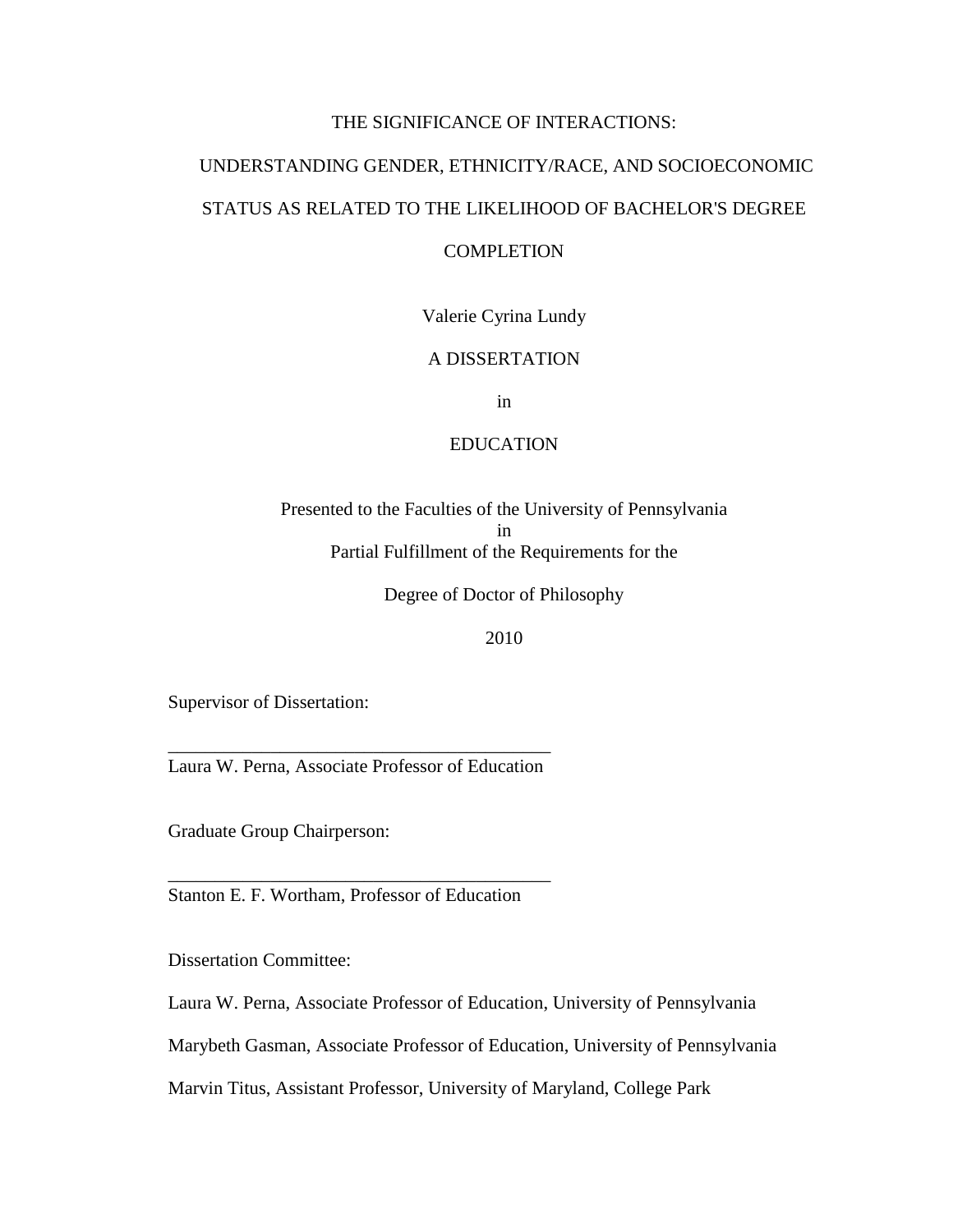The Significance of Interactions: Understanding Gender, Ethnicity/race, and

Socioeconomic Status as Related to the Likelihood of Bachelor's Degree Completion

## **COPYRIGHT**

2010

Valerie Cyrina Lundy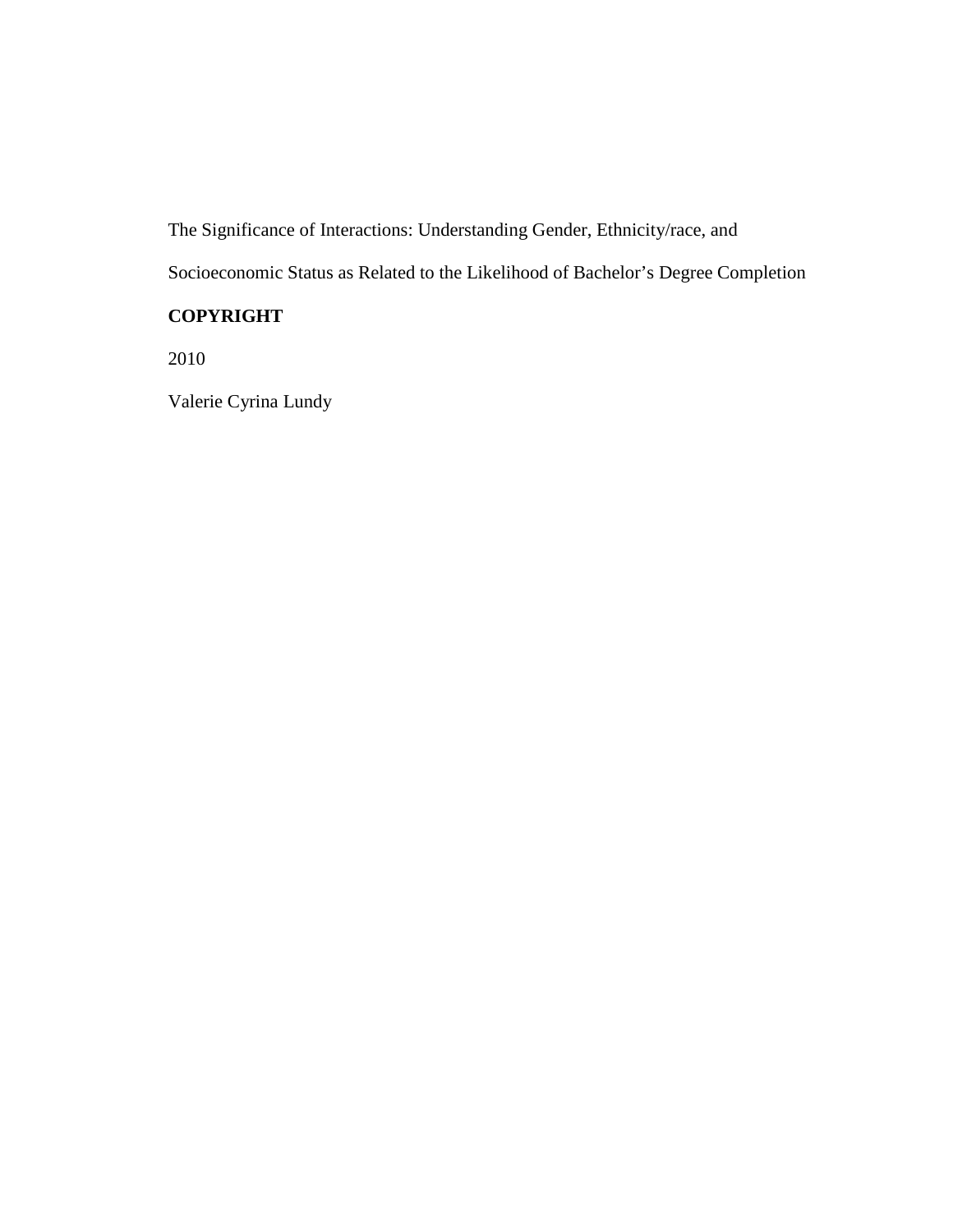#### **DEDICATION**

This dissertation work is dedicated to my immediate Overall-Stewart-Wagner-Alexander family, and especially my parents. To Skip specifically, I hope that the completion of this doctoral degree program will pave the way for me to give back to the world as much as you gave me in our (short) time together.

I would also like to dedicate this work to Mr. Brian Andrew Wagner. I hope you eventually come to know how much you have inspired me to persevere over the years.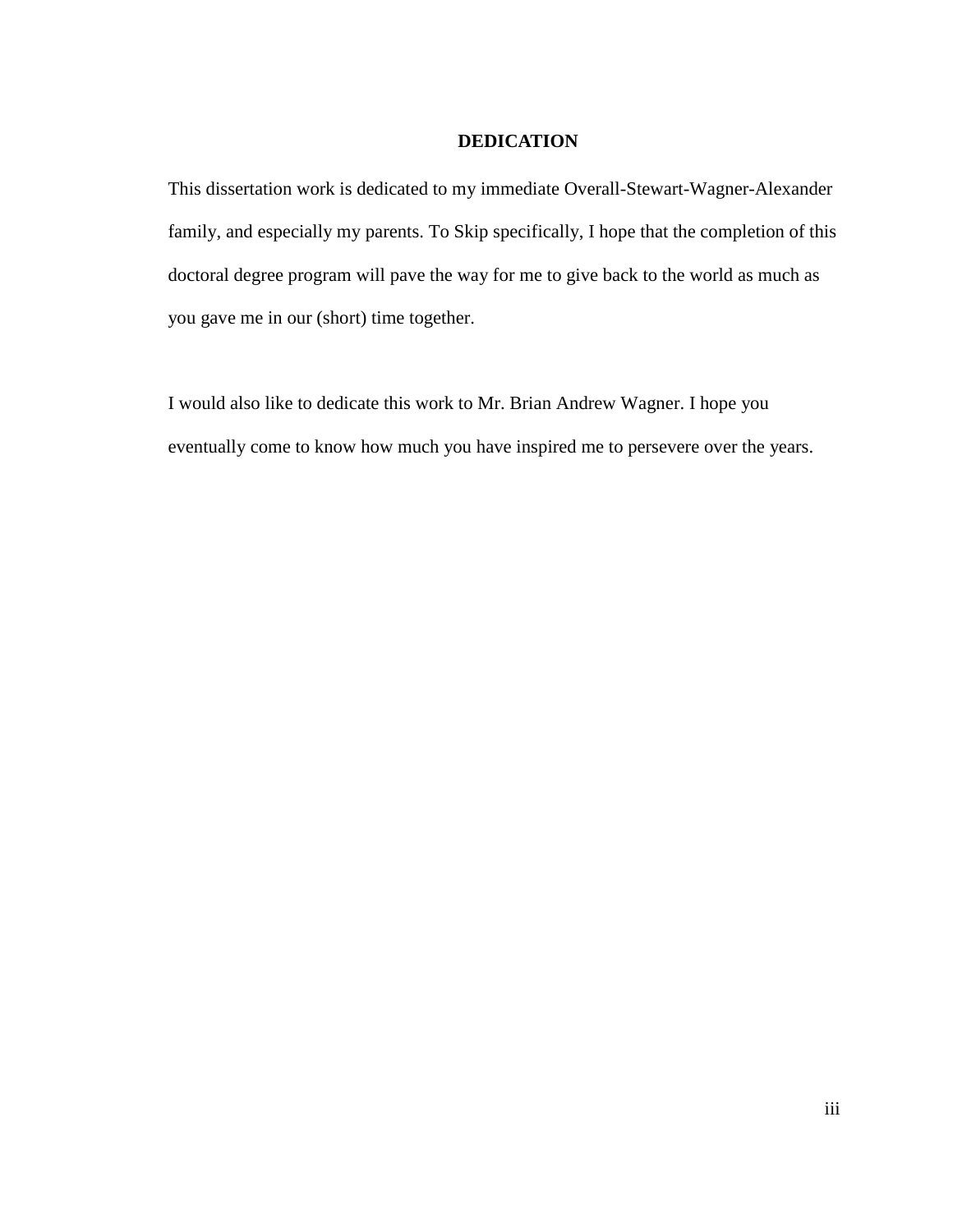#### **ACKNOWLEDGEMENTS**

First and foremost, I would like to thank my mom, Pamela Stewart Wagner, for her continuous support through the years in ballet, ceramics, band, soccer, volleyball, basketball, Girl Scouts, Camp Fire Girls, M.E.S.A., E.A.O.P., ABC, LEAD – who knew I'd end up with a Ph.D. And thanks you to you and Skip for signing me up (forcibly at times), taking me to meetings and practices, cheering me on, cooling my temper, losing sleep, and putting up with my smart mouth. I will continue to appreciate the patience and love you and the rest of our extended family has shown. My extended family has also served as a source of inspiration – the Alexander family, my maternal grandfather, Dear, Marian and Frank, and many others.

 Second, I would like to thank my friends for feeding my curiosity about life. You inspire me to master languages, share happiness, become entrepreneurial, travel the world, read for fun, invest wisely, treat people with kindness, enjoy math/science, watch foreign movies, cook, and love unconditionally. Whether we met in ABC, at school, in an airplane, on the streets of Philadelphia or somewhere else, I appreciate you. My writing buddies have been exceptional friends and colleagues (AD, ALW, GC, DS and more recently AV). Thank you all for allowing me to aimlessly walk into and out of your lives. An extra special thanks to HIL – we both know this would not have gotten finished without your time, patience, encouragement, and baked goods!

 Third, this dissertation would not have been possible without the support of some very important people. Starting with Dr.'s Otto Santa Ana and John Baugh, thank you for having faith in my ability when others did not. I would also like to thank Dr. Marybeth

iv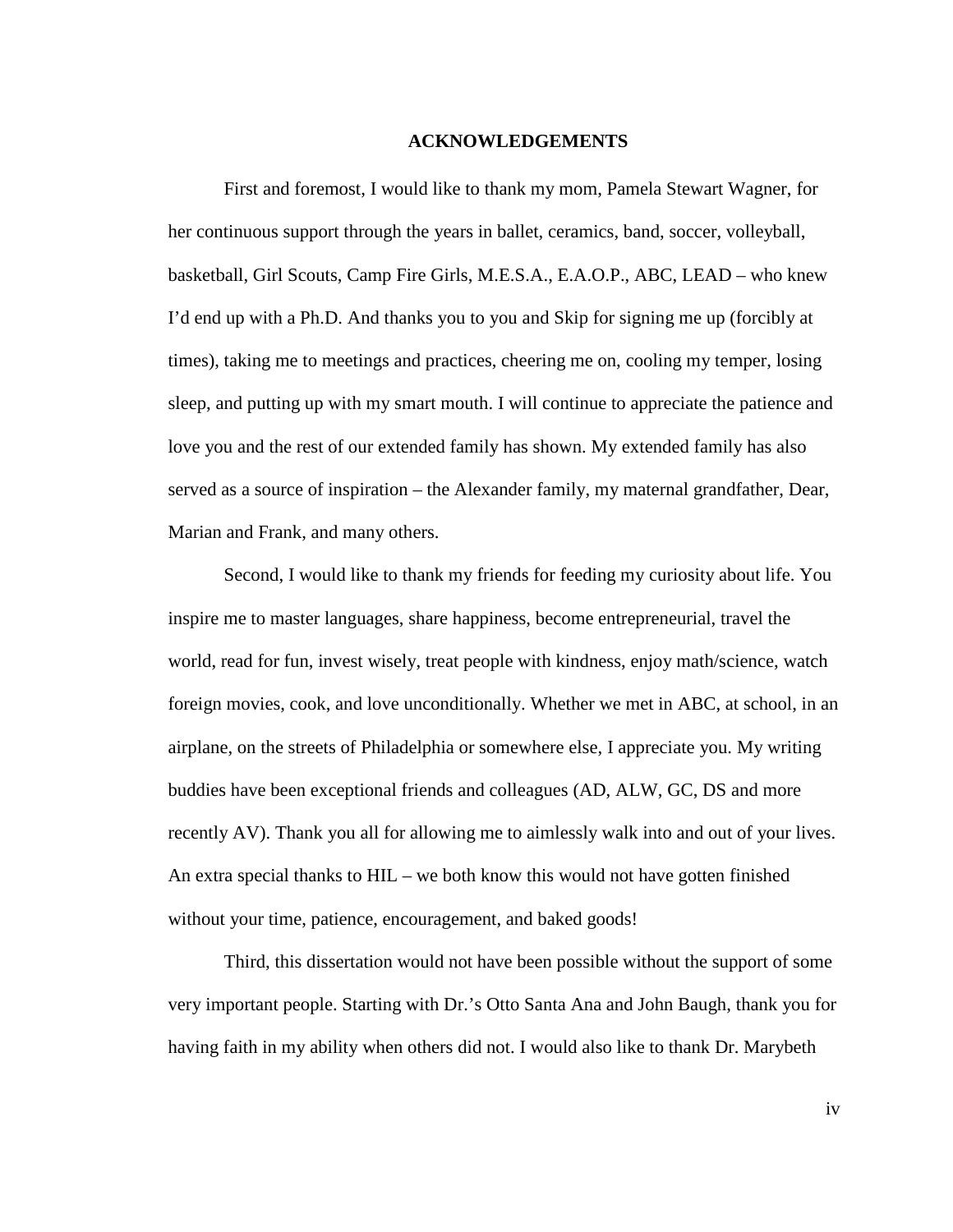Gasman, who was the first Penn faculty member to show a genuine interest in my ideas. Thank you for reminding me that productivity and light-heartedness can comingle. I would also like to thank Dr. Rachelle Winkle Wagner who has been a great colleague and example to follow as I transition from graduate student to researcher. Also, many, many thanks to (Dr.)Drew Gitomer for showing me what life outside of academe might look, feel, and sound like. I appreciate you taking a chance on me as your intern, and showing a genuine interest in my future. I would also like to specifically thank Ms. Karen Carter, Ms. Christine Lee, Dr. Robert Boruch, Dr. Diana Slaughter-Defoe, Dr. Susan Yoon, Dr. Ed Boe, Dr. Marvin Titus, Dr. Matt Hartley, and Dr. Joni Finney for your encouragement and support. A special thanks is due to Dr. Laura W. Perna, who will always have my utmost respect and admiration. Thank you for always providing substantive and critical feedback. You inspire me to find my intellectual limits and appreciate my humanity. Like others, I admire your professional style and demeanor.

 This dissertation would not have been possible without funding I received from the Ford Foundation Diversity Dissertation Fellowship, which allowed me to complete the dissertation, maintain my residence in Philadelphia, and access a unique community of scholars. I am also thankful to the U.S. Department of Education and National Center for Education Statistics for their programs that establish and maintain data on postsecondary students and institutions.

 Finally, I would be remiss if I didn't thank Mr. Kahlil Gibran Fitzgerald. My achievements up to and through this doctoral program have come to fruition in many ways because of your presence. Although the chapters of this dissertation have been completed, I hope to continue writing our story.

v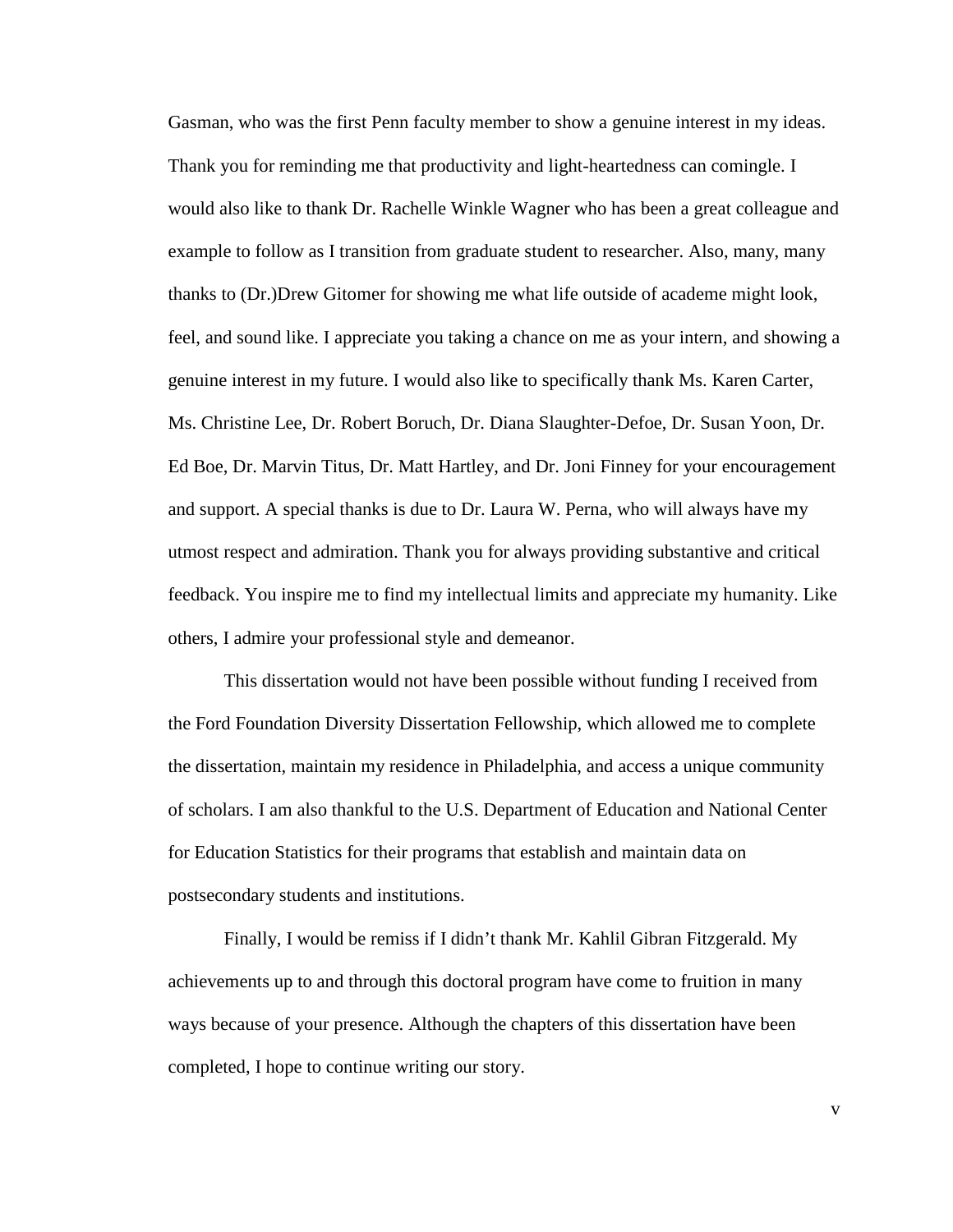#### ABSTRACT

## THE SIGNIFICANCE OF INTERACTIONS: UNDERSTANDING GENDER, ETHNICITY/RACE, AND SOCIOECONOMIC STATUS AS RELATED TO THE LIKELIHOOD OF BACHELOR'S DEGREE **COMPLETION**

Valerie Cyrina Lundy

Supervised by: Laura W. Perna, Ph.D.

Although access to a postsecondary education has increased exponentially since 1970, access to a bachelor's degree has not grown as swiftly. Moreover, while national longitudinal trend data highlight improvements in bachelor's degree completion in the aggregate, they disguise important disparities in bachelor's degree completion across groups. Specifically, these data mask inequality in bachelor's degree attainment across and within groups, particularly groups defined by gender, ethnicity/race, and socioeconomic status.

Conceptual models accompanying research on bachelor's degree completion have included both student- and institution-level characteristics. Although these models have shed light on disparities in completion with respect to gender, ethnicity/race, and socioeconomic status, few predictive models incorporate the interaction of these demographic constructs. Since gaps in bachelor's degree completion persist both within and across groups, additional consideration of interactions may prove helpful for future retention efforts.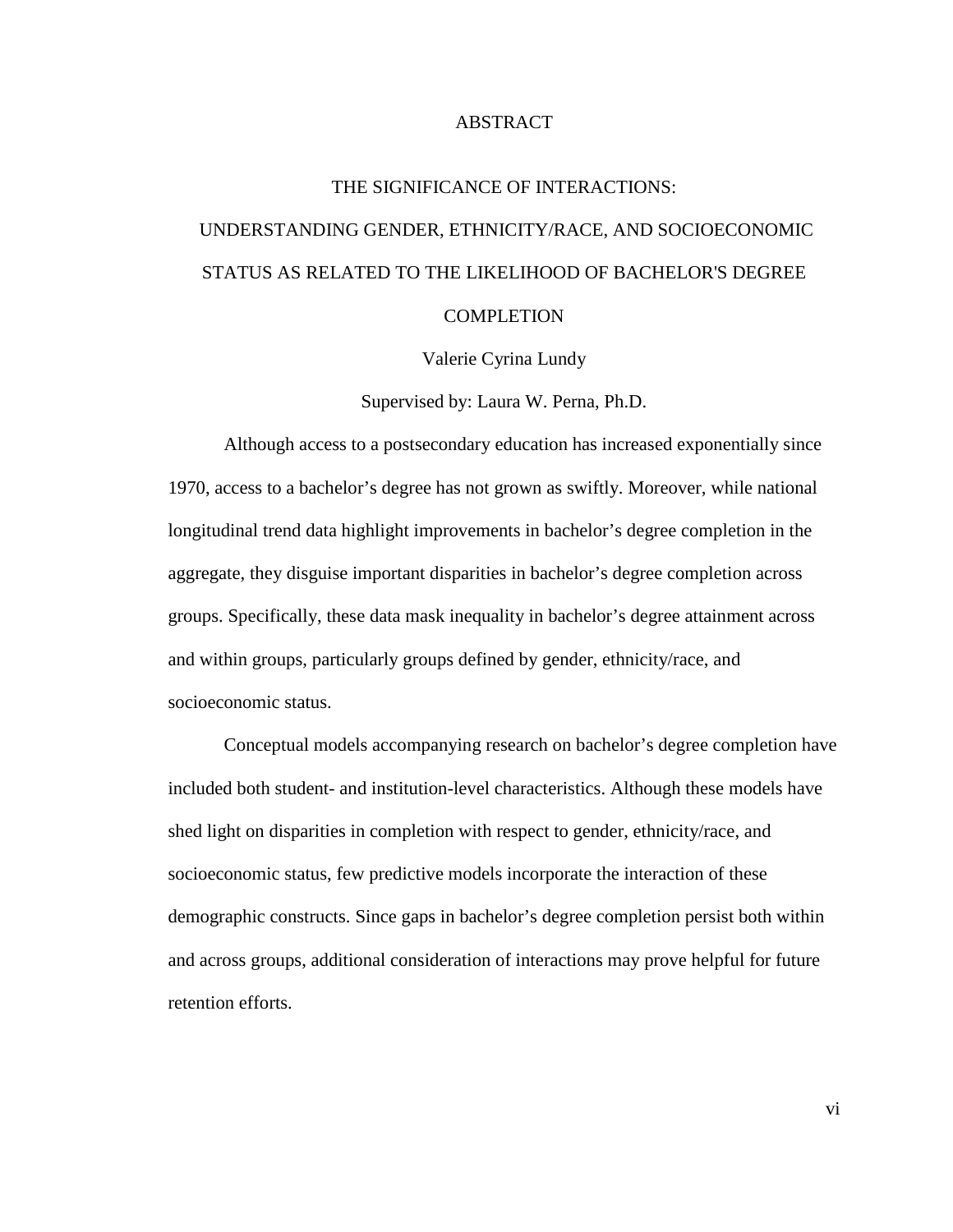Using Tinto's conceptual model of student departure, this dissertation examines a model of bachelor's degree completion, focusing on the interaction of gender, ethnicity/race, and socioeconomic status. Framed by critical race feminist theory, this research acknowledges variance in privilege and marginalization by gender, ethnicity/race, and socioeconomic status, as well as the interaction of these characteristics. Logistic regression analyses are used to identify likelihood of degree completion within six years using the Beginning Postsecondary Students data set.

Descriptive analyses show that gender, ethnicity/race, socioeconomic status groups are related to bachelor's degree completion and suggest that these variables may interact to predict bachelor's degree completion. Nonetheless, none of the interactions were statistically significant in the logistic regression analyses. This research highlights the differences in conceptual and statistical interactions, and how additional research may be needed both theoretically and empirically. Implications for policy and practice incorporating a critical race feminist theoretical approach and statistical interactions are also presented.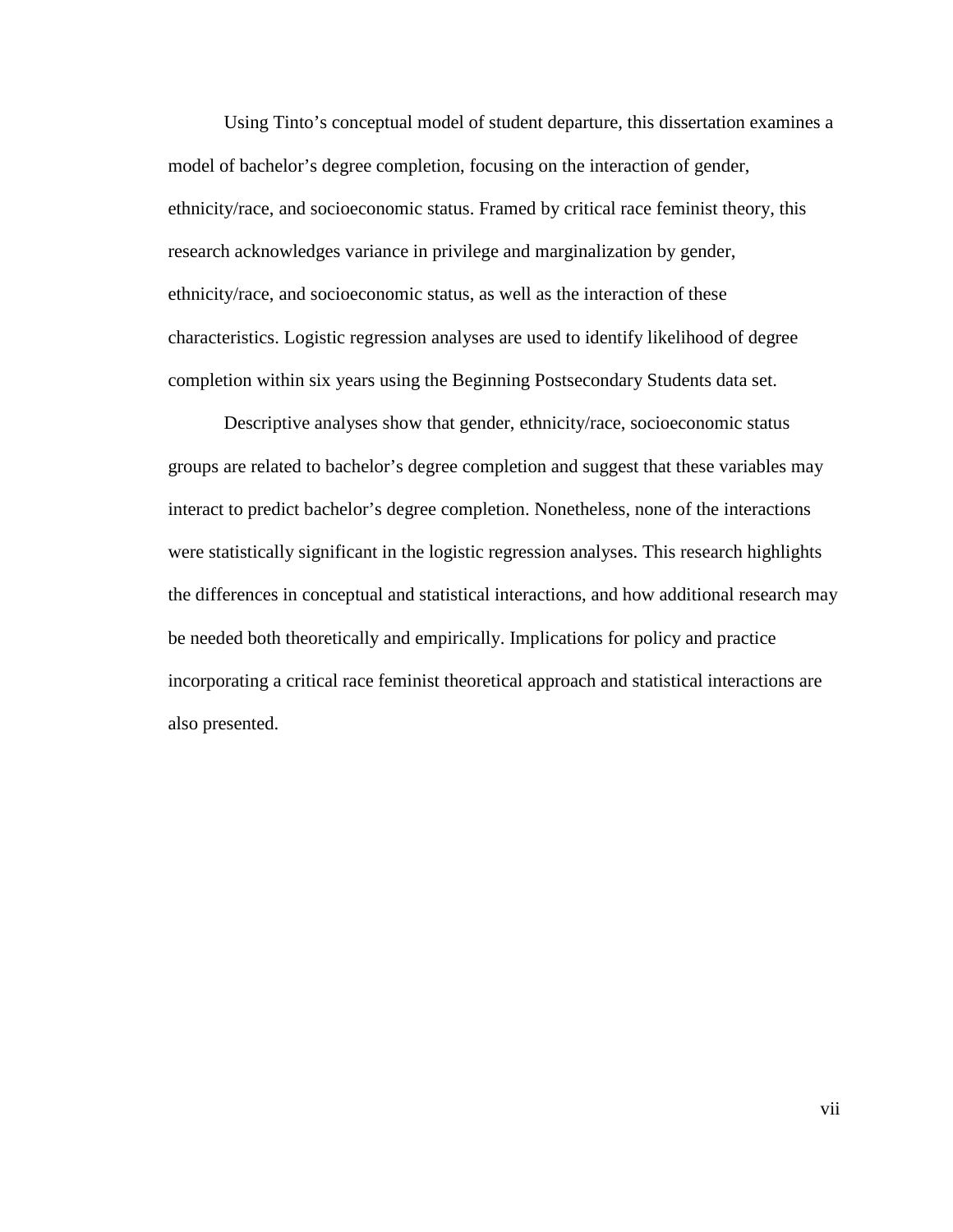## **TABLE OF CONTENTS**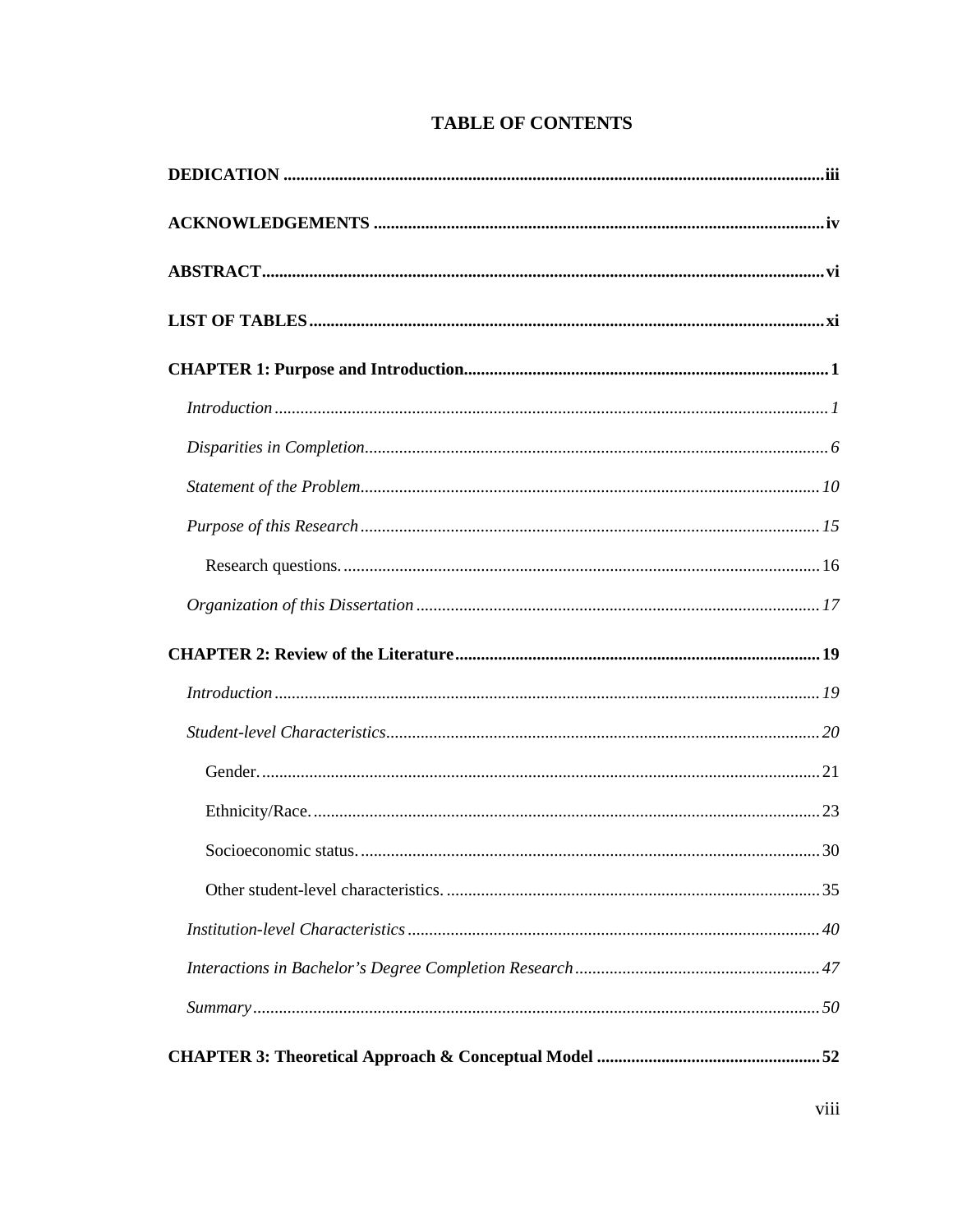| .77 |
|-----|
|     |
|     |
|     |
|     |
|     |
|     |
|     |
| ix  |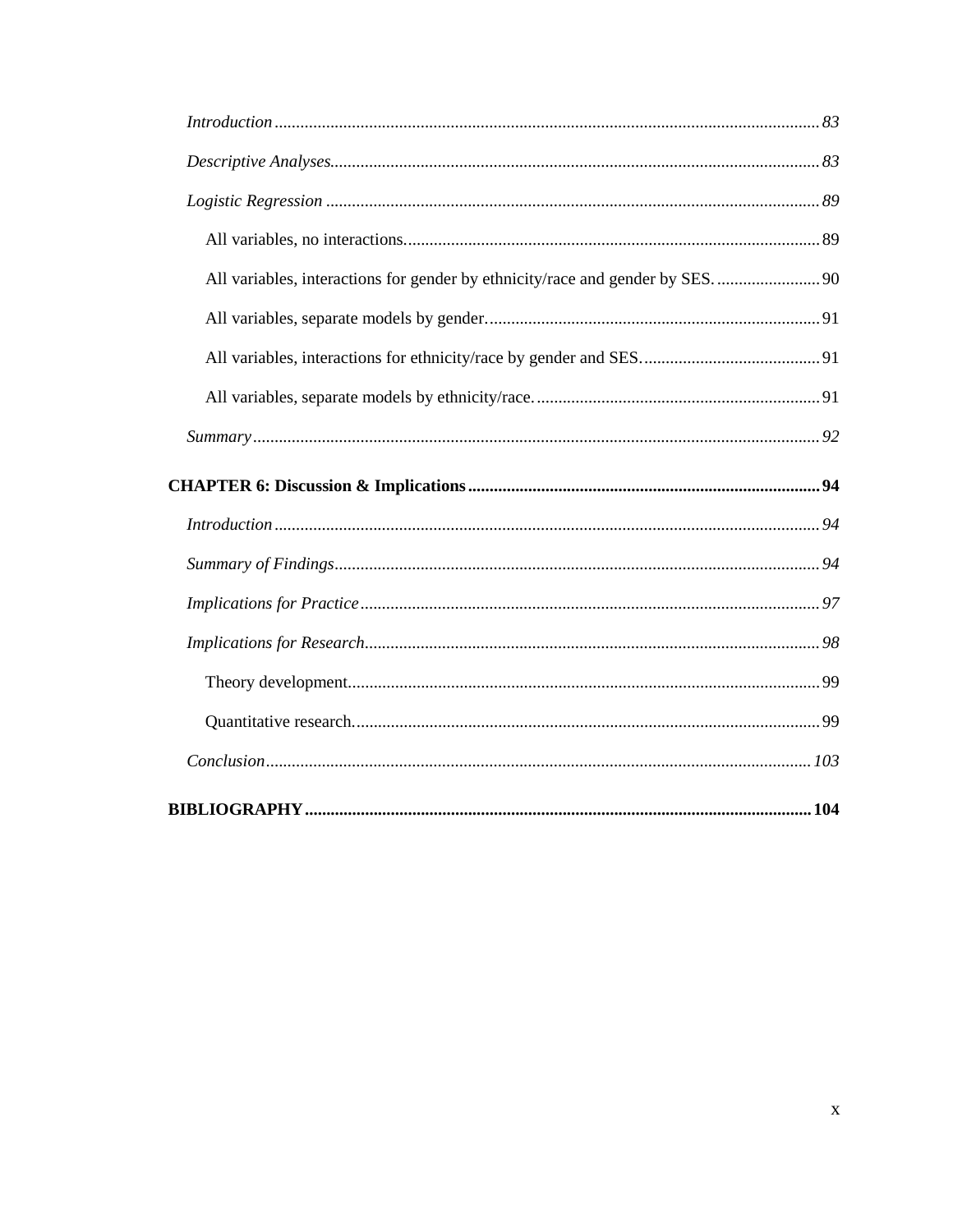## **LIST OF TABLES**

| Table 1. Degrees Granted Within Six Years by all 4-Year Institutions, by Ethnicity/race, |
|------------------------------------------------------------------------------------------|
|                                                                                          |
|                                                                                          |
|                                                                                          |
|                                                                                          |
|                                                                                          |
| Table 7. Six-Year Completion Rates by Socioeconomic Status and Gender  86                |
| Table 8. Six-Year Completion Rates by Ethnicity/race and Socioeconomic Status 87         |
| Table 9. Six-Year Completion Rates for Students 'Not Disadvantaged,' Gender by           |
| Table 10. Six-Year Completion Rate for Students 'Minimally Disadvantaged,' Gender by     |
| Table 11. Six-Year Completion Rate for Students 'Moderately or Highly Disadvantaged,'    |
|                                                                                          |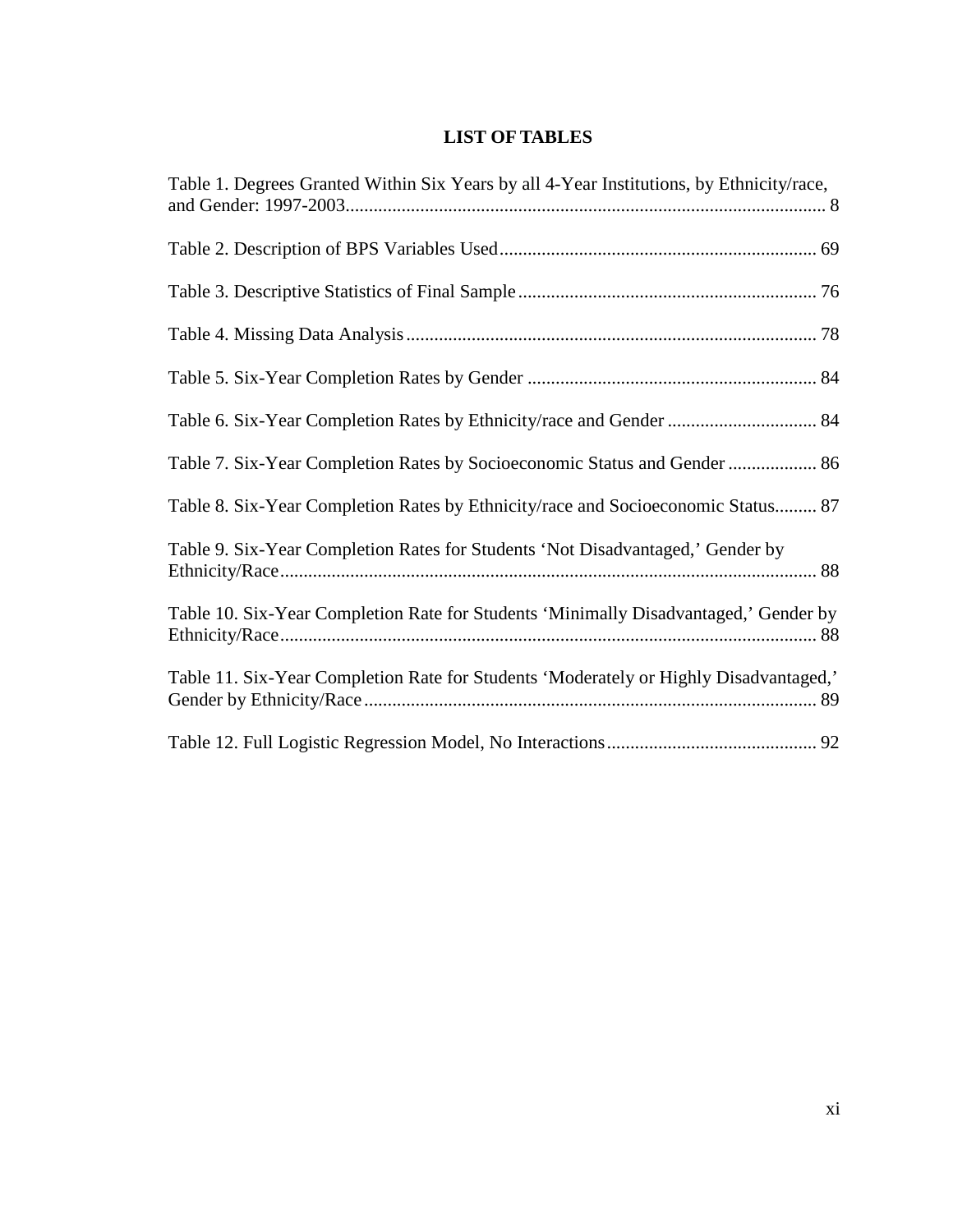## **LIST OF FIGURES**

| Figure 1. Median Earnings of Full-time Workers Ages 25-34, by Race/Ethnicity, Gender, |  |
|---------------------------------------------------------------------------------------|--|
|                                                                                       |  |
|                                                                                       |  |
|                                                                                       |  |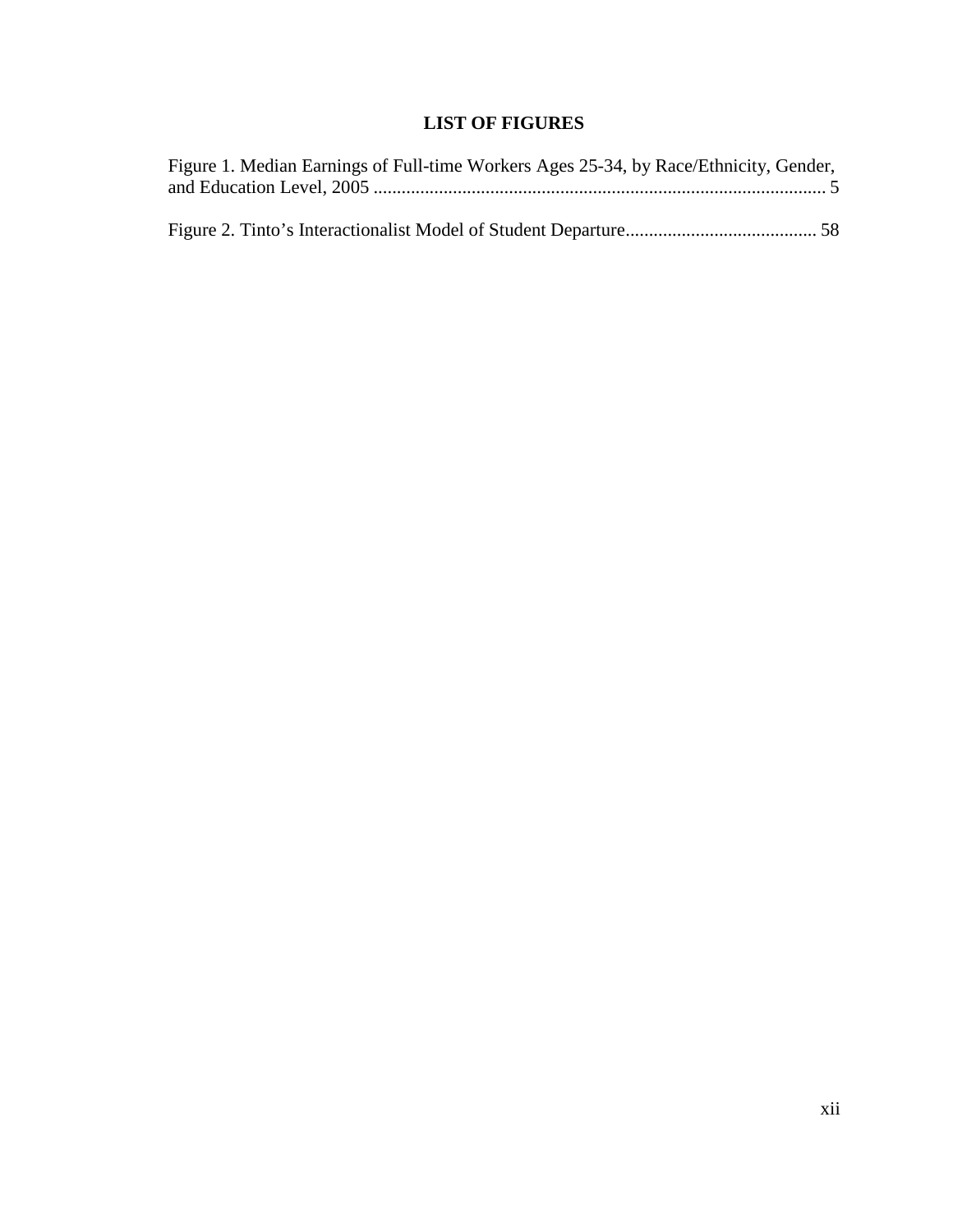#### **CHAPTER 1: Purpose and Introduction**

#### **Introduction**

Matriculation to a bachelor's degree program is an important milestone in any individual's educational and professional trajectory. Although postsecondary persistence research often focuses on the first two years of college, a time during which most students either stop out, drop out, or withdraw (Kojaku & Nunez, 1999; Peter & Forrest Cataldi, 2005), bachelor's degree completion may be a more substantial achievement based on the magnitude and multitude of benefits to individuals and society (Astin, Tsui, & Avalos, 1996; Baum & Ma, 2007; Perna, 2005; Schuh, 2005). In general, individuals who complete bachelor's degree programs have higher future wages, better jobs, and improved health outcomes; their communities and society gain through increased tax revenue, lower likelihood of criminalization, and greater civic engagement (Baum, 2001). Furthermore, the costs – social, emotional, and financial among others – to students and families are higher when students fail to graduate than when they complete a four-year degree (Kinnick & Kempner, 1988). Therefore, understanding predictors of bachelor's degree completion is an important and relevant undertaking for postsecondary stakeholders.

Although access to a postsecondary education has increased exponentially since 1970, bachelor's degree attainment has not grown as swiftly (Horn & Berger, 2004; Postsecondary Education Opportunity, 2003). Data from the National Center for Education Statistics (Snyder, Dillow, & Hoffman, 2009) show that the number of fulltime students enrolled in four-year colleges and universities nearly doubled between 1970 and 2005, increasing from approximately 5.8 million to 10.8 million. However, the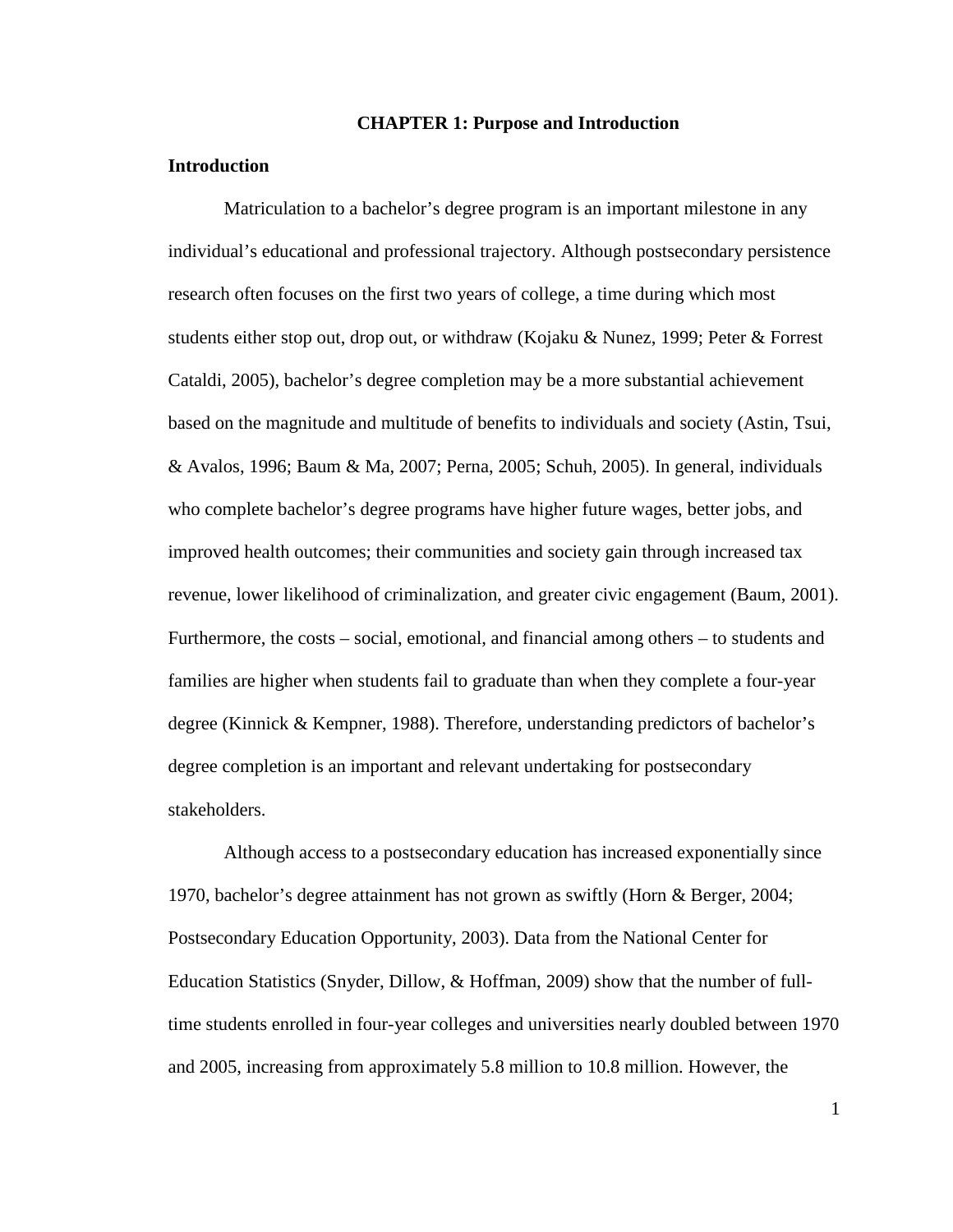number of individuals completing bachelor's degrees does not appear to have grown as fast during the same period. In fact, between 1971 and 2000 bachelor's degree attainment increased from 17 percent to 29 percent (Horn & Berger, 2004; NCES, 2008). However, while these national longitudinal trend data highlight improvements in bachelor's degree completion in the aggregate, they disguise important disparities in bachelor's degree completion.

An analysis of data from the Integrated Postsecondary Education Data System (IPEDS) reveals that, among first-time, first-year students enrolled in bachelor's degree seeking institutions in the United States in 2001, the average six-year cohort graduation rate is only 56.1 percent (National Center for Higher Education Management Systems [NCHEMS], 2009). In effect, almost half of all students first beginning bachelor's degree programs will fail to graduate from that initial institution within six years of initial enrollment (Peter & Forrest Cataldi, 2005).

Moreover, this average graduation rate conceals disparities in bachelor's degree completion across three focal demographic characteristics: gender, ethnicity/race, and socioeconomic status (e.g., Choy, 2001; Horn & Carroll, 2007; Peter & Horn, 2005). Although initially men earned more bachelor's degrees than women, this trend has reversed (Buchamann & DiPrete, 2006; Goldin, Katz & Kuziemko, 2006; Leppel, 2002). On average six-year graduation rates for White and Asian students are higher than the rates for African American, Latina/o, and Native American students (Hudson, 2003; Kao & Thompson, 2003; Pascarella, 1985). Also, students from higher socioeconomic strata are more likely to complete bachelor's degrees than their peers at the lower end of the socioeconomic stratum (Terenzini, Bernal, & Cabrera, 2001). These differences in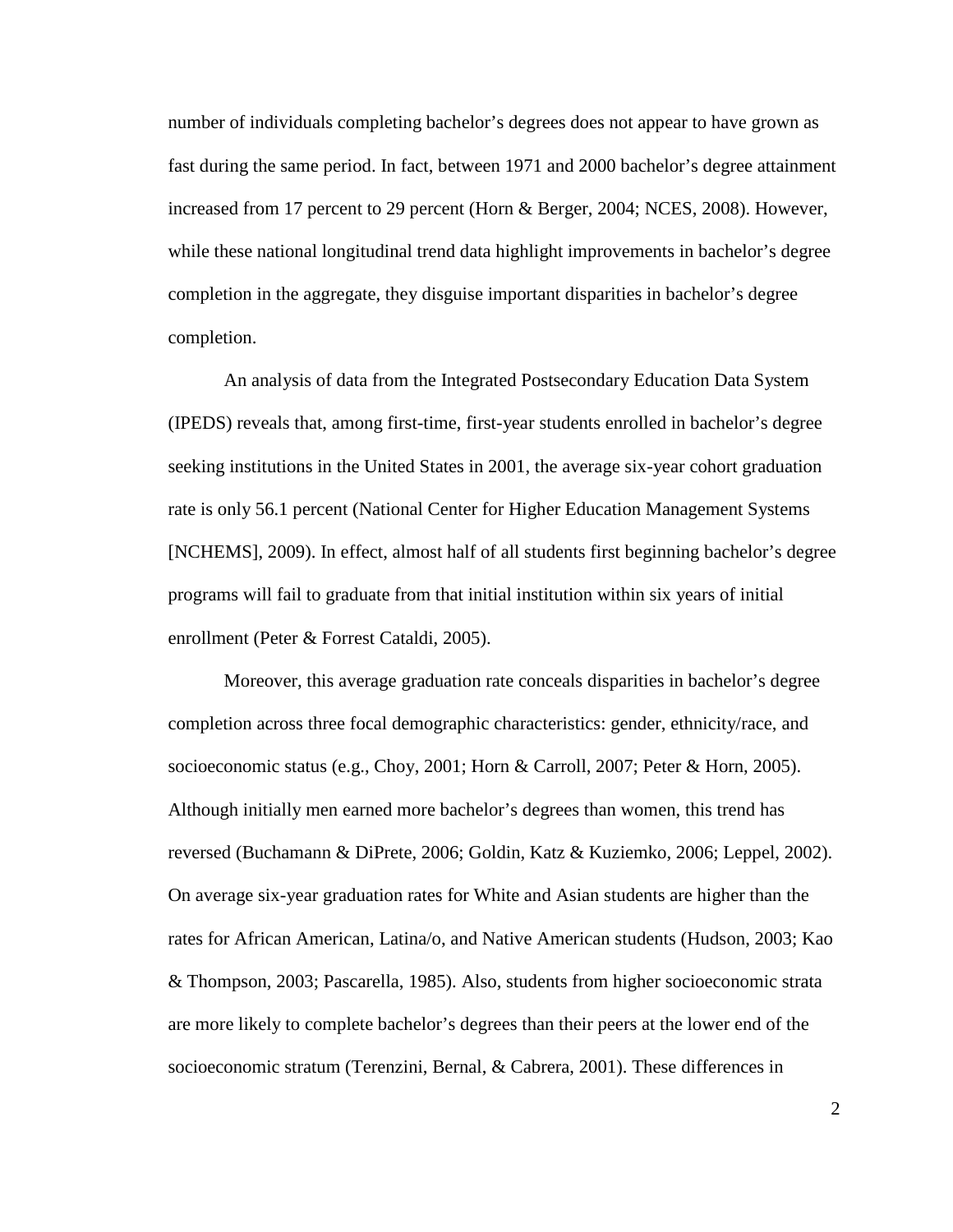completion suggest that access to a bachelor's degree program is not equivalent to completion of a bachelor's degree, especially for certain demographic groups.

 Among students who matriculate to bachelor's degree programs, those who fail to reach completion represent direct and indirect losses for students and the institutions of higher education they attend (Baum, 2001; Perna, 2005; Schuh, 2005). Some argue that the most direct penalty for failing to graduate is felt by students, as they enroll in (and pay for) college with the anticipation of earning a degree and reaping the associated private benefits (e.g., higher future wages and increased likelihood of upward social mobility) (Kane, 1999; King, 1999; Paulsen, 1998, Perna, 2005).

Figure 1 shows that there are quantifiable wage benefits associated with enrolling in and completing a postsecondary education compared to enrolling but not completing (Baum & Ma, 2007). For example, whereas the median earnings of a high school graduate are approximately \$31,500, individuals who enroll in college but do not obtain a degree earn nearly 20 percent more, \$37,100 (Baum & Ma, 2007). Completion of a postsecondary degree increases the earnings benefit even further, such that students who complete an associate's or bachelor's degree average earnings of \$40,600 and \$50,900, respectively (Baum & Ma, 2007). This 30 percent difference in average annual earnings for individuals who enroll in college compared to those who enroll *and* complete a bachelor's degree is substantial by any account. However, differences in earnings are a result of multiple factors including, but not limited to postsecondary educational enrollment and completion, pre-college academic achievement, motivation, and socioeconomic status, as noted by Baum and Ma (2007).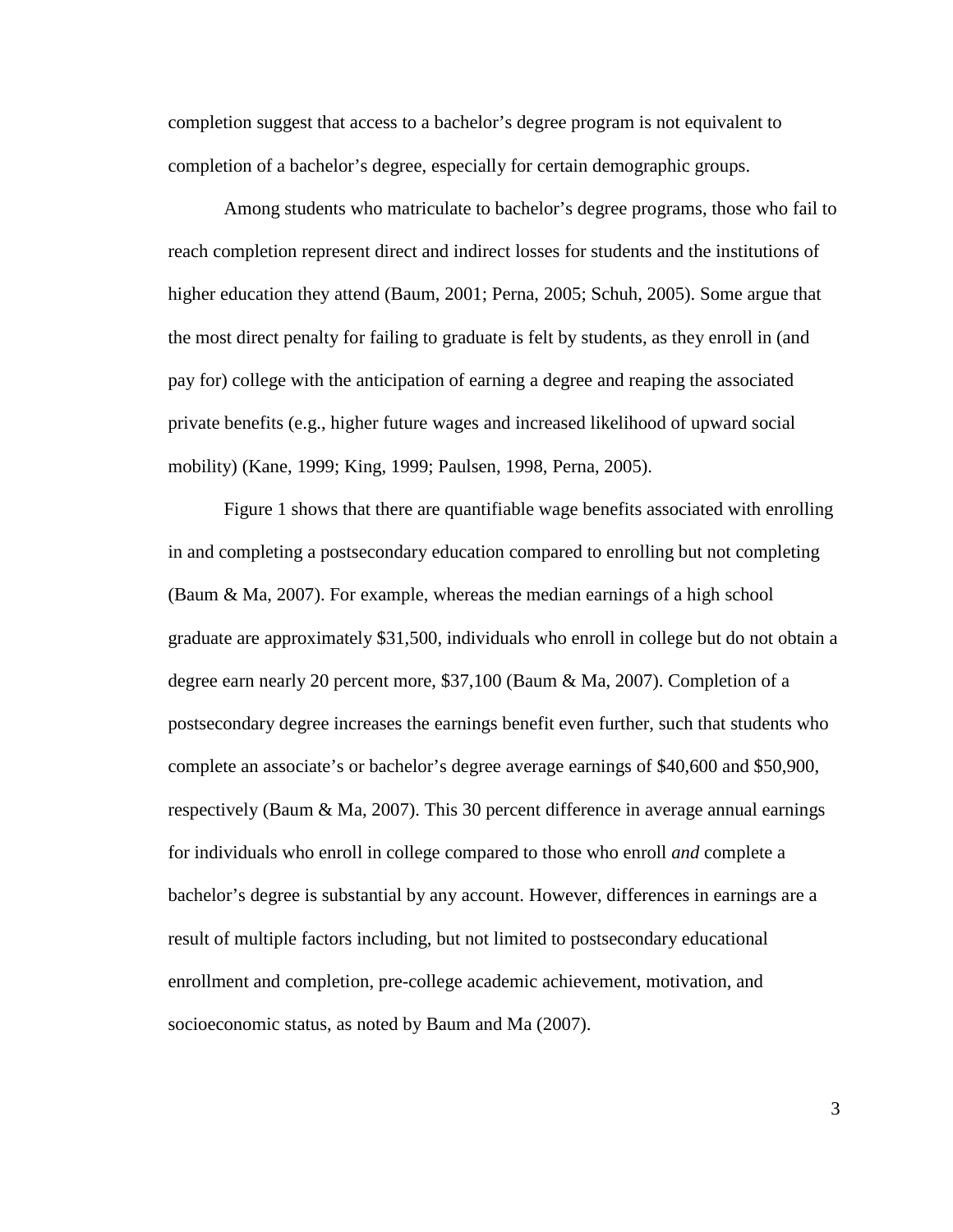Furthermore, disparities in wages associated with higher levels of education based on both education level and income permeate gender and ethnicity/race groups (Baum & Ma, 2007; Browne & Misra, 2003; Perna, 2005). For example, Figure 1 shows that median earnings for an Asian male with a master's degree are \$51,300, compared to \$37,500 and \$46,900 earned by a White female and male with the same educational credentials, respectively (Baum & Ma, 2007). While postsecondary educational attainment does not necessarily result in equal outcomes across gender or ethnic/racial groups, there is a distinct trend – postsecondary education beyond high school is associated with higher average earnings. Conversely, failure to complete a bachelor's degree can inhibit an individual's future earning power, an issue that may be especially important for socioeconomically disadvantaged groups.

Four-year institutions of higher education are also adversely affected by student attrition, or failure to graduate from bachelor's degree programs. Schuh (2005) points out both short- and long-term institutional costs of attrition from recruiting efforts, financial aid investments, tuition revenue and future alumni giving. Schuh suggests that every bachelor's degree-seeking student who fails to graduate costs an institution approximately \$2,000, whereas the institutional cost for students who graduate is only \$500. Along these lines, bachelor's degree completion is one measure that contributes to an institution's understanding of whether institutional expenditures and revenues are balanced (Dolence, 1998).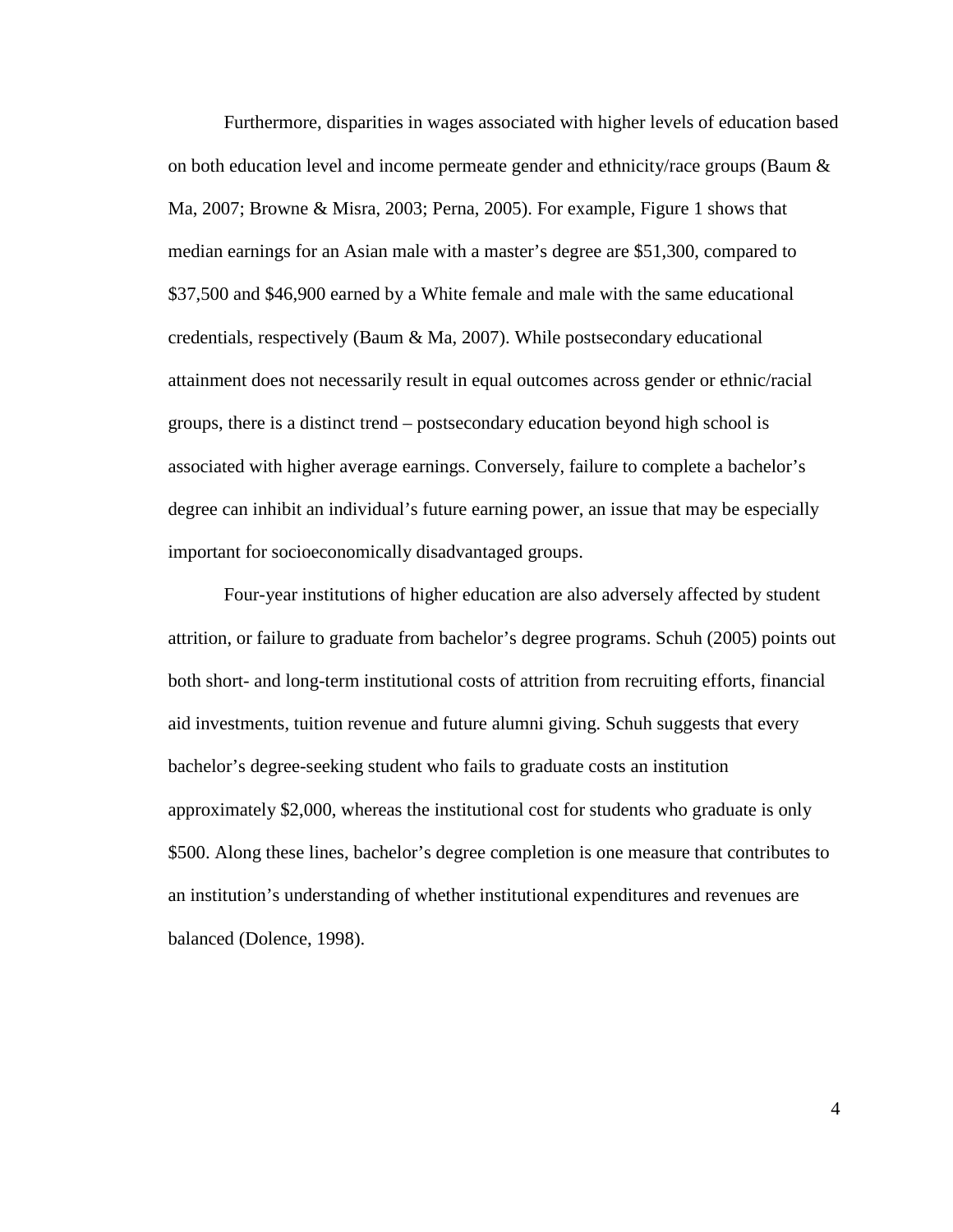

Note: Sample sizes for Asian females and Asian males with less than a high school diploma and associates degree are too small to allow reliable reporting.

Source: U.S. Census Bureau, 2006, PINC-03, as presented in Baum & Ma (2007), Figure 1.4



Furthermore, institutions with six-year bachelor's degree completion rates below the national average or the average of their perceived peer institutions may be adversely affected. The federal Student Right-to-Know and Campus Security Act of 1990 (SRKCS), inspired by higher education accountability discourse, requires institutions to disclose retention and graduation rates. These data are incorporated into calculations of institutional rankings, especially the popular *U.S. News & World Report*, and thus used by students and families to compare institutions. Consequently, presenting high attainment rates for SRKCS by graduating degree-seeking students is a natural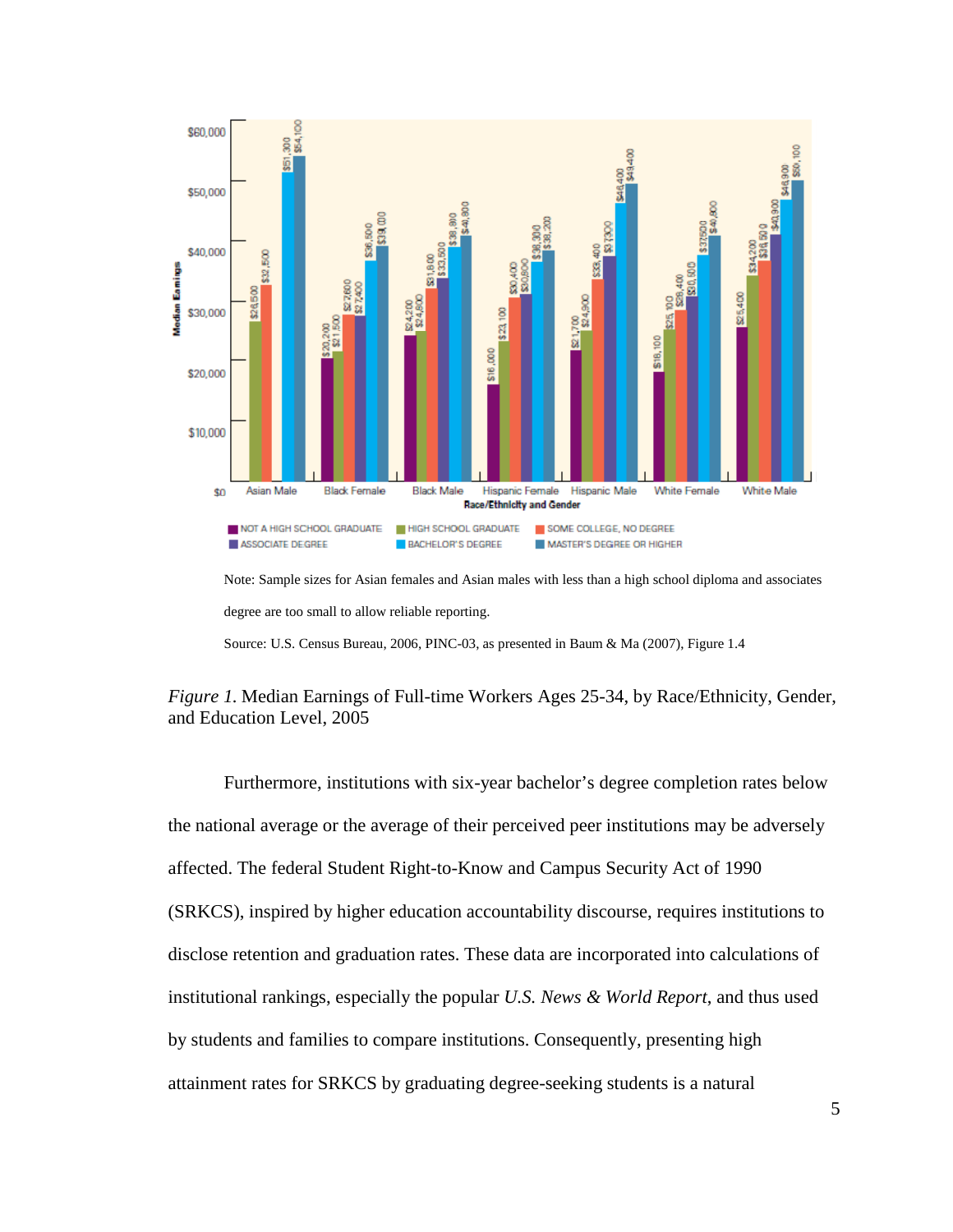institutional incentive (Alexander, 2000; Astin et al., 1996; Dill & Soo, 2005; *U.S. News & World Report*, 2008).

 The simultaneous increase in college enrollments and costs unaccompanied by comparable increases in bachelor's degree completion (overall and for subgroups) has been the focus of other calls for institutional accountability (Baum, 2001; Heller, 2001). Institutions with large endowments have come under fire for their role in inhibiting college access and degree completion, particularly through perceived under-investment in scholarship and grant aid (e.g., McPherson & Shapiro, 2006; Wolverton, 2008). Some legislators, including Senator Charles Grassley of Iowa, have suggested requiring minimum annual endowment payouts to ensure institutions put forth a good-faith effort to address degree completion as a requirement for retaining their tax-exempt status (Keenan, 2008).

The known benefits from receipt of a bachelor's degree to students, institutions, and society underscore calls for accountability in higher education, specifically as it pertains to completion. As Astin and colleagues (1996) note, "students and parents have an obvious interest in retention since attending college is of little value in career development unless the student is able to persist through completion of some degree" (Astin et al., 1996, p. 1). That disparities in bachelor's degree completion across gender, ethnicity/race, and socioeconomic status groups persist, suggests that continued and other, perhaps more demographically nuanced retention efforts, are needed.

#### **Disparities in Completion**

 Student persistence to bachelor's degree completion is important for both students and institutions of higher education, as completion confers public and private economic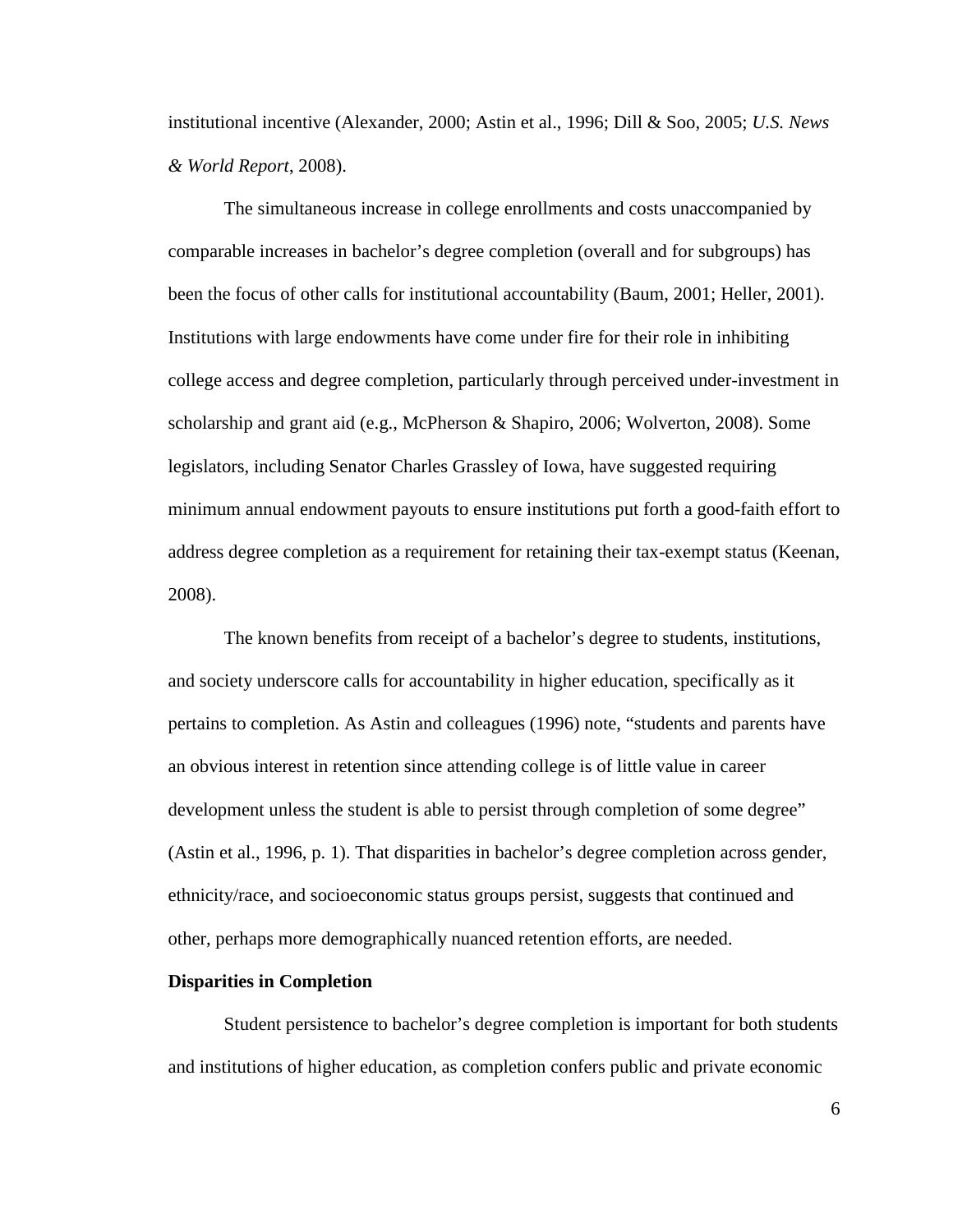and non-economic benefits to individuals and society (Baum & Ma, 2007; Perna, 2005; Schuh, 2005). However, the attainment gaps across groups based on student-level background characteristics (e.g., ethnicity/race, gender, academic preparation, socioeconomic, and first-generation status) means that some students and their respective demographic communities are considerably less likely to reap the rewards associated with degree completion (see Astin et al., 1996; DesJardins, Kim, & Rzonca, 2003; Vartanian, Karen, Buck, & Cadge, 2007).

Table 1 summarizes six-year graduation rates for first-time, full-time male and female African American (also referred to as Black), Hispanic (subsequently referred to as Latina/o), and White students who entered four-year institutions in 1997 (NCHEMS, 2009). At the student level, the data reveal differences in graduation rates across ethnicity/race and gender groups. For example, Table 1 shows that the average six-year graduation rate is lower for male than female students at all four-year institutions: 51.3 percent compared to 56.8 percent, respectively. Consideration of ethnicity/race reveals lower six-year graduation rates for African American (38.5%) and Latina/o (43.5%) students at four-year institutions than for White students (57.3%).

While these data confirm findings from past research describing disparities across gender and ethnic/racial groups, Table 1 also provides evidence of disparities in completion between these two groups. For example, Table 1 shows that the average sixyear bachelor's degree completion rate is not only higher for women than men, but also that the magnitude of the gap varies by ethnicity/race. The largest difference in attainment by gender lies within the African American student population, where the sixyear graduation rate for men (32.8 percent) is approximately ten percentage points lower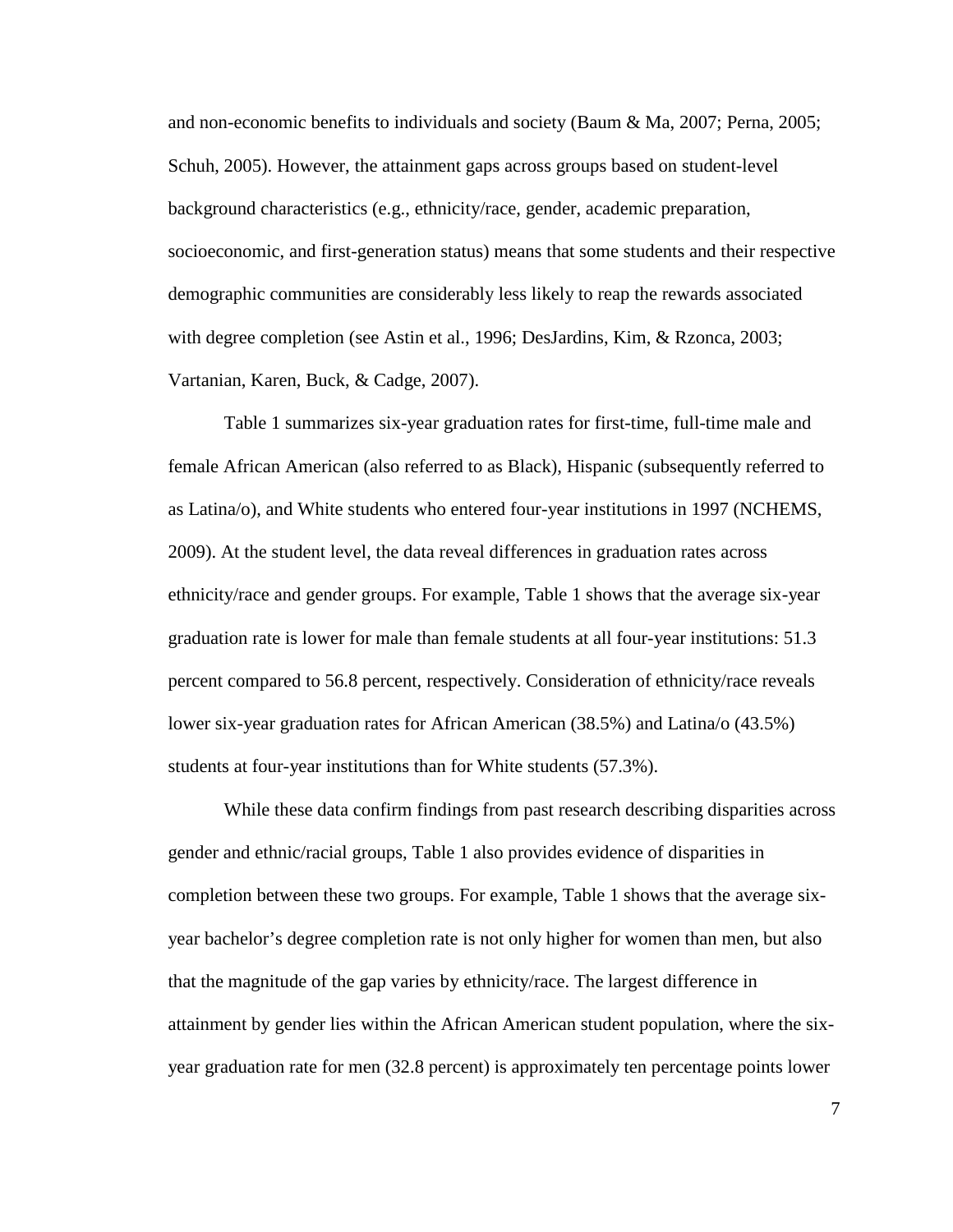than it is for women (42.4 percent) (NCHEMS, 2009). For other racial/ethnic groups, the gender gap is approximately 6 percentage points.

Table 1

*Degrees Granted Within Six Years by all 4-Year Institutions, by Ethnicity/race, and Gender: 1997-2003* 

| Ethnicity/Race and Gender | All 4-Year Institutions |
|---------------------------|-------------------------|
| African American          | 38.5                    |
| Men                       | 32.8                    |
| Women                     | 42.4                    |
| Latina/o                  | 43.5                    |
| Men                       | 40.0                    |
| Women                     | 46.2                    |
| White                     | 57.3                    |
| Men                       | 54.4                    |
| Women                     | 59.8                    |
| Other                     | 56.7                    |
| Men                       | 56.5                    |
| Women                     | 59.8                    |
| All Men                   | 51.3                    |
| All Women                 | 56.8                    |
| <b>Grand Total</b>        | 54.3                    |

Source: National Center for Higher Education

Management Systems (2009).

Besides differences in ethnicity/race and gender, there are also notable differences in bachelor's degree enrollment and achievement based on socioeconomic status (Baum & Ma, 2007). However, compared to ethnicity/race and gender, bachelor's degree completion disparities based on measures of socioeconomic status are still relatively under-examined. Researchers typically measure socioeconomic status as a composite variable, including parent's level of education, family income, and parent's occupations (Baum & Ma, 2007). While students from low socioeconomic strata are often disadvantaged in college due to less rigorous pre-college course-taking, preparation, or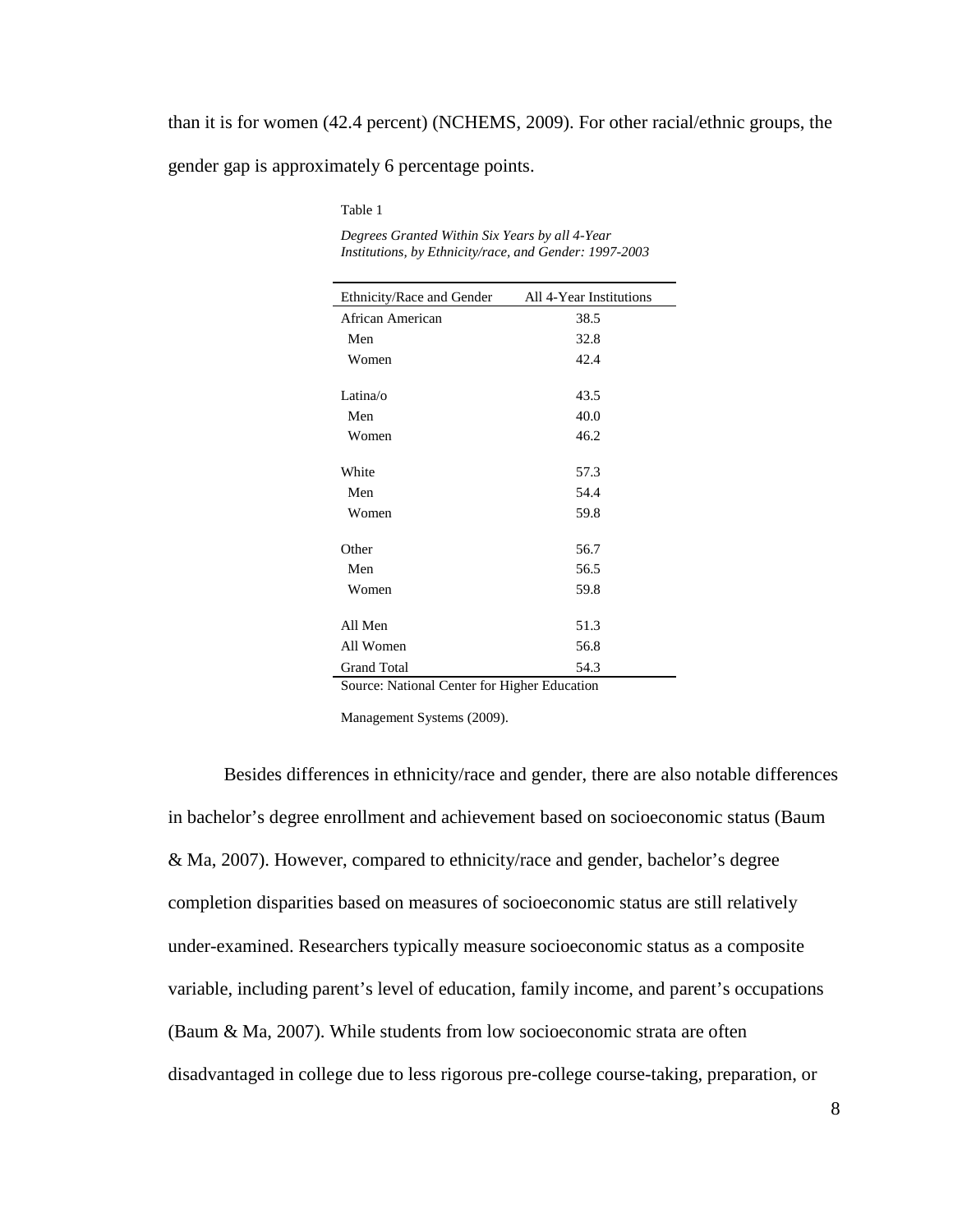attending less-well resourced high schools, for example (Perna, 2005), there is evidence to suggest that even after controlling for academic achievement disparities in completion persist (e.g., Walpole, 2008). For example, in their cohort analysis, among students with the lowest standardized test scores, individuals "from high [socioeconomic status] backgrounds were almost twice as likely as those from low [socioeconomic status] backgrounds to enroll and 10 times as likely to earn a bachelor's degree" (Baum & Ma, 2007, p. 35). These data emphasize the relationship between social class and bachelor's degree completion, but also suggests that the strength of the relationship is not explained by academic achievement alone.

Furthermore, the data suggest that socioeconomic status explains a considerable amount of the variance in disparities across ethnic/racial groups. Baum and Ma (2007) note that, "among white, black, and [Latina/o] students enrolled full-time in four-year institutions, higher family incomes and higher parent education levels are associated with higher degree completion rates" (p. 37). The effect of socioeconomic status within ethnicity/race also varies. For example, although Asian American students are more likely to complete bachelor's degrees overall, within this group, individuals from poorer countries, like Vietnam and Laos average lower degree attainment rates than their wealthier same-race peers from China or Japan (see Lee & Kumashiro, 2005). There is virtually no research on understanding differences in bachelor's degree completion by gender and how socioeconomic status may moderate outcomes.

As the descriptive data suggest, while there are important disparities in bachelor's degree completion across gender, ethnic/racial, and socioeconomic status groups, there are also noteworthy differences within the groups as well. Therefore interventions that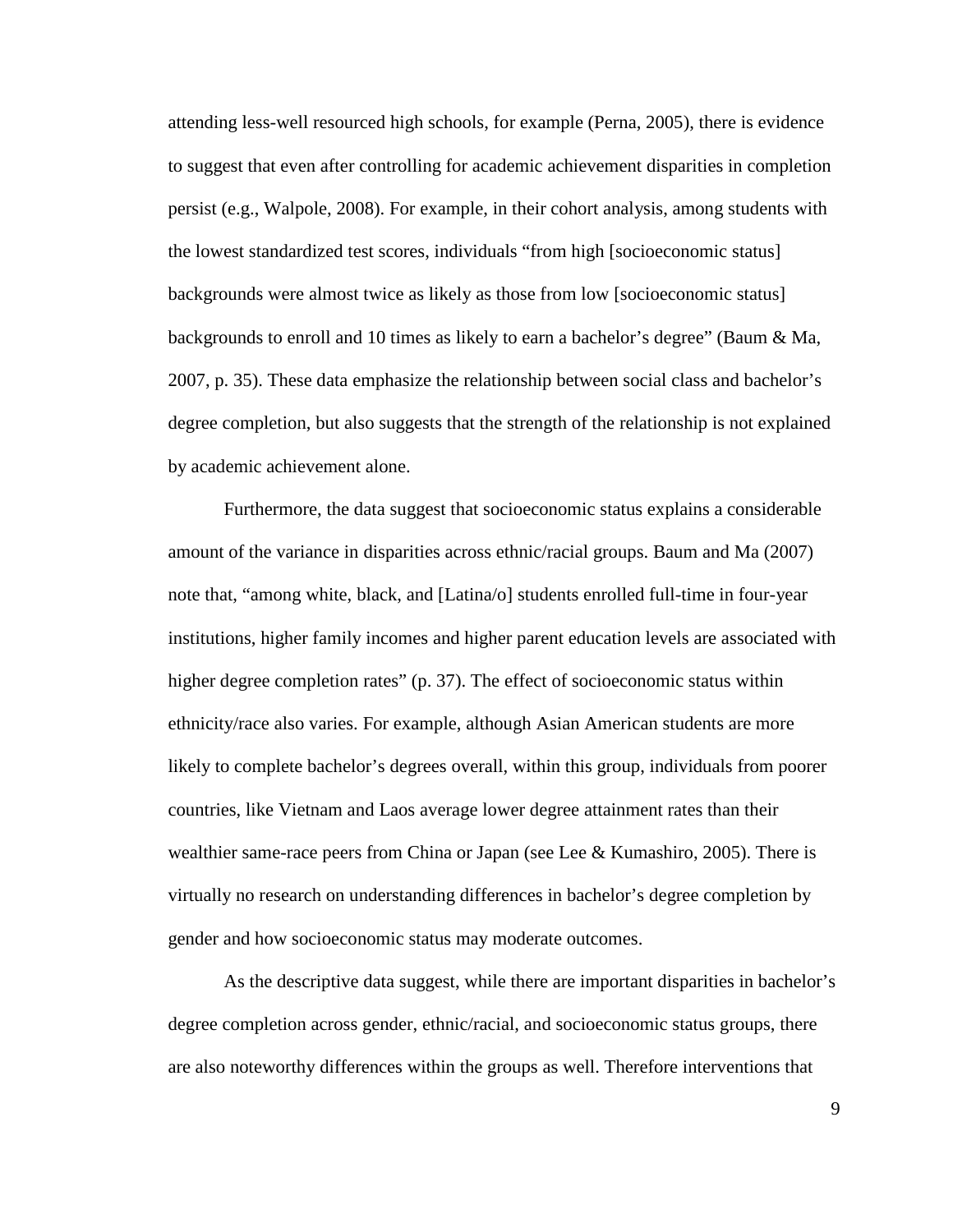focus on only one demographic characteristic may inadvertently perpetuate an unequal distribution of the benefits of higher education to groups that are already marginalized. Rather than focusing on singular demographic characteristics to improve bachelor's degree completion models, the data suggest that consideration of multiple characteristics may be more helpful. Along those lines, additional attention to students at the intersections (e.g., gender and socioeconomic status, ethnicity/race and gender) may improve the conceptualization of bachelor's degree completion, as well as retention policy-making.

#### **Statement of the Problem**

Given the drawbacks of attrition to students, families and institutions, gaps in attainment across groups, and the relatively high rate of attrition overall, it is not surprising that education stakeholders have aggressively pursued research on persistence and completion over the past 40 years. Volumes have been written on the predictors of bachelor's degree completion, initially focusing on student-level traits, and more recently incorporating institution-level characteristics. Measures such as students' gender, ethnicity/race, and socioeconomic status, as well as institutional size, selectivity, racial composition, and expenditures have all been shown to be related to the likelihood of bachelor's degree completion (e.g., Astin et al., 1996; Berger & Milem, 2000; Fleming, 1984; Kim, 2007; Titus, 2006a). Although these and similar contributions have shed light on predictors of bachelor's degree attainment, the persistent gaps in completion within and across groups suggest additional and alternative approaches to study this phenomenon may be warranted.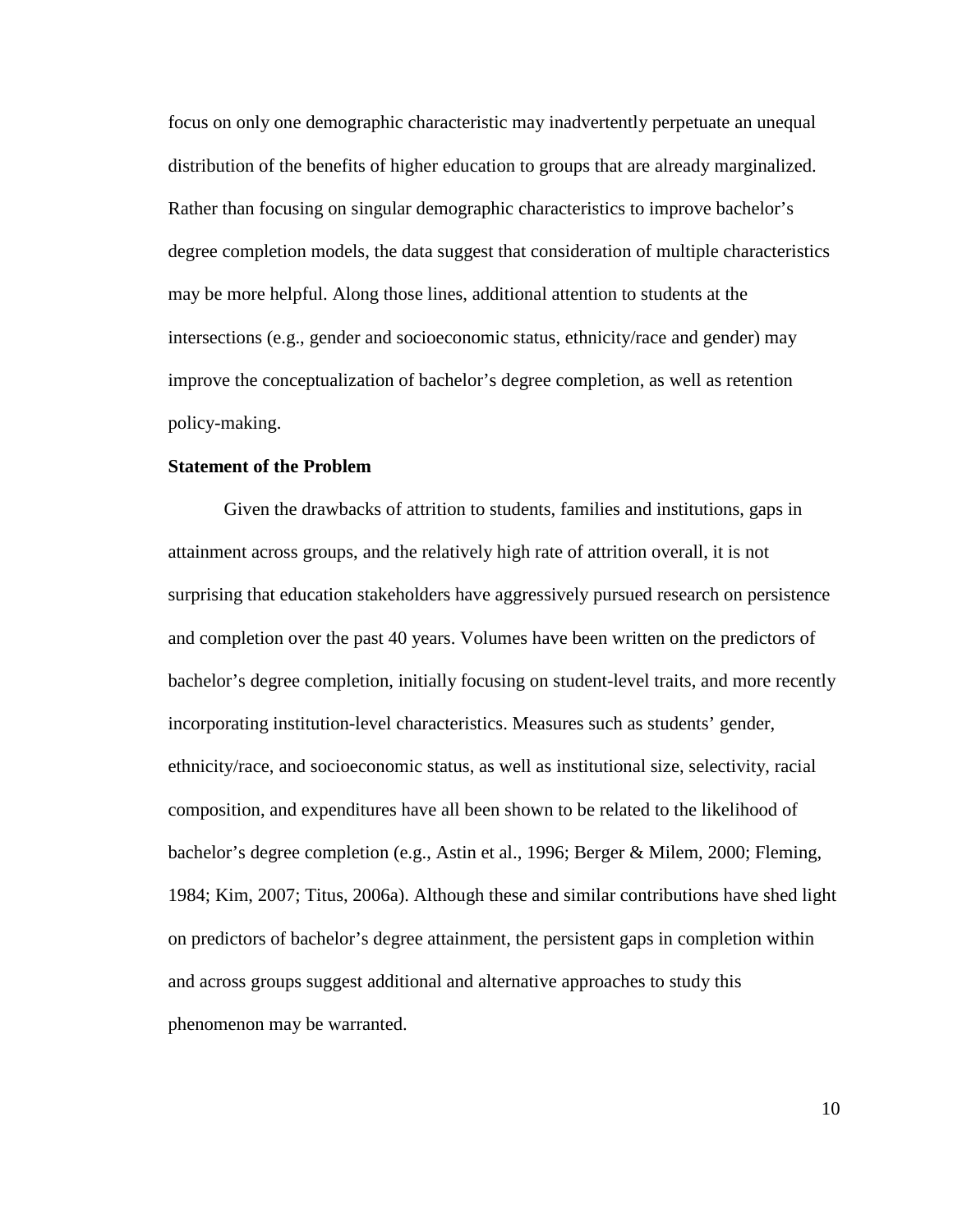One limitation of previous bachelor's degree completion research is the focus on student demographic characteristics in isolation. For example, the research on ethnicity/race oftentimes neglects to explicitly incorporate other important demographic traits – like gender or socioeconomic status. In this vein, Acker (2006) notes that "most studies of the production of class, gender, and racial inequalities in organizations have focused on one or another of these categories, rarely attempting to study them as complex, mutually reinforcing or contradicting processes" (p. 442). Yet, while education scholars support consideration of these demographic constructs individually and in combination (see Acker, 2006; Constantine, 2002; Howard, 2000; Ken, 2007; McCall, 2005; Muhammad, Smith, & Duncan, 2008; Riegle-Crumb, 2006; Schwalbe, Godwin, Holden, Schrock, & Thompson, 2000), rhetorical support has only slightly permeated the quantitative research on bachelor's degree completion. As Chen and DesJardins (2009) note, quantitative studies of postsecondary success are limited, as they do not usually consider statistical interaction effects. That said, attention to the ways that gender, race/ethnicity, and socioeconomic status interact to influence bachelor's degree completion might shed additional insight into understanding of disparities in degree attainment both between and across these demographic groups.

An approach that incorporates statistical interactions of demographic characteristics to better understand bachelor's degree completion may provide an opportunity to build upon extant research. By definition, "an interaction effect is said to exist when the effect of an independent variable on a dependent variable differs depending on the value of a third variable" (Jaccard, 2001, p. 12). Alternatively, and in more qualitative terms, Asher (2007) suggests "unpacked" approaches that do not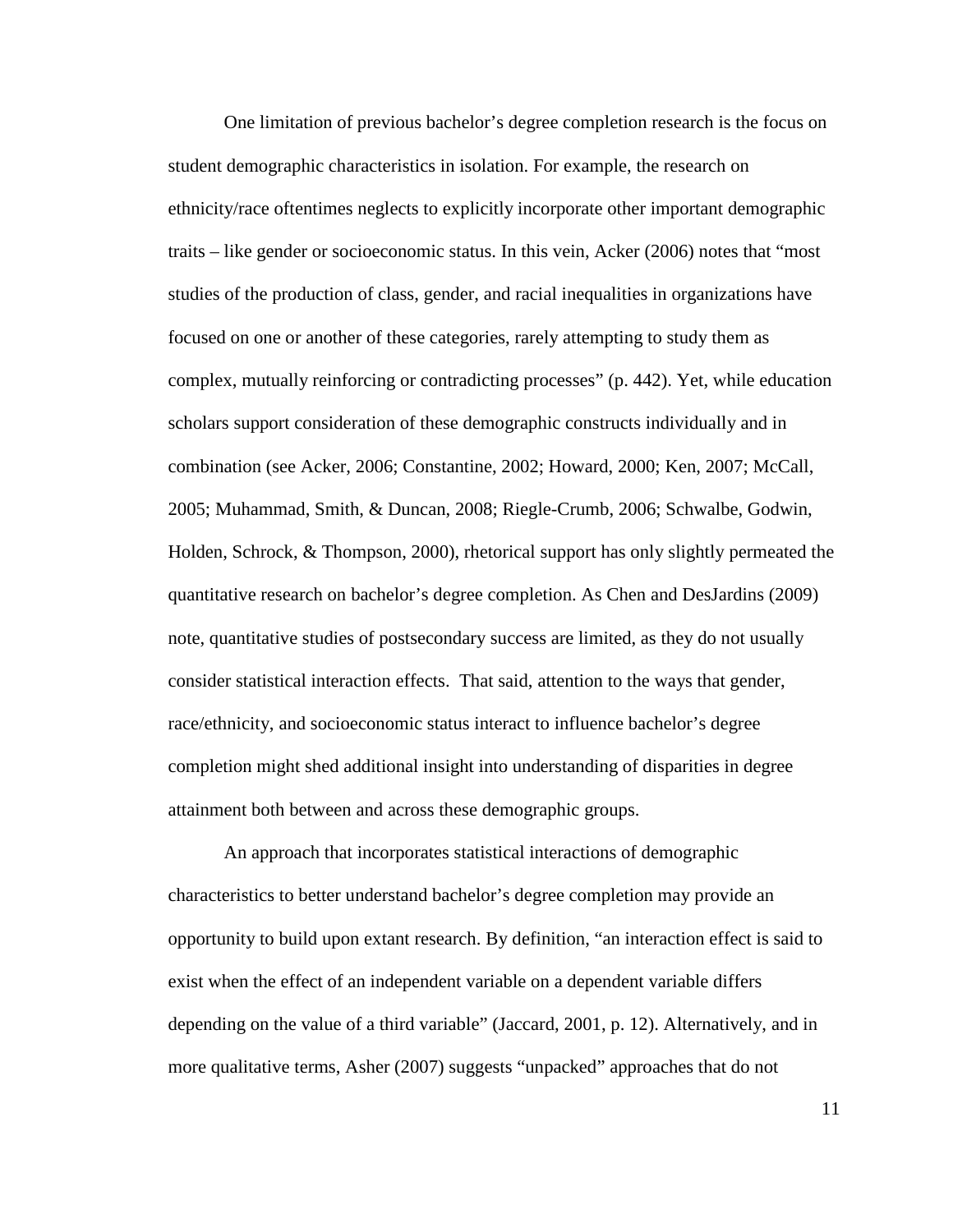incorporate interactions may be "closeting or repressing certain aspects of [students'] hybrid identities . . . silencing multiplicities and erasing parts" (p. 69). For example, Table 1 exposes a difference in the relationship between ethnicity/race and bachelor's degree completion rates based on gender (NCHEMS, 2009). For African American men and women the 6-year graduation rates are 32.8 and 42.4 percent, respectively. Given these data, ignoring differences by gender in retention strategies for African Americans may perpetuate disparities in completion.

Similarly, interventions for women may also require differential efforts based on student ethnicity/race. Table 1 shows that, while women in all groups are more likely to graduate than their same-race male peers, interventions designed to improve African American and Latina/o completion that neglect ethnicity/race may be inherently limited. Both examples suggest that approaches that address multiple constructs together (e.g., ethnicity/race and gender) could play an important role in decreasing attainment gaps. Further, including attention to the ways that socioeconomic status interacts with gender and ethnicity/race to predict bachelor's degree completion may also enhance the conceptualization of and remedies to attrition from bachelor's degree programs.

While some postsecondary education scholars (e.g., Brunn, 2009; Chavous, Harris, Rivas, Helaire, & Green, 2004; Gurin, Dey, Hurtado, & Gurin, 2002) have begun to consider the intersections of gender, ethnicity/race, and socioeconomic status, empirical limitations remain. First, studies on the inter-relatedness of gender, ethnicity/race, and socioeconomic status have largely remained within the qualitative research tradition (e.g., Barajas & Pierce, 2001; Grant & Sleeter, 1986; Lareau, 2003; Winkle-Wagner, 2008). Although appropriate for generating multi-faceted, in-depth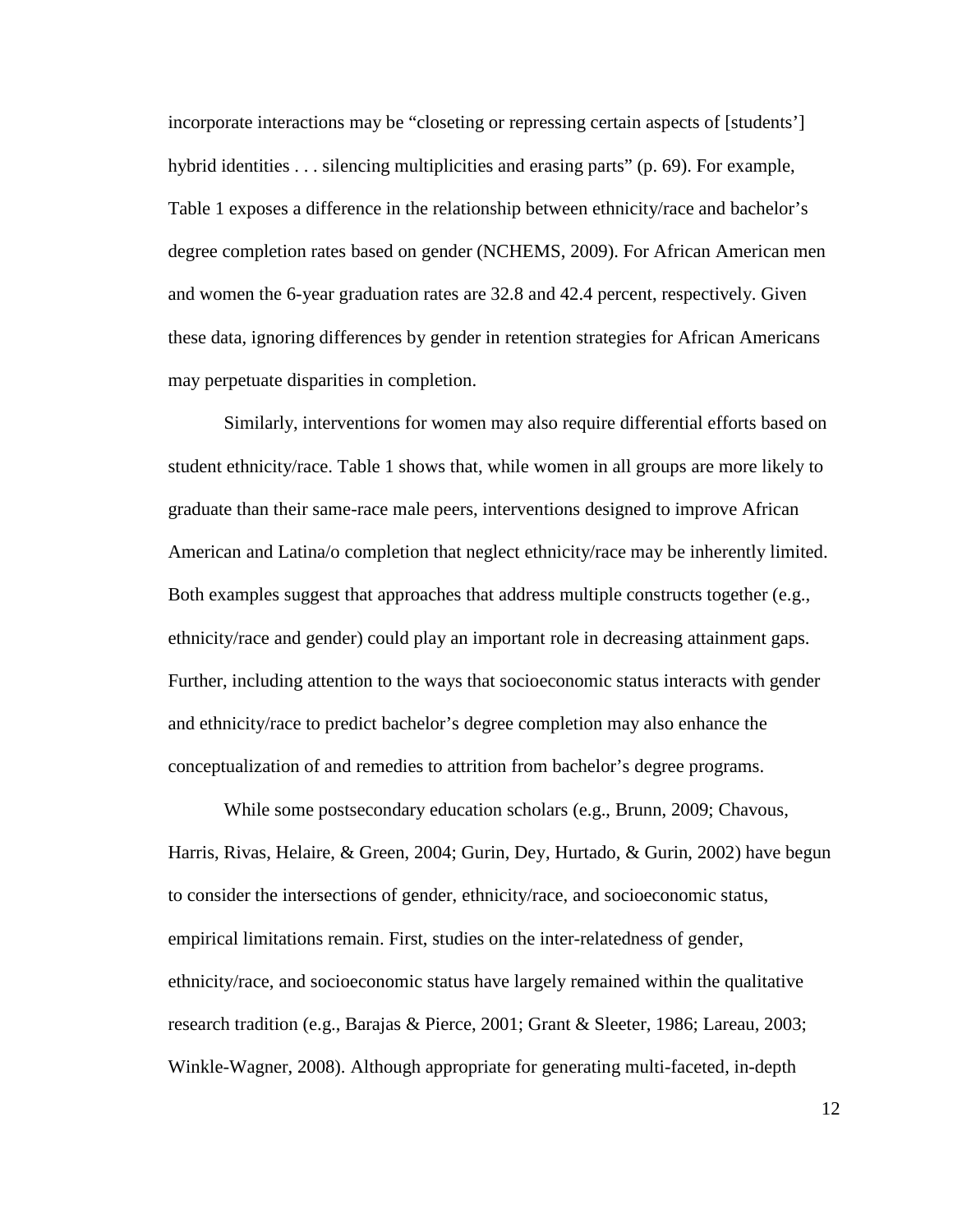understandings of the experiences of students of a particular gender, racial/ethnic, and socioeconomic status group, qualitative approaches do not reveal the relationship between these demographic variables and degree completion after controlling for other variables or over a larger population. Second, while there is a need to understand multiple systems of inequality to promote achievement for all students, there is tremendous uncertainty surrounding the use of appropriate methodological techniques (Chen, 2008; Reason, 2009; Schwalbe et al., 2000). As such, the challenge for quantitative scholars interested in modeling bachelor's degree completion is identifying methods that will incorporate conceptual notions of intersectionality while providing an acceptable degree of statistical significance.

In addition to empirical limitations, there are also theoretical and conceptual limitations to prior research. Within higher educational research, quantitative methods have rarely been executed with an explicit commitment to critical social theory. These critical paradigms were put forth and instigated by individuals associated with the Frankfurt School, to expose inequality and re-think remediation (Lemert, 2004; Harris, 2003). Applying this approach to research on bachelor's degree completion suggests a need to move beyond simply identifying group disparities based on one characteristic. Further, postsecondary education researchers rely heavily on frameworks like Tinto's (1993) Interactionalist Theory of Student Departure, which hinges on understanding student commitment to and integration into a specific college environment. Although Tinto's model acknowledges student demographic and background characteristics, it does not specify how to account for intersecting traits. This omission may inhibit progress, as Reason (2009) states, "researchers must study the conditional or interactional effects of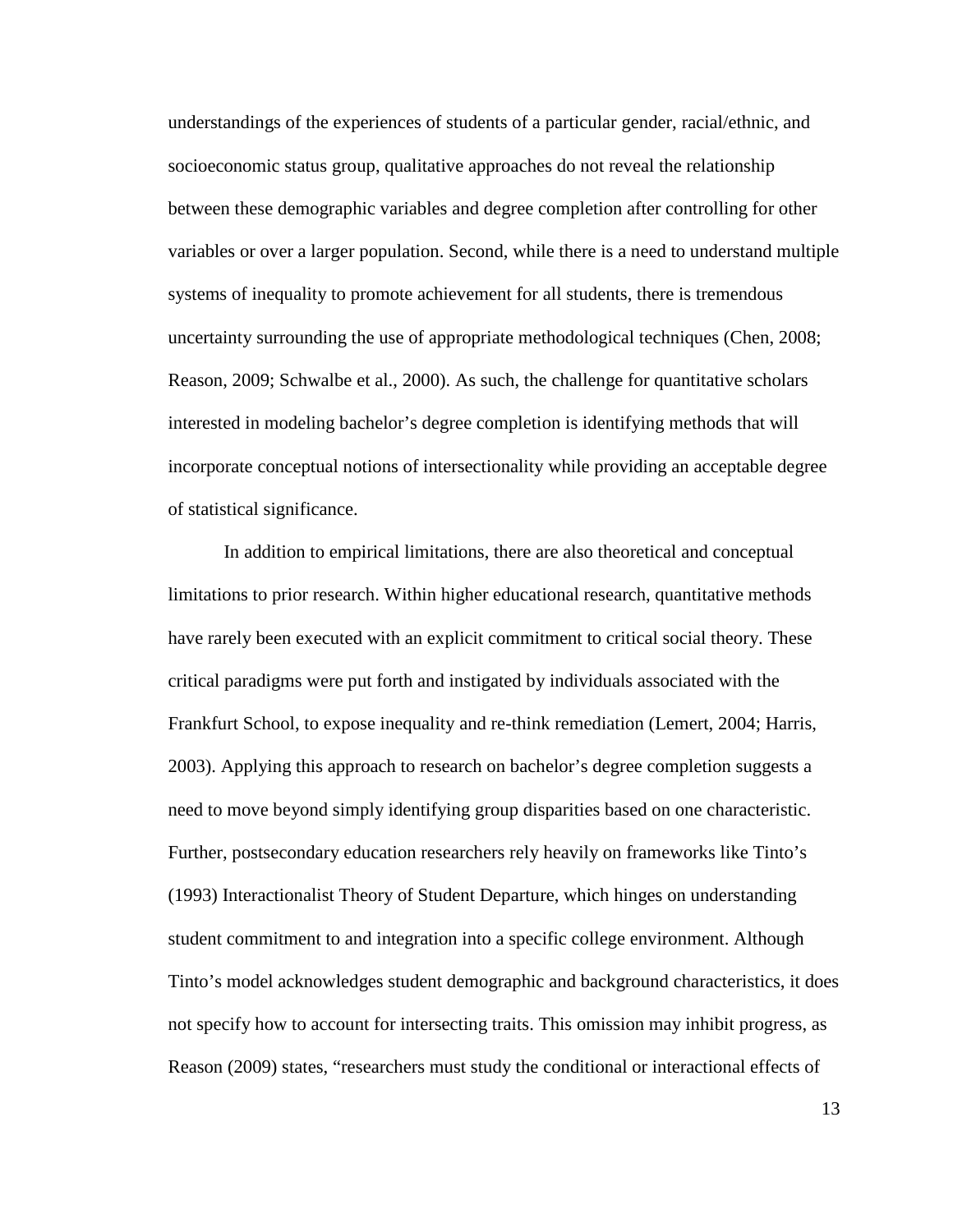demographic variables . . . to move our understanding of students further" (p. 487). Given Tinto's inarticulation of how to address multiple or intersecting characteristics, alternative approaches are necessary.

A critical race feminist approach may be useful for framing Tinto's (1993) theory because it embraces inclusive notions of gender, ethnic/racial, and class inequality and marginalization. Critical race feminist theory acknowledges that marginalization is fluid and context-specific (Hill Collins, 2000; Hurtado, 1996). Landry (2007) notes that, while gender, ethnicity/race, and socioeconomic status cannot be separated, each characteristic is not always relevant in a given situation. He further notes that these characteristics do not necessarily have an additive relationship, but rather they are interactive (Landry, 2007). Thus, combining critical race feminist theory with Tinto's (1993) theory of student departure supports inclusion of demographic interactions as they may improve models of bachelor's degree completion by recognizing both conceptual and statistical variation with respect to gender, ethnicity/race, and socioeconomic status group. For example, while in the aggregate White students may be privileged by race on a predominately White college campus, this does not preclude White male or female students from being marginalized. As such, women and men of any gender, ethnic/racial or socioeconomic strata can be marginalized or privileged based on dominant historical, structural and heteronormative cultures of the college.

A review the data in Table 1 and the critical quantitative paradigm underscore the importance of exploring intersectionality or interactionality of student-level demographic characteristics to predict bachelor's degree completion. Specifically, the data reveal an interaction between ethnicity/race and gender. Yet, there are very few instances in which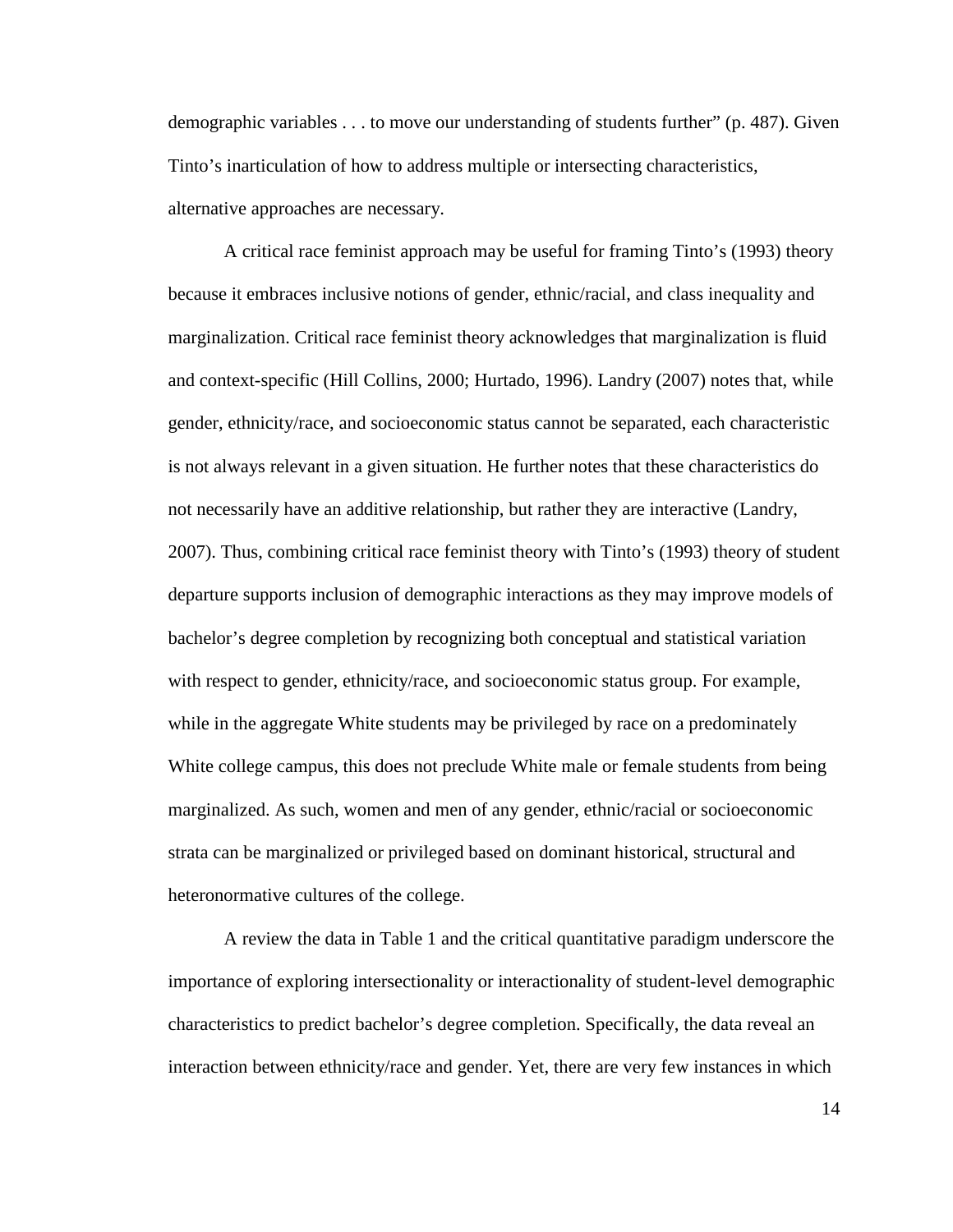the statistical interaction of variables is fore-grounded in bachelor's degree completion research (e.g., Alexander, 1982; Chen, 2008). An interaction between two (or more) variables indicates that the effect of one variable on a particular outcome depends on the values of one or more other variables (Jaccard, 2001, 2003). Within regression analysis, interactions are often discouraged because of the way they complicate the interpretation of findings (Jaccard, 2001, 2003); however, using regression analyses to examine interactions may shed light on more demographically nuanced interventions for improving bachelor's degree completion for all students and reducing gaps in completion across and within groups. Of note, there is virtually no research on how socioeconomic status might influence degree completion with respect to gender or ethnicity/race.

#### **Purpose of this Research**

Both national and university-specific retention efforts often target students based on a single student-level variable, like gender or ethnicity/race (e.g., Muraksin & Lee, 2004; Thayer, 2000). This focus may obscure the role of other potentially critical facets of student backgrounds that also affect postsecondary completion. While prior research establishes that gender, ethnicity/race, and socioeconomic status are important predictors of bachelor's degree completion (see Astin et al., 1996; Pascarella & Terenzini, 2005), this study explores how these characteristics interact to influence completion. "The interaction effects of variables have increased in importance as the diversity within higher education [has grown]," (p. 491) and thus this study explores how gender, ethnicity/race, and socioeconomic status interact using a critical race feminist approach and Tinto's (1993) model of student departure.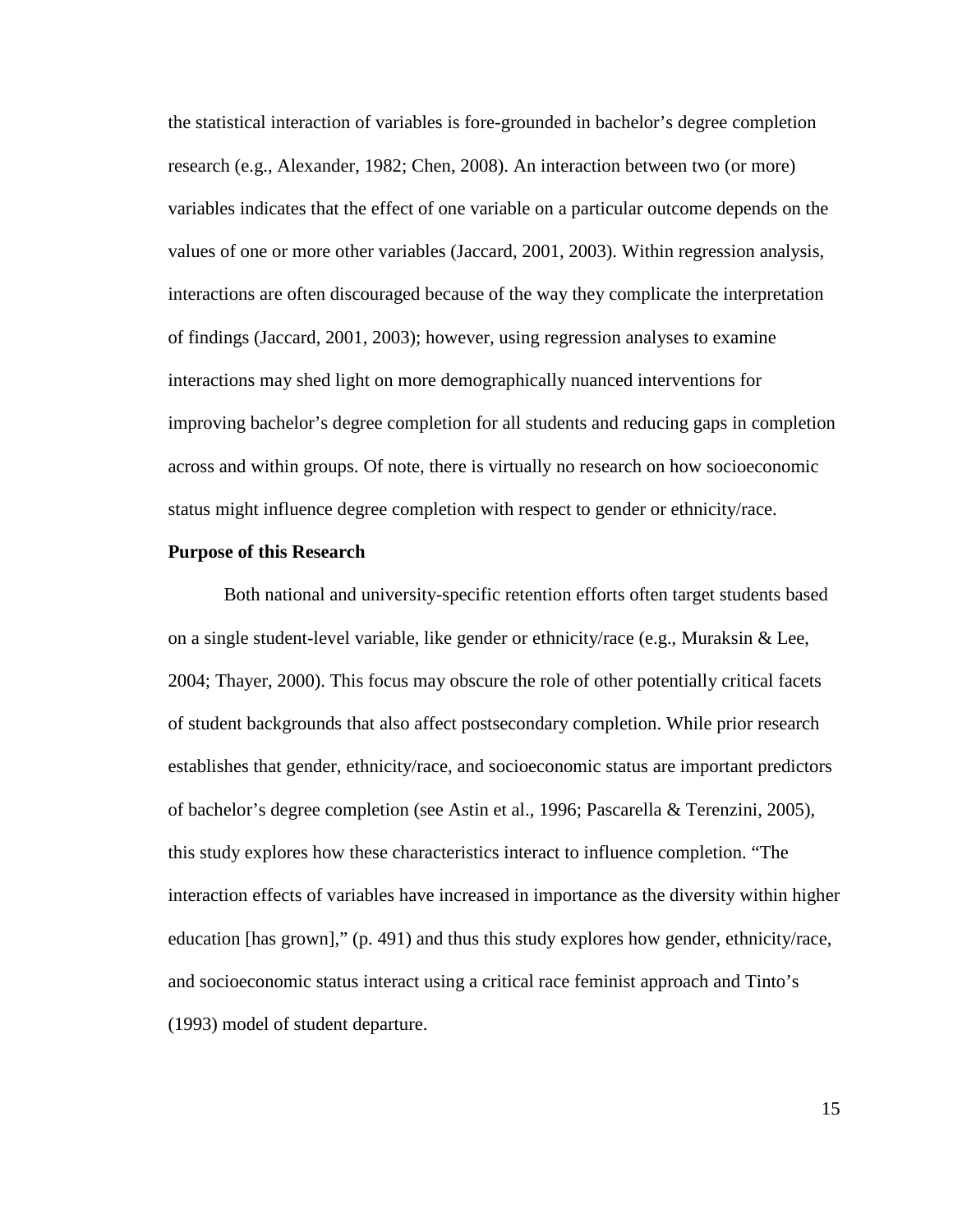The expanding notion of quantitative criticalist approaches in higher education affords scholars intellectual space to consider new research questions pertinent to longstanding issues (Baez, 2007). With a few exceptions, virtually all studies of postsecondary student completion have focused on isolating the effects of single predictor variables. In one exception, Chen (2008) explores the effects of financial aid on college student dropout risk. Using logistic regression analysis, Chen (2008) examines the ways that financial aid interacts with income, ethnicity/race, and year in college to predict completion. Given Chen's (2008) finding that interactions can contribute significantly to models of bachelor's degree completion, examining how gender, ethnicity/race, and socioeconomic status interact to affect likelihood of degree completion appears reasonable.

**Research questions.** The purpose of this dissertation is to understand how gender, ethnicity/race, and socioeconomic status interact to predict bachelor's degree completion using a national sample of students first-entering postsecondary institutions in the fall of 1995 drawn from the Beginning Postsecondary Students (BPS:96/01) longitudinal dataset. Logistic regression was used to identify variations in the relationship between gender, ethnicity/race, socioeconomic status, and the probability of completing a bachelor's degree from any institution within six years. The analyses include first-time, full-time African American, Asian, Latina/o, and White students. The specific research questions are:

1. How does the relationship between gender and the likelihood of bachelor's degree completion vary by ethnicity/race and socioeconomic status?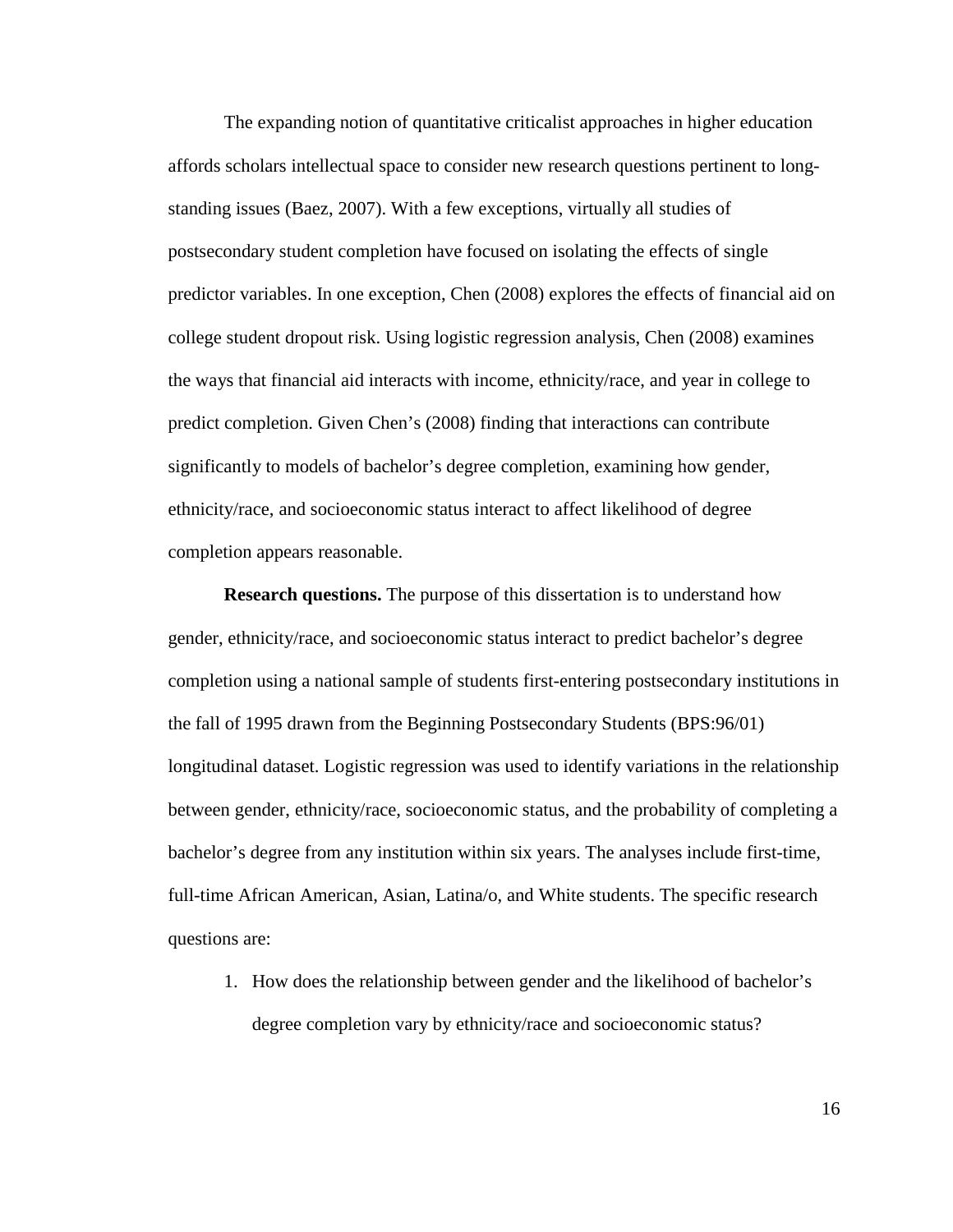2. How does the relationship between ethnicity/race and bachelor's degree completion vary based on gender and socioeconomic status?

To clarify, this research examines interactions of gender with race/ethnicity and socioeconomic status, and then interactions of race/ethnicity with gender and socioeconomic status. Due to small cell sizes, this research does not attempt to examine three-way interactions among gender, ethnicity/race, and socioeconomic status with respect to likelihood of bachelor's degree completion.

The findings from this dissertation contribute to higher education research in at least two ways. First, this research adds to the critical quantitative canon, providing an alternative philosophical and theoretical approach to modeling bachelor's degree completion. Second, this research builds on others' use of interactions to better understand the predictors of bachelor's degree completion, by focusing exclusively on student-level demographic traits. By incorporating interaction terms, this dissertation better models the complexity of students' background characteristics and their relationship to bachelor's degree completion. Ultimately, the results of this study inform the conceptualization of bachelor's degree attainment, as well as the development of interventions to improve bachelor's degree completion for all students.

#### **Organization of this Dissertation**

 This introductory chapter describes how bachelor's degree completion varies across and within groups. In addition, this chapter points out how neglecting to theorize and model the interaction of student demographic characteristics may hinder conceptualization of effective retention strategies. This dissertation research uses critical race feminist theory in conjunction with Tinto's (1993) Interactionalist Theory of Student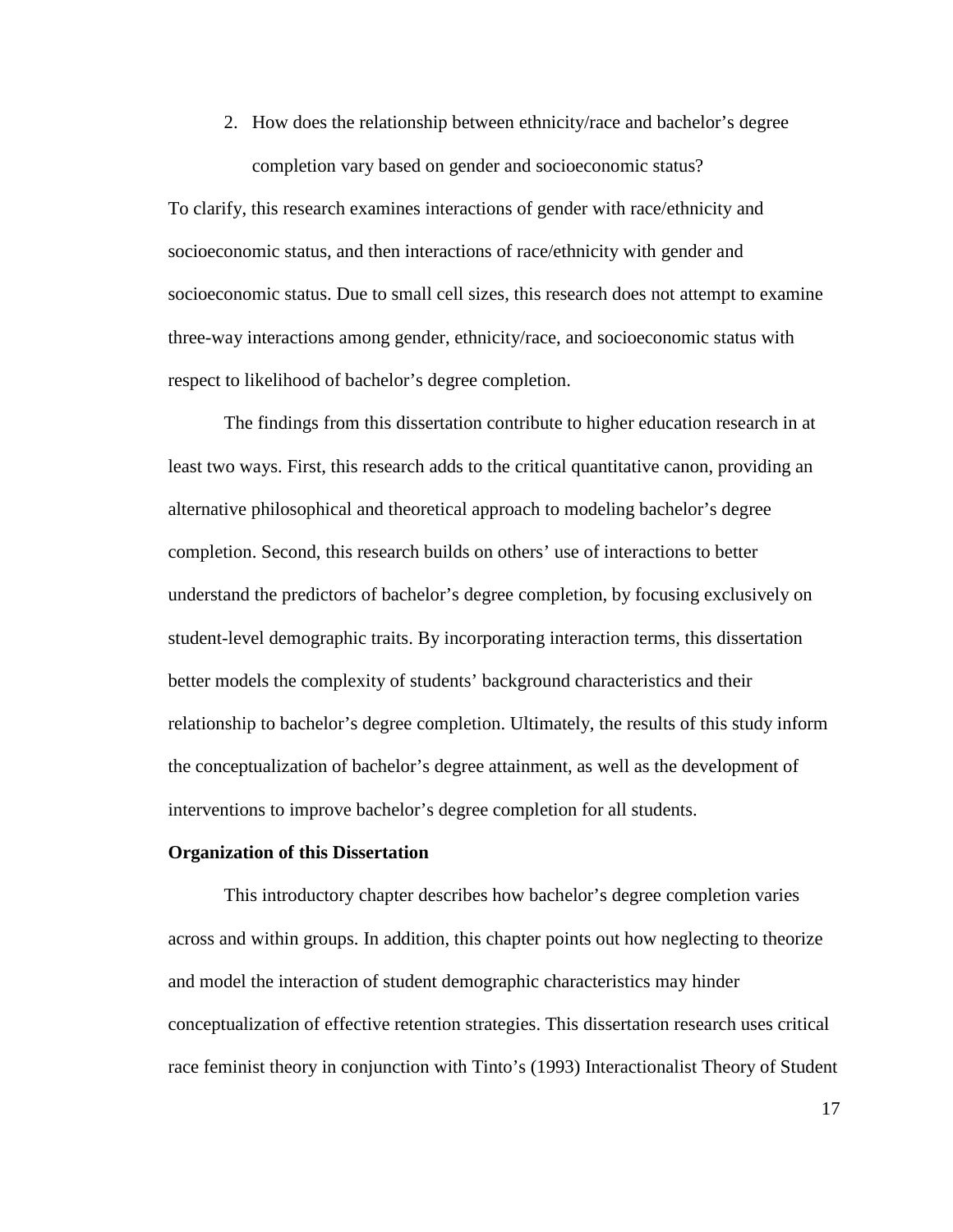Departure to focus on the interaction of gender, ethnicity/race, and socioeconomic status in a model of bachelor's degree completion. The literature review, presented in Chapter 2, describes and critiques what is known from prior research about the relationship between gender, ethnicity/race, socioeconomic status and bachelor's degree completion. In addition, this review summarizes and critiques research on bachelor's degree completion that acknowledges other student- as well as institution-level characteristics that affect completion. Chapter 3 describes in more depth the conceptual model and theoretical frameworks that guide this research. Chapter 4 reviews the research questions, describes the BPS:(96/01) dataset, and delineates the methodological approach. The findings of the descriptive and logistic regression analyses are presented in Chapter 5. Chapter 6 follows with a discussion of the findings, conclusions, and implications for theory, statistical modeling, and retention program development.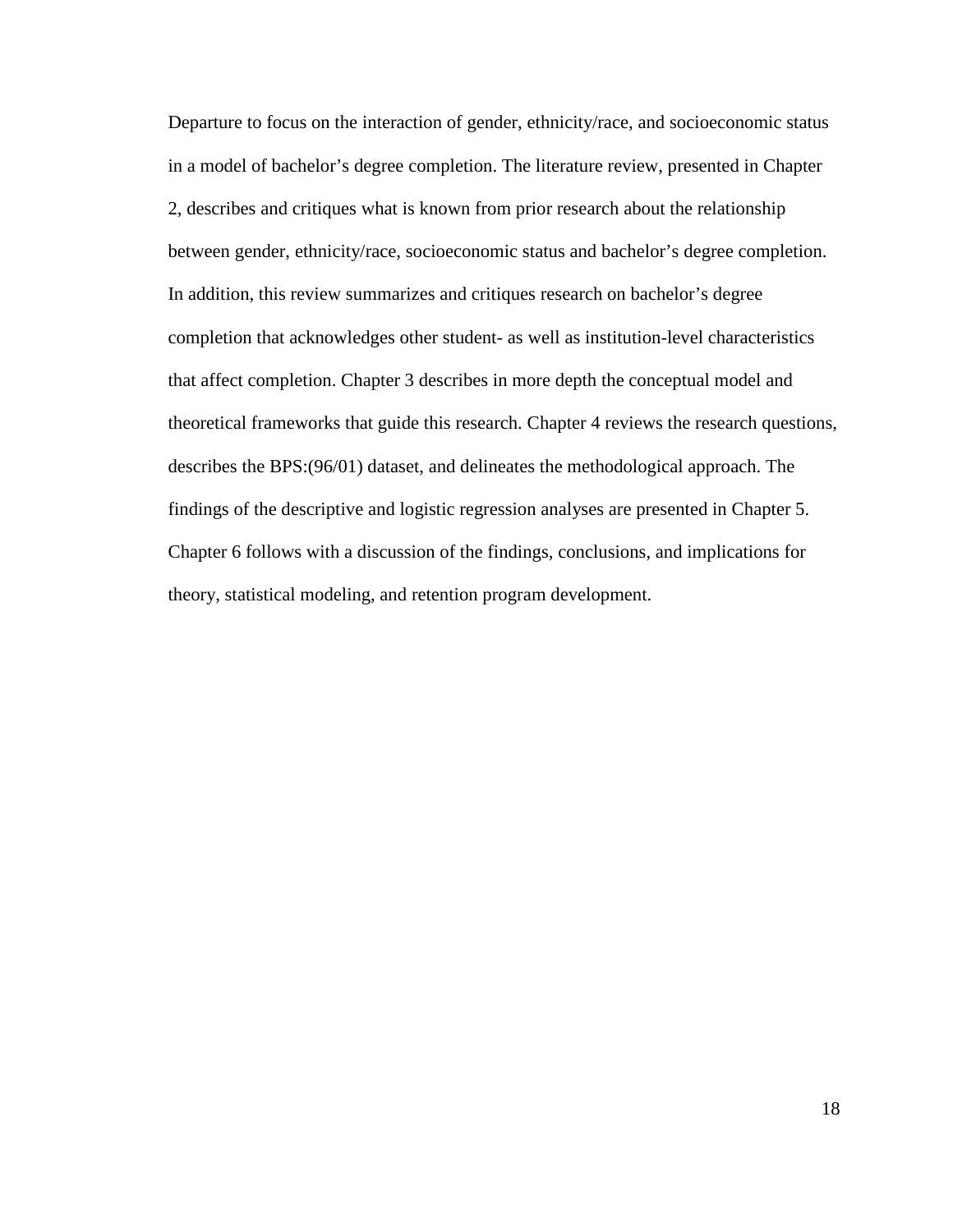#### **CHAPTER 2: Review of the Literature**

#### **Introduction**

Descriptive data confirm growth in the number of bachelor's degrees being conferred annually (Snyder et al., 2009). However, differences in bachelor's degree completion persist across groups and within groups, though less attention is given to the latter. Descriptive reports consistently note disparities by gender, ethnicity/race, socioeconomic status, and even institution-level characteristics in bachelor's degree attainment. While descriptive data shed light on both cross-sectional and longitudinal trends on bachelor's degree completion or attainment rates, this research is limited in at least three ways.

First, descriptive analyses by nature only illustrate the number of completers and completion rates. As such, these reports shed light on patterns, but lack theoretical grounding to explain attrition or offer solutions related to attainment disparities. Second, despite accounting for demographic characteristics like gender, ethnicity/race, socioeconomic status, first-generation status, and other across-group differences, oftentimes there is little consideration of within-group differences. Trent's (1991) descriptive work concludes that intervention strategies related to degree attainment should be "group specific and gender specific," (p. 59) thereby highlighting ethnicity/race and gender. Finally, the role of institution-level characteristics in descriptive bachelor's degree attainment research is often not a primary focus. By definition, persistence and completion research relates to predicting a students' attainment based on a given set of student characteristics. As such, retention efforts often pertain to changing the students' skills or experience in order to improve likelihood of completion. Yet, increasingly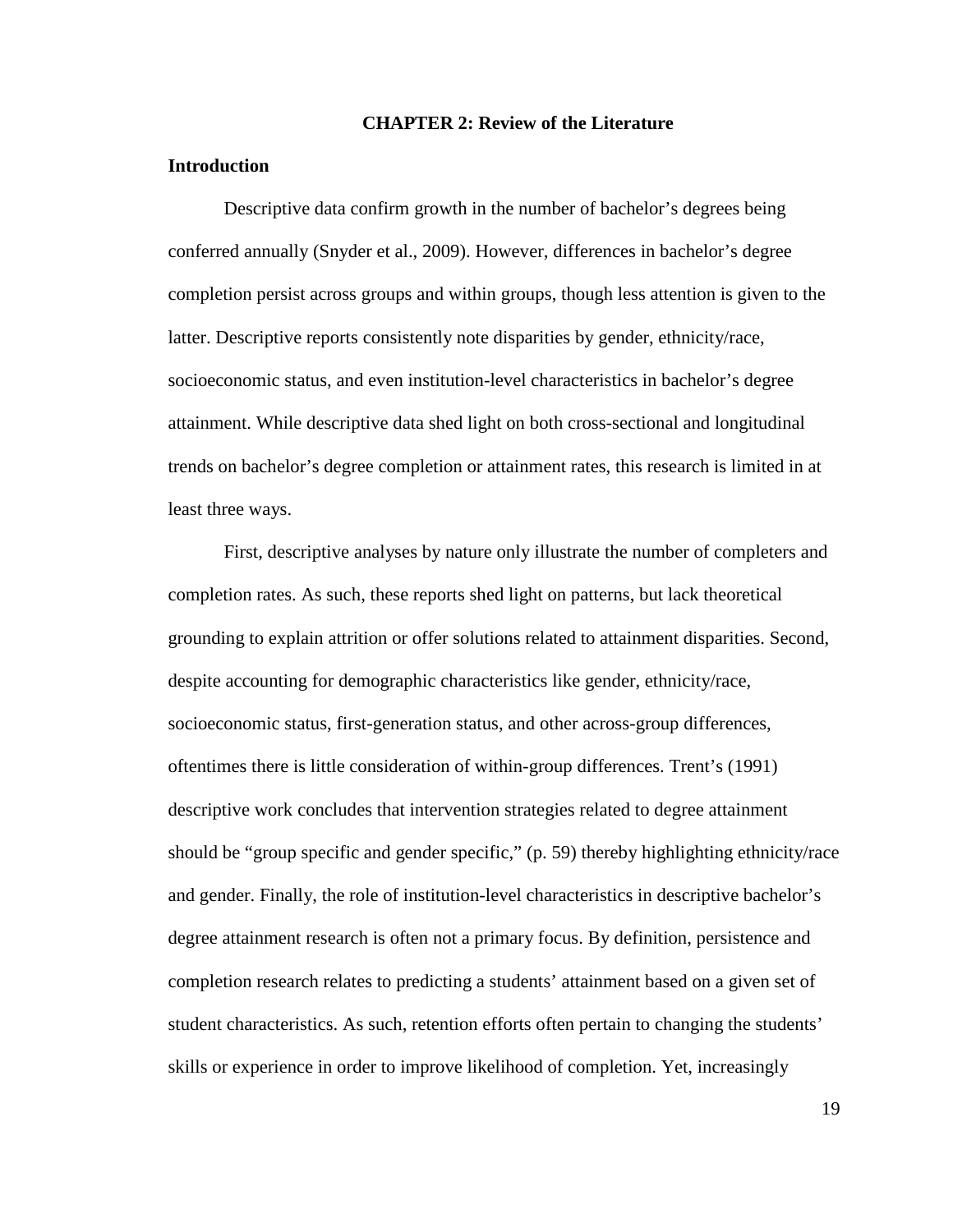institutional characteristics (e.g., sector, selectivity, and expenditures) are used to provide additional context to research on bachelor's degree completion. Although institutional characteristics appear to have a significant relationship to degree completion, there is little consensus on how to interpret that relationship in order improve retention. In spite of these limitations, descriptive analyses are nevertheless a critical first step in understanding bachelor's degree completion and attainment rates.

The following literature review incorporates scholarship spanning two important areas. The largest substantive area summarizes and critiques research on student-level background characteristics and their role in predicting bachelor's degree completion. Reflecting the research questions, specific attention is given to gender, ethnicity/race, and socioeconomic status. Second, the review describes and critiques research that focuses on the role of other student-level characteristics as well as institution-level characteristics in predicting bachelor's degree attainment.

#### **Student-level Characteristics**

Although the descriptive statistics and reports provide little information on the mechanisms of bachelor's degree attainment, the findings inform the construction of relevant statistical models. Scholars have long known that relationships exist between student characteristics and postsecondary success, and bachelor's degree completion in particular (e.g., Astin, 1993; Bean, 1990; Tinto, 1993). Coinciding with the influx of women and minorities to American colleges and universities in the 1960's, most research on postsecondary success (or attrition) has focused on gender or ethnicity/race, and not socioeconomic status. In fact, these initial considerations arguably confounded the role of socioeconomic status and ethnicity/race, essentially assuming minority status was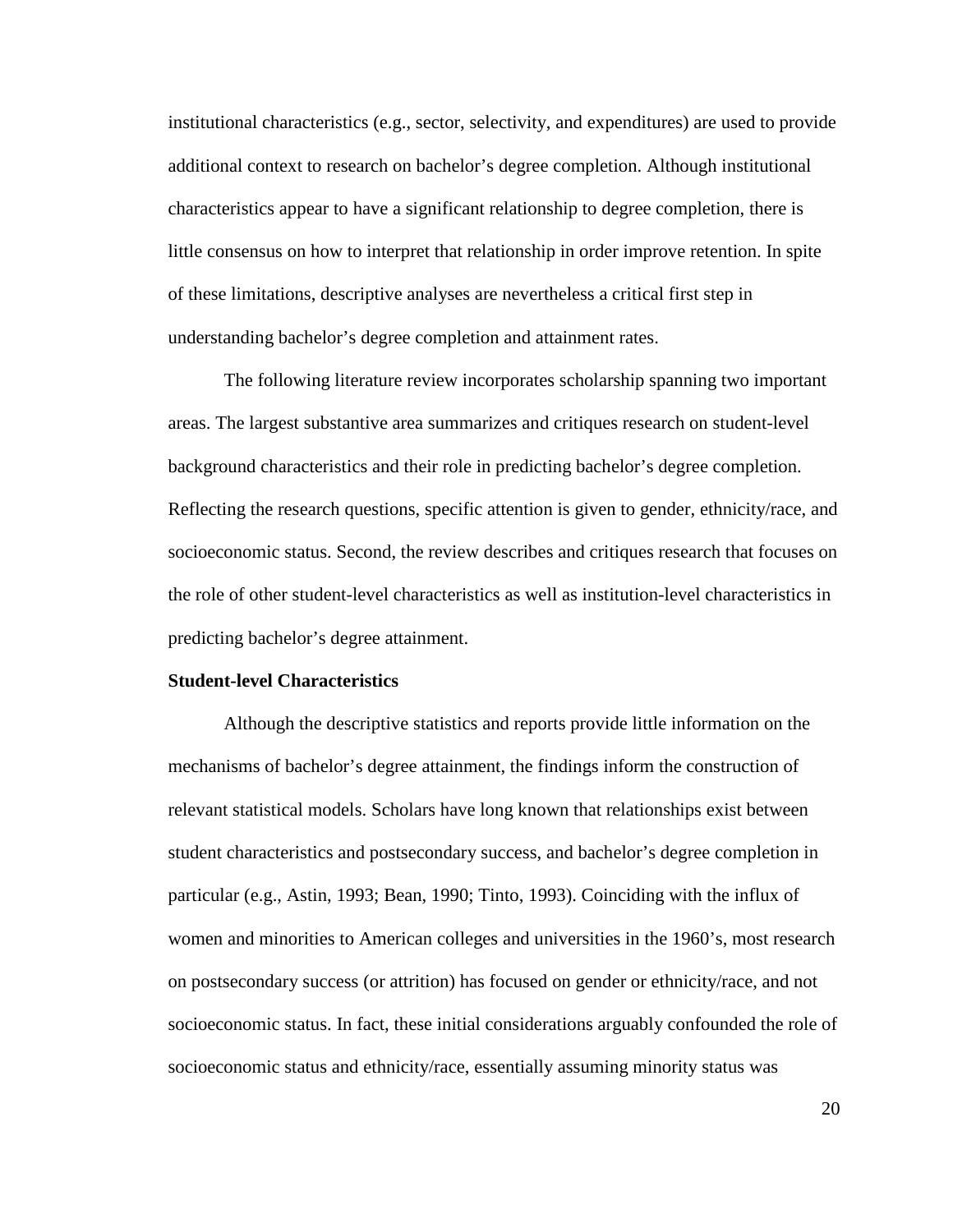equivalent to low-income status (e.g., Kane, 1994). However, in recent years, socioeconomic status has become a more focal student-level characteristic in higher education research, as the number of less affluent students entering the postsecondary education pipeline has increased significantly (Baum & Ma, 2007). To address the two research questions, this section of the literature review focuses on what is known from research about the relationship between three student-level characteristics and bachelor's degree completion: gender, ethnicity/race, and socioeconomic status.

**Gender.** Descriptive data explicitly highlight gender differences in bachelor's degree attainment and the shift in advantage from male to female students that took place between 1970 and 2000 (Snyder et al., 2009). Some, but not all, of this shift in advantage is attributable to gains by women in accessing postsecondary education (Cameron  $\&$ Heckman, 2001; Goldin et al., 2006). While some research has examined gender differences in college choice and access (Bank, 1995; Bischoping & Bell, 1998; Horn & Carroll, 2006), less literature has specifically considered gender differences in bachelor's degree attainment.

In studies of bachelor's degree completion where gender is not the primary focus, the findings are inconsistent. For example, one group of scholars studied likelihood of graduation for students at one university and found that female students were more likely than male students to graduate after four- and five-years in bachelor's degree programs (Wohlgemuth, Whalen, Sullivan, Nading, Shelly, & Wang, 2007). Most of the observed gender gap was attributed to academic factors: female students tended to earn better grades, switch majors fewer times, take more credits per term, and enroll in majors with fewer units (Wohlgemuth et al., 2007).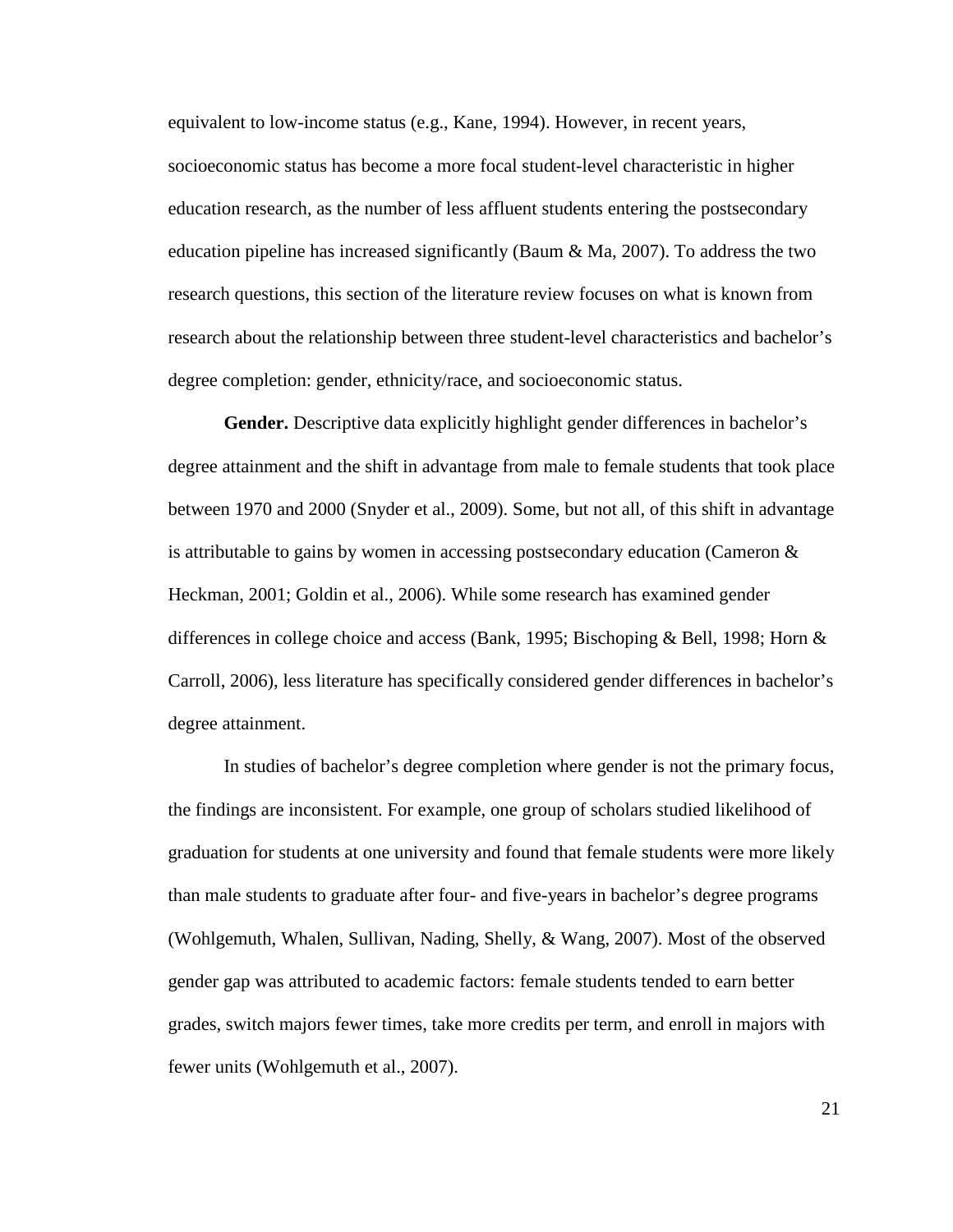Other research uses nationally representative samples to include attention to institutional characteristics in addition to background, environmental, and financial traits (e.g., Alexander, Riordan, Fennessey, & Pallas, 1982; Arbona & Nora, 2007; Oseguera, 2005; Titus, 2006a, 2006b; Thompson et al., 2006). In these more extensive models of completion, gender often becomes insignificant once other student- and institution-level characteristics are taken into account (e.g., Alexander et al., 1982; Oseguera, 2005).

Like Wohlgemuth and colleagues (2007), the literature specifically pertaining to gender disparities in postsecondary outcomes attributes a significant proportion of the gap to women's higher academic achievement (e.g., Jacobs, 1996). In fact, research shows that among students entering bachelor's degree programs, women tend to have higher high school grades, on average, whereas men have higher college entrance standardized test scores (Jacobs, 1999; Young & Fisler, 2000). While these differences in traditional measures of academic achievement are consistent with other research, the findings allude to consideration of factors besides academic achievement that also play a role in explaining gender gaps in completion (Buchman & DiPrete, 2006; Jacobs, 1999).

Buchman and DiPrete (2006) provide one of very few focused and comprehensive examinations of the gender gap in bachelor's degree completion. Their study uses data from the General Social Survey (GSS) and the National Educational Longitudinal Study (NELS:88/00). The GSS provides aggregate information on educational attainment and social background; the NELS presents student-level data on educational attainment, academic achievement, and social background. Buhman and DiPrete consider multiple sociologically and economically based theoretical explanations for the gender gap in completion including status attainment, gender role socialization, gender egalitarianism,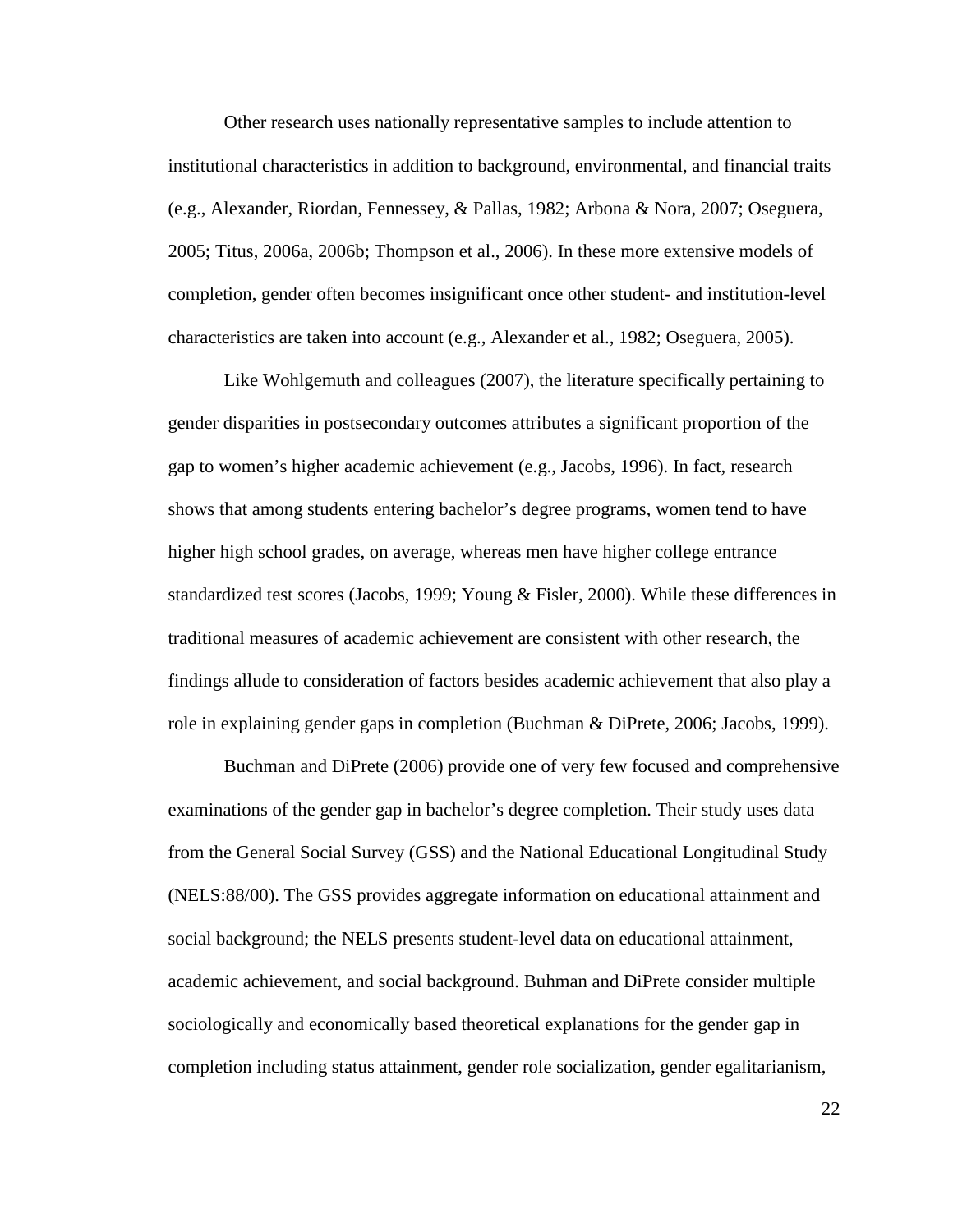and gender specific pathways through higher education. While each explanation appears to account for some of the gender shift in bachelor's degree attainment from men to women, the authors conclude that the gender gap is primarily attributable to the differential rate of return for a father's college education to daughters and sons (Buchman & DiPrete, 2006). That is, having a father who was less educated or absent had a greater negative affect on attrition throughout the educational pipeline for male than for female students.

Further, while female students' overall academic achievement prior to college enrollment was higher than for men, Buchman and DiPrete (2006) concluded that the associated advantage in completion is not conferred until postsecondary matriculation. This conclusion suggests that gender differences in student experiences and behavior during college play an important role in the persistence of the attainment gender gap (Buchman & DiPrete, 2006), a finding supported by postsecondary persistence research (e.g., Leppel, 2002; Nora et al., 1996; Strauss, 2004). Leppel concluded that integration is an important predictor of persistence regardless of gender, but also noted that women persisted more because of decision-making (e.g., the decision of women to enroll in majors requiring fewer units, Leppel, 2002). In sum, although there is little research focused specifically on the role of gender in predicting bachelor's degree completion, descriptive (e.g., Peter & Horn, 2005; Snyder et al., 2009) and inferential (e.g., Astin et al., 1996, Trent, 1991) research suggests that gender is a relevant factor.

**Ethnicity/Race.** Coinciding primarily with the significant influx of African Americans into postsecondary institutions in the 1950s and 1960s, postsecondary educational research concerned with ethnicity/race initially focused on White and African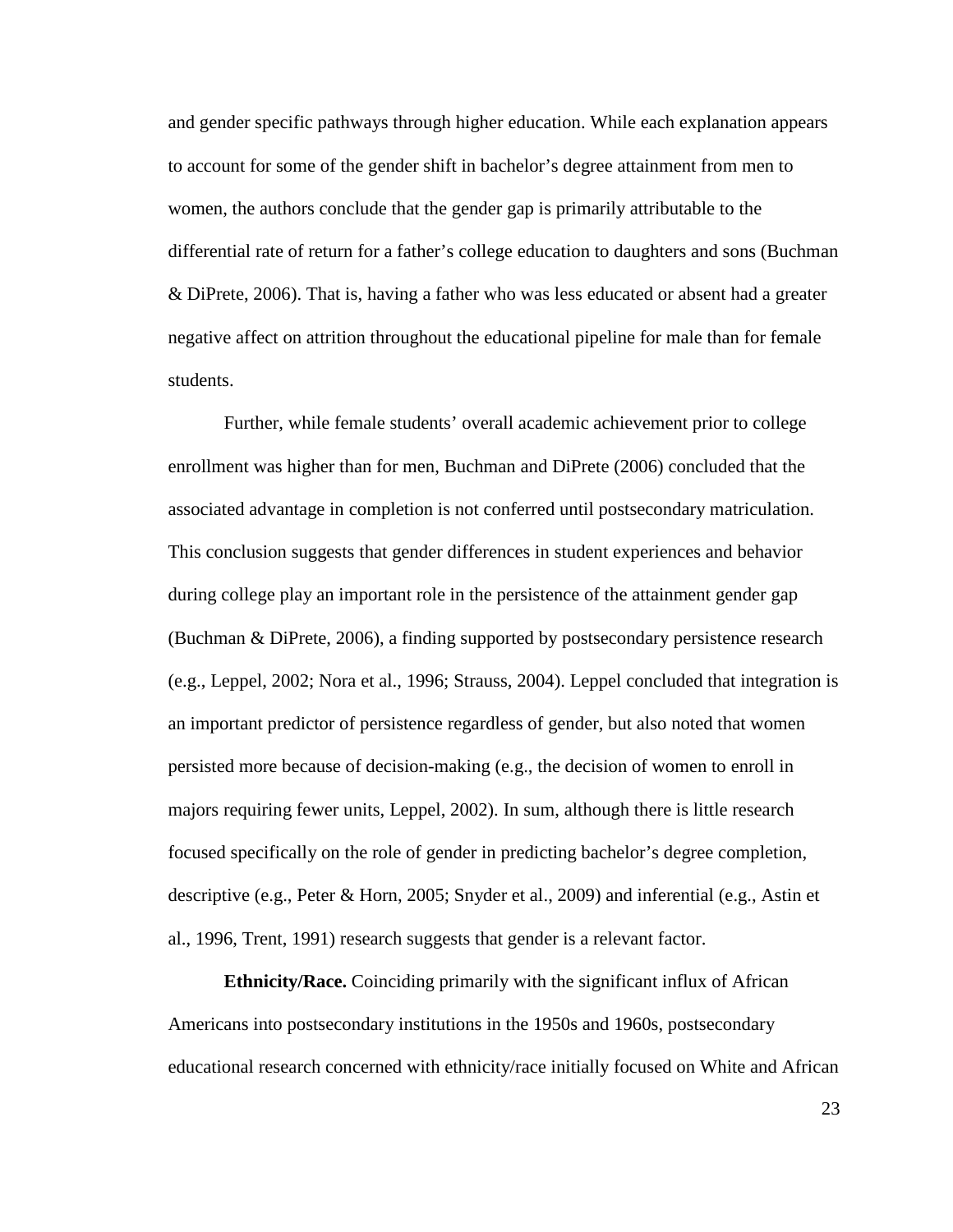American students attending either historically White institutions (HWIs) or historically Black colleges and universities (HBCUs) (e.g., Fleming, 1984; Gurin & Epps, 1975). Although the comparative research on HBCUs and HWIs examined student ethnicity/race, in effect, undergraduate demographic ethnic/racial composition, an institution-level characteristic, was the true focus. Nonetheless, much of the subsequent research on postsecondary outcomes comparing ethnicity/race groups pertains to Black and White students (e.g., Alexander et al., 1982; Kodrzycki, 2004; Thompson, Gorin, Obeidat, & Chen, 2006; Sibulkin & Butler, 2005). Research examining this particular binary-comparison often concludes that differences in African American and White students' postsecondary educational attainment are rooted in socio-historical and sociodemographic factors. For example, in Kodrzycki's analysis, geography is included to capture characteristics related to migration patterns, housing segregation, as well as regional educational attainment and economic viability.

More recent descriptive research that considers the five major ethnicity/race groups suggests some broad conclusions about bachelor's degree completion. In general, White and Asian students are more likely to obtain bachelor's degrees than their African American, Latina/o, and Native American students, as noted in descriptive (e.g., NCHEMS, 2009) and multivariate analytical research (e.g., Jespens, 2008; Porter, 1989; Vartanian et al., 2007). Few scholars compare White and non-White groups with regard to postsecondary persistence and completion. In their single institution study of college success and SAT scores, Hoffman and Lowitzki (2005) found that higher academic achievement in high school is positively associated with bachelor's degree completion. Their analysis also suggests that the effect of standardized test scores on academic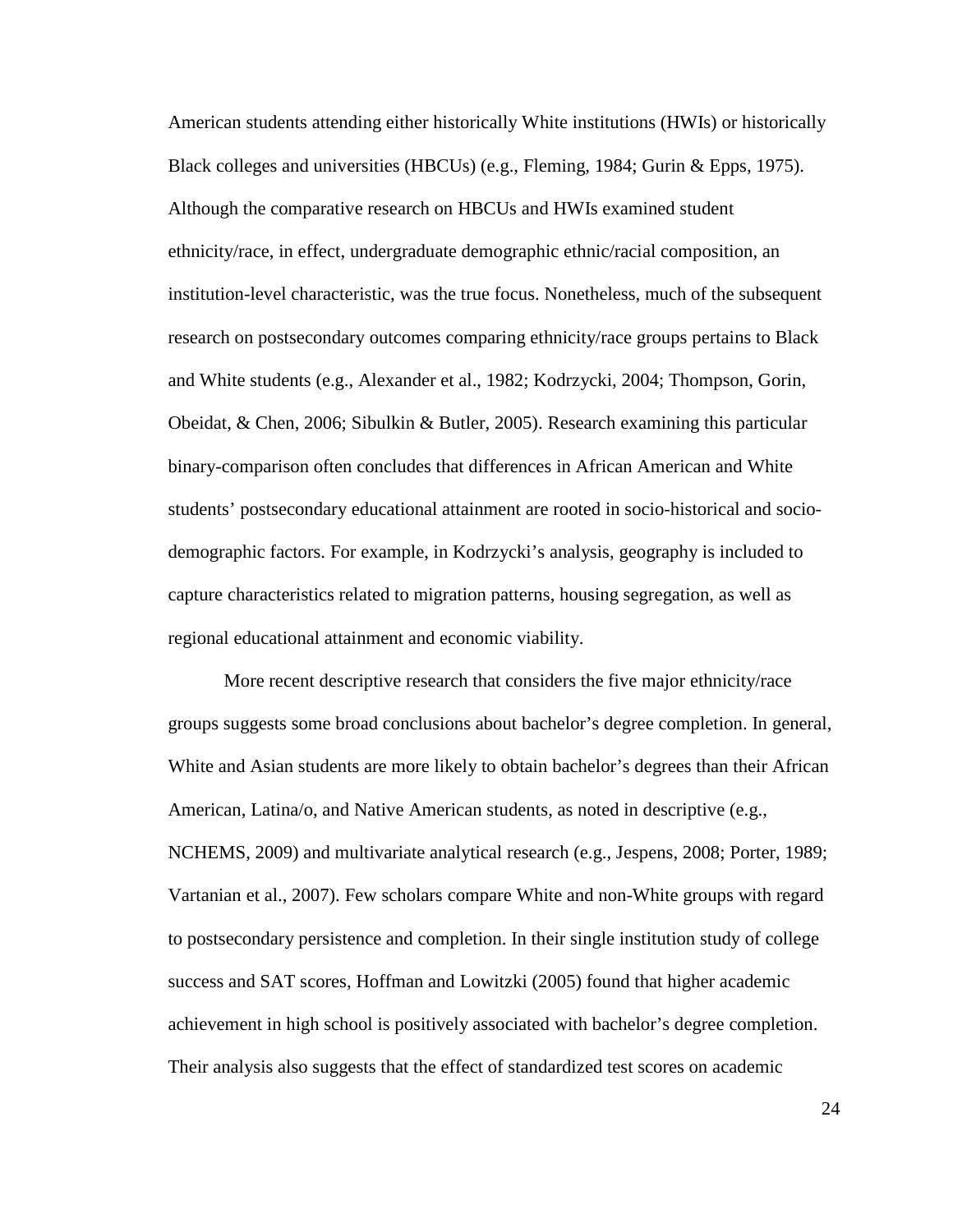success in college may be smaller for non-White students than their White peers (Hoffman & Lowitzki, 2005). However, the growing diversity of the non-White undergraduate population makes the strength and utility of this White versus non-White comparison unclear.

That said, some scholars have found evidence that differences in bachelor's degree completion rates between ethnic/racial groups may be negligible or insignificant depending on model construction (e.g., Alexander et al., 1982; Jespen, 2008; Light & Strayer, 2002; Murtaugh, Burns, & Schuster, 1999). The typical moderators of observed racial/ethnic differences in bachelor's degree completion are measures of academic achievement and family background characteristics, like socioeconomic status (e.g., Alexander et al., 1982; DesJardins, Ahlburg, & McCall, 2006; Murtaugh et al., 1999; Titus, 2006a; Vartanian et al., 2007).

Deeper consideration of ethnicity/race is evident in the more contemporary inclusion of Asian and Pacific Islander (subsequently referred to as Asian), Latina/o, and Native American/Alaskan Native students in research, likely related to the Office of Management and Budget's 1997 and 2000 modifications to data collection. Inclusion of Asian and Latina/o students is especially important, given the exponential growth of these populations in the United States (Snyder et al., 2009). Between 1967 and 2007, Asian students increased from 2 percent of the college-going population to 7 percent and the Latina/o college student population grew from 4 to 11 percent (Snyder et al., 2009). In comparison, growth for White, African American and Native American students was considerably smaller or negative (Snyder et al., 2009). The tremendous growth Asians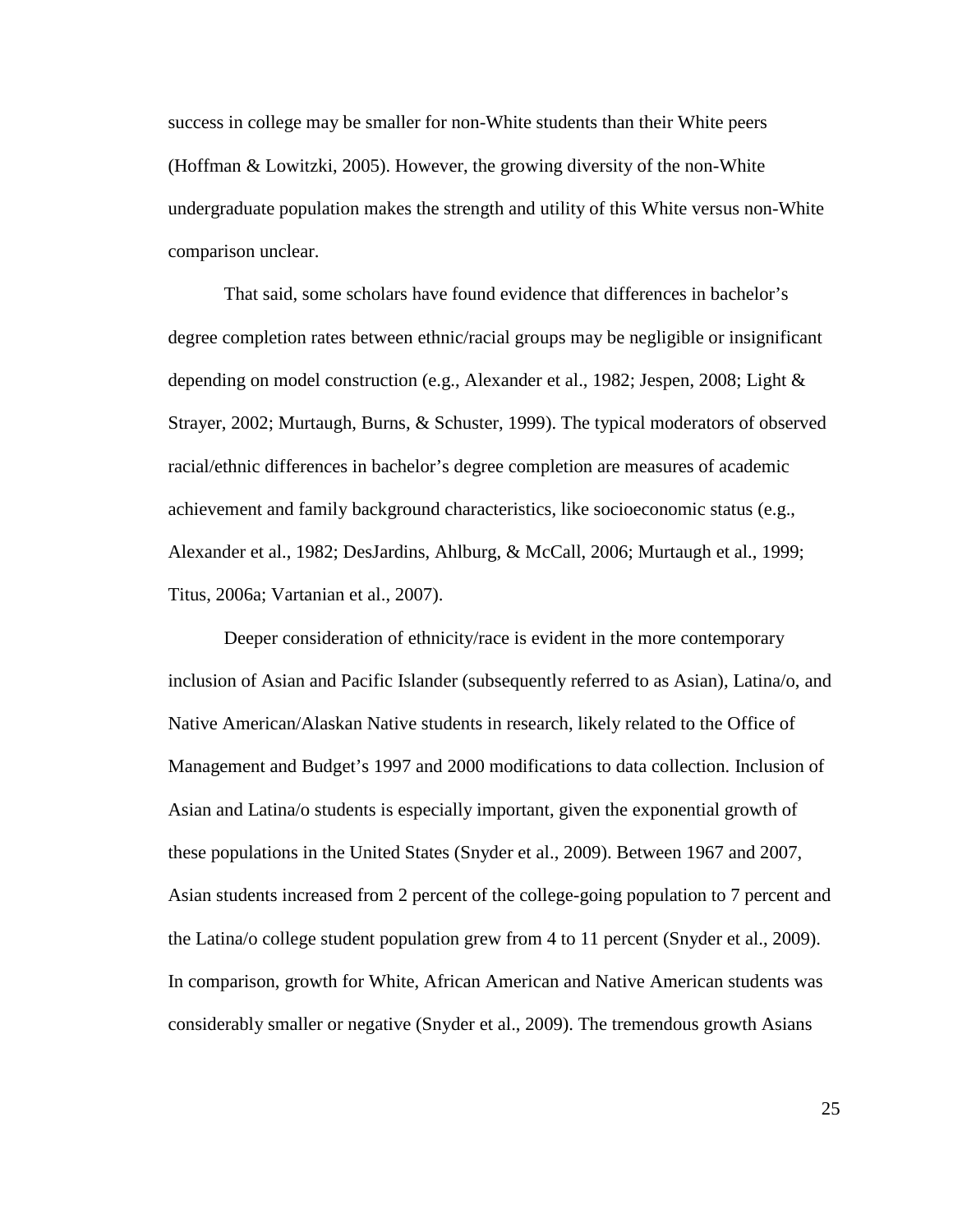and Latina/o populations has in many ways instigated education stakeholders' deeper consideration of outcomes by ethnicity/race beyond the Black-White paradigm.

In an effort to explain observed differences by ethnicity/race in educational attainment, scholars often rely on sociological frameworks describing "cultural orientation" (i.e., differences in orientation to schooling) or "structural position" (e.g., fit between skills and abilities and the needs of the local economy) (e.g., Kao & Thompson, 2003; Ogbu, 1992). In the context of higher education, these constructs imply that ethnic/racial group college choice, experiences, and outcomes are related to varying forms of capital based on group membership (Becker, 1962; Perna, 2000). This type of theoretical consideration justifies disaggregation of research on bachelor's degree completion by ethnicity/race (e.g., Arbona & Nora, 2007; Teranishi, Ceja, Antonio, & McDonough, 2004; Walpole, 2008). In effect, acknowledging differences in experience based on ethnicity/race allows for a more context specific framework when examining and evaluating mechanisms affecting completion. Furthermore, postsecondary scholars commonly disaggregate ethnicity/race when examining college access and choice (e.g., Teranishi et al., 2004), so it is appropriate that research on completion have a similar bent.

Although there are differences in the predictors of bachelor's degree completion across ethnicity/race, for all groups elements of their academic background, college experiences, and institutional characteristics are important (e.g., Adleman, 2006; Oseguera, 2005; Wohlgemuth et al., 2007). While some scholars focus on African American students in higher education exclusively (e.g., Cohen & Nee, 2000), other research incorporates multivariate analyses where multiple racial/ethnic groups are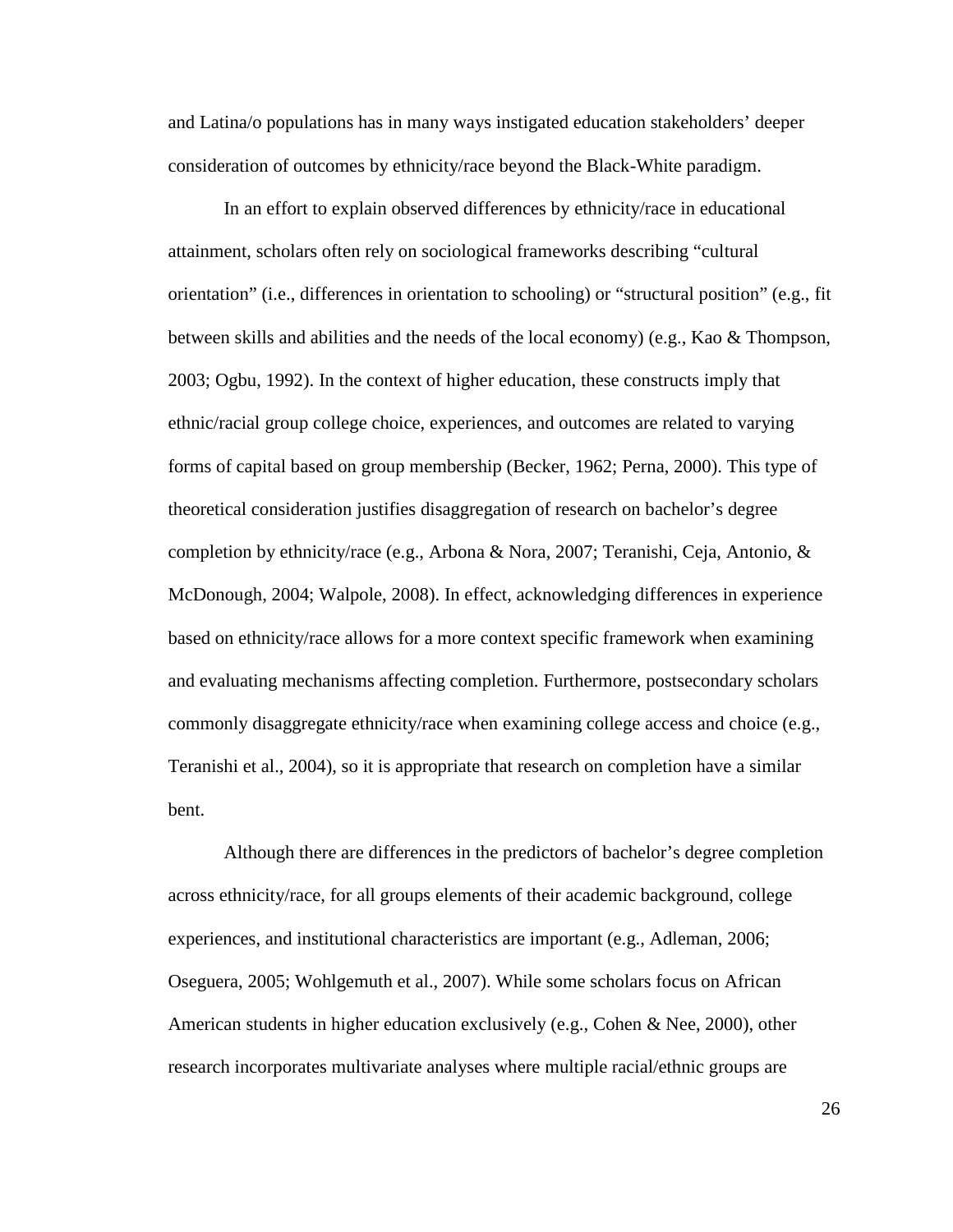considered, including African Americans (e.g., Kane, 1994; Oseguera, 2005; Pascarella, 1985). The prevailing view of what is known about African American students and bachelor's degree attainment draws from both types of research. In general, African American students' completion is affected by socio-demographic characteristics, like gender and socioeconomic status (Allen, 1992; Cohen & Nee, 2000; Thomas, 1981; Thompson et al., 2006). Academic achievement measures (i.e., high school grades and standardized test scores) are also important in predicting Black student's bachelor's degree completion (Allen, 1992; Oseguera, 2005; Thomas, 1981), though perhaps not as important as for White students (Hoffman & Lowitzki, 2005).

One study used multiple data sets (e.g., NELS(88:00), College Board Exam Data Reports, IPEDS, and Common Core of Data) to examine African American students' postsecondary educational experiences and outcomes (Thompson, Gorin, Obeidat, & Chen, 2006). The regressions examining bachelor's degree completion between Black and White students revealed that gender, socioeconomic status, educational expectations and academic achievement were all important factors (Thompson et al., 2006). Black and White women were more likely to obtain bachelor's degrees than their same-race male peers. However, the effect of gender was larger among African American students, such that gender accounted for nearly 15 percent of the variance in degree attainment, compared to only 1 percent for White students (Thompson et al., 2006). In fact, for African American students, gender and socioeconomic status accounted for almost one quarter of the variance in likelihood of completion (Thompson et al., 2006).

Other research shows the importance of institution-level characteristics to bachelor's degree completion for African American students. These institution-level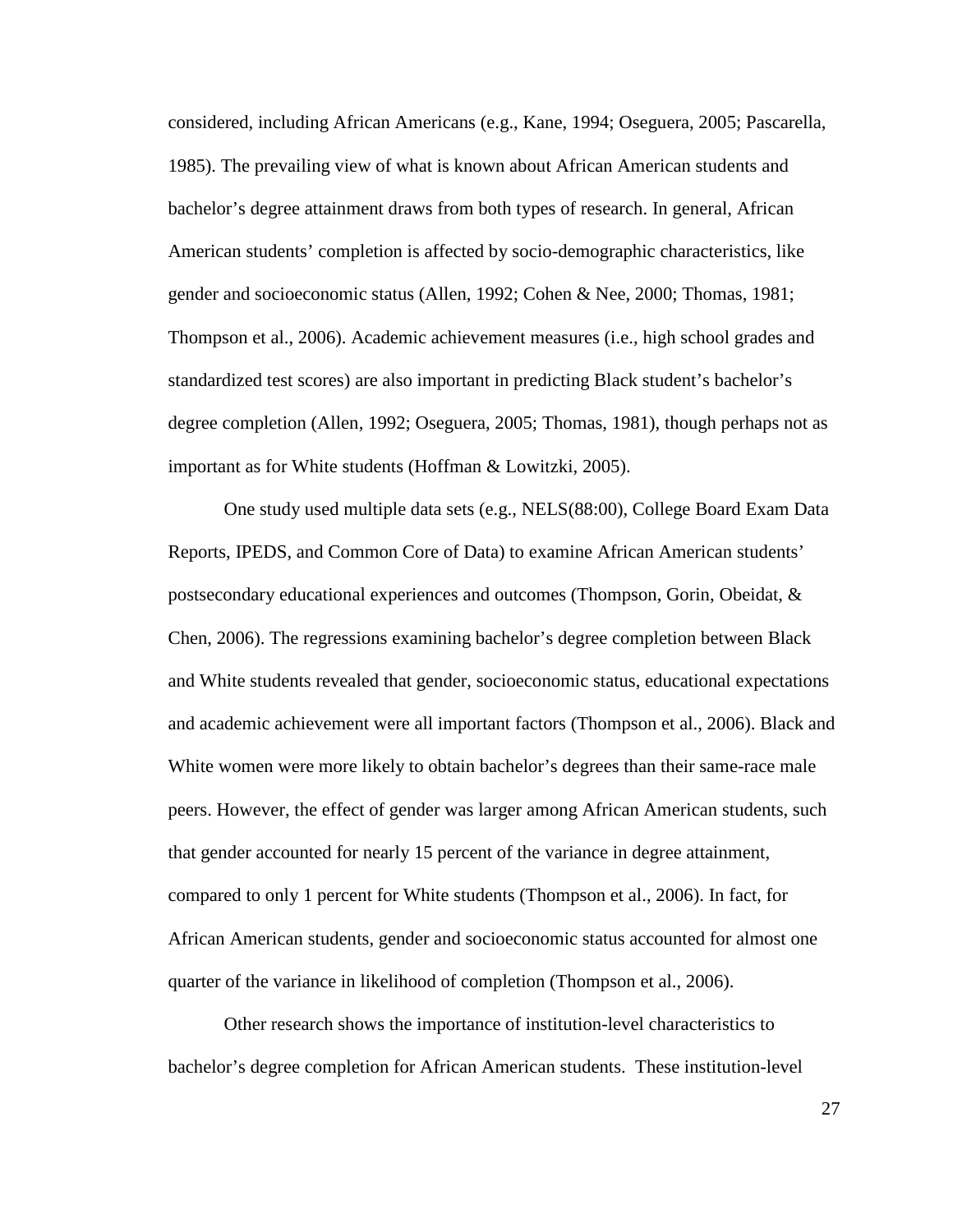characteristics include faculty-student ratio, student body-racial composition, expenditures on instruction and academic support services, undergraduate racial composition, level of degree offerings, and propensity to become socially integrated (Allen, 1992; Kim & Conrad, 2006; Oseguera, 2005; Thomas, 1981).

With regard to Latina/o students, some scholars focus exclusively on this population (e.g., Fry, 2004; Solórzano, Villalpando, & Oseguera, 2005), while others employ multivariate analyses with racial/ethnic groups that include Latina/os (e.g., Ganderson & Santos, 1995). Fry conducted a comprehensive comparison of Latina/o and White college completion gaps using the National Educational Longitudinal Study (NESL: 88/2000), focusing specifically on students with similar levels of academic achievement. In this research, institution type (i.e., selectivity and highest degree offered) played a significant role in likelihood of bachelor's degree completion. Specifically, among equally prepared White and Latina/o students, the latter were more likely to matriculate to a less selective institution (Fry, 2004). Since institutional selectivity is positively correlated with bachelor's degree completion, this research shows that Latina/o students, even those that are high achieving, are at a disadvantage in degree completion even before finishing their first college courses (Fry, 2004).

For Latina/o students, gender appears relatively unimportant, but socioeconomic status and pre-college academic achievement significantly influence likelihood of bachelor's degree completion (Arbona & Nora, 2007; Ganderson & Santos, 1995). In addition, factors related to family (i.e., parental expectations and religion) and peer group (i.e., peer college-going attitudes and expectations, peer intellectual self-esteem, student body diversity) are also important predictors of bachelor's degree completion for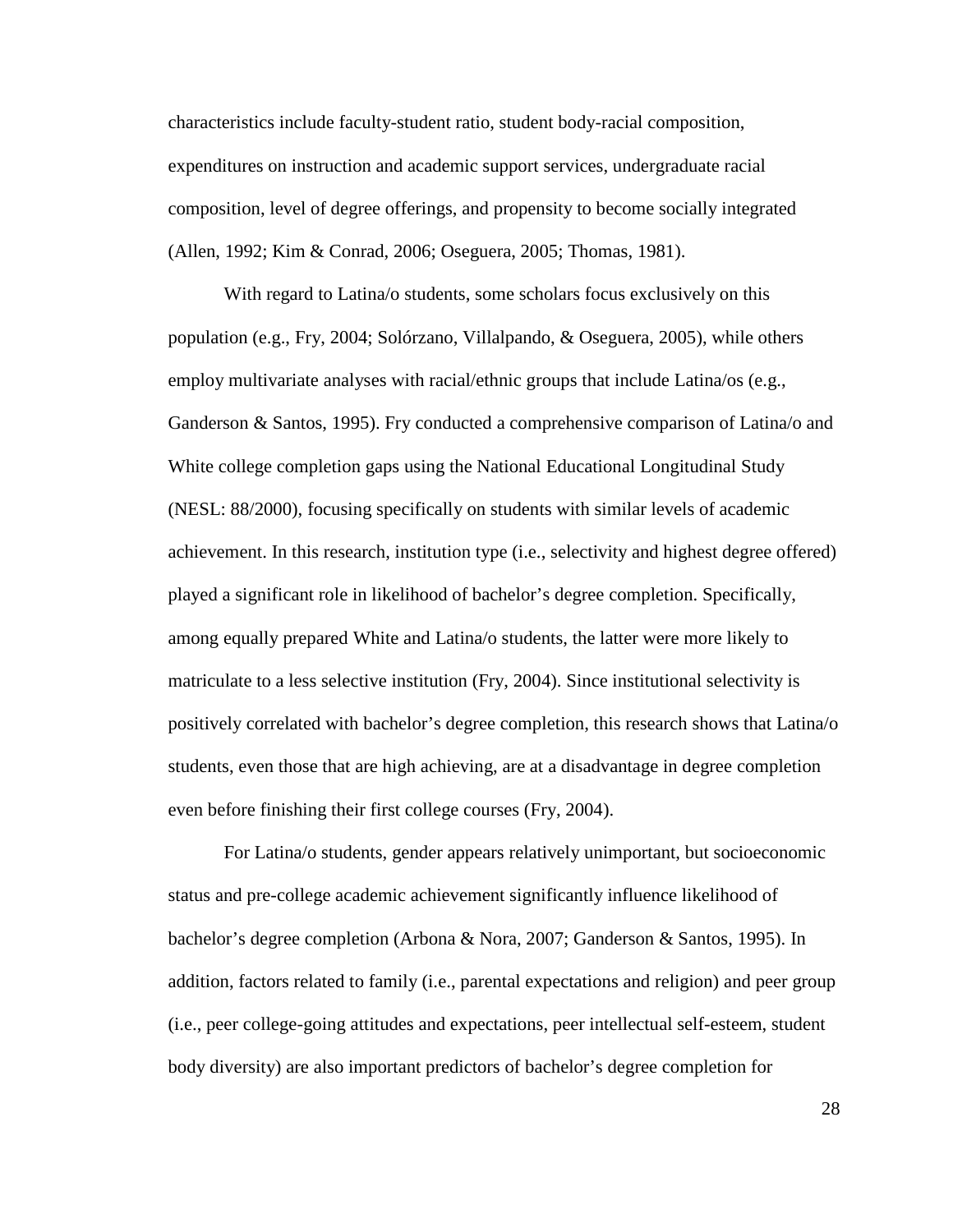Latina/os (Arbona & Nora, 2007; Nora, Cabrera, Hagedorn, & Pascarella, 1996; Oseguera, 2005). In terms of experiential and institution-level characteristics that predict completion for Latina/o students, significant characteristics include: working on campus, student services expenditures, large percentage of commuters, institution size, and propensity for social integration (Hurtado & Ponjuan, 2005; Oseguera, 2005).

In comparison to research on Black and Latina/o students, there is little research on the predictors of bachelor's degree completion specifically for White or Asian students. Student-level predictors of completion for White students include pre-college academic achievement, parental education level, and religion (Oseguera, 2005). Environmental- and institution-level characteristics affecting White students' bachelor's degree completion include propensity for academic integration, institutional commitment, peer intellectual self-esteem, faculty-student ratio, expenditures on instruction and academic support services, level of degree offerings, institution size, and institutional commitment (Oseguera, 2005). For Asian students, student level predictors of bachelor's degree completion include measures of pre-college achievement, ethnicity, parent income, and socioeconomic status (Oseguera, 2005; Vartanian et al., 2007). In terms of college experiences, institutional commitment and propensity for academic integration are also important predictors of persistence for Asian students (Gloria  $\&$  Ho, 2003), as are institutional characteristics like student body diversity and institutional size (Oseguera, 2005).

In effect, the research on ethnicity/race confirms that different contexts affect students' educational persistence and outcomes differently (e.g., Acker, 2006; Asher, 2007; Hill Collins, 2000; Hurtado, 1996). In addition, research reveals both across-group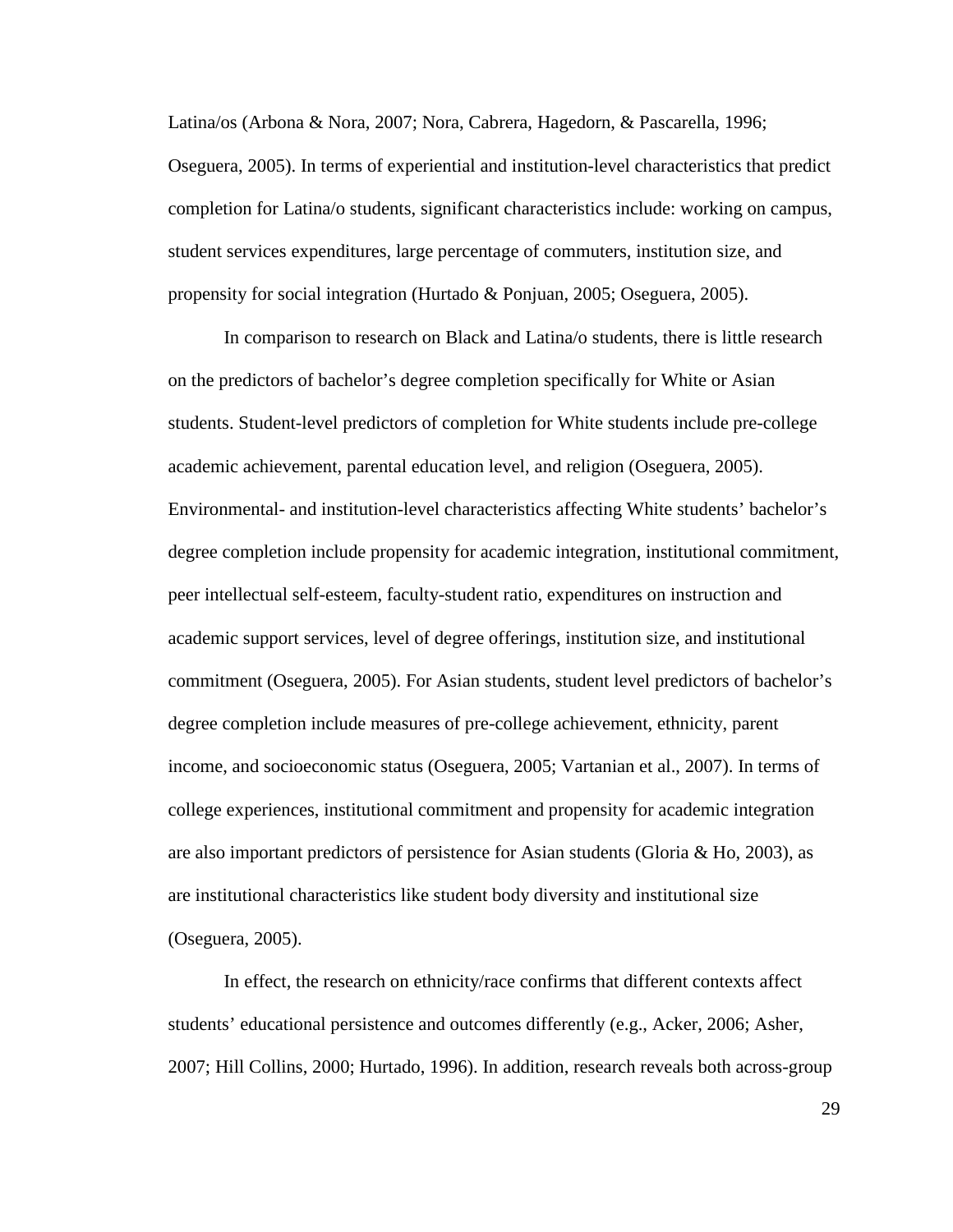differences, but also noteworthy and pervasive within-group differences. Disaggregation of ethnicity among Asians by Teranishi and colleagues (2004) with regard to college choice lends credence to descriptive research on within-group differences in completion as well (see Gloria & Ho, 2003 or Lee & Kumashiro, 2005). For example, Lee and Kumashiro (2005) note that Asian ethnic groups with high rates of poverty have low levels of educational attainment and those with lower rates of poverty have higher rates of educational attainment. Multiple scholars affirm that both ethnic group and socioeconomic status should be taken into account when studying Asian students' postsecondary educational outcomes (e.g., Gloria & Ho, 2003; Lee & Kumashiro, 2005; Teranishi et al., 2004). Others suggest that similar considerations are relevant for students from other ethnic/racial groups (e.g., Ganderson & Santos, 1995; Massey, Mooney, Torres, & Charles, 2007). As Chen (2008) notes: "models that include race/ethnicity often treat it only as a control factor as a whole without closely examining the diversity within these racial groups" (p. 218).

In summary, the literature suggests that ethnicity/race is an important factor related to predicting bachelor's degree completion, but that models should also include other socio-demographic, academic achievement, familial, experiential and institutional characteristics (e.g., Astin, 1993; Fischer, 2007; Pascarella & Terenzini, 2005). In addition, where data are available, within ethnic/racial group differences should be considered.

**Socioeconomic status.** There is a sizeable body of research on social class (or socioeconomic status) and postsecondary aspirations access, choice, and experiences (e.g., McDonough, 1997; Perna, 2000; Paulsen & St. John, 2002). McDonough rather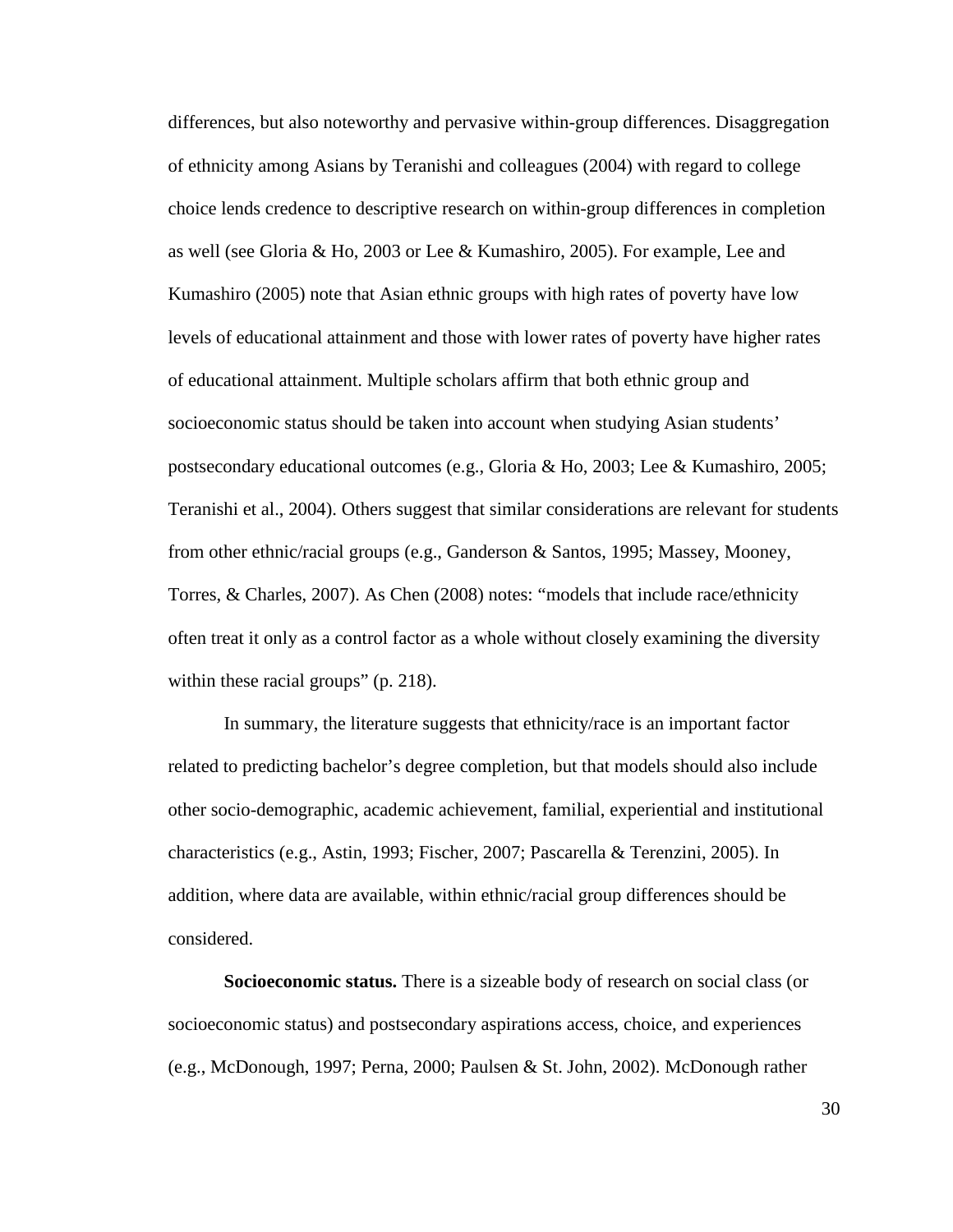eloquently and extensively explores the role of social class and college choice. Her case study analysis of twelve high school seniors in California identifies how opportunity structures related to college choice vary based on socioeconomic status. However, there is relatively little scholarship extending that body of work with regard to social class and bachelor's degree completion.

Research on bachelor's degree completion and socioeconomic status may be relatively underdeveloped because scholars who incorporate social class tend to focus on intermediate issues like student decision-making, experiences and behaviors rather than degree completion (e.g., Hahs-Vaughn, 2004; Goldrick-Rab, 2006; Paulsen & St. John, 2002; Terenzini, Springer, Yaeger, Pascarella, & Nora, 1996; Walpole, 2003, 2008). For example, Goldrick-Rab (2006) found that students from economically disadvantaged backgrounds were more likely to choose postsecondary pathways that lead to interrupted enrollment. This research establishes a link between social class and persistence, therefore suggesting that a relationship between social class and degree attainment may also exist.

Some longitudinal research on socioeconomic status implies that students from lower socioeconomic strata are African American or members of another non-White ethnic/racial group. However, this assumption is largely due to the effects of legalized segregation in work and education prior to the mid-1950s. Over time the appropriateness of this assumption has diminished as more recent demographic and economic data reveal that socioeconomic status is not always synonymous with African American or more broadly, ethnic/racial minority group membership, especially with regard to bachelor's degree-seeking students (Baum & Ma, 2007; Ishitani, 2006; Perna, 2008; Walpole, 2008).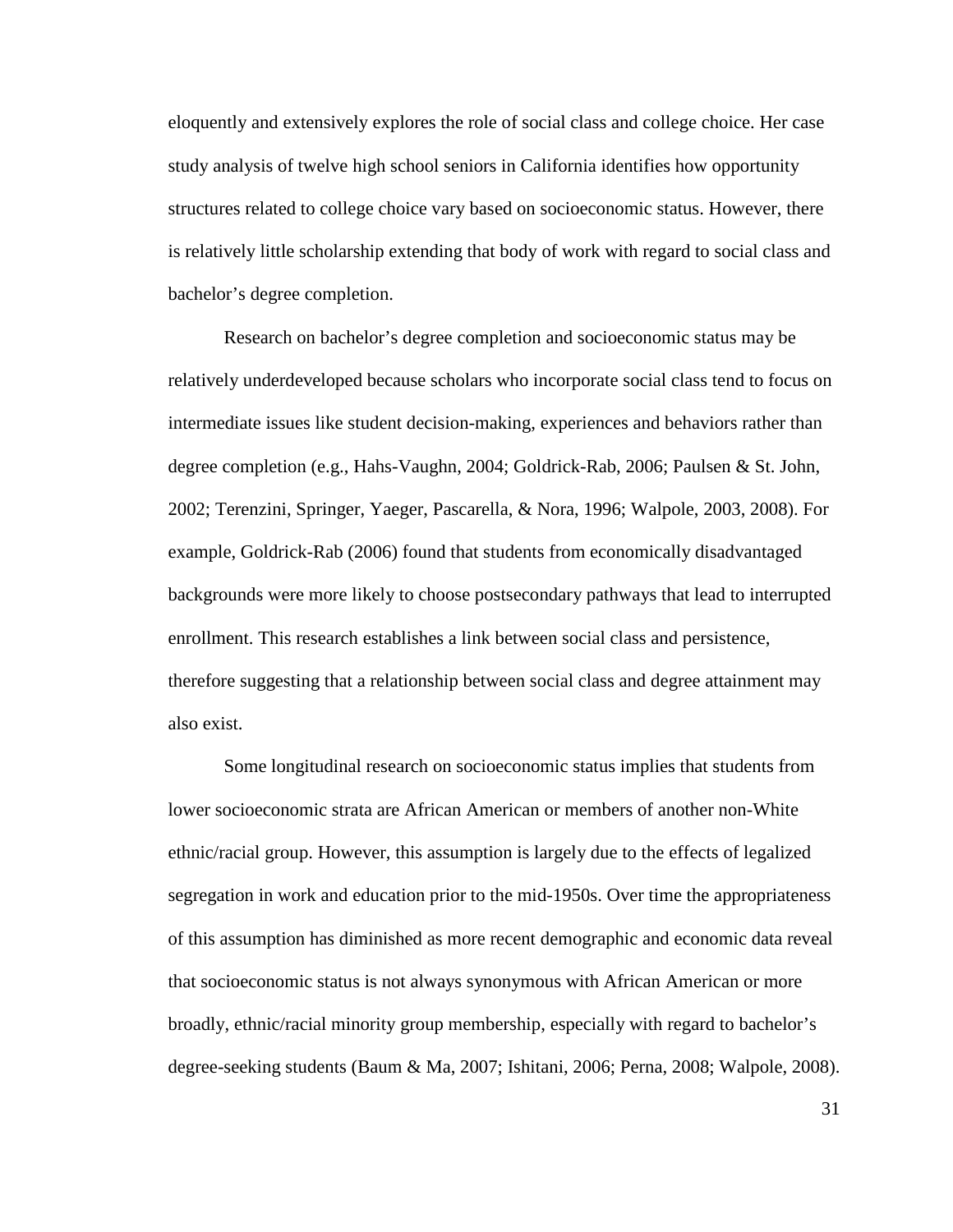Another limitation of this research is the variety of ways that socioeconomic status has been measured in studies of bachelor's degree attainment. For example, in a related, but different operationalization of socioeconomic status, Choy (2001) focuses on the role of parent's education level in understanding completion disparities. In that research Choy (2001) highlights postsecondary completion among students whose parents did not attend college, a group she labels first-generation college students. These data reveal that first-generation students are less likely to obtain a bachelor's degree than their non-first-generation peers after five years (Choy, 2001). In other research, familial influence is also defined as a proxy for socioeconomic status. Some scholars have examined disrupted families (e.g., List & Wolfle, 2000) and others have concentrated on the presence of fathers (e.g., Ver Ploeg, 2002), while others have focused on firstgeneration students and parental involvement (e.g., McCarron & Inkles, 2006).

Regardless of the measurement of socioeconomic status, research on bachelor's degree attainment reveals consistent findings. Students from higher social classes are more likely to complete bachelor's degrees, compared to their lower social class peers (e.g., Alexander et al., 1982; Choy, 2001; Titus, 2006a). In their logistic regression analysis of data from the National Longitudinal Study of the High School Class of 1972, Alexander and colleagues (1982) found that socioeconomic status is positively related to bachelor's degree completion for Black and White students above and beyond the influence of either ethnicity/race or gender. More recent work accounting for both student- and institution-level characteristics supports these findings as well (e.g., DesJardins et al., 2006; Titus, 2006a; Walpole, 2008).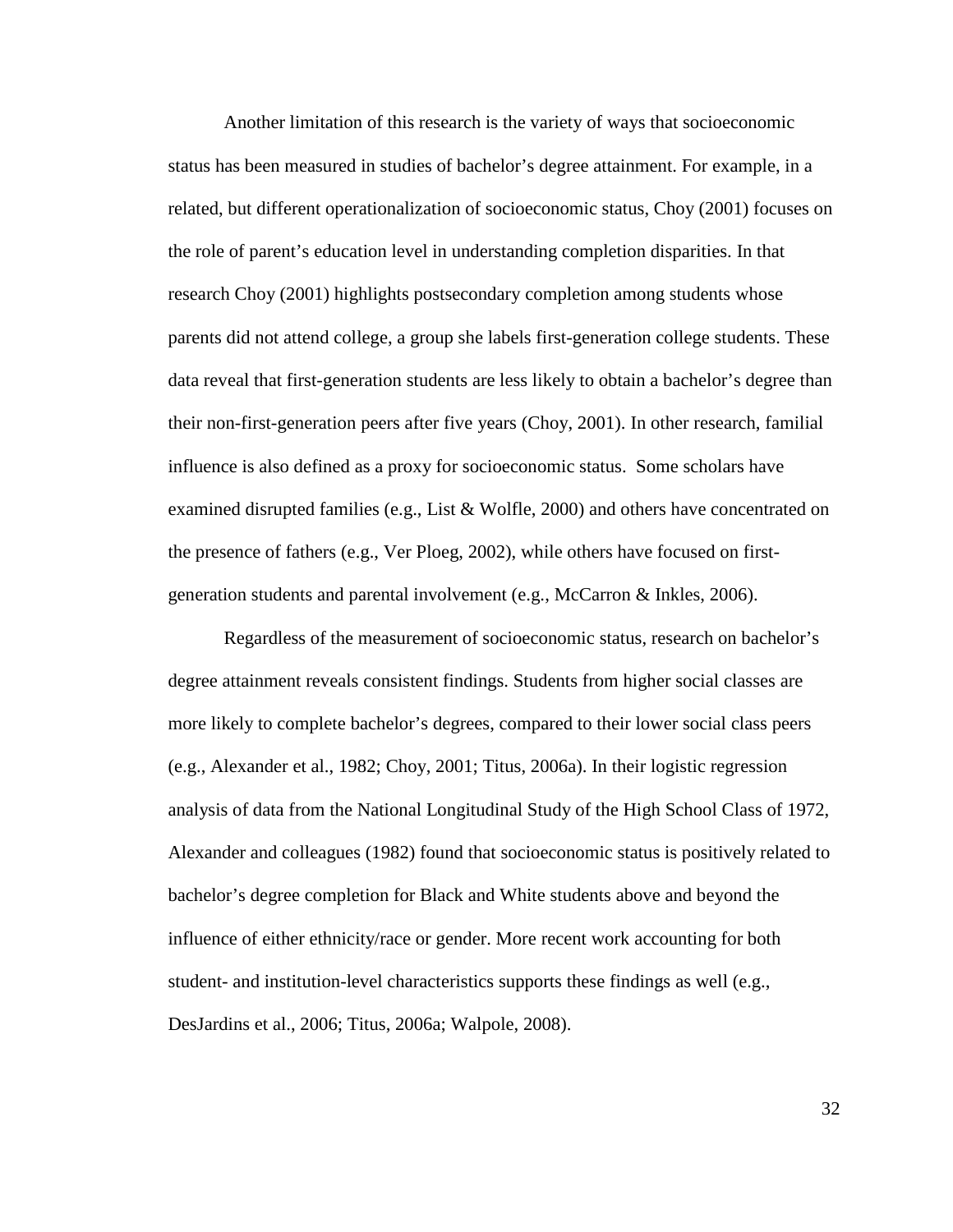For example, Titus (2006a) presents research on the role of institutional financial context on likelihood of bachelor's degree completion among students from low socioeconomic backgrounds. This research is relatively exceptional in its explicit attention to postsecondary outcomes of one demographic characteristics (socioeconomic status), and not ethnic/racial or gender group. Using the Beginning Postsecondary Students (BPS:96/01) data set, the results confirmed that compared to students in higher socioeconomic quartiles, students from the lowest socioeconomic strata are have a lower likelihood of bachelor's degree completion within six years (Titus, 2006a). This and the related body of research suggest that, while socioeconomic status is important, its effect can be reduced considerably by controlling for student academic achievement prior to enrolling in college (see Choy, 2001) and institutional characteristics (Titus, 2006a).

Although research using NCES databases often uses a standard measure of socioeconomic status, the operationalization in research using other sources is not always consistent. Most often socioeconomic status is measured as a composite variable that includes parents' income, occupational prestige, and educational attainment (see Walpole, 2003, 2008). However, among these factors, parental educational attainment can be defined in various ways, including having at least one parent with no postsecondary education exposure and having no parent with at least a bachelor's degree. This variability confuses and sometimes conflates whether and how social and/or cultural capital transmitted through parents is related to college success, or more pertinent to this research, bachelor's degree completion. Furthermore, the widening social class gap in the United States among the bachelor's degree seeking population (Choy, 2001) suggests that socioeconomic status is an important factor to consider in models of completion.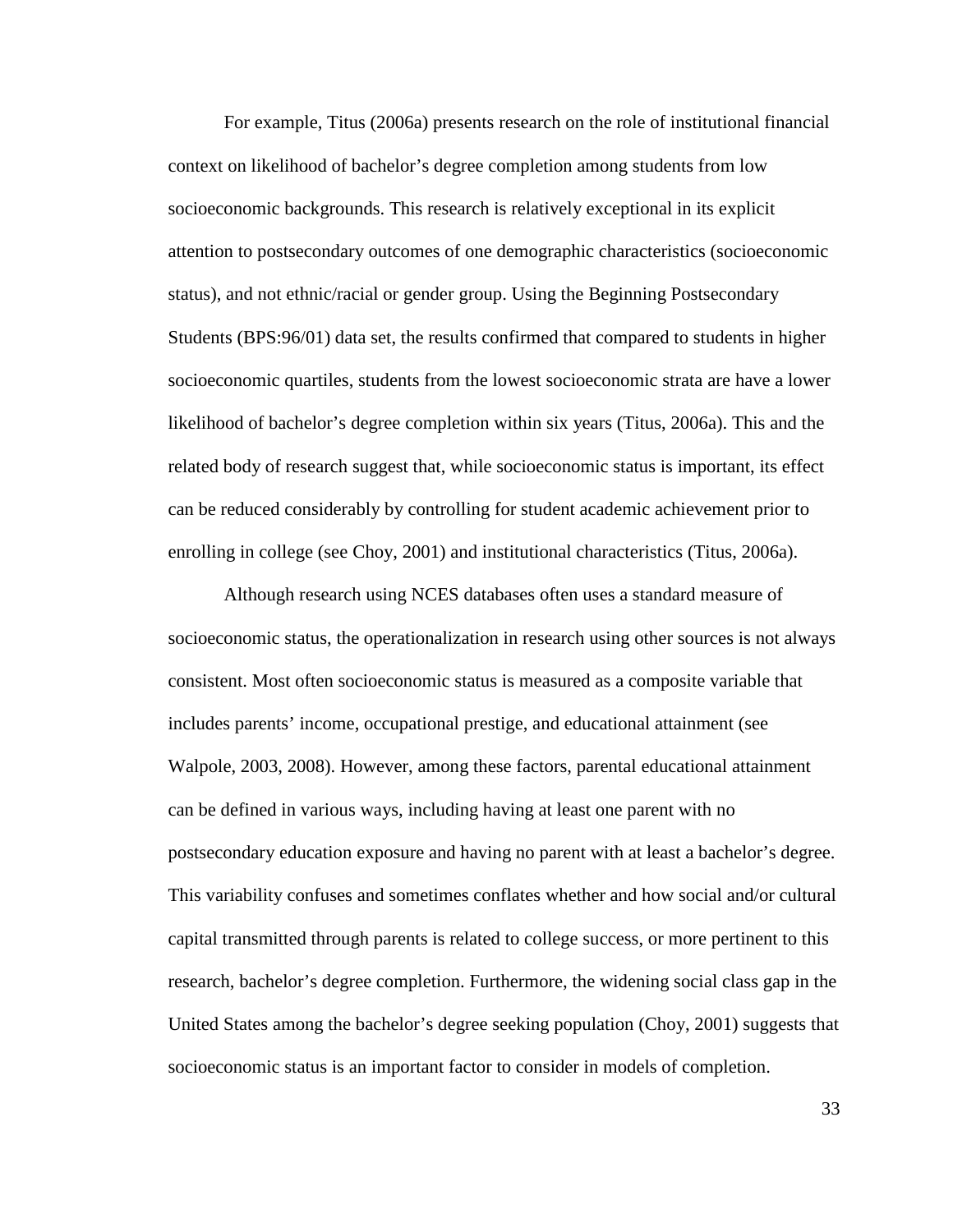Since postsecondary research on socioeconomic status often focuses on behaviors and decision-making, a related limitation pertains to the incorporation of time (i.e., when student behave in certain ways or make certain decisions). Acknowledging the timing of student persistence decision-making, through such analyses as event history modeling, allows for nuance in understanding how and when students stop out, dropout or withdraw based on measures of class (see DesJardins et al., 2003; DesJardins et al., 2006; Ishitani, 2006). For example, in a study using data from the NELS:88 and NELS:1988-2000 Postsecondary Education Transcript Study, Ishitani (2006) found that first-generation students (in this case students whose parents attained a high school diploma or less) were at higher risk for college stop out, dropout or withdrawal, and more susceptible to longer time to degree completion than their peers whose parents had higher levels of attainment. Research also shows that students with parents who had some college, but no degree were advantaged in terms of likelihood and timeliness of completion over students whose parents never attended college (Choy, 2001; Ishitani, 2006). By incorporating time, Ishitani (2006) concluded that time-specific departure risks and interventions could be taken into consideration to improve retention.

 Another important limitation of research on socioeconomic status pertains to the treatment of socioeconomic status. For example, in Walpole's (2008) study on socioeconomic status and the postsecondary experiences of African American students, the sample was divided into quintiles. The subsequent analyses only compared students from the highest and lowest socioeconomic strata in order to emphasize differences. While this approach highlights the differences in students from either extreme of the socioeconomic ladder, it effectively ignores students in the middle. Such omission may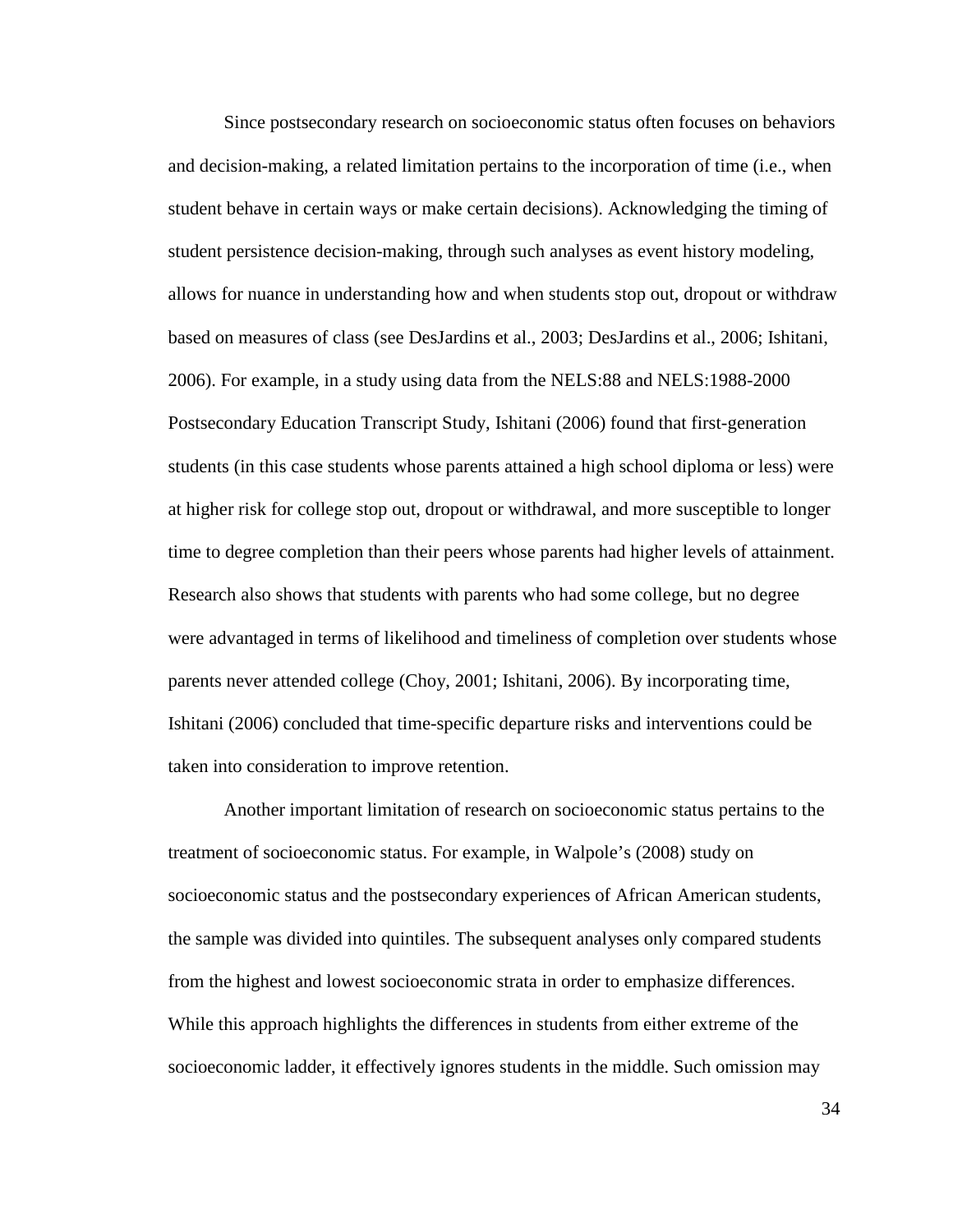be problematic as it reduces the population under consideration, privileges individuals at the extremes, and neglects others that may also encounter socioeconomically-based barriers. Many students aspiring to a bachelor's degree are from lower-income – though not necessarily the lowest-income – families and communities (Baum & Ma, 2007; Kojaku, et al., 1998). The research on financial aid highlights this issue by noting that students in the lower and middle of the income distribution may also be disadvantaged in terms of persistence and completion because of low social and cultural capital (see Paulsen & St. John, 2002).

 Nonetheless, even with consideration of these limitations, some tentative conclusions about the relationship between socioeconomic status and bachelor's degree completion may be drawn. Students from higher socioeconomic strata are privileged over their less affluent peers in terms of postsecondary college choice, enrollment, persistence, and post-baccalaureate outcomes (Choy, 2001; Walpole, 2003, 2008; Terenzini, et al., 2001; Titus, 2006a). Further, because there are significant differences in how students from the highest and lowest social class strata enter and experience college (e.g., Goldrick-Rab, 2007; McDonough, 1997), it follows that differences in bachelor's degree completion might also vary by socioeconomic status as well.

**Other student-level characteristics.** Although gender, ethnicity/race, and socioeconomic status are central to the research questions, other student-level characteristics also affect bachelor's degree completion. The subsequent sections briefly describe research on the roles of academic achievement, academic major, financial aid, and working in predicting bachelor's degree completion.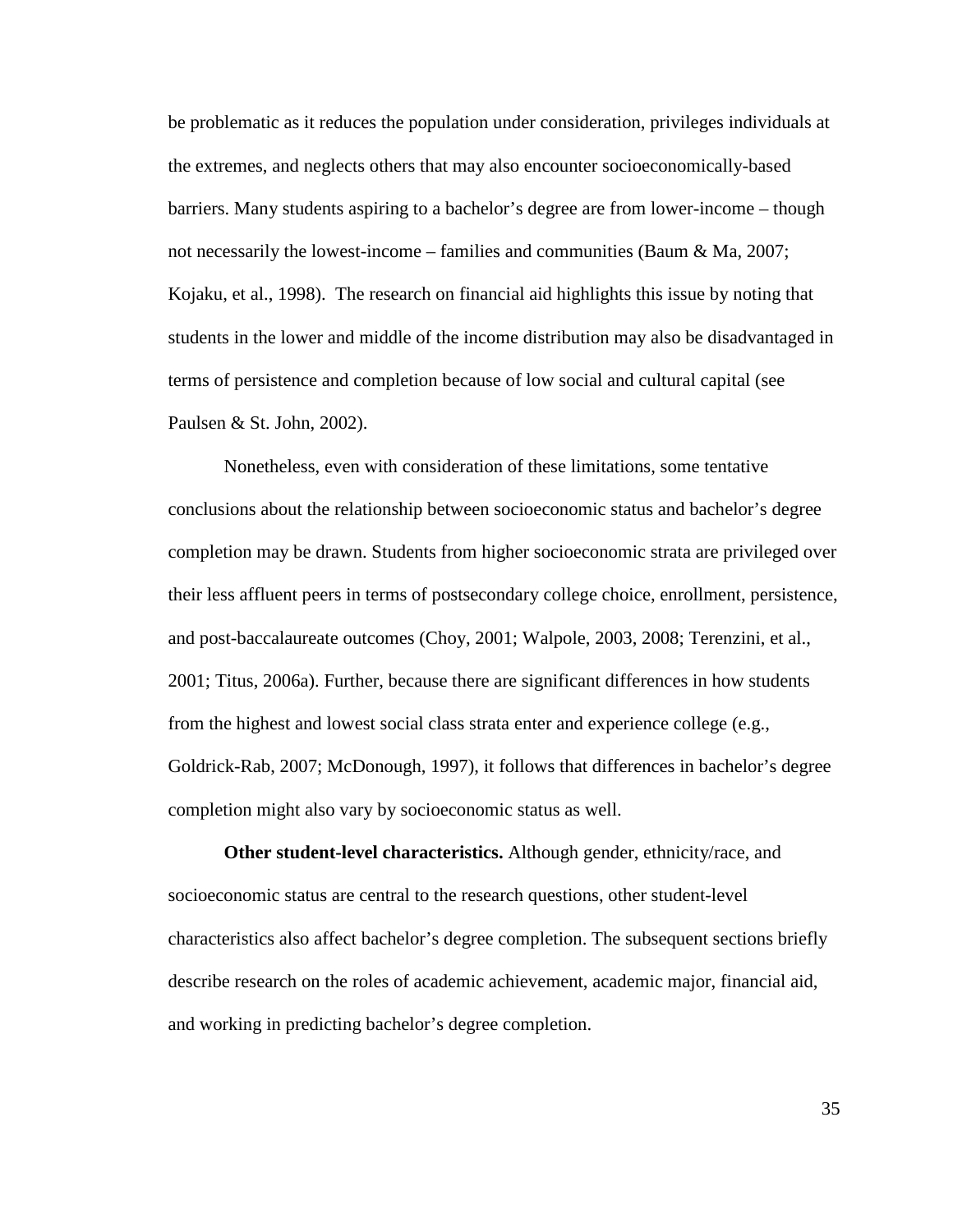*Academic Achievement.* Academic achievement appears to play a significant role in predicting bachelor's degree completion as well as degree attainment rates. Some suggest that academic achievement is one of the most important factors in predicting completion (e.g., Alexander et al., 1982; Murtaugh et al., 1999). Most multivariate analyses measure academic achievement in terms of high school indicators like grade point average, course taking, and standardized achievement test scores (e.g., DesJardins et al., 2006; Hoffman & Lowitzki, 2005; Trusty & Niles, 2004; Zwick & Sklar, 2005), though also including measures of achievement during college.

High school course taking, especially in mathematics, appears to play an important role in persistence to bachelor's degree completion (Adelman, 1999, 2006; Trusty & Niles, 2004). Using the High School and Beyond/Sophomore Cohort and National Educational Longitudinal Study, Adelman (2006) ran logistic regressions on level of high school math and bachelor's degree completion. The results confirmed that there is a positive and cumulative relationship between the level of mathematics course taking and bachelor's degree completion rates (Adelman, 2006). Others confirm that students who take Algebra 2, Trigonometry, Pre-Calculus and Calculus were more likely to obtain a bachelor's degree within eight years of high school completion than their peers who did not take these classes in high school (Trusty & Niles, 2004). However, mathematics course taking may capture confounding issues related to secondary school institutional context and opportunity (Adelman, 2006; Perna, 2000). Standardized test scores on postsecondary entrance exams are also used to consider entrée and persistence in bachelor's degree programs (e.g., Hoffman & Lowitzki, 2005); however, little comparable research on degree attainment exists (e.g., Astin et al., 1996).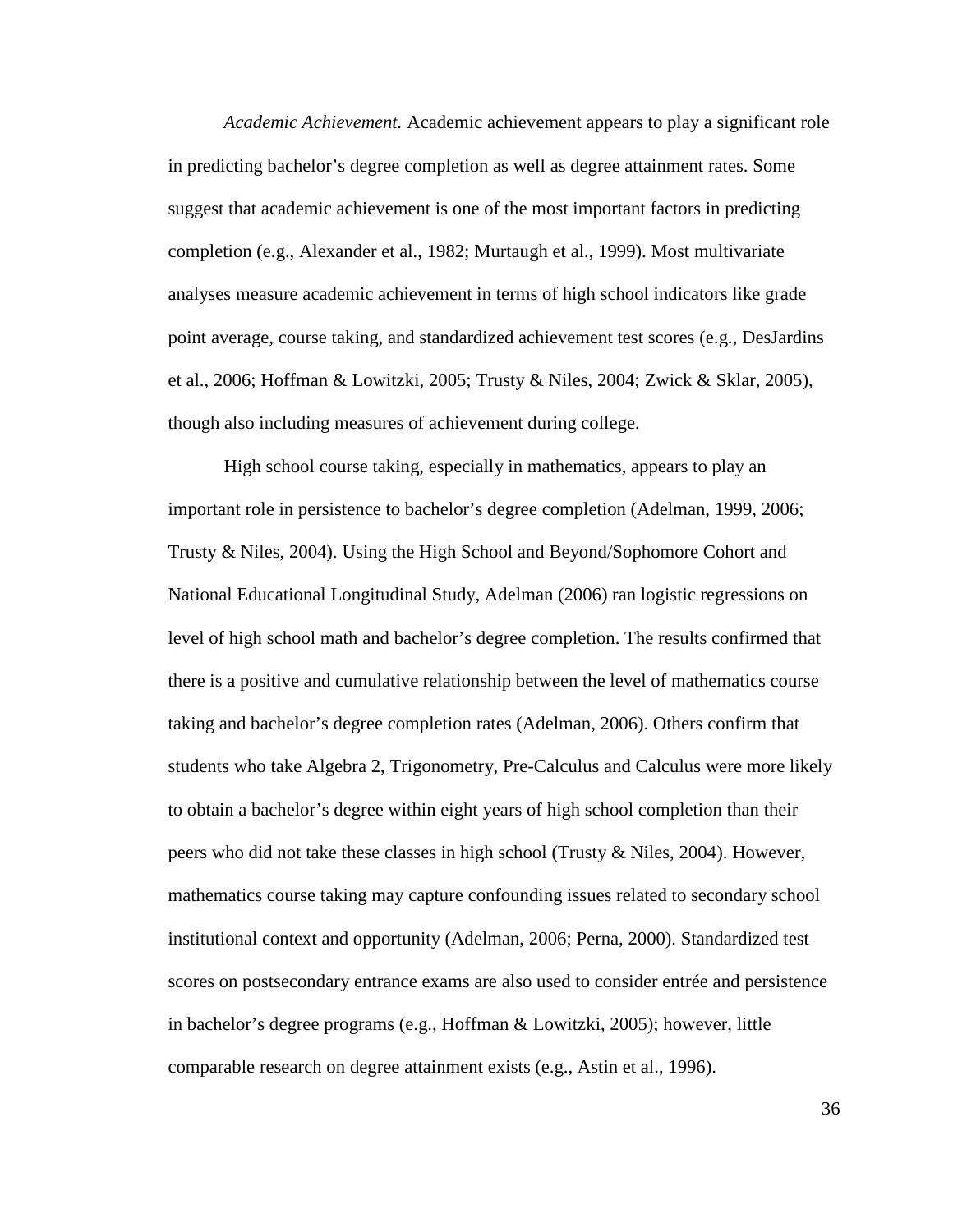Some research on bachelor's degree completion incorporates postsecondary measures of academic achievement like remedial education, course-taking patterns, college grade point average, course-taking intensity, and major field of study (e.g., Adleman, 1999; Kreysa, 2007; Merisotis & Phipps, 2000; Tan, 2002). However, in the aggregate this body of literature lacks depth. For example, while some research reveals a negative effect of remedial education on bachelor's degree completion (Kreysa, 2007), this finding may reflect the virtual segregation of remedial education within community college and the fact that bachelor's degree completion is less likely for students who begin at two-year than those first enrolling in four-year institutions (e.g., Shaw, 1997).

*Academic major.* There is also little consensus within the literature on the relationship between academic major and bachelor's degree completion, though this ambiguity appears to reflect differences in research design. Differences in design include single compared to multiple institution studies, sociological and economic frameworks to explain differences in major choice, and even research involving institutions where the academic major is declared early versus later.

Early studies show no relationship between academic major and degree attainment (e.g., Alexander & Eckland, 1977; Pascarella, Smart, Ethington, & Nettles, 1987). Other research uses economic frameworks to consider perceived and actual economic returns to an academic major; however, that body of literature is rarely found in research on bachelor's degree completion (see Arcidiacono, 2004). Yet, others have found that academic major is related to persistence and bachelor's degree attainment (e.g., Pascarella, Ethington, & Smart, 1988; St. John, Hu, Simmons, Carter, & Weber, 2004). For example, one study found that majoring in social sciences compared to all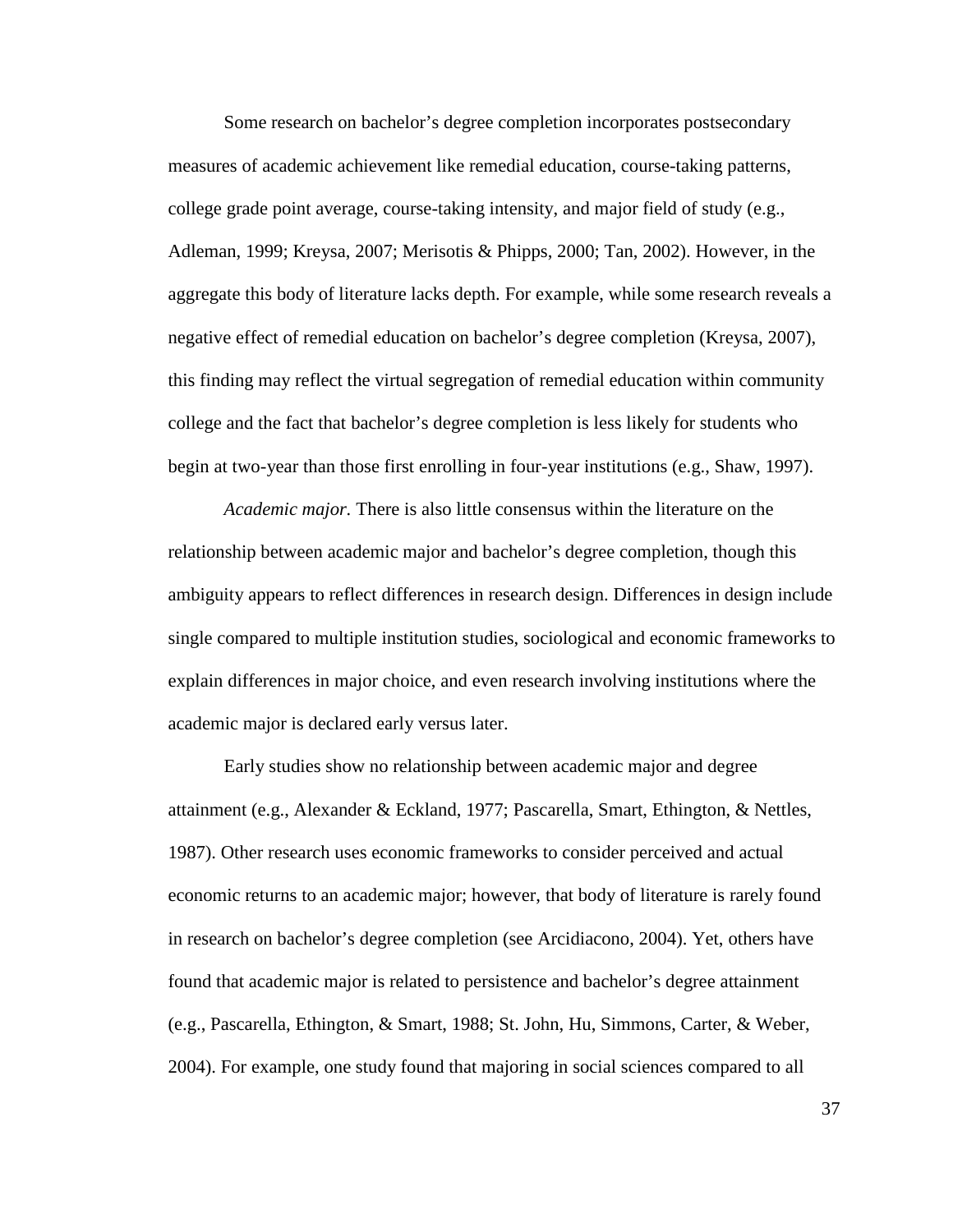other fields is associated with higher postsecondary attainment (e.g., Pascarella, Ethington, & Smart, 1988). Others have found that students majoring in the sciences are more likely to reach higher levels of postsecondary attainment than their peers in education or social sciences (e.g., Thomas & Gordon, 1983).

Still other research suggests that the influence of academic major on postsecondary success varies by ethnicity/race (St. John et al., 2004). St. John and colleagues explored academic major and first- and second-year persistence (not bachelor's degree completion) for Black and White students attending one institution. Overall, the results suggest that major field is unrelated to students' decisions about persistence and that White students are more likely to persist than their African American peers (St. John et al., 2004). However, using a labor market outcomes perspective, there were differences in major and racial group membership. For example, African American students were more likely to major in fields with immediate economic returns, whereas White students were likely to consider the long-term investment of graduate education (St. John et al, 2004).

Other research on the relationship between academic major and bachelor's degree completion provides a more nuanced understanding of science, technology, engineering, and mathematics (STEM) and non-STEM majors (e.g., Fenske, Porter, & DuBrock, 2000; Seymour & Hewitt, 1997). Single institution research suggests that STEM majors persist and graduate at higher rates than their non-STEM peers, but that the former also take longer to graduate (Fenske et al., 2000). In more nationally representative research, Tan (2002) uses the Beginning Postsecondary Students longitudinal study and multiple regression analysis to examine graduation rates of STEM and non-STEM majors,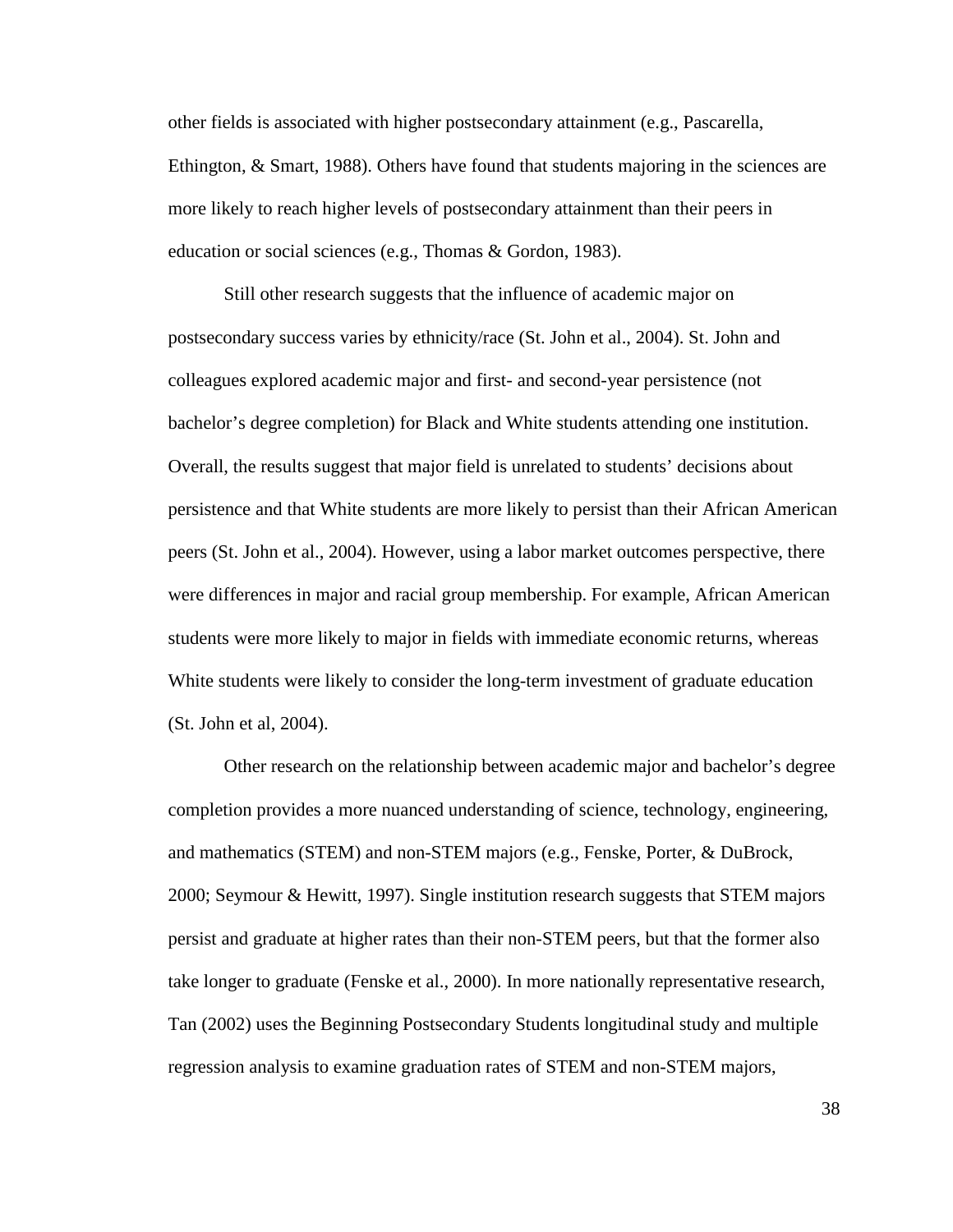examining differences by gender and ethnicity/race. Similar to the work by Seymour and Hewitt (1997), Tan's (2002) research suggests that only one third of STEM students will persist in a STEM major to graduation. Among STEM undergraduates, ethnicity/race was important, whereas gender was not significant. The research suggests that academic major may affect likelihood of bachelor's degree completion, but the relationship between major and students' demographic background characteristics remains unclear.

*Financial aid.* Student financial aid is generally used to increase college access and college-going by decreasing the cost of college through some combination of scholarships, grants, and loans (Baum, 2007). In general, scholars agree that financial aid promotes postsecondary persistence and attainment (Alon, 2007; Cabrera, Nora & Castenada, 1992; Dooris, Guidos, & Stine, 2007; Gansemer-Toph & Schuh, 2005; Kim, 2007). Scholarships and grants appear to be more positively related to bachelor's degree completion compared to loans (Fenske et al., 2000), though the magnitude of their effect may change from initial entry through graduation.

In fact, loan debt accrual may be detrimental to student completion of a bachelor's degree. In a logistic regression analysis of the Beginning Postsecondary Students data, Dowd (2004) found that subsidized loans taken in the first year had a positive effect on persistence in bachelor's degree programs at public colleges, but not attainment. However, after controlling for various student- and institution-level characteristics, Kim (2007) found a negative relationship between first-year loan debt and the likelihood of bachelor's degree completion for African American and low-income students. Other research suggests that loans can have a positive effect on bachelor's degree completion. Chen and DesJardins (2008) studied dropout risk differences by income group, paying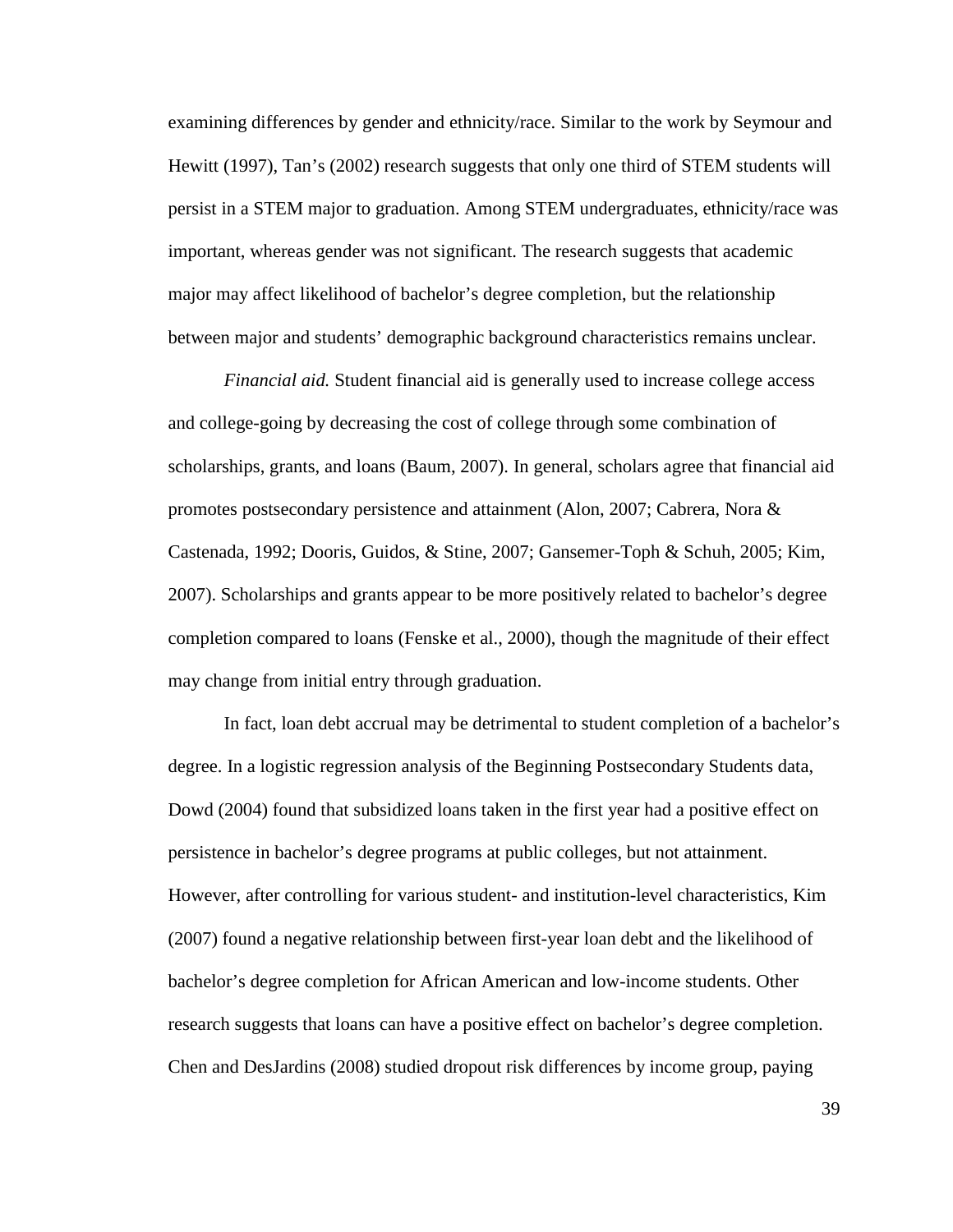specific attention to financial aid type. They found that loans (as well as work-study aid) are associated with lower risks of dropout after controlling for other factors. In this vein, bachelor's degree completion appears related to financial aid type, ethnicity/race, and socioeconomic status, as well as institution-level characteristics (e.g., sector). Other postsecondary scholars have identified similar relationships between demographic traits, financial aid, and institutional characteristics (e.g., Alon, 2007; Gansemer-Toph & Schuh, 2006).

*Working in college.* According to multiple scholars, many college students work during college (Astin, 1993; Pascarella & Terenzini, 2005). Although some might work to gain experience, many do so to contribute to their own living expenses or pay costs not covered by their parents of financial aid (King & Bannon, 2002; Pascarella & Terenzini, 2005; Perna, 2010). In general, the literature notes that working may not adversely affect students if they are working part-time, and may in fact be beneficial to persistence and eventual completion if they work part-time on-campus (Pascarella & Terenzini, 2005). Specifically, many concede that there is a non-linear relationship between the number of hours worked and postsecondary satisfaction, development, and performance (Astin, 1993; Furr & Elling, 2000). In general, students working no more than 20 hours per week are positively affected, whereas their peers who work more hours are less likely to graduate. However, overall, there is little research focusing on working students.

## **Institution-level Characteristics**

 Institutional characteristics are often used to account for unexplained variance in models of bachelor's degree completion that have historically focused on student-level characteristics (e.g., Oseguera, 2005; Kim, Rhoades, & Woodard, 2003). Although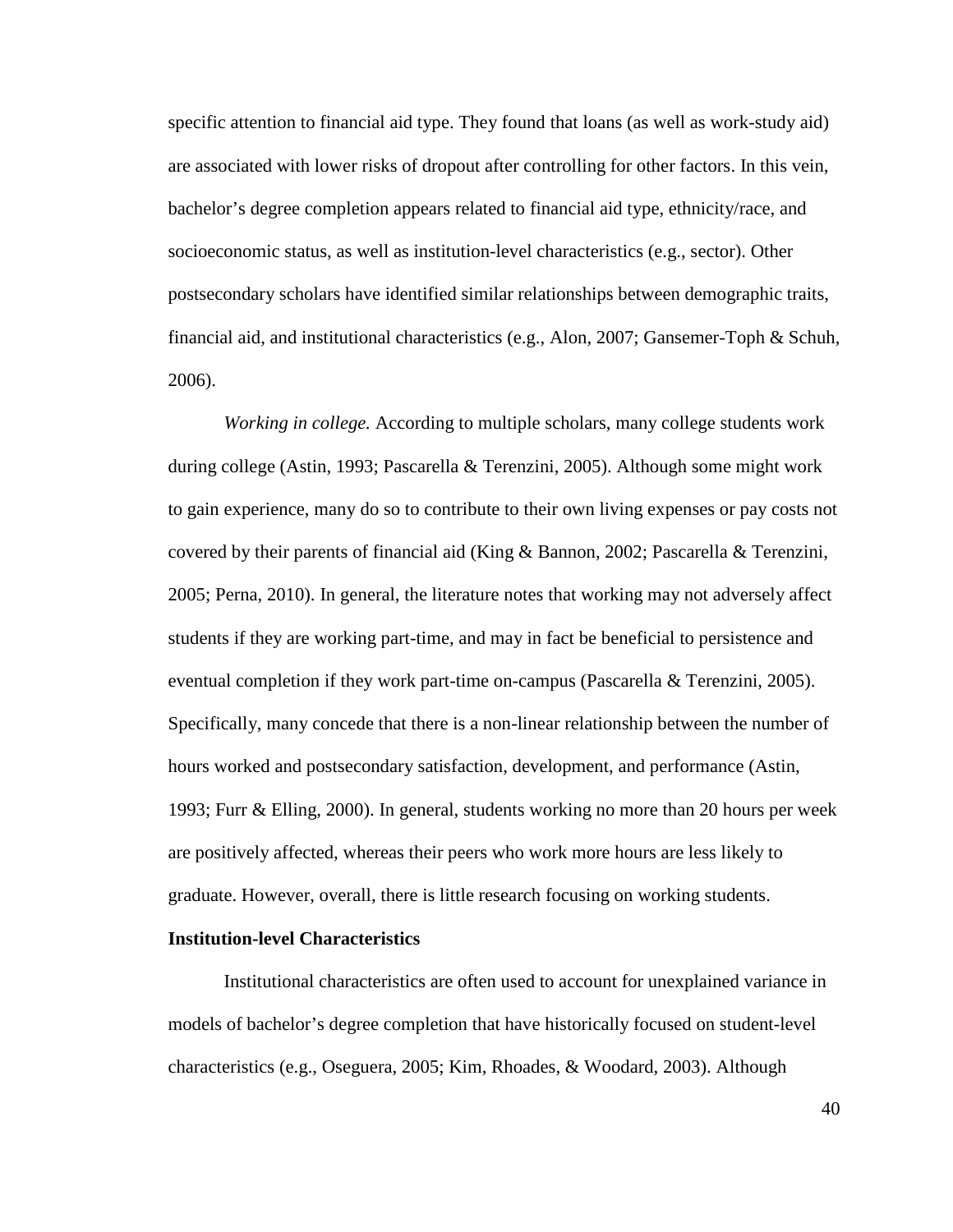institutional characteristics related to bachelor's degree completion are virtually immutable and reflect many external political, cultural, and historical forces, they expose institutional contextual factors that influence student success.

Descriptive reports on bachelor's degree completion shed light on the relative importance of institution-level characteristics. Astin and colleagues (1996) found that students attending public colleges and universities have lower attainment rates overall compared to their peers attending private colleges and universities. This finding was consistent across all ethnic/racial groups and is consistent with findings from other descriptive reports that incorporate institutional context (e.g., Horn & Carroll, 2007).

Horn and Carroll (2007) shed light on the role of institutional context by comparing graduation rates across institutions with similar characteristics. This descriptive report analyzed a sample of approximately 1,300 bachelor's degree granting institutions to identify relationships between attainment rates and institutional selectivity, Carnegie classification, and undergraduate enrollment size (Horn & Carroll, 2007). The primary finding was that graduation rates are inversely related to the size of the lowincome population at the institution (as measured by Pell Grant eligibility), even when Carnegie classification and selectivity level are held constant (Horn & Carroll, 2007). The Federal Pell Grant Program provides need-based grants to low-income undergraduate and certain post-baccalaureate students to promote access to postsecondary education. In general, students eligible for Pell Grants have a total family income up to \$50,000, although most Pell funding goes to students with a total family income below \$20,000.

Horn and Carroll's (2007) work also confirmed previous findings related to completion gaps by student gender and ethnic/racial group (e.g., Astin et al., 1996;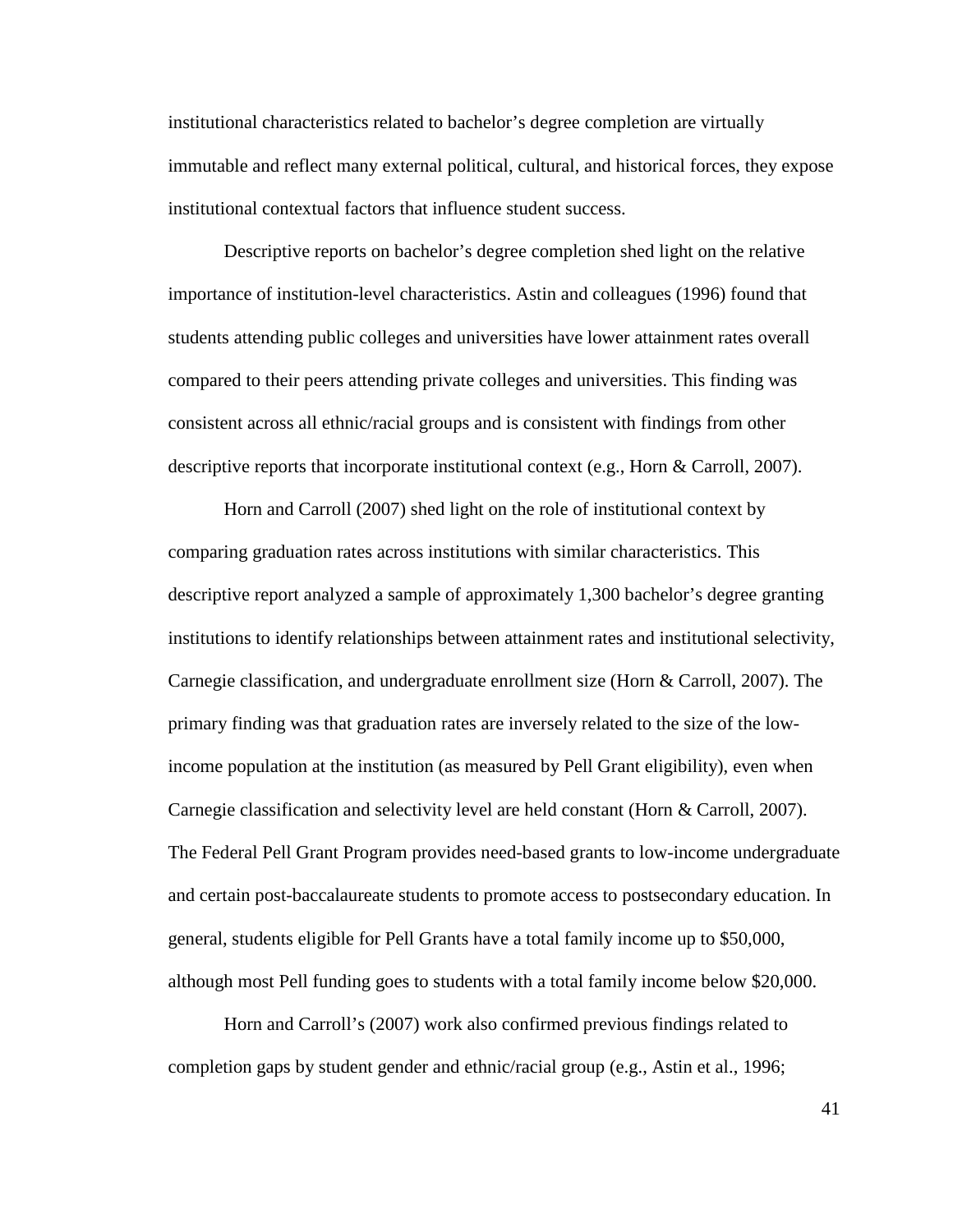NCHEMS, 2009). Specifically, women graduated at higher rates than men, and there were gaps in graduation rates between ethnic/racial groups. With regard to institutional characteristics, the completion disparities by ethnicity/race decreased as the size of the institution's low-income student population decreased (Horn & Carroll, 2007). Multivariate regression analyses on the fall 1994 cohort of Cooperative Institutional Research Program (CIRP) by Oseguera (2005) also found that institutions with large undergraduate enrollments have lower rates of bachelor's degree completion than smaller institutions.

Undergraduate admissions selectivity criteria are another institution-related measure included in research on bachelor's degree completion (e.g., Bowen & Bok, 1998; Meliguizo, 2008). Institutional selectivity is typically measured by the average aggregate incoming freshman's standardized entrance exam scores (i.e., the ACT or SAT) and/or average high school grade point average, although some measure selectivity by the proportion of applications accepted (e.g., Hamrick, Schuh, & Shelley, 2004) or other factors (see *U.S. News & World Report*, 2008). Descriptive research indicates that more selective institutions average higher graduation rates (Horn & Carroll, 2007); conversely, lower institutional selectivity is associated with lower rates of bachelor's degree completion (Oseguera, 2005; Titus, 2004).

The relationship between selectivity and minority students' postsecondary access and completion is especially disquieting with regard to the mismatch hypothesis. In effect, the mismatch hypothesis predicts that minority students enrolling in selective institutions with lower achievement scores than the institutional average will have lower graduation rates than minority students attending less selective institutions where their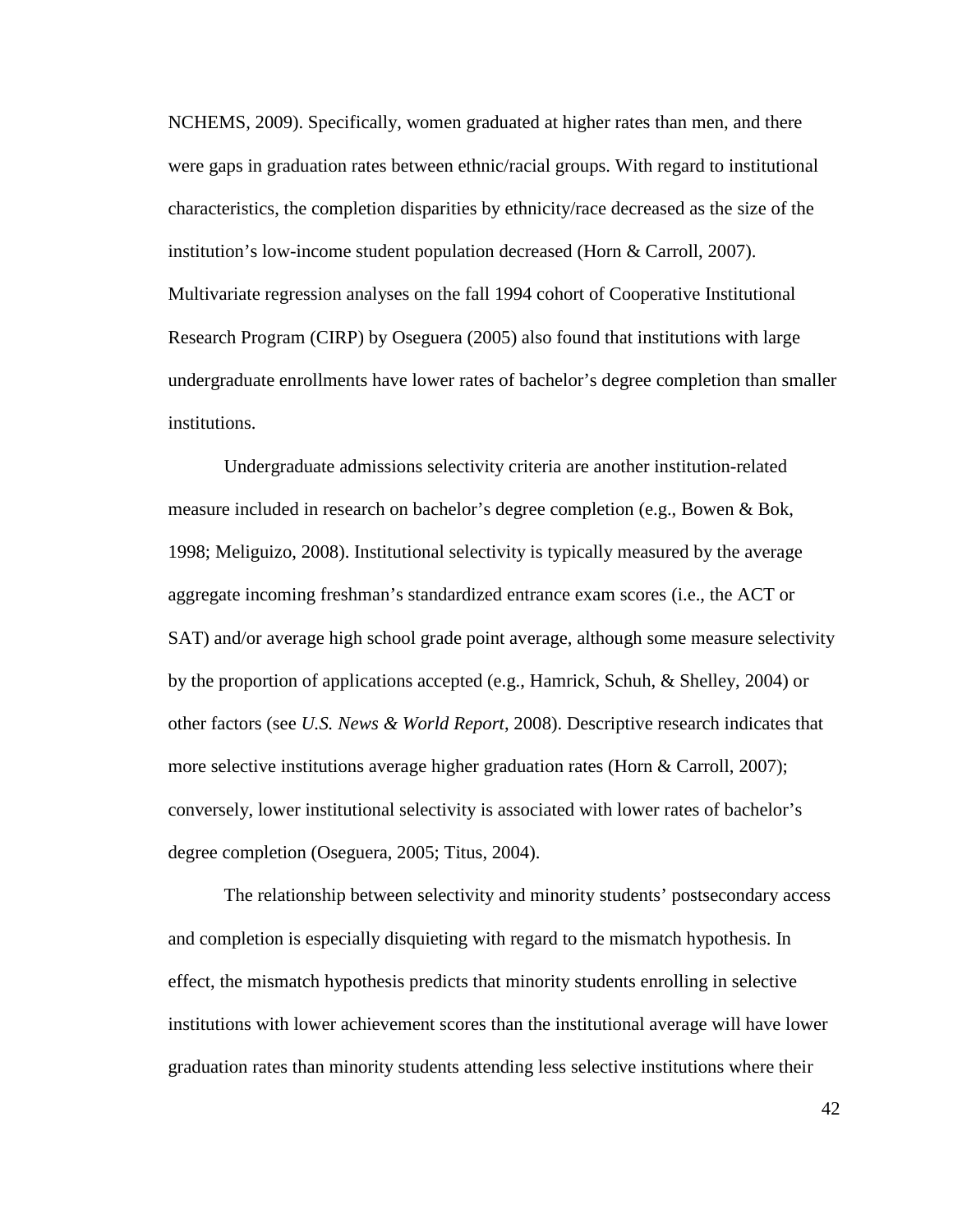entrance scores are more similar to average entrance scores (Alon & Tienda, 2005). In research that controls for a variety of student-level background characteristics, however, students of similar aptitude are more likely to obtain a bachelor's degree if they attend a more selective undergraduate institution (see Alon & Tienda, 2003; Light & Strayer, 2000).

Related research on institutional selectivity and minority students' postsecondary attainment reveals that minority students in selective institutions often perform as well or better than their White peers (Melguizo, 2008; Small & Winship, 2006). According to Meliguizo's regression analysis of data from the National Educational Longitudional Study (NELS:88/2000), African American and Latina/o students attending the most selective institutions were more likely to complete bachelor's degrees within eight years than their peers at less selective institutions. Small and Winship (2006) take this research further by using data from College and Beyond and hierarchical linear modeling to better account for student- and institution-level characteristics. Their findings reveal that, although selectivity exerts a positive force on graduation for all students attending elite institutions, minority students receive a greater advantage over their White and Asian peers attending similar institutions, after controlling for various student- and institutionlevel characteristics (Small & Winship, 2006).

 While institutional selectivity appears related to bachelor's degree completion, the effects may be moderated by other institution-level variables. Although their study was not on bachelor's degree completion, Eide and colleagues (1998) found that attending a selective private college exerted a more positive influence on graduate school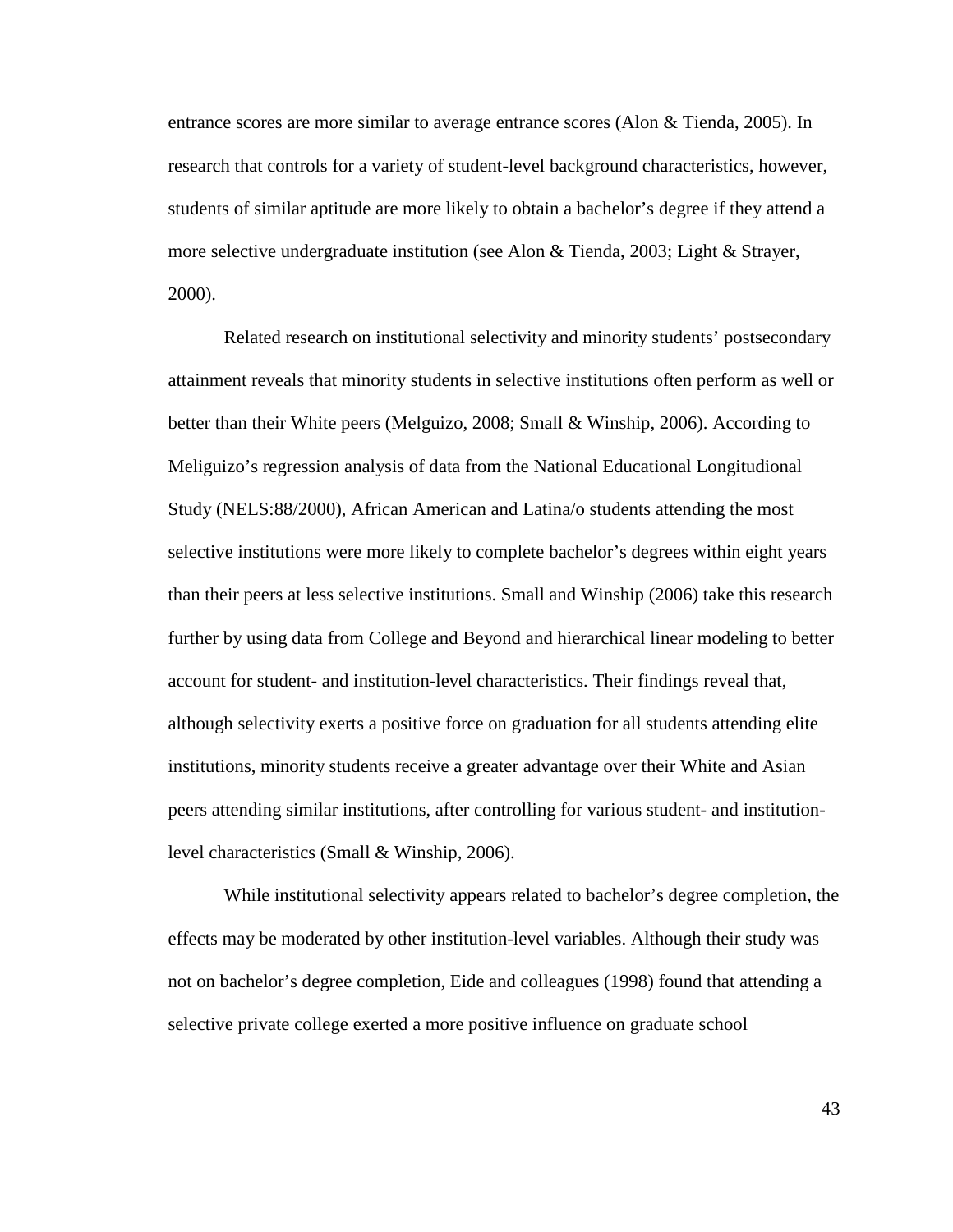matriculation than for students attending less selective institutions, even highly selective public institutions.

 Along these lines, postsecondary institutional sector is also an important factor in postsecondary educational research (e.g., Baum, 2007; Dowd, 2004; Scott, Bailey, & Kienzl, 2006). Research on institutional sector and bachelor's degree persistence and completion consistently suggests that, compared to attending a public institution, students at private colleges are more likely to graduate (Astin, 1993; Pascarella & Terenzini, 2005; Oseguera, 2005). However, the lower likelihood of success at a public institution is somewhat problematic. As Dowd (2004) reminds, the average lower sticker price at public institutions makes them more accessible to students from fewer financial means, thereby implying that financially disadvantaged students attending public institutions may be put at a further disadvantage for persisting due to the influence of sector. Although Dowd's (2004) research focuses on postsecondary access, it highlights the importance of cost and financial aid as mechanisms for promoting completion. In other research on sector, Scott and colleagues (2006) developed a modified regression model to better account for the resources in public and private colleges during calculation of bachelor's degree graduation rates. The findings suggest that when adjustments are made for student population and institutional resources, public institutions are more effective at graduating students (Scott et al., 2006).

Somewhat related to sector and selectivity, institutional expenditures also appear to play an important role in students' bachelor's degree attainment. In general, institutions that have larger expenditures have higher rates of completion (e.g., Gansamer-Toph & Schuh, 2006; Hamrick, Schuh & Schelley, 2004; Oseguera, 2005).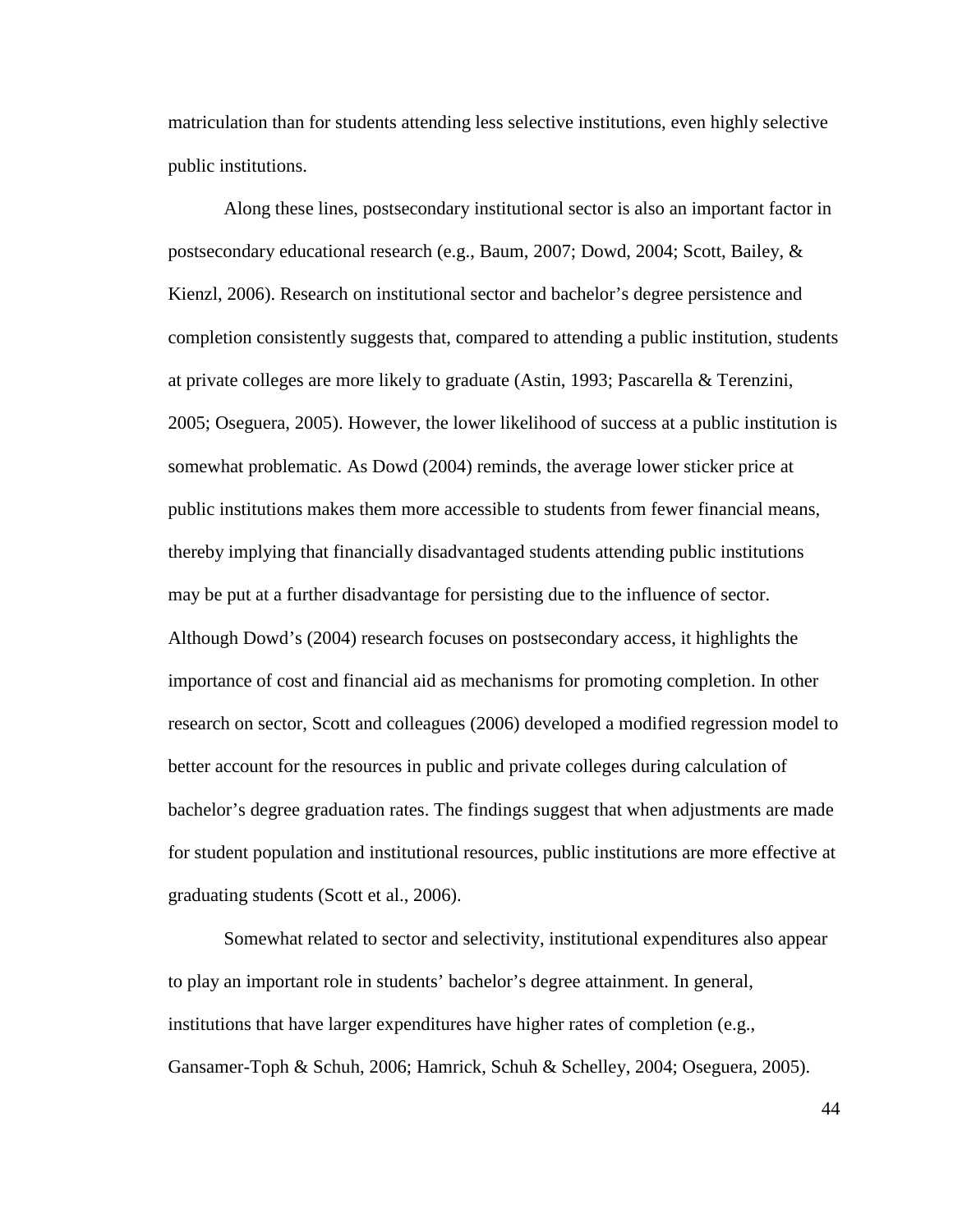Using data from the IPEDS, Hamrick and colleagues (2004) found that institutional expenditures explained between 21 and 34 percent of the variance in bachelor's degree completion in their study on institutional characteristics, resource allocation, and graduation rates. Although some research focuses on expenditures in the aggregate, others (e.g., Oseguera, 2005) differentiate between expenditures for academic support, student services, library, instruction, administration, institutional support, and institutional grants, as delineated in the IPEDS surveys.

In her study of bachelor's degree completion, Oseguera (2005) found that students attending less selective institutions, which often have lower levels of expenditures (as noted by Horn & Carroll, 2007), are also less likely to obtain a bachelor's degree. This finding coincides with a more narrowly tailored study on bachelor's degree completion, private institutions, and selectivity (Gansamer-Toph & Schuh, 2006). Gansamer-Toph and Schuh concluded that, among "low selectivity institutions, the amount of institutional and academic support expenditures did not have a direct effect on graduation rates" (p. 629). In another study the relationship between expenditures on student services and graduation rates was non-significant (Ryan, 2004). Nonetheless, while expenditures appear to play a role in bachelor's degree completion, the aggregate nature of this measure and the potentially confounding role with sector make it difficult to interpret in larger-scale research focused on improving attainment.

Taking yet another nuanced consideration of institutional context, Titus (2004, 2006a, 2006b) explores in multiple studies the importance of financial context on postsecondary success and completion. Using multi-level modeling and the Beginning Postsecondary Students (96:01) data set, he found that institutional context does exert a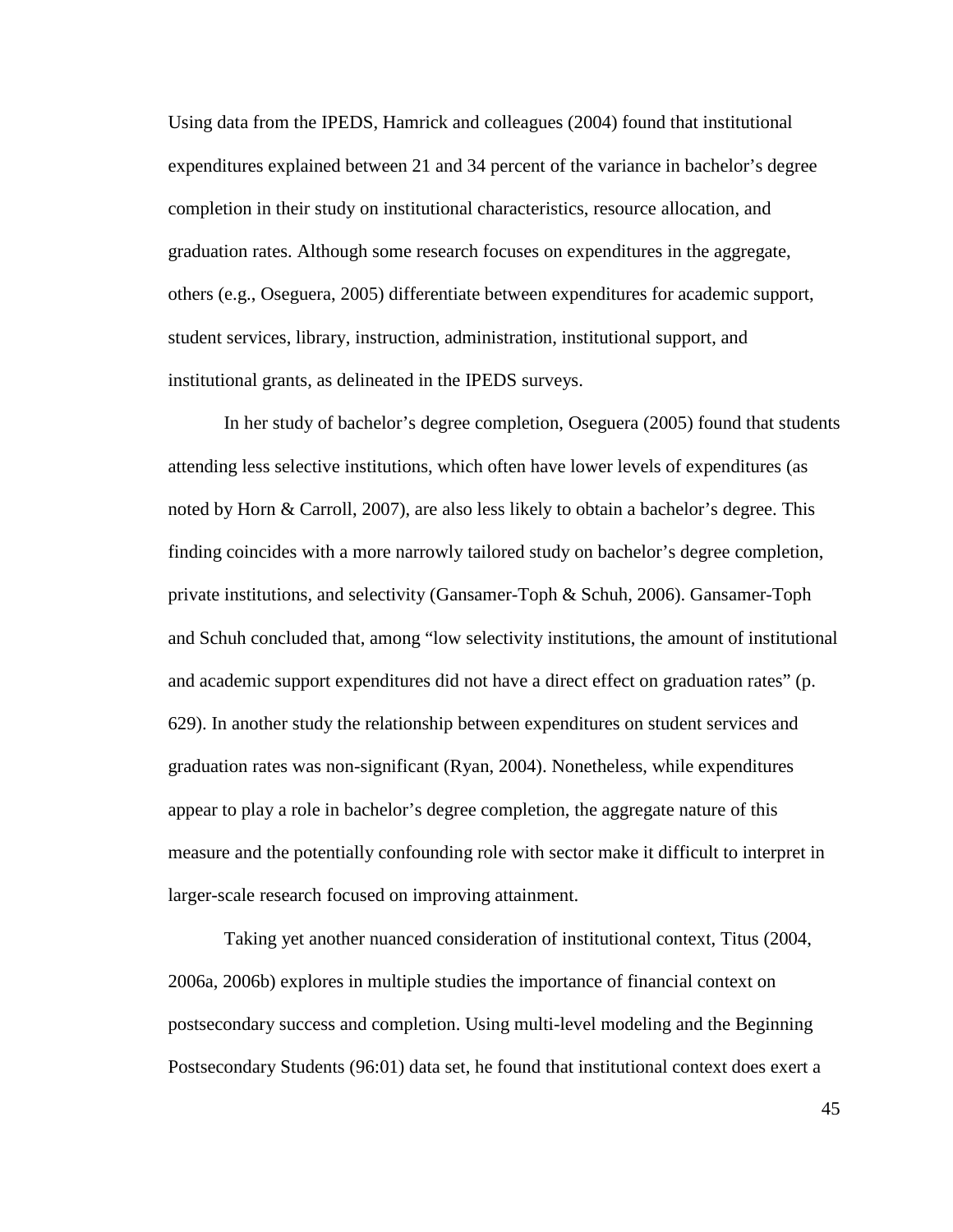significant force on student persistence (Titus, 2004; 2006b). The descriptive analysis confirmed that students from lower socioeconomic strata are more likely to be enrolled in postsecondary institutions with lower financial resourced (Titus, 2006b). In these multilevel models of bachelor's degree completion, demographic characteristics, namely gender, ethnicity/race, and socioeconomic status were not significant after other variables at the student- and institution-level were taken into account (Titus, 2006b). In addition, the results suggest bachelor's degree completion is positively influenced by tuition revenue, expenditures per full-time equivalent student, as well as expenditure patterns (Titus, 2006b).

Another institution-level characteristic that appears in research on postsecondary outcomes and bachelor's degree completion is Carnegie Classification. This classification system was developed to help researchers compare postsecondary institutions with similar characteristics including but not limited to types of degrees offered, highest degree offered, curriculum, enrollment, research capacity/focus, and staff size (NCES, 2009). One study found a significant difference in student outcomes based on institutional Carnegie classification (Pike, Kuh, Gonyea, 2003). However, Oseguera's (2005) work on bachelor's degree completion, which does not explicitly include Carnegie classification, found that African American and White students attending doctoral degree-granting institutions are less likely to reach completion. Hamrick and colleagues (2004) also incorporate Carnegie classification in their study of bachelor's degree completion rates to address factors that may be influenced by institutional or political processes. In general, the results of this research suggest that higher completion rates are associated with institutions that offer bachelor's and master's, but not doctoral degrees - a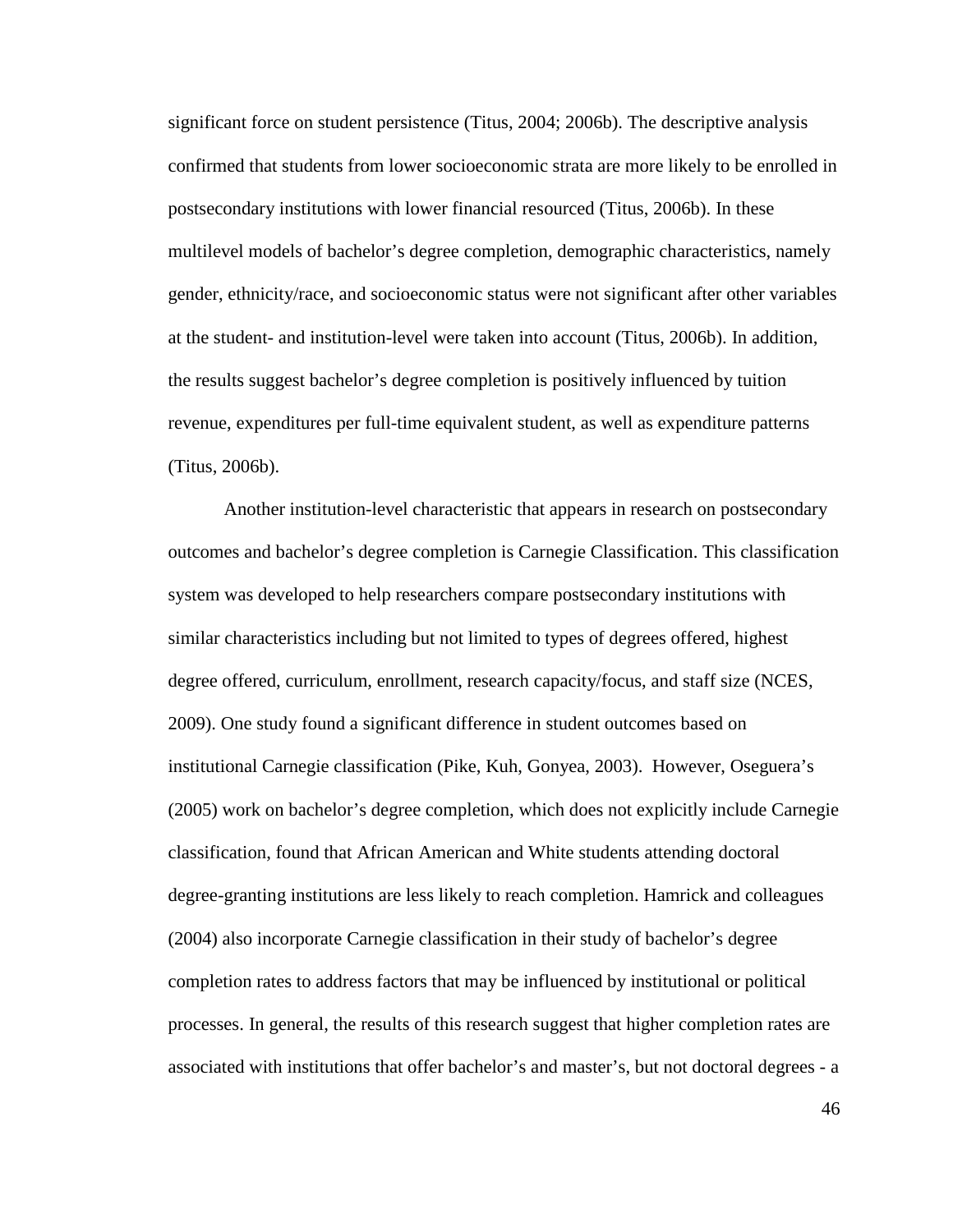finding mirrored by other researchers (e.g., Astin, 1993; Bowen & Bok, 1988; Hamrick et al., 2004; Pascarella & Terenzini, 2005).

#### **Interactions in Bachelor's Degree Completion Research**

Although not often the focus, there is some evidence that there are interactions between variables often used to examine postsecondary outcomes. In fact, there is considerable qualitative education-related research that focuses on relationships between demographic characteristics (Lareau, 2003; McDonough, 1997; Winkle-Wagner, 2008). Although not explicit in McDonough's (1997) work, her study on the relationship between social class and college-going provides insight on the college decision-making process for White female students. In a more explicit example, Winkle-Wagner (2008) presents an ethnographic study examining how the intersection of ethnicity/race and gender among African American women informs notions of identity. In both cases, the authors suggest that multiple demographic factors may influence student's behaviors, decision-making, and ultimate postsecondary success.

While the qualitative paradigm provides an important avenue for scholars interested in intersectionality, there remains a void in the quantitative arena. The research on bachelor's degree completion provides some attention to the relationship between variables, which in some--but not all cases—makes reference to statistical interactions. That noted, postsecondary research that incorporates notions of intersectionality often focuses on gender and ethnicity/race, and less so on socioeconomic status. This trend is evidenced within the more quantitatively oriented postsecondary research.

Although there is little research focused specifically on the ways that gender, ethnicity/race, and socioeconomic status interact to predict bachelor's degree completion,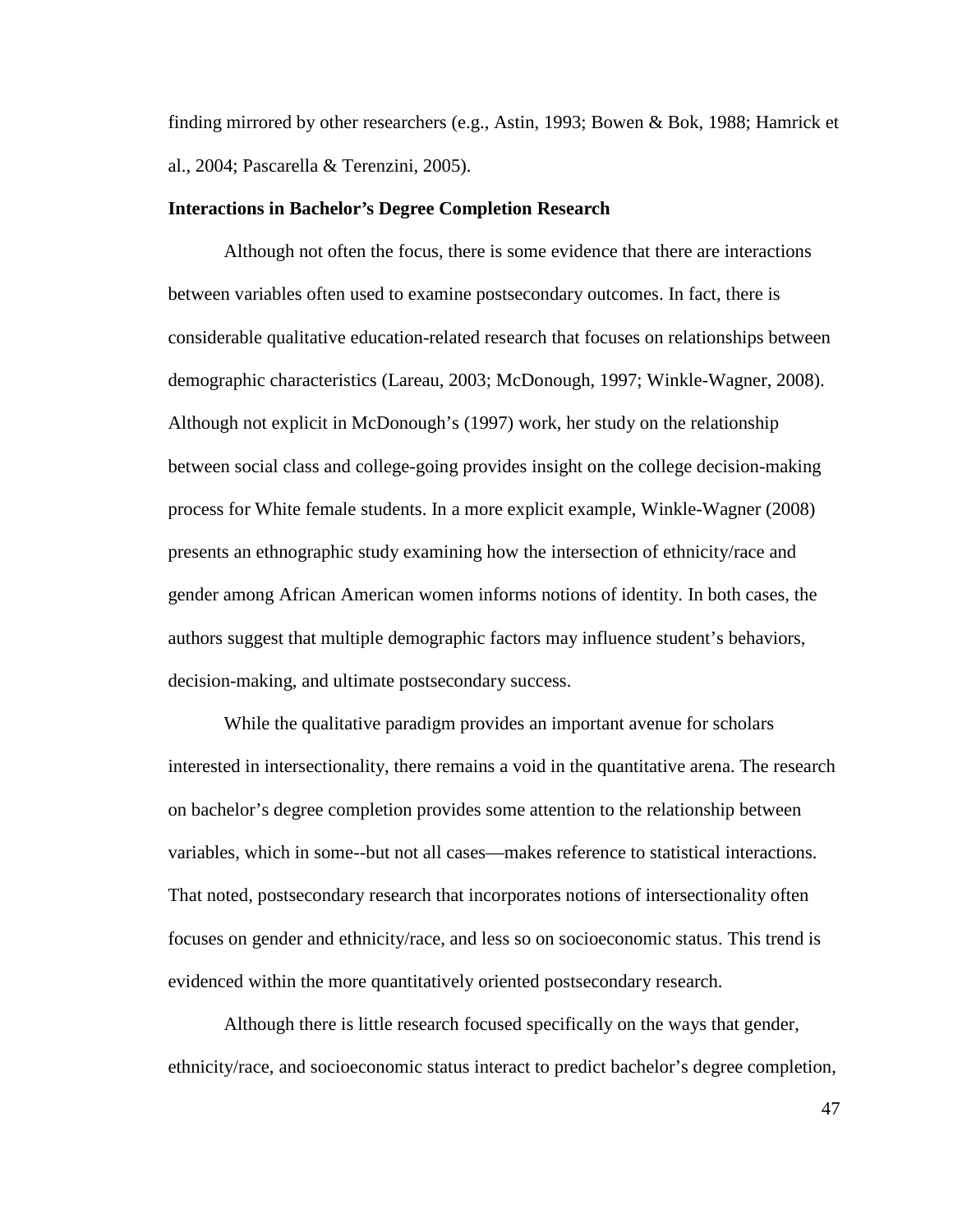many models include each of these demographic variables, reiterating their importance. In an early study of bachelor's degree completion among African American and White students, interactions of gender, ethnicity/race, and socioeconomic status were considered (Alexander et al., 1982). In this more dated piece, Alexander and colleagues' logistic regression analysis used the National Longitudinal Study for the Class of 1972 (NLS: 72) and found differences in likelihood of completion by ethnicity/race were significantly moderated by social status. Once the significance of main effects had been identified in the regression models, two-way interactions and even one three-way interaction were included for gender, ethnicity/race, and socioeconomic status. The ethnicity/race by socioeconomic status interaction was significant in a model that excluded gender. The findings indicated that among low- and middle-class youth, Black students were more likely to complete bachelor's degrees, and among high-income youth, White students were more likely to reach attainment (Alexander et al., 1982). Guided by their research questions and not the previous models, Alexander and colleagues (1982) included interactions for ethnicity/race and socioeconomic status, ethnicity/race and curricular track, and gender and ethnicity/race in a different model of completion. All interactions contributed to the regression model, but not significantly. The authors concluded that: "these interactions, then, represent minor perturbations in an otherwise simple structure" (Alexander et al., 1982, p. 325).

In a more recent study of bachelor's degree completion for White and Black students, Thompson and colleagues (2006) included an interaction for gender and ethnicity/race. The findings revealed that the interaction was indeed significant, in this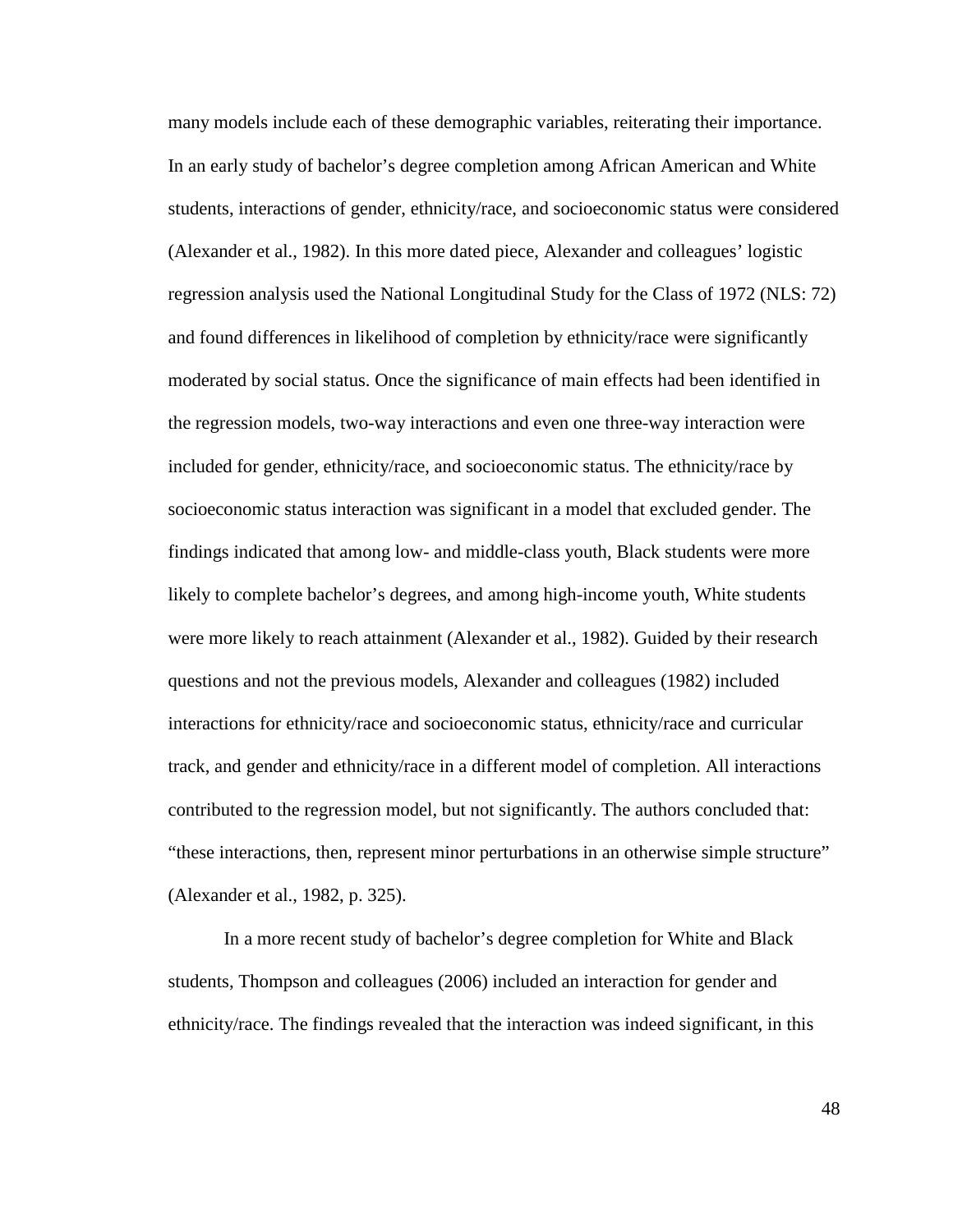case that the likelihood of completion varied by gender for African Americans but not for Whites (Thompson et al., 2006).

While these scholars provide evidence that students' demographic backgrounds matter in predictive models of bachelor's degree completion, there is also some recent work incorporating interactions of other variable types. In particular, Rong Chen has authored or co-authored several studies that consider the interaction of financial aidrelated variables (e.g., Chen, 2008; Chen & DesJardins, 2008). This research shows that students respond to scholarships, grants, and loans differently, and also that understanding these levels of responsiveness can be used to inform retention-related policies.

Overall, the evidence suggests that statistical interactions ought to be considered in research on bachelor's degree completion for at least two reasons. First, theoretical and qualitative scholars allude to intersectionality and its potential influence on postsecondary success both explicitly and implicitly (e.g., Asher, 2007; Carter, Sellars, & Squires, 2002; Grant & Sleeter, 1986; West & Fenstermaker, 1995; Winkle-Wagner, 2008). While those scholars continue to examine primarily demographic factors, incorporation of intersectionality is still not typically considered in the quantitative research paradigm. As statistical modeling improves, it is reasonable to consider more research with interactions that might capture intersectionality. Second, there is evidence of interactions being significant predictors of bachelor's degree completion in a few studies, but given the age of these data, the continued relevance of these findings to current college students is unclear (e.g., Alexander et al., 1982; Trent, 1984; Thompson et al., 2006). Although research including statistical interactions is infrequent and the findings are inconsistent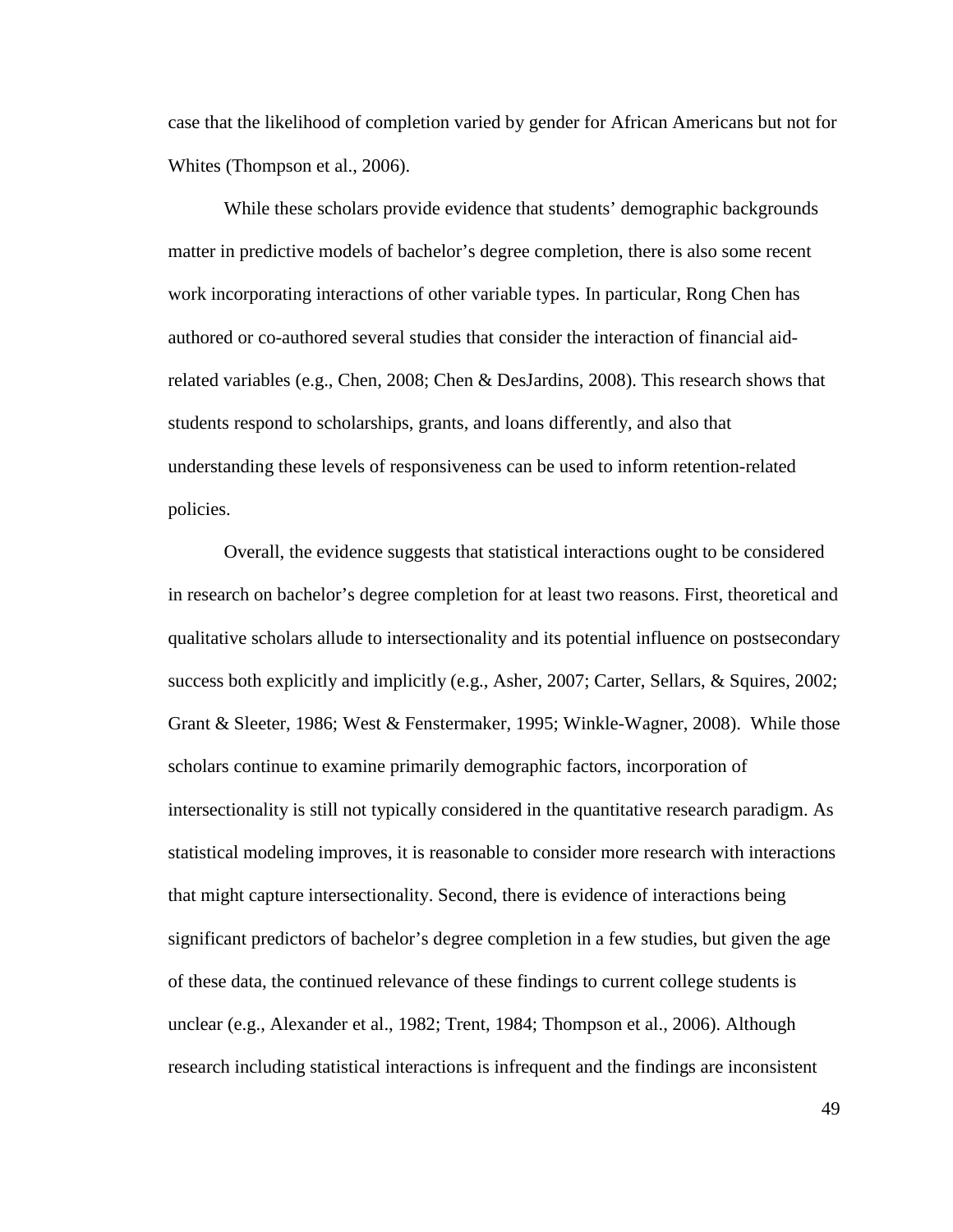and dated, descriptive data suggest interactions among the variables predicting bachelor's degree completion, namely gender, ethnicity/race, socioeconomic status, and financial aid.

# **Summary**

Historically, research has focused on examining the relationship between students' socio-demographic characteristics and bachelor's degree completion. Descriptive research (e.g., Baum & Ma, 2007; Kojaku & Nunez, 1999; Peter & Forrest Cataldi, 2005) describes patterns in bachelor's degree attainment across and sometimes within gender, ethnic/racial, and socioeconomic status groups. Research using multivariate analyses (e.g., Astin et al., 1996; Oseguera, 2005; Titus, 2004) largely confirms these patterns and attempts to explain the observed relationship between student and/or institutional factors and completion.

But, complicating this body of research is the use of statistical models that may oversimplify the complex and dynamic role of factors influencing completion. As descriptive and multivariate analyses research suggest, there are notable relationships and sometimes interactions between gender, ethnicity/race, and socioeconomic status. However, despite the suggested relationship between these three socio-demographic characteristics and bachelor's degree completion, little recent research uses multivariate analyses to systematically examine these interactions statistically.

The absence of attention to the ways that student demographic characteristics interact to influence bachelor's degree program reflects, at least in part, a limitation of the conceptualization of attainment models. The next chapter presents a theoretical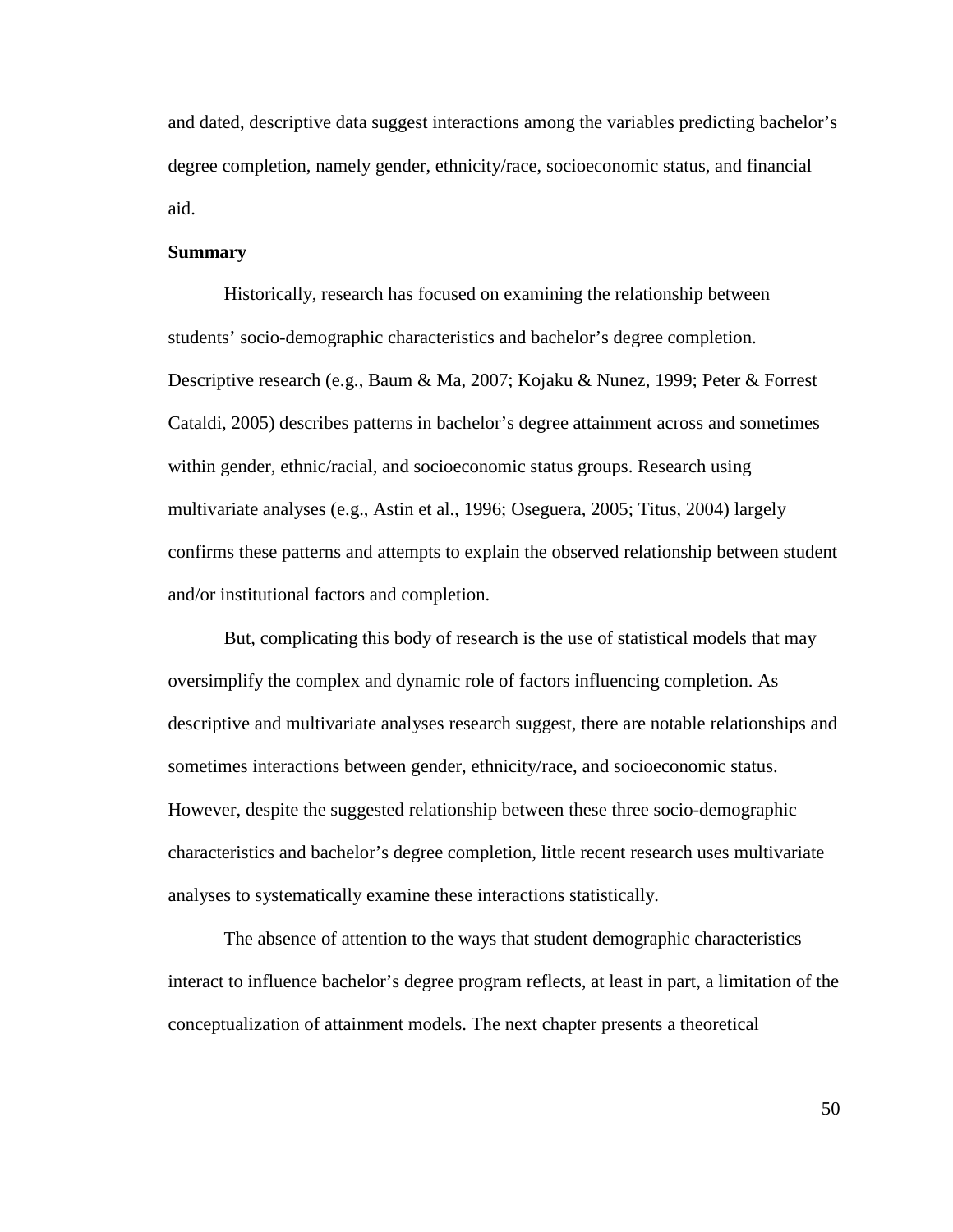framework and conceptual model that attempts to account for intersectionality in bachelor's degree attainment.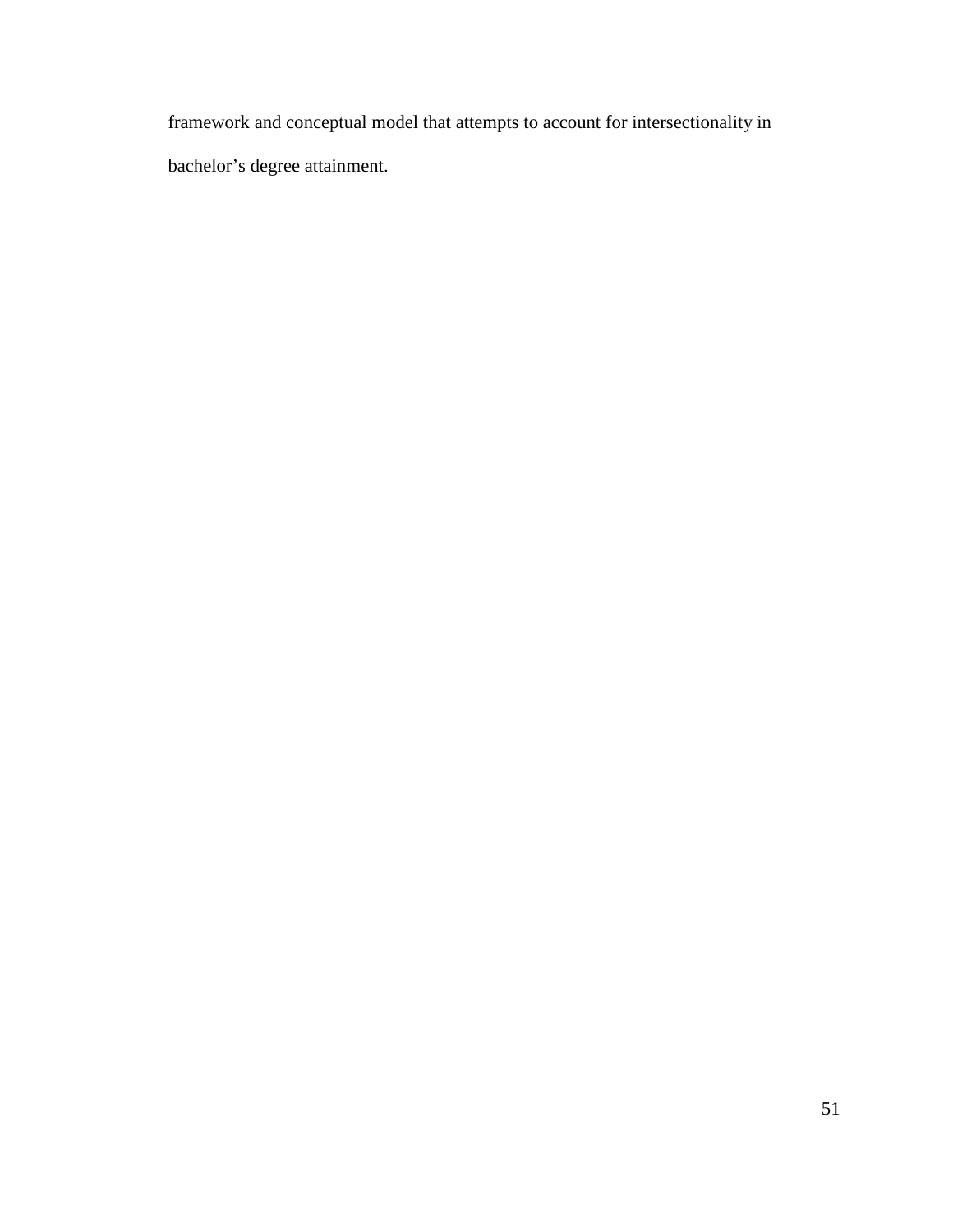# **CHAPTER 3: Theoretical Approach & Conceptual Model Introduction**

 The persistent gaps in postsecondary completion have challenged higher education stakeholders for many years (as evidenced by Astin, 1993; Bean, 1990; Kinnick & Kempner, 1988; Pascarella & Terenzini, 2005). Overall, the research suggests that students' demographic characteristics and academic experiences, as well as their engagement with the institutional environment all play a role in bachelor's degree attainment. The findings from this research have contributed to the development of systematic and individual institution retention strategies (e.g., Braxton, Brier, & Steele, 2007; Kuh, Kinzie, Schuh, Whitt, & Associates, 2005). However, despite these important contributions, this research has not translated into a significant reduction in gaps in postsecondary attainment across and within groups (IPEDS, 2009). Moreover, since in comparison to research on persistence, relatively few predictive studies of bachelor's degree completion exist, additional perspectives may be warranted (as noted by Adelman, 2006). In particular, revisiting the conceptual and theoretical frameworks used in bachelor's degree attainment research may be helpful in better understanding attrition.

Higher education scholars grounded in traditional disciplines (e.g., psychology, sociology, and economics) have provided important insights into the sources of degree completion gaps, why they persist, and how they might be ameliorated. Whereas sociological frameworks for bachelor's degree completion focus on students' interactions and relationships (e.g., Kao & Thompson, 2003), economists stress the cost-benefit analysis of departure (e.g., Paulsen & St. John, 2002), and psychologists accentuate internal processes that affect student decisions to persist until completion (e.g., Magolda,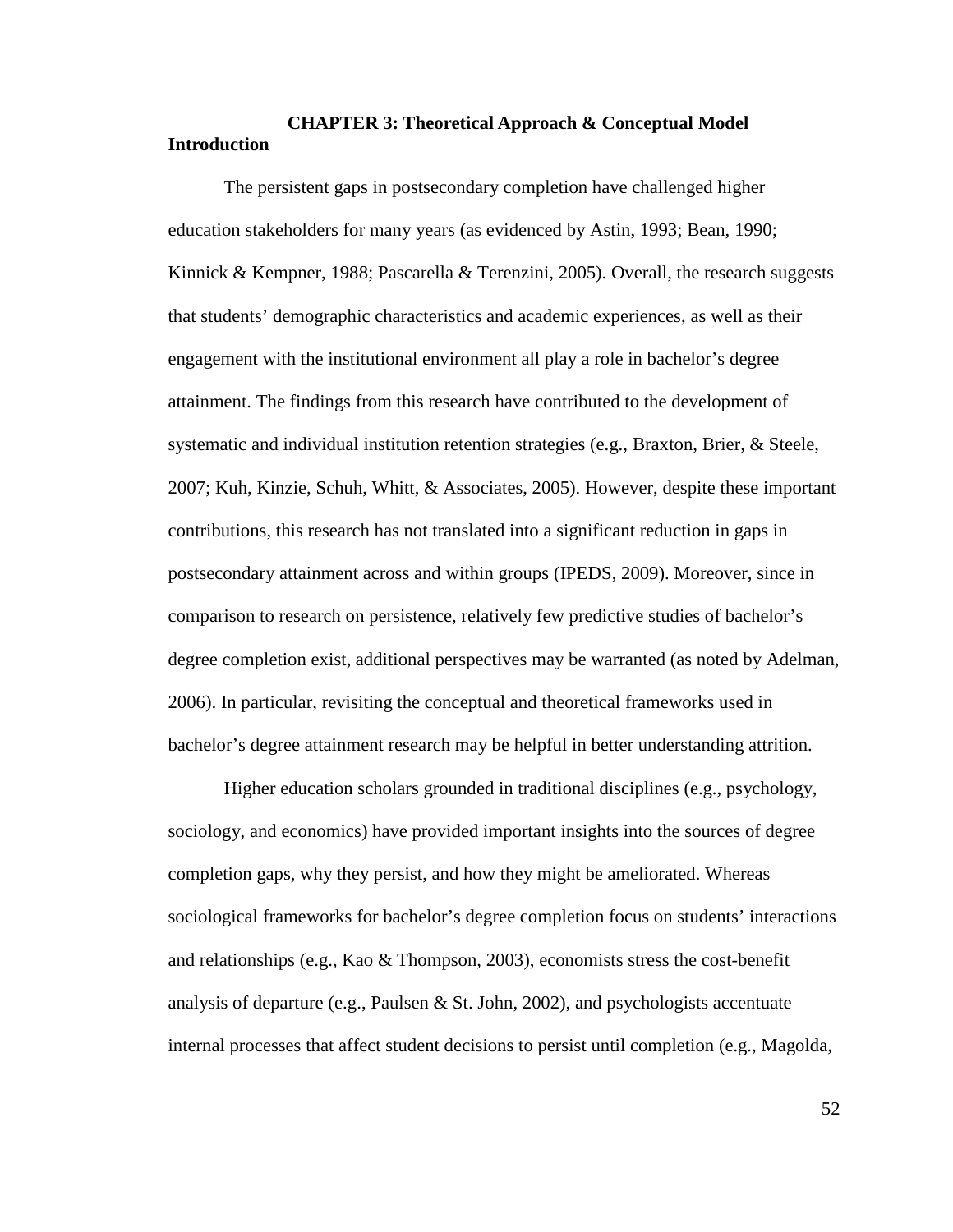1992). Interdisciplinary frameworks (e.g., education, gender and ethnic studies) also inform postsecondary persistence and completion, generally attempting to weave elements of the disciplinary perspectives into more conceptually and contextually robust frameworks. This chapter describes the theoretical approach (critical race feminism) and conceptual model (Tinto's (1993) widely used Theory of Student Departure) that guide this dissertation research.

## **Critical Social and Critical Race Feminist Theory**

According to Harris (2003), critical social theory is used to answer persistent questions where alternative considerations have been repressed. Understanding bachelor's degree completion is undoubtedly a persistent question in higher education research (as noted by Adelman, 1999, 2006). Further, one might accept that 'alternative considerations' to understanding bachelor's degree completion have been 'repressed,' as significantly decreasing attainment gaps remains elusive. In effect, contemporary research fails to provide postsecondary stakeholders with applicable and actionable findings useful for the development of more nuanced and effective interventions.

 The origins of critical social theory are often attributed to founders and advocates of the Frankfurt Institute for Social Research (Harris, 2003). In effect, critical social theory acknowledges that complex processes (e.g., postsecondary persistence to graduation) must be simplified to engender understanding, but that, oftentimes, such simplification results in the concealment or omission of social and/or historical processes (Harris, 2003). Thus, if scholars neglect to account for important social or historical context when understanding students' paths to bachelor's degree attainment, remedial efforts may inevitably be flawed.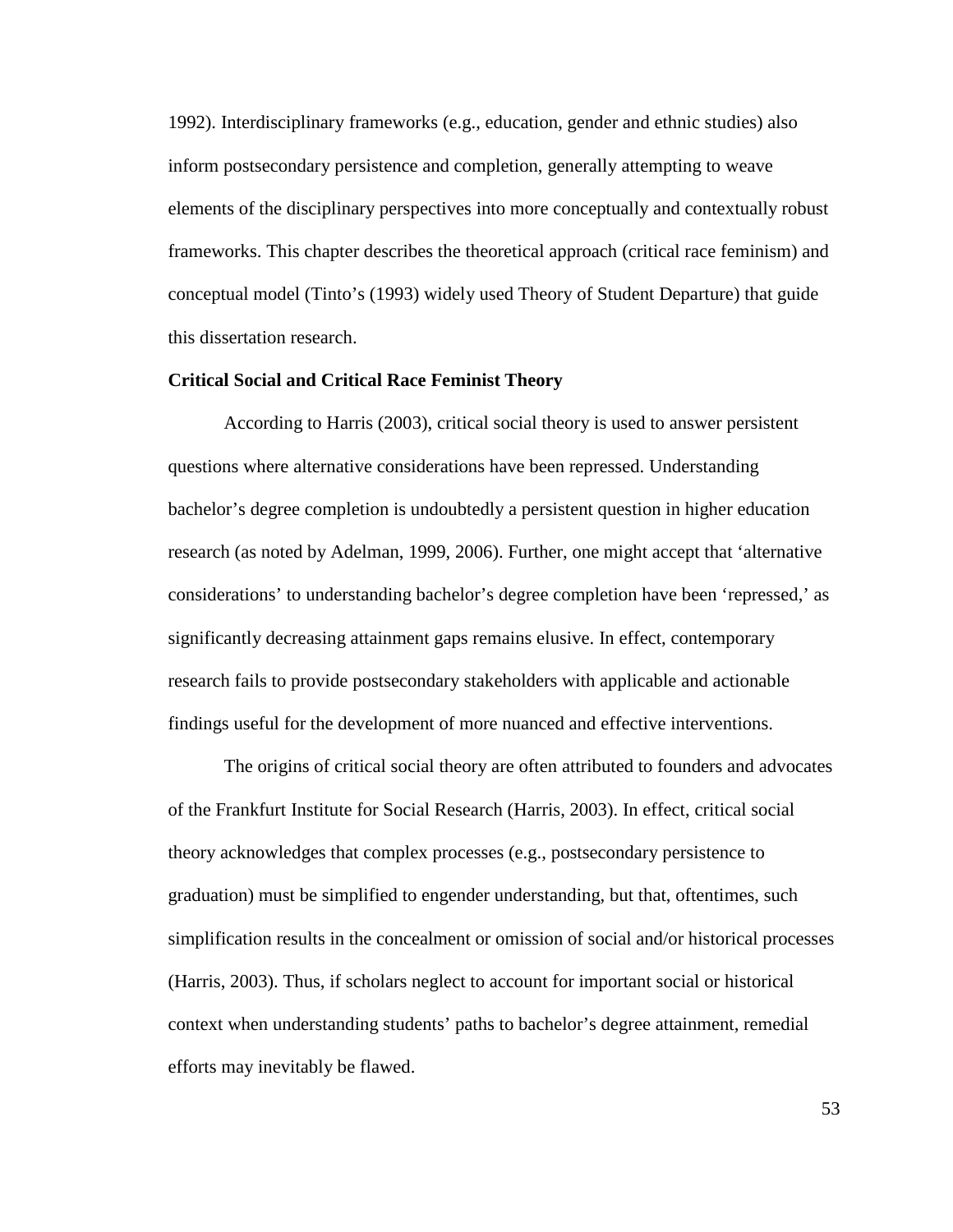Critical social theory works as a mechanism from which to examine processes like postsecondary attainment. Like all organizations, postsecondary institutions vary in their practices and procedures, many of which are said to contribute to the perpetuation of "class, gender, and racial inequalities" (Acker, 2006, p. 447). In the context of this dissertation, current approaches to understanding bachelor's degree completion disparities may be flawed in their conceptualization of inequality, and therefore prevent the development of more robust models and retention strategies. However, while critical social theory is relevant to a study that aims to equalize access to a bachelor's degree both across and within groups, its tradition holds well-noted limitations (see Harris, 2003; Ladson-Billings & Tate, 1995). Aside from the utopian nature of critical social theory, its roots in labor market politics make it insufficient for application to issues contemporary educational settings, which include more sociological elements.

Specifically, critical social theory is flawed in terms of acknowledging and addressing the historical, systematic, and institutional oppression of underrepresented people (including ethnic/racial minorities, women, differently-abled, homosexual or transgendered, and low-income individuals) in the United States. As a result, alternative theoretical paradigms, like critical race feminist theory were engendered. Generally attributed to the backlash against feminist theory based on middle-class White women's experiences, critical race feminism seeks a utopian equality, like critical social theory. However, critical race feminist theory explicitly recognizes power dynamics between men and women overall, but also within and across various social strata (Hurtado, 1996; Hill Collins, 2000). In effect, critical race feminist theory complicates the meaning of privilege, suggesting that marginalization is context-specific. Further, these authors note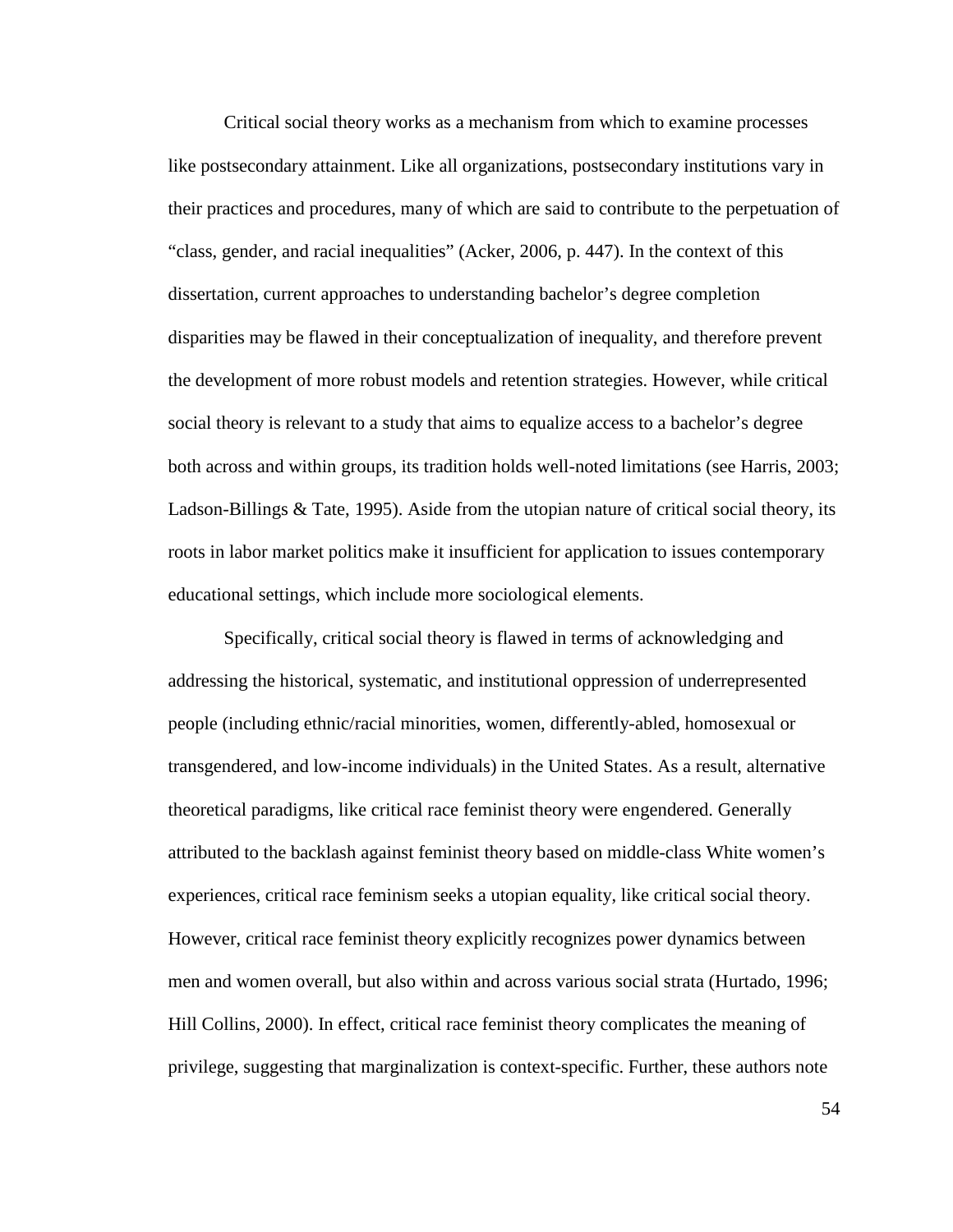that marginalization/privilege in one situation does not necessarily translate into marginalization/privilege in all spaces (Hill Collins, 2000; Hurtado, 1996; Landry, 2007).

 The critical race feminist affirmation of variation in marginalization is consistent with a substantial body of educational research, both implicitly and explicitly (e.g., Asher, 2007; Epps, 1995; McCall, 2005; Riegle-Crumb, 2006). Using the teacher education classroom as an example, Asher (2007) asserts that multicultural pedagogy must acknowledge the contradictory tensions of marginalization to truly accept diversity. This more philosophical approach encourages an inclusive environment that "engages the intersecting tensions of race, culture, gender, and sexuality in critical, dialogical, and selfreflexive ways" (Asher, 2007, p. 71). Others like Reigle-Crumb (2006) conduct more applied research on the intersection of ethnicity/race and gender and high school course taking. This research concluded that, "race-ethnicity does not shape math course taking in identical ways for male and female students" (Reigle-Crumb, 2006, p. 116). In sum, this research reinforces the theoretical, but also practical need for examining inequality at intersections. Critical race feminist theory lends credence to consideration of interactions between student demographic characteristics to predict bachelor's degree completion, as it acknowledges multiple types of marginalization (e.g., gender, ethnicity/race, and class).

#### **Critical Quantitative Higher Education Research**

 Conceding that qualitative and quantitative methods have a symbiotic relationship that neither privileges nor denies importance to either (or other) approach(es), a critical quantitative orientation, "rather than confirming conventional wisdom and seeking consensus, adapts a proactive stance by consciously choosing questions that seek to challenge" the status quo (Stage, 2007, p. 8), conceptually as well as methodologically. In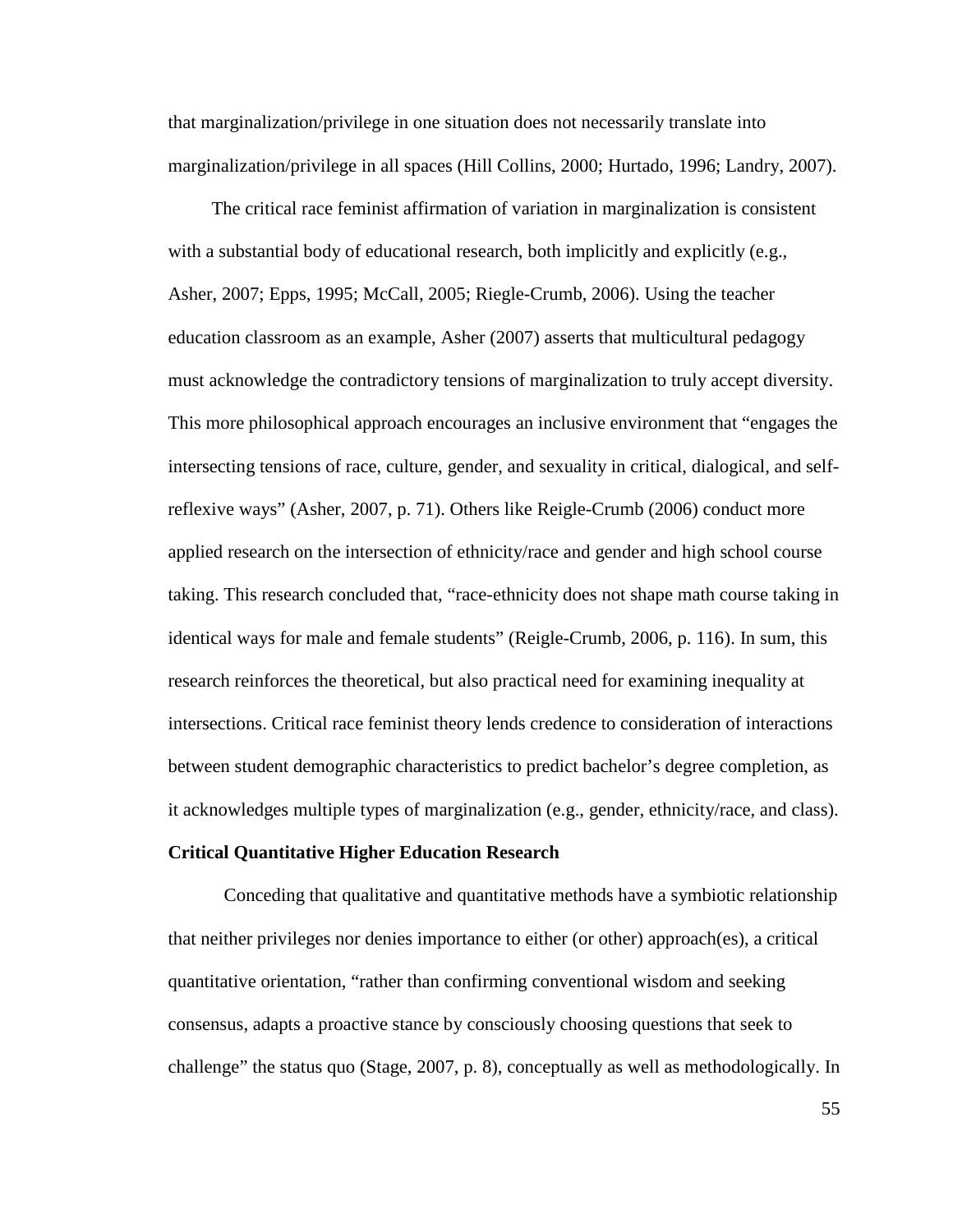a complementary tangent of the critical race feminist theoretical approach, some higher education scholars have embraced a paradigm termed *critical quantitative research*. In Stage's (2007) edited volume, the contributors repeatedly indicate that, while quantitative research is important to policy-making, more critical orientations are needed to effectively improve postsecondary inequality.

Accordingly, this dissertation research acknowledges various types of marginality and incorporates critical stances on intersectionality with bachelor's degree completion research. Similar to the work by Chen (2008) that includes statistical interactions, this research attempts to improve models of bachelor's degree completion by considering interactions of demographic characteristics, specifically gender, ethnicity/race, and socioeconomic status.

#### **Postsecondary Attainment Theory**

 While critical race feminist and critical quantitative theoretical orientations provide a philosophical rationale for incorporating the interaction of student-level demographic characteristics in models of bachelor's degree completion, these theories are limited without appropriate contextualization. The research on postsecondary persistence, retention, and bachelor's degree completion is best characterized as involving models of college impact (Pascarella & Terenzini, 2005). Research on college impact highlights the relationship between students and the institutions they attend, rather than focusing on individual student growth (Pascarella & Terenzini, 2005). College impact models include attention to students' development and relationships while in college, in addition to structural, organizational, and environmental factors (Astin, 1993; Tinto, 1993; Pascarella 1985). Not surprisingly, college impact models are often grounded with a combination of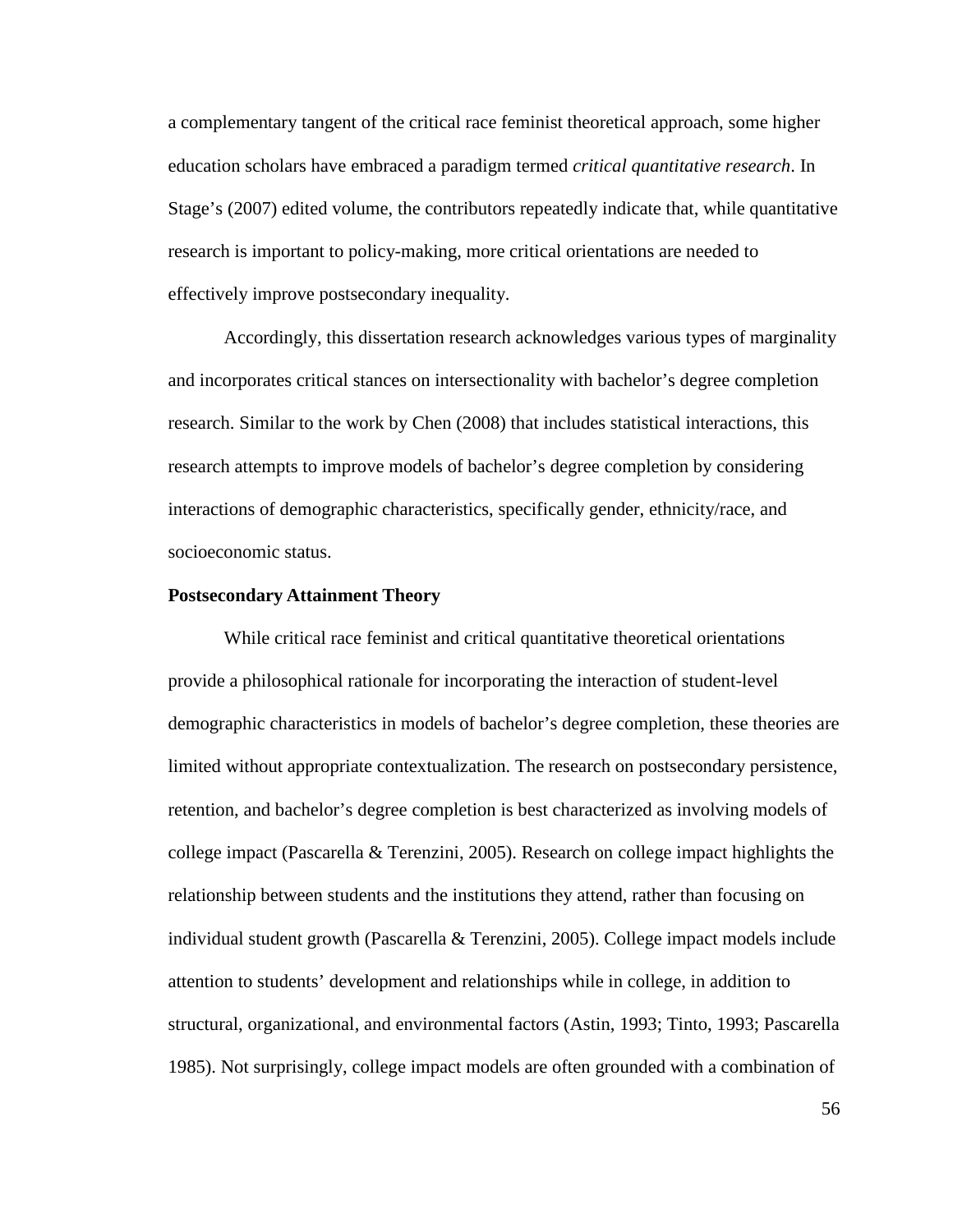psychological- and sociologically-grounded lenses to account for student demographic and background characteristics, attitudes and behaviors, as well as the student's relationships with peers, faculty, and staff in the postsecondary institution. Institutional characteristics, including, but not limited to, size, selectivity, and faculty-student ratios have also been included in college impact models.

# **Tinto's Interactionalist Theory of Student Departure**

 Recognizing the various aspects of college student attrition, Tinto (1993) developed a conceptual college impact model based primarily in anthropology and sociology. In the almost thirty years since being developed, Tinto's (1993) Interactionalist Theory of Student Departure remains one of the best well-known and most frequently cited conceptual models of persistence through postsecondary institutions (Braxton, Hirschy, & McClendon, 2004). This model describes voluntary departure, or attrition from bachelor's degree programs, as a longitudinal process affected by students' commitments to and interactions with the collegiate environment. Tinto's (1993) model is not relevant for students forced to stop out or withdraw because of poor academic achievement. Figure 2 summarizes Tinto's (1993) model; the key aspects of the model are described below.

Acknowledging that students arrive in postsecondary institutions with certain personal, familial, academic, and financial dispositions and resources, the first element of Tinto's (1993) departure process acknowledges student pre-entry attributes: (1) family background, (2), skills and abilities, and (3) prior schooling. These characteristics include such demographic and background characteristics as ethnicity/race, gender, (dis)ability status, financial resources, academic motivation, and past academic achievement (e.g.,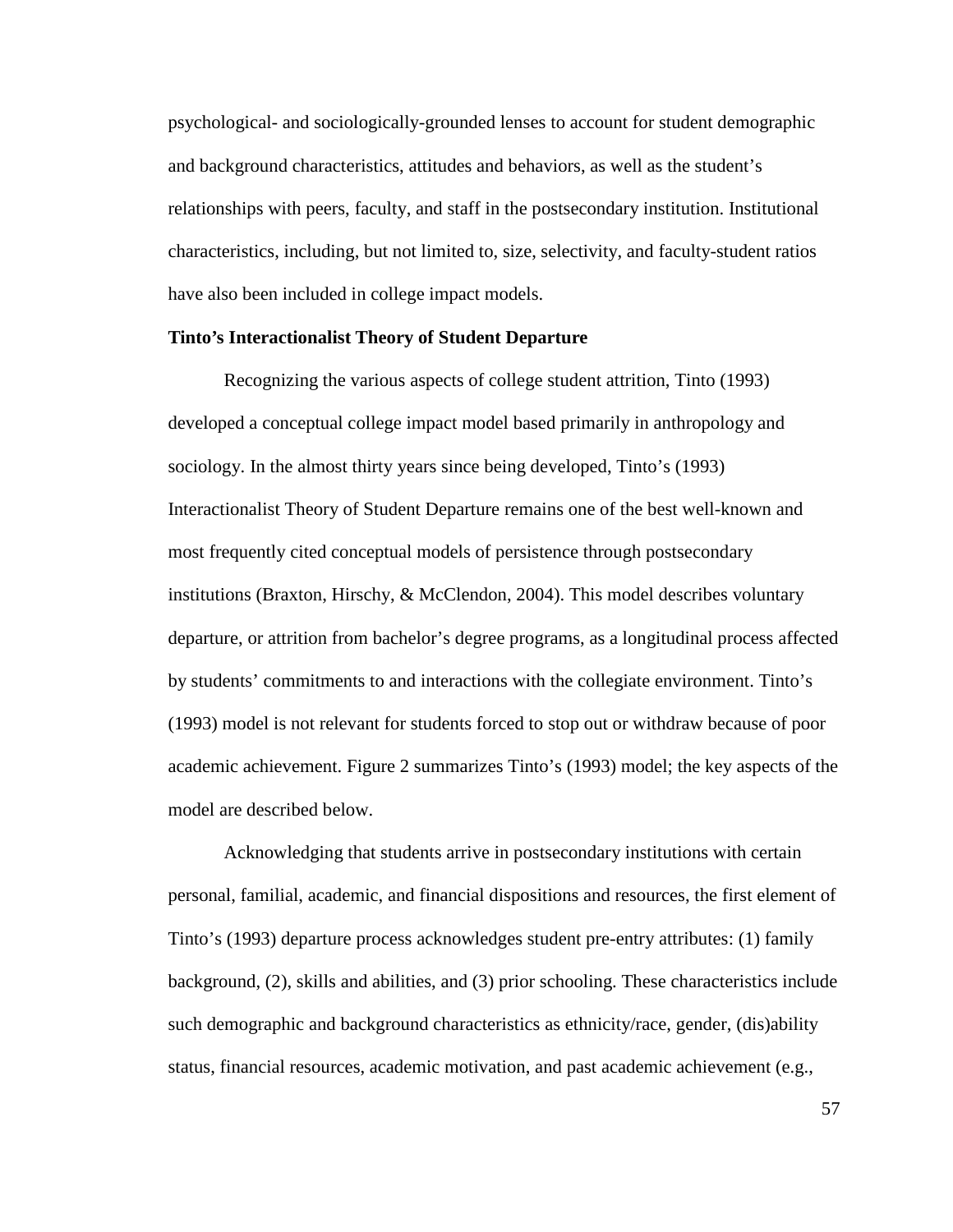high school grade point average, standardized college admissions test scores, and college grade point average) (Tinto, 1993).



Source: (Tinto, 1993, p. 114)



With these pre-entry attributes, students develop initial goals and/or commitments. This development is described as the degree to which students are committed to the academic institution they enroll in and their academic goals while at the institution. Though not stated explicitly by Tinto (1993), the notion of initial commitment implicitly suggests that students anticipate completing their degree program at this first institution. This assumption is especially important since the likelihood of a student completing their degree from the first institution they attend has decreased (Peter & Forrest Cataldi, 2005). The model also accounts for the role of external commitments, which play a role in students' initial orientation and commitment to goal setting in the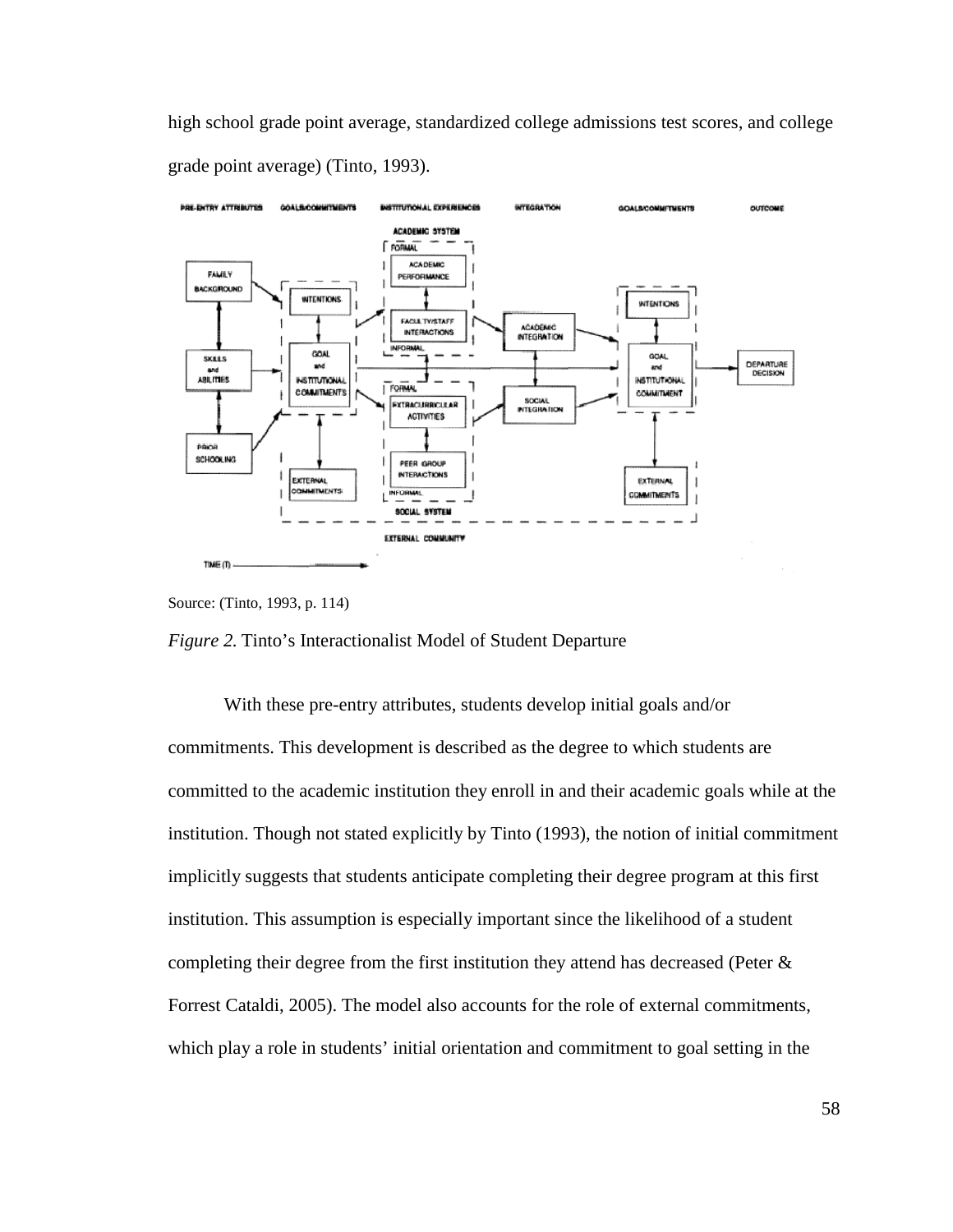college environment. External commitments include financial obligations (e.g., the need to support a spouse or dependents) and other priorities (e.g., working) (Tinto, 1993).

Given those individual attributes, goals, and commitments, students interact with the formal and informal academic and social systems of the institution (Tinto, 1993). Students' academic experiences are comprised of a formal and informal system. The formal academic system pertains primarily to the student's academic performance, whereas the informal system is related to students' interactions with faculty and/or staff members. Students' social experiences are also composed of formal and informal components. Formal social experiences include students' participation and engagement in extracurricular activities, whereas informal social experiences include peer group interactions.

The construction of students' institutional experiences into academic and social realms contributes to students corresponding academic and social integration. Tinto (1993) states that, along with the context of students' pre-entry attributes, initial commitments, and institutional experiences, academic and social integration influences their subsequent commitments to the institution, including the goal of degree attainment. The greater a students level of academic integration, the greater their subsequent level of commitment in terms of completion. A similar, positive relationship is expected for social integration and subsequent levels of commitment to the institution (Tinto, 1993).

More specifically, academic integration is comprised of two dimensions (i.e., structural and normative) that coincide with the formal and informal systems. The structural aspect of academic integration entails the meeting of explicit standards of the college or university, whereas normative integration pertains to an individual's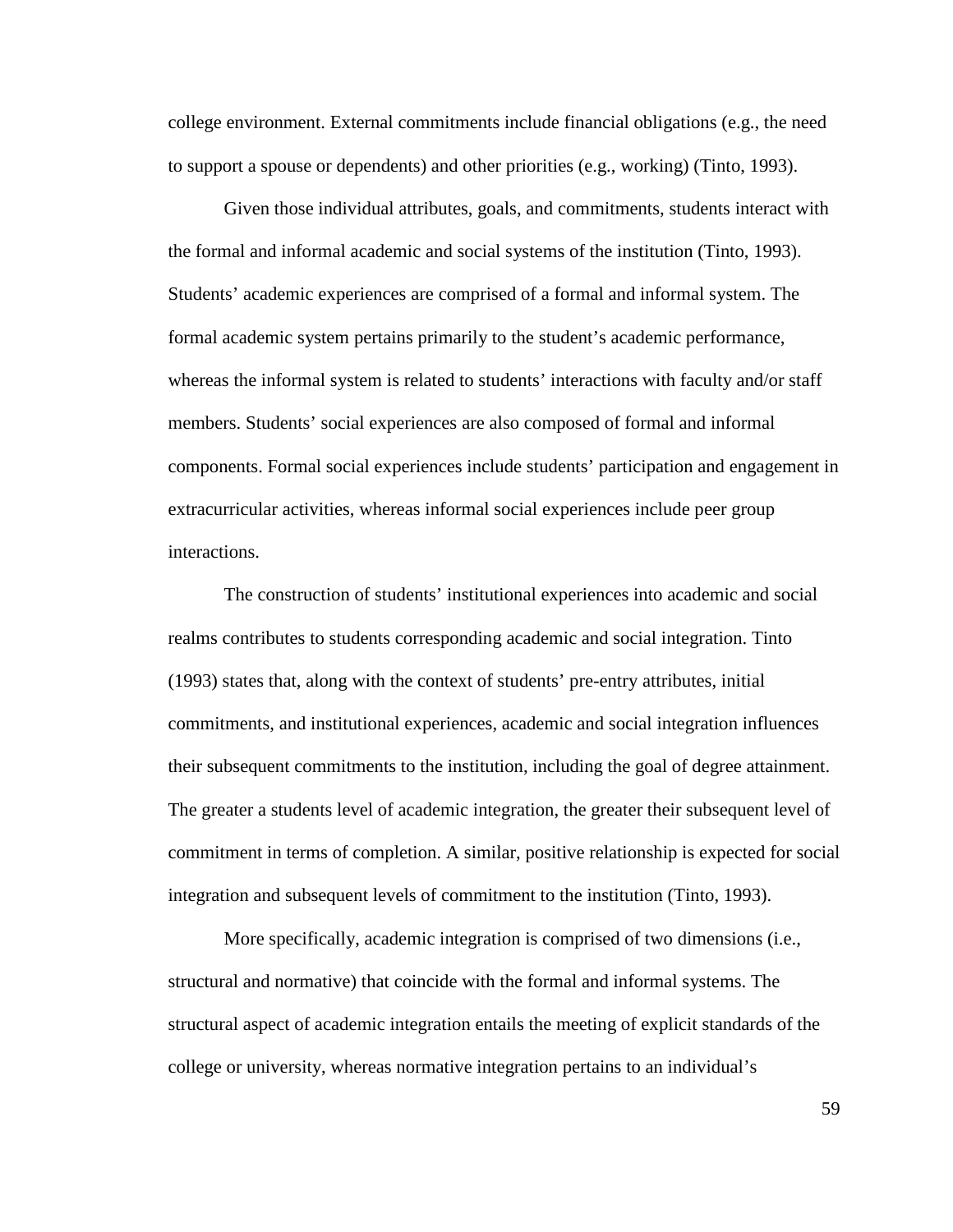identification with the beliefs, values and norms inherent in the academic system. In terms of social integration, Tinto (1993) focuses on the degree of alignment between the individual student and the social system of an institution. Social integration reflects the student's perception of his or her degree of congruence with the attitudes, values, beliefs, and norms of the social communities of a college or university. Student integration, in both the academic and social realms, then influences subsequent commitments to the institution. Accordingly, the greater the level of subsequent commitment to graduation and the institution, the greater the likelihood the student will persist to degree completion.

One important aspect of Tinto's (1993) model pertains to the role of external community on commitments, goals, institutional experiences and integration. Coinciding with its grounding in theories on suicide, Tinto's model suggests that interaction with external communities can positively or negatively influence attrition. This postulate has been criticized, especially with regard to historically marginalized students, as Tinto (1993) implies that students from these communities have academic values less aligned with postsecondary institutional beliefs, norms, and traditions. More specifically, the implication is that connection to these communities negatively affects persistence, and that these 'vulnerable' students should sever those ties to better assimilate. Though initially established as a conceptual model, much of the research prior to Tinto's (1993) work was based primarily on White male students - another important consideration related to the evolution of departure theory. Thus with the diversification of higher education, this notion of assimilation as necessary to reach graduation has been challenged both theoretically and through empirical work focusing specifically on non-White students' assimilation (Cabrera et al., 1992; Tierney, 1992; Braxton, Hirschy, &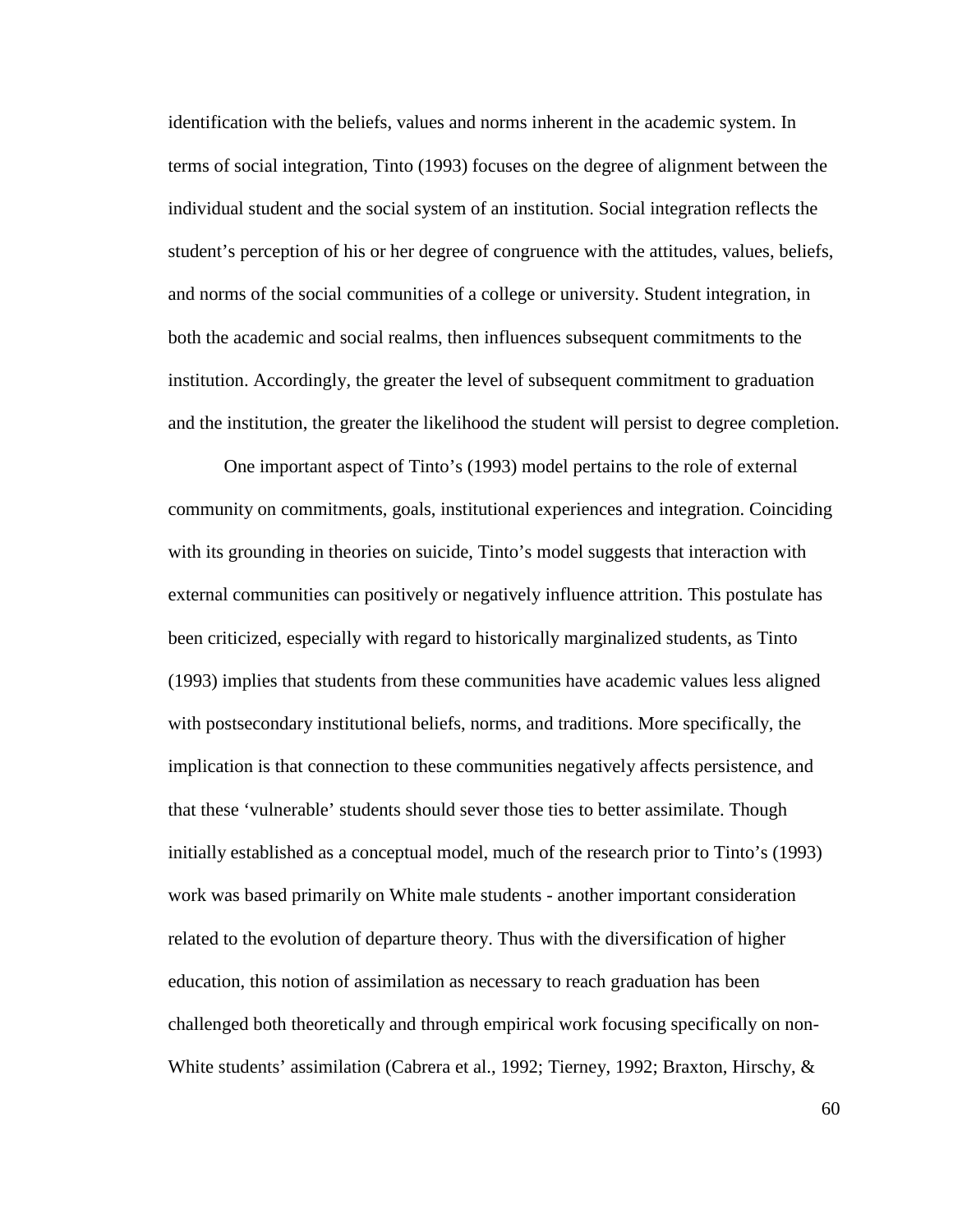McClendon, 2004). Another limitation of Tinto's (1993) conceptual model is that it implies that degree completion is synonymous with positive (academic or social) integration, which has not been confirmed empirically (e.g., Braxton, Hirschy,  $\&$ McClendon, 1997). In fact, qualitative research on underrepresented students' marginalization on college campuses suggests the opposite; namely that students can persist and graduate when marginalized by peers or the institution (e.g., Winkle Wagner, 2008).

Another relevant consideration of Tinto's (1993) model is its explanation of the departure process within a given college or university, not groups or systems of institutions. Braxton and colleagues (1997) extend Tinto's (1993) model both in terms of theory development but also through empirical research pertaining to students in multiple institutions. By aggregating institutional data to understand persistence and completion, analyses of students attending multiple institutions highlight trends at the student- and institution-level.

In their review of research on Tinto's (1993) model, Braxton and colleagues (1997) suggest that student entry characteristics affect the level of initial commitment to the institution, goal of graduating from college, and students' likelihood of persistence. In addition, Braxton and colleagues (1997) suggest that the most important aspects of Tinto's model are the positive relationships between academic and social integration and subsequent commitments to the institution and goal of degree completion.

Although consideration of integration, engagement, or involvement in conceptual and empirical models of bachelor's degree attainment is important (e.g., Astin, 1993; Kuh, Cruce, Shoup, Kinzie, & Gonyea, 2008), these variables are often poorly measured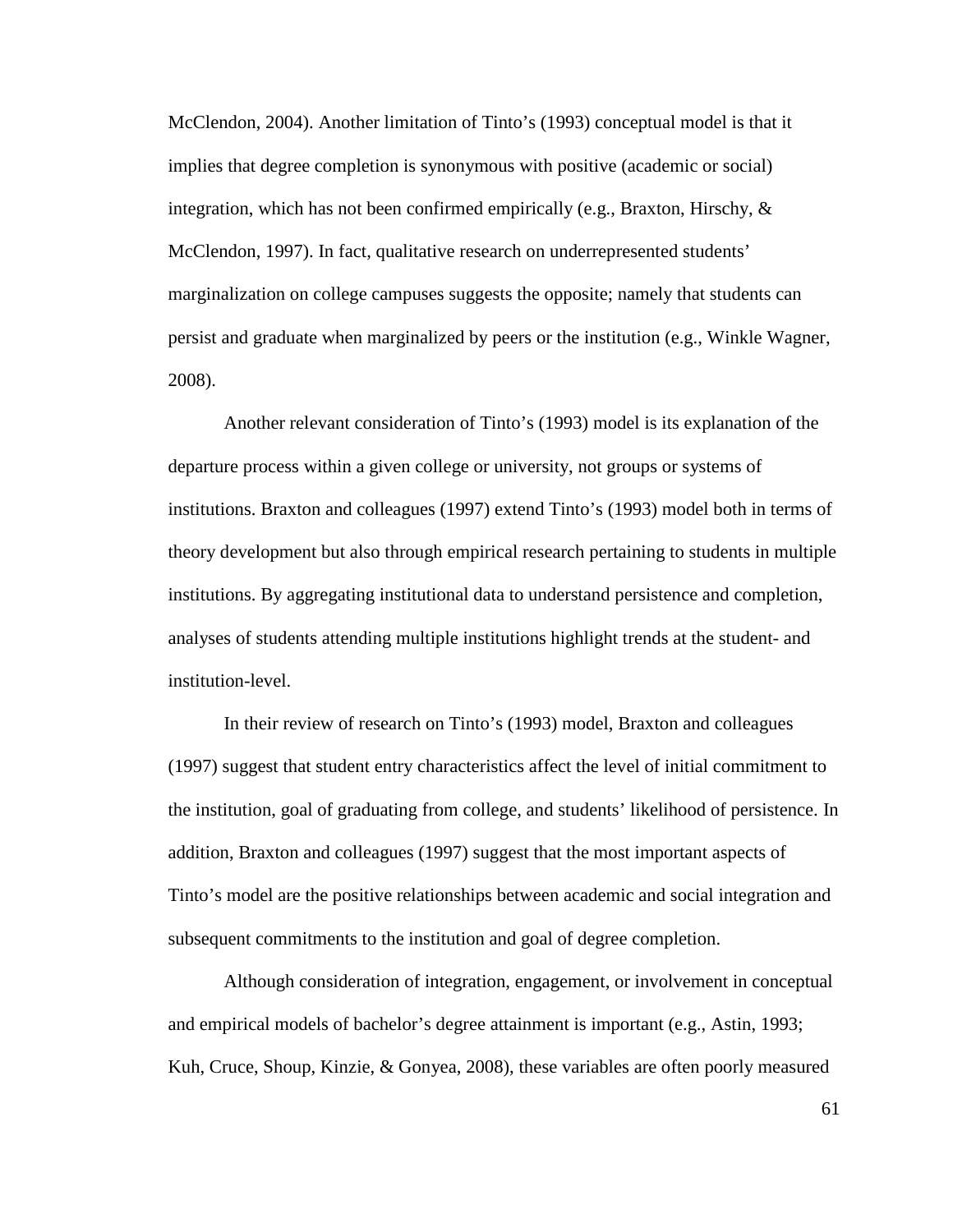(as noted by Braxton et al., 1997). While there is an obvious linkage between students' interactions on campus, academic progress, and decisions to complete a bachelor's degree, the validity of retrospective survey measures of integration is unclear. Further, whether standardized measures of integration, like those in the large databases is useful, remains unclear, as students need not be fully engaged, involved, or integrated to successfully complete degree programs.

## **Critical Race Feminist Approach to Tinto's Theory**

Considerable research suggests that the likelihood of bachelor's degree completion is related to student background, achievement, experiential (e.g., integration, involvement, or engagement), and even institution-level characteristics. To address the two research questions in this dissertation, a critical race feminist perspective is used to conduct and present the analysis (as further discussed in Chapter 4). In this dissertation research, a critical race feminist perspective justifies extra attention to student demographic background characteristics – that is, gender, ethnicity/race, and socioeconomic status – than other elements of Tinto's (1993) conceptual model. In addition, because the interaction of gender, ethnicity/race, and socioeconomic status is focal to the research questions, per Jaccard's (2001, 2003) suggestion, the conceptual (and subsequent statistical) model is simplified significantly. Element of the student background, achievement, integration, and institution-level characteristics, are specified in the next chapter. In effect, the model used in this research employs Tinto's (1993) theory, but the analysis and findings are interpreted using a critical race feminist perspective.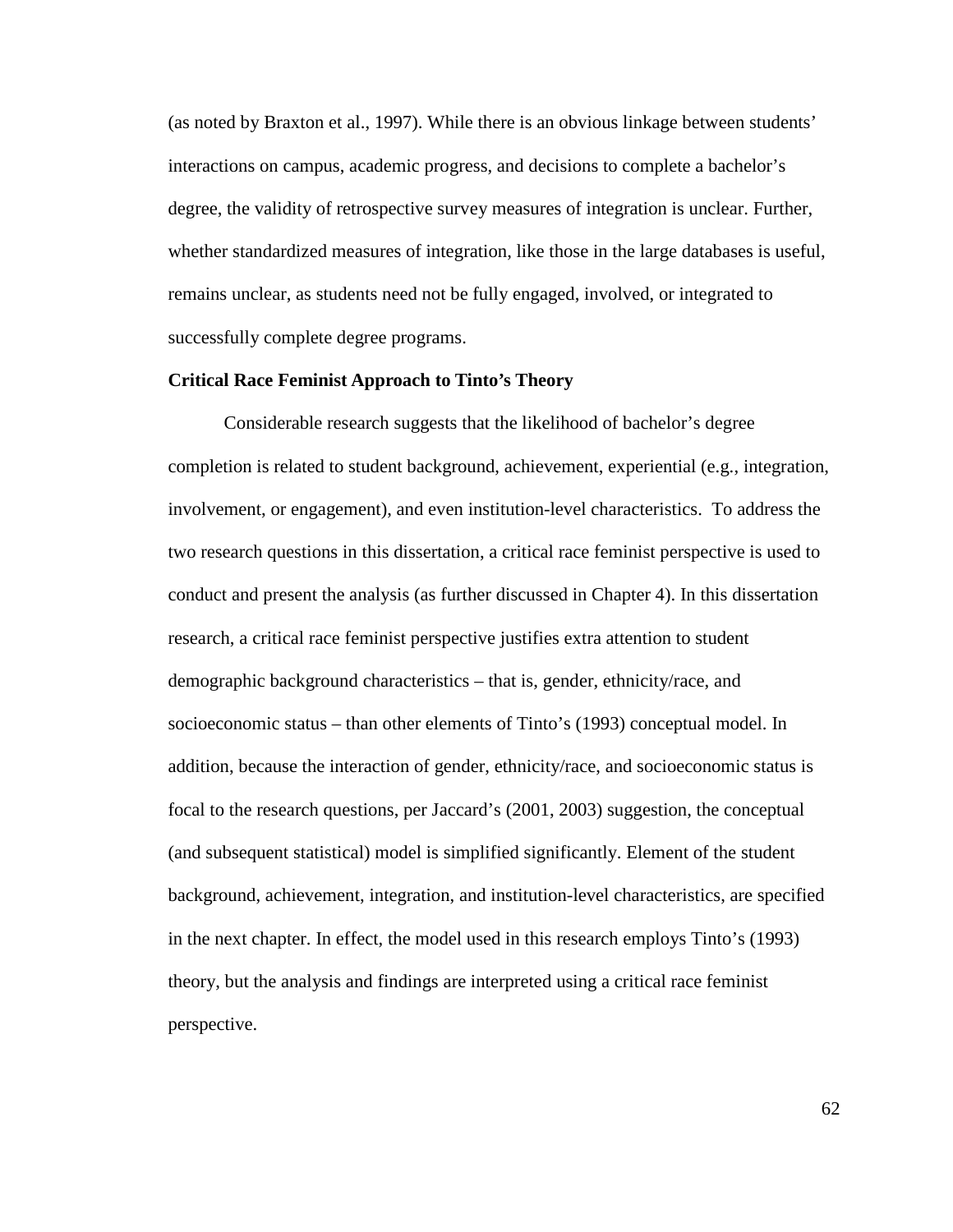# **Summary**

 This chapter presented a summary of the rationale for using critical race feminist theory to frame Tinto's (1993) Interactionalist Theory of Student Departure in research on bachelor's degree completion. Although existing frameworks and research on bachelor's degree completion have revealed a variety of characteristics, processes, and mechanisms that promote bachelor's degree completion, gaps in bachelor's degree completion by gender, ethnicity/race, and socioeconomic status remain. Consistent with Tinto's (1993) model, this dissertation assumes that bachelor's degree completion is a result of various student- and institution-level characteristics. But, drawing on critical theories, this dissertation focuses on the role of student-level demographic characteristics, and the interactions among these characteristics.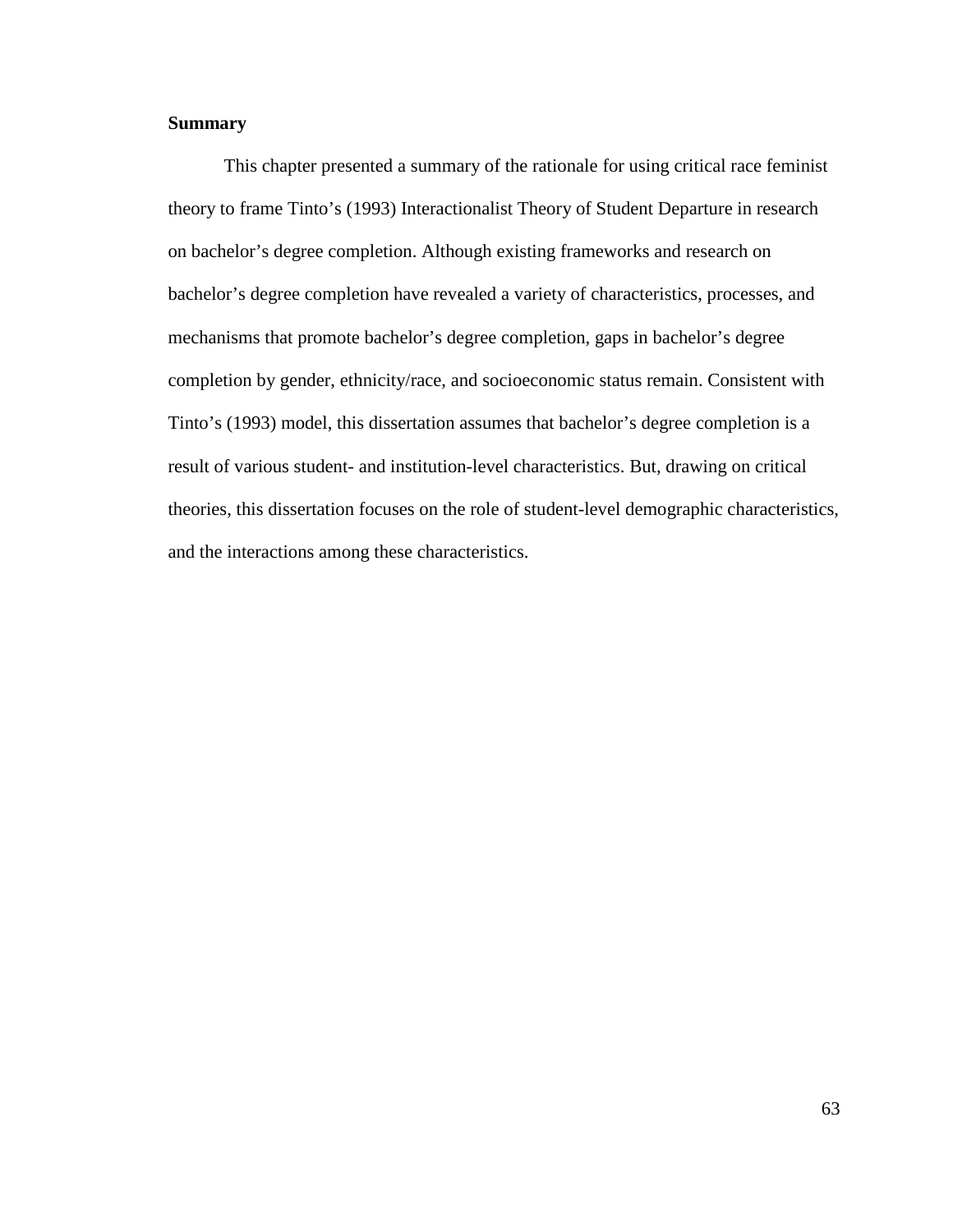#### **CHAPTER 4: Research Design and Methodology**

### **Introduction**

 While various reports and research shed light on bachelor's degree attainment, highlighting disparities across and within groups, this area of research has several limitations. First, most research on postsecondary persistence and retention does not focus on bachelor's degree completion due to the empirically-based finding that attrition occurs primarily during the first and second academic years (Kojaku & Nunez, 1999). Nonetheless, economic and social justice perspectives suggest that the benefits of completing a bachelor's degree outweigh the benefits of merely enrolling (e.g., Kane, 1994; King, 1999; Paulsen, 1998, Perna, 2005). Second, although economically- and sociologically-based frameworks permeate higher education outcomes research, these frameworks often provide little guidance for designing effective, actionable solutions for specific populations. The purpose of this research is to use extant research to build and test a model of bachelor's degree completion that more completely conceptualizes the ways that demographic characteristics interact to predict bachelor's degree attainment. Though this research does not evaluate a retention solution, per se, the results contribute to the conceptualization of retention strategies.

Past research confirms that a variety of student and institution level characteristics significantly predict bachelor's degree completion and account for group disparities (e.g., Oseguera, 2005; Titus, 2006a, 2006b; Vartanian et al., 2007). Incorporating those findings and building on the quantitative criticalist paradigm in higher education (Stage, 2007), this research provides additional insight into persistent gaps in bachelor's degree completion by focusing on the interaction of student-level demographic characteristics.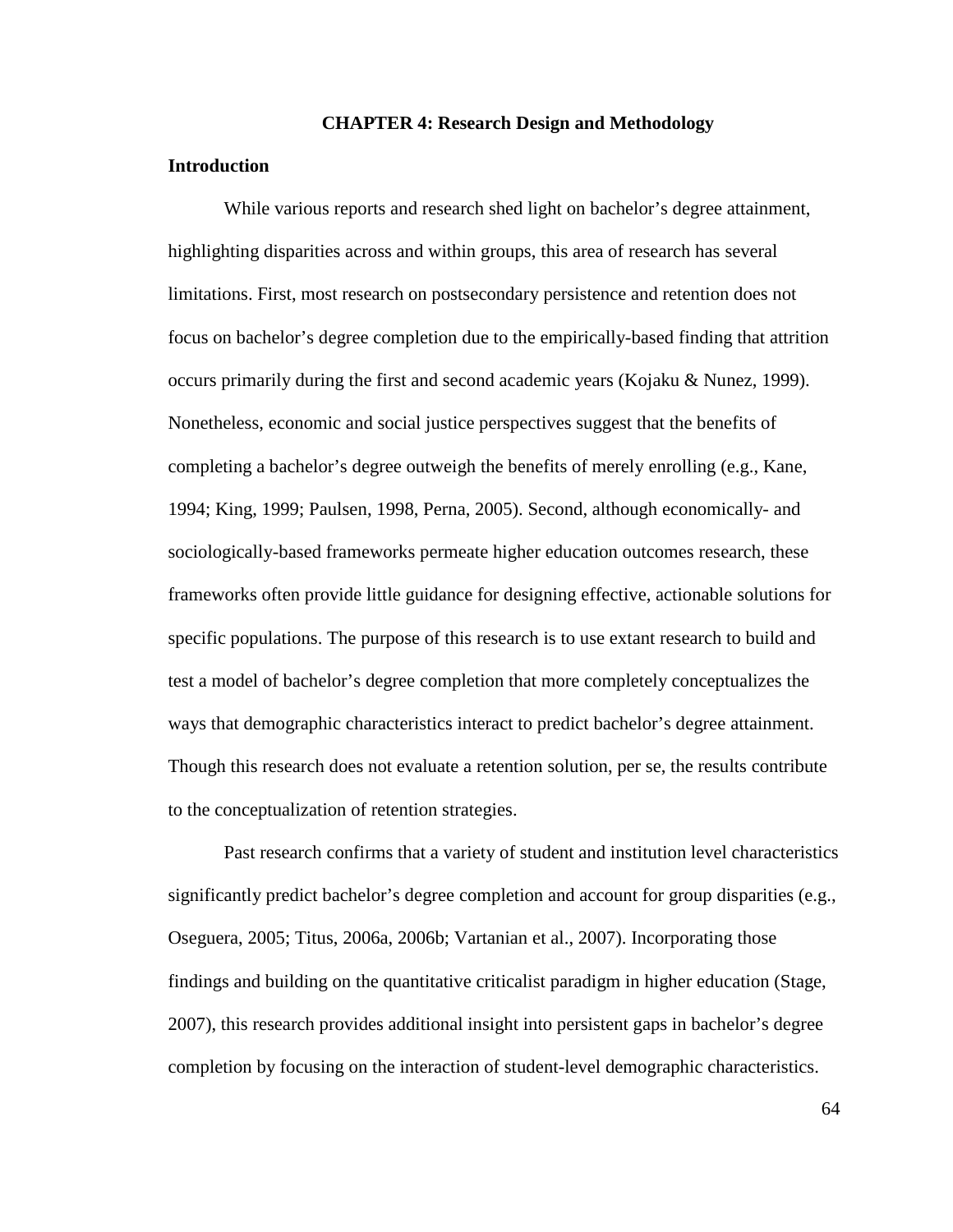Framed with a critical race feminist perspective, this research acknowledges privilege and marginalization by ethnicity/race, gender, and socioeconomic status in bachelor's degree granting postsecondary educational settings. For example, this framework suggests that, whereas White students may be relatively more privileged in higher education compared to other ethnic/racial groups, White women and lower-income White students (regardless of gender) may be less privileged than higher income or male students from other ethnic/racial groups (Hill Collins, 2000; Hurtado, 1996).

Along these lines, this dissertation seeks to understand whether gender, ethnicity/race, and socioeconomic status interact to significantly predict bachelor's degree completion using a national sample of students first-entering postsecondary institutions in the fall of 1995 from the Beginning Postsecondary Students longitudinal survey (BPS:96/01). By exploring how these three student-level demographic characteristics interact, this research highlights disparities in completion across as well as within groups. Identifying subgroups that are highly susceptible of attrition contributes to the development of better-targeted interventions. This dissertation addresses the following two research questions:

- 1. How does the relationship between gender and the likelihood of bachelor's degree completion vary by race/ethnicity and socioeconomic status?
- 2. How does the relationship between race/ethnicity and bachelor's degree completion vary based on gender or socioeconomic status?

 The remainder of this chapter describes in detail the research design, including the BPS:(96/01) dataset, analytic sample, and statistical analyses, and reviews the variables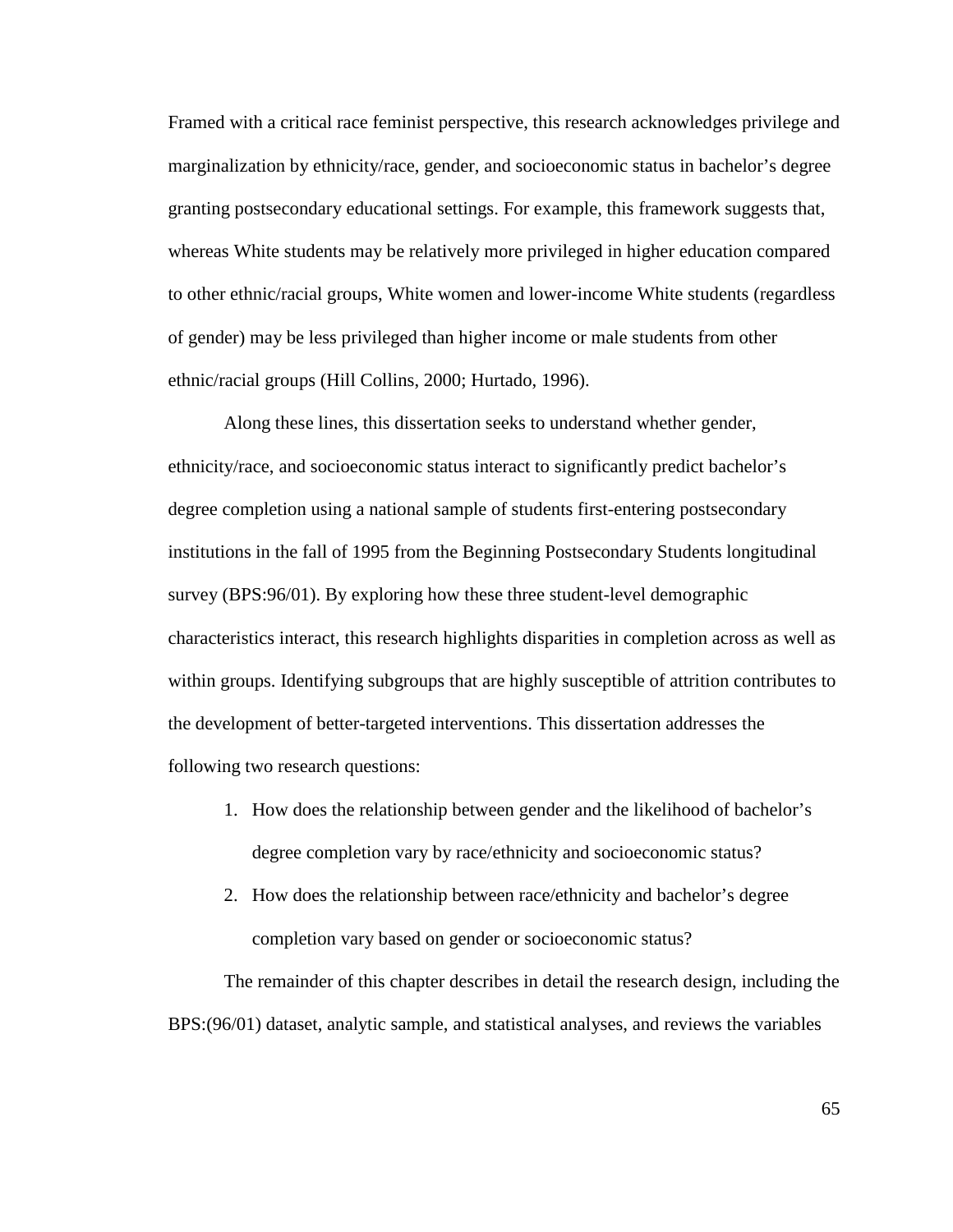included in this model of bachelor's degree completion. Limitations of the study are also presented.

## **Research Design**

**Data**. The research questions are addressed using data sponsored by the U.S. Department of Education's National Center for Education Statistics (NCES), the Beginning Postsecondary Students (BPS:96/01) longitudinal study. The BPS: 96/01 includes data designed to identify persistence and completion of first-time, first-year students in postsecondary institutions nationwide. The data for this second cohort of the BPS originates from the 1996 National Postsecondary Student Aid Survey (NPSAS:96), a study that is also sponsored by NCES.

The NPSAS is a cross-sectional study of undergraduate, graduate, and firstprofessional students that identifies how students and their families pay for postsecondary education. The NPSAS utilizes a two-stage sampling frame, where a sample of institutions was first selected, and then students within these institutions were chosen. For the NPSAS:96, this strategy resulted in a national sample of institutions of higher education  $(n=1,670)$ , and then a sample of postsecondary students within those institutions (n=23,090). When weighted, the data are representative of the population of undergraduate and graduate students attending postsecondary educational institutions nationwide. The data in the BPS is considered nested, as students are nested within postsecondary institutions. Both cross-sectional and panel weights were used to make the data nationally representative, to maintain external validity, and to control for sampling strategies for various groups (Wine, Heuer, Wheeless, Francis, Franklin, & Dudley, 2000).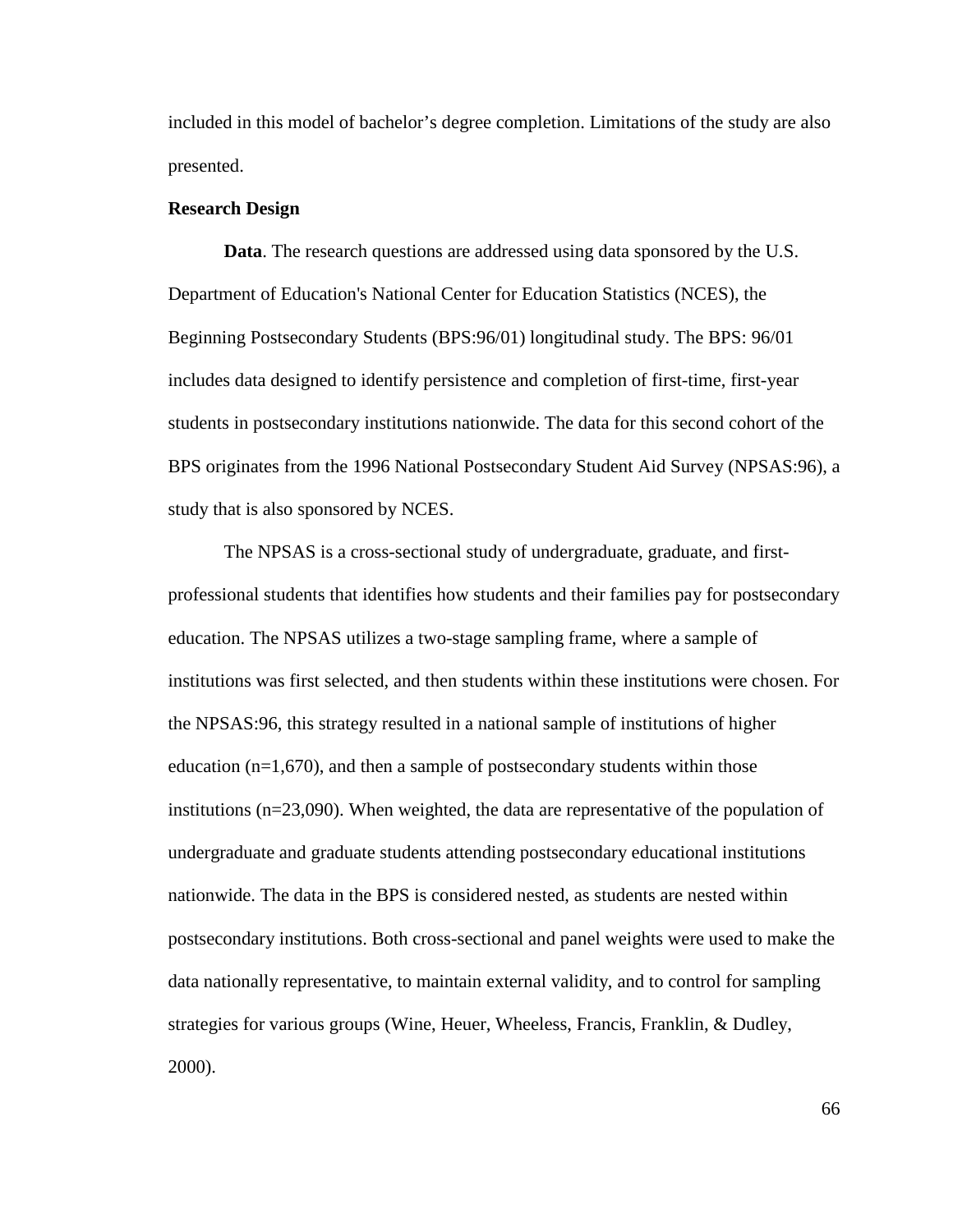All responding first-time, first-year NPSAS:96 students were selected for the BPS: 96/01 study (n=10,350 were eligible). NCES collected BPS data for first-time, firstyear students attending postsecondary institutions at three time points: via NPSAS:96 in the first year of postsecondary enrollment, then three years (response rate: 92%) and six years later (response rate: 88%) (Wine et al., 2000).

Similar to past research on bachelor's degree completion, the sample for this study is limited to first-time, full-time bachelor's degree seeking students who first enrolled in four-year colleges and universities during the 1995-1996 academic year (see Titus, 2006b). These limitations are based on the BPS data set research design, including the fact that data are not collected from students six years after their initial enrollment (Wine et al., 2002), but also coincide with previously noted information on the benefits of higher education. Namely, students entering four-year bachelor's degree programs are conferred greater benefits compared to graduates of other programs (e.g., two-year associate's programs), as noted by Baum and Ma (2007). In addition, although many students enroll in college part-time, this study was limited to students who first enrolled full-time, as the expectation of graduating within six years pertains to full-time status.

Among the 10,350 eligible for the BPS, 9,130 students responded to the BPS:96/01. For this study, the analytic sample was further limited to students who initially enrolled full-time at a four-year college or university (n=4,980). The normalized panel weight (B01AWT), i.e., the panel weight designed to analyze longitudinal data from students who completed at least two of the three surveys, was used in this research to make the sample nationally representative without inflating the sample size (Wine et al., 2000).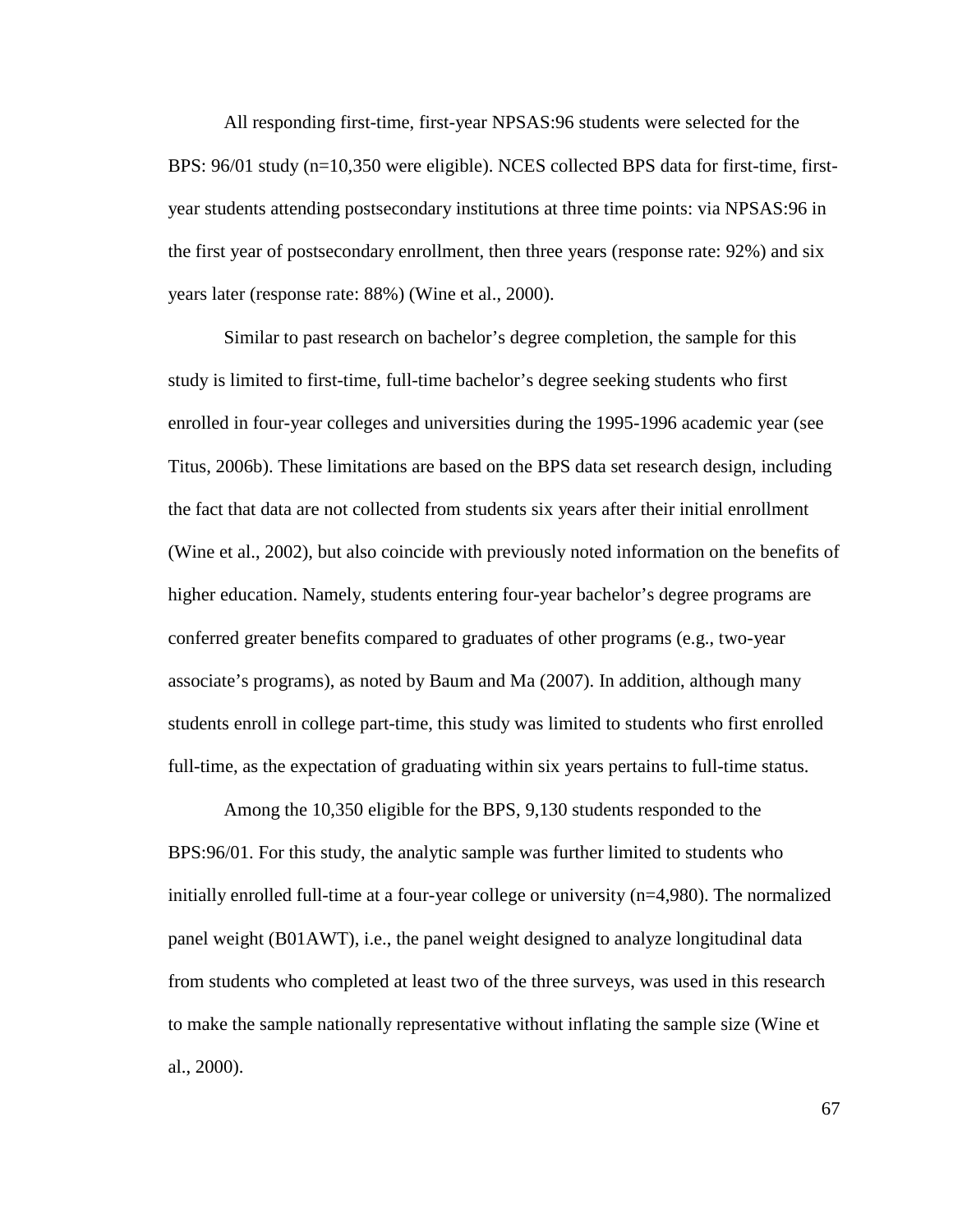#### **Statistical Analysis**

This section describes the variables used to construct the logistic regression models. The variables that are included in the analyses are summarized on Table 2. In addition, this section includes an overview of the planned statistical analyses and then concludes by reviewing the limitations of this study.

#### **Variables**

This section describes the dependent and independent variables included in the analyses. There are three primary student-level demographic characteristics of interest: ethnicity/race, gender, and socioeconomic status. Other student-level background characteristics included in the model measure pre-college academic achievement, academic and social integration, and hours worked per week while enrolled during 2001 or the last term enrolled. Institutional characteristics are measured by two variables: selectivity and sector. Table 2 summarizes the variables included in the model.

**Dependent variable.** The outcome, bachelor's degree completion, is a dichotomous variable that measures whether students were awarded a bachelor's degree by the 2001-2002 academic year at any institution (i.e., six years after initial enrollment). Students who enrolled and completed a degree are coded 1; individuals that had not obtained a bachelor's degree by the 2001-2002 academic year are coded 0. System- rather than institutional-retention was considered in this study. Since the focus of the research questions is on demographic characteristics, and not on level or type of integration at a particular institution, system-wide completion is an appropriate definition of the dependent variable.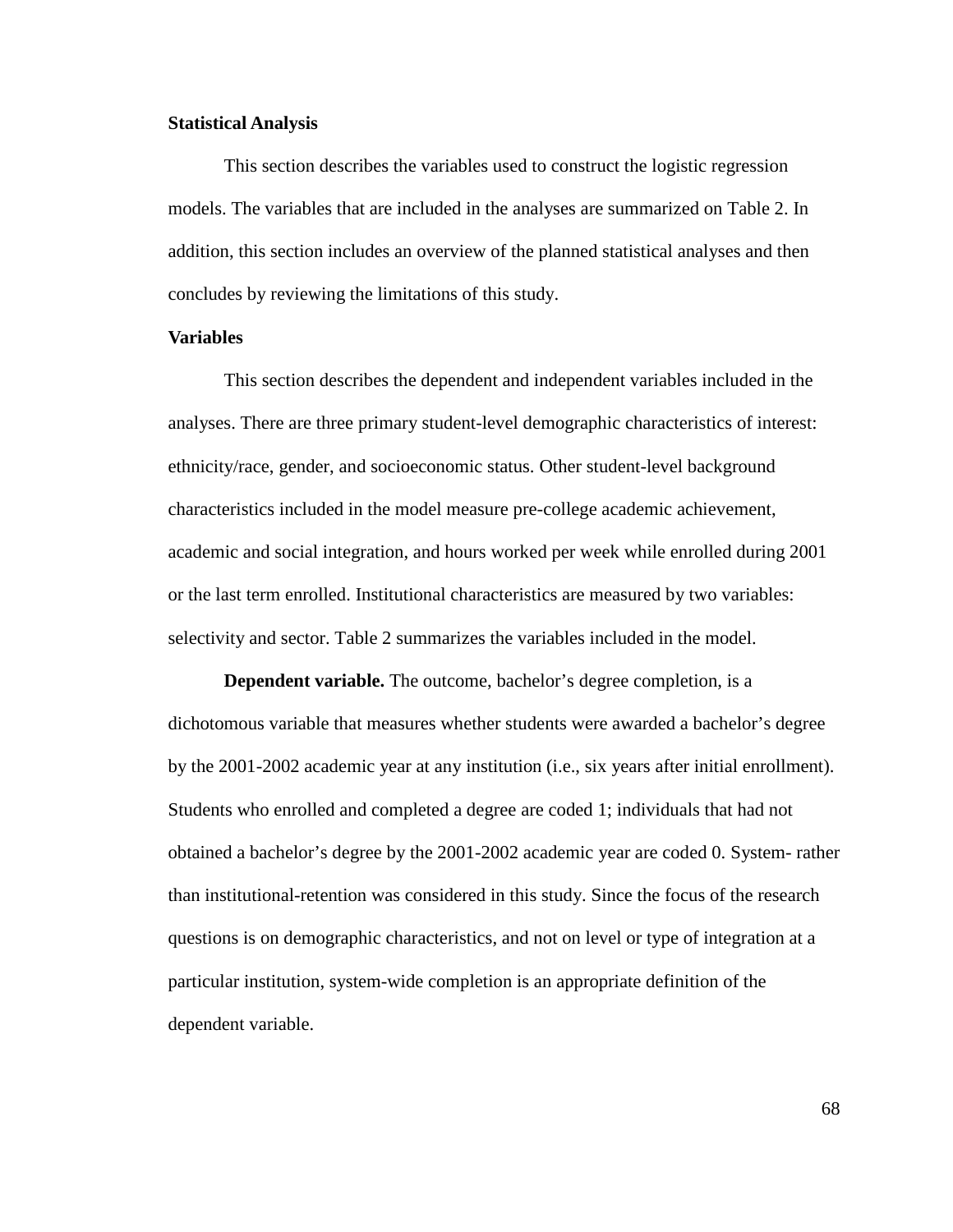Table 2

*Description of BPS Variables Used* 

| Description of Dr S variables Usea                         |                                                                                                                                                                                                                                                                                                                                                                                                                                                                                                                                                                                                  |
|------------------------------------------------------------|--------------------------------------------------------------------------------------------------------------------------------------------------------------------------------------------------------------------------------------------------------------------------------------------------------------------------------------------------------------------------------------------------------------------------------------------------------------------------------------------------------------------------------------------------------------------------------------------------|
| Variables                                                  | Definition                                                                                                                                                                                                                                                                                                                                                                                                                                                                                                                                                                                       |
| Dependent variable<br>Bachelor's degree attainment by 2001 | Earned a bachelor's degree from any institution before the end<br>of the 2000-1 academic year ( $0 = no$ , $1 = yes$ )                                                                                                                                                                                                                                                                                                                                                                                                                                                                           |
| Independent variables                                      |                                                                                                                                                                                                                                                                                                                                                                                                                                                                                                                                                                                                  |
| Gender                                                     | $Male = 0$ , Female = 1                                                                                                                                                                                                                                                                                                                                                                                                                                                                                                                                                                          |
| Ethnicity/race                                             | Student ethnicity/race; series of dummy variable for African<br>American, Asian, Latina/o, and White. Where applicable, White<br>students were the reference group.                                                                                                                                                                                                                                                                                                                                                                                                                              |
| Socioeconomic status                                       | Socioeconomic diversity index ranging from 0-2, based on three<br>indicators of socioeconomic disadvantage: total family income<br>as a percentage of the 1994 federal poverty level, the highest<br>educational level completed by either parent, and the proportion<br>of the student body in the student's high school eligible for the<br>free or reduced-price lunch program in 1994-95. Variable was<br>recoded into 3 categories and two separate dummy variables for<br>minimally disadvantaged, and moderately or highly<br>disadvantaged. Not disadvantaged is the reference category. |
| Student-level                                              |                                                                                                                                                                                                                                                                                                                                                                                                                                                                                                                                                                                                  |
| High school grade point average                            | NCES derived, weighted average of self-report high school<br>grade point average at time of college entrance exam in five<br>subject areas (English, math, foreign languages, science, and<br>social studies). This variable was recoded into four dummy<br>variables for individuals reporting grades of A to A-, A- to B, B                                                                                                                                                                                                                                                                    |
| <b>SAT</b> score                                           | to B-, and B- to F, with the reference group A to A-.<br>SAT combined score, derived as either the sum of SAT verbal<br>and math scores, or the ACT composite score converted to an<br>estimated SAT combined score. These values were transformed                                                                                                                                                                                                                                                                                                                                               |
| Academic integration                                       | into z-scores.<br>Overall level of academic integration experienced by the<br>respondent during the 1995-6 academic year. NCES derived<br>composite of (1) participated in study groups, (2) had social<br>contact with faculty, $(3)$ met with an academic advisor, or $(4)$<br>talked with faculty about academic matters outside of class.<br>These values were transformed into z-scores.                                                                                                                                                                                                    |
| Social integration                                         | Overall level of social integration by the respondent during the<br>1995-6 academic year. NCES derived composite of (1) attended<br>fine arts activities, (2) participated in intramural non-varsity<br>sports, (3) participated in varsity or intercollegiate sports, (4)<br>participated in school clubs, or (5) gone places with friends from<br>school. These values were transformed into z-scores.                                                                                                                                                                                         |
| Hours worked per week while enrolled                       | Number of hours a student reported working per week if they<br>held a job during the last term enrolled (or in 2001). This<br>variable was recoded into four categories and three dummy<br>variables for: working 1 to 14, 15-25, and 26 or more hours per<br>week. The reference group was working 0 hours per week.                                                                                                                                                                                                                                                                            |
| Institution-level                                          |                                                                                                                                                                                                                                                                                                                                                                                                                                                                                                                                                                                                  |
| Control                                                    | Public = 0, Private = $1$                                                                                                                                                                                                                                                                                                                                                                                                                                                                                                                                                                        |
| Selectivity                                                | Institutional selectivity; series of dummy variables for least<br>selective, selective, and very selective. Least selective is the<br>reference group.                                                                                                                                                                                                                                                                                                                                                                                                                                           |

*Source*: Beginning Postsecondary Students, BPS(96/01).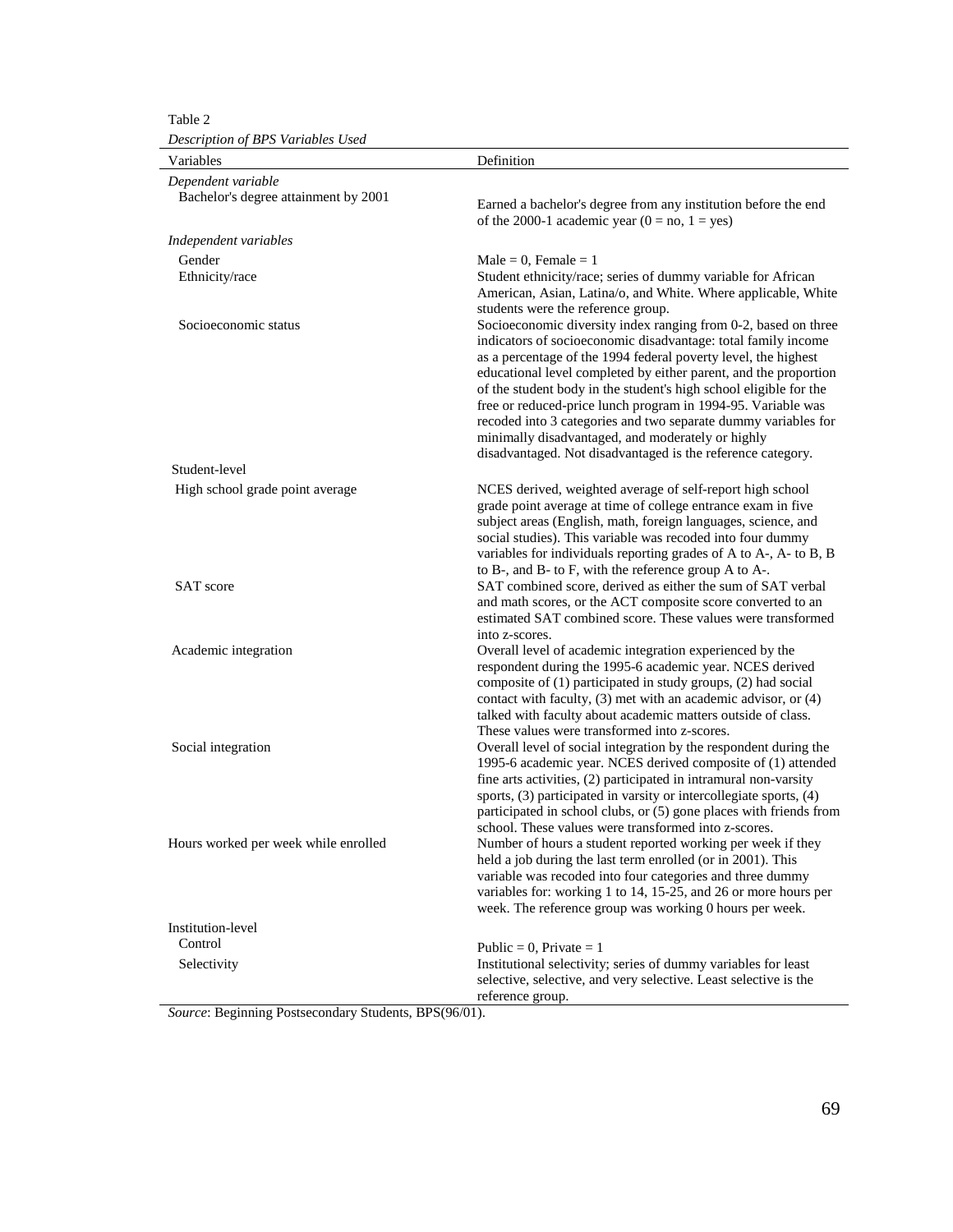**Independent variables.** Based on the research questions, the three primary independent variables of interest are gender, race/ethnicity, and socioeconomic status.

*Gender.* Research shows that gender is often, though not always, a significant predictor of bachelor's degree attainment (Buchmann & DiPrete, 2006; Jacobs, 1999; Thompson et al., 2006, Wohlgemuth et al., 2007). Gender is included in the model as a dichotomous categorical measure, with respondents coded as 0 for male, and 1 for female.

*Ethnicity/Race.* In order to address the research questions and better understand the ethnic/racial gaps in bachelor's degree completion, a series of categorical measures of ethnicity/race are included in the model (i.e., African American, Asian, Latina/o, and White). White students are the reference group.

*Socioeconomic status.* Based on enrollment trends, the economic recession, and extant postsecondary research, increased attention to socioeconomic status is warranted in research on bachelor's degree completion. Socioeconomic status was measured using a standardized categorical index developed by NCES representing three indicators of socioeconomic disadvantage: family income, highest level of education by either parent, and the proportion of the student's high school peers eligible for free or reduced-lunch programs during the 1994-1995 academic year (Wine et al., 2000). This composite index ranged from 0 to 2, a scale of increasing disadvantage. To answer the research questions, socioeconomic status was recoded into three dummy variables. Since the majority of the original cases were for students considered "not disadvantaged," this was the reference group. The two dichotomous dummy variables included in the logistic regression analyses captured "minimally disadvantaged" (0=not minimally disadvantaged,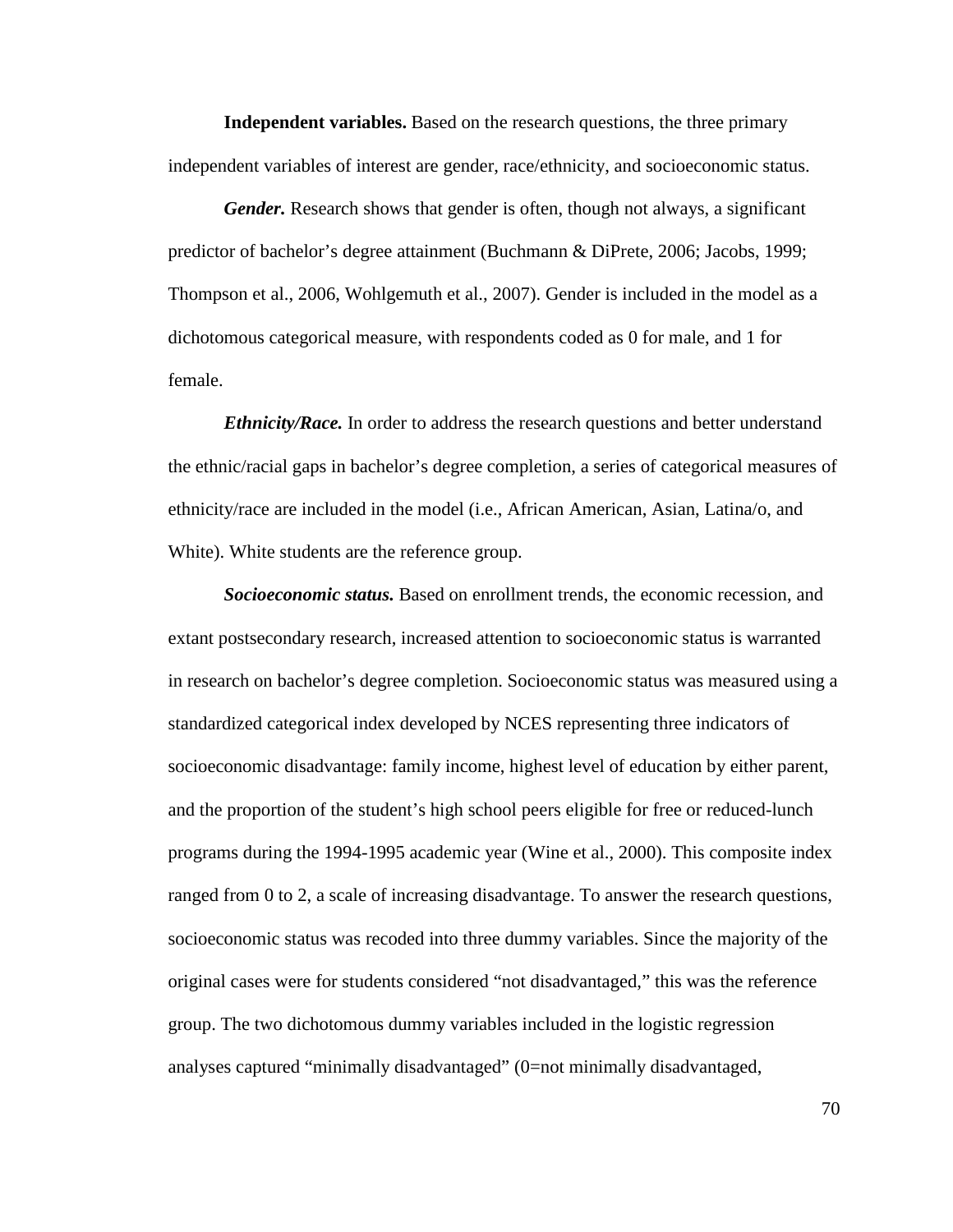1=minimally disadvantaged) and "moderately to highly disadvantaged" (0=not moderately to highly disadvantaged, 1=moderately to highly disadvantaged) relative to not disadvantaged.

**Control variables.** Reflecting the conceptual model (Tinto, 1993), the analyses include variables to control for students' pre-entry academic achievement, academic and social integration, hours worked per week, and institutional characteristics.

*High school GPA.* Among pre-college academic characteristics, high school GPA is one of the most highly predictive of postsecondary success and attainment. As a result, self-report cumulative high school GPA is included in the regression model. The quasicontinuous variable had the following seven categories:  $1 = D$ - to D,  $2 = D$  to C-,  $3 = C$ to C,  $4 = C$  to B-,  $5 = B$ - to B,  $6 = B$  to A-, and  $7 = A$ - to A. However, based on the distribution of cases in the final analytic sample, this variable was recoded into four dummy variables: B- to F, B to B-, A- to B-, and A to A-. In the analyses, A to A- served as the reference group.

*Derived SAT score.* College entrance exam scores have also been found to be strong predictors of postsecondary persistence and bachelor's degree completion. As such, SAT I scores were derived by NCES using SAT I scores and ACT scores that were converted into SAT scores by the College Board. This variable is continuous and ranges from 400 to 1550, but was transformed into a standardized value (z-score), which was then used in the models.

*Hours worked per week.* According to some (Pascarella & Terenzini, 2005; Perna, 2010), more and more undergraduate students work during college. The literature suggests that working during college may support and inhibit persistence to a bachelor's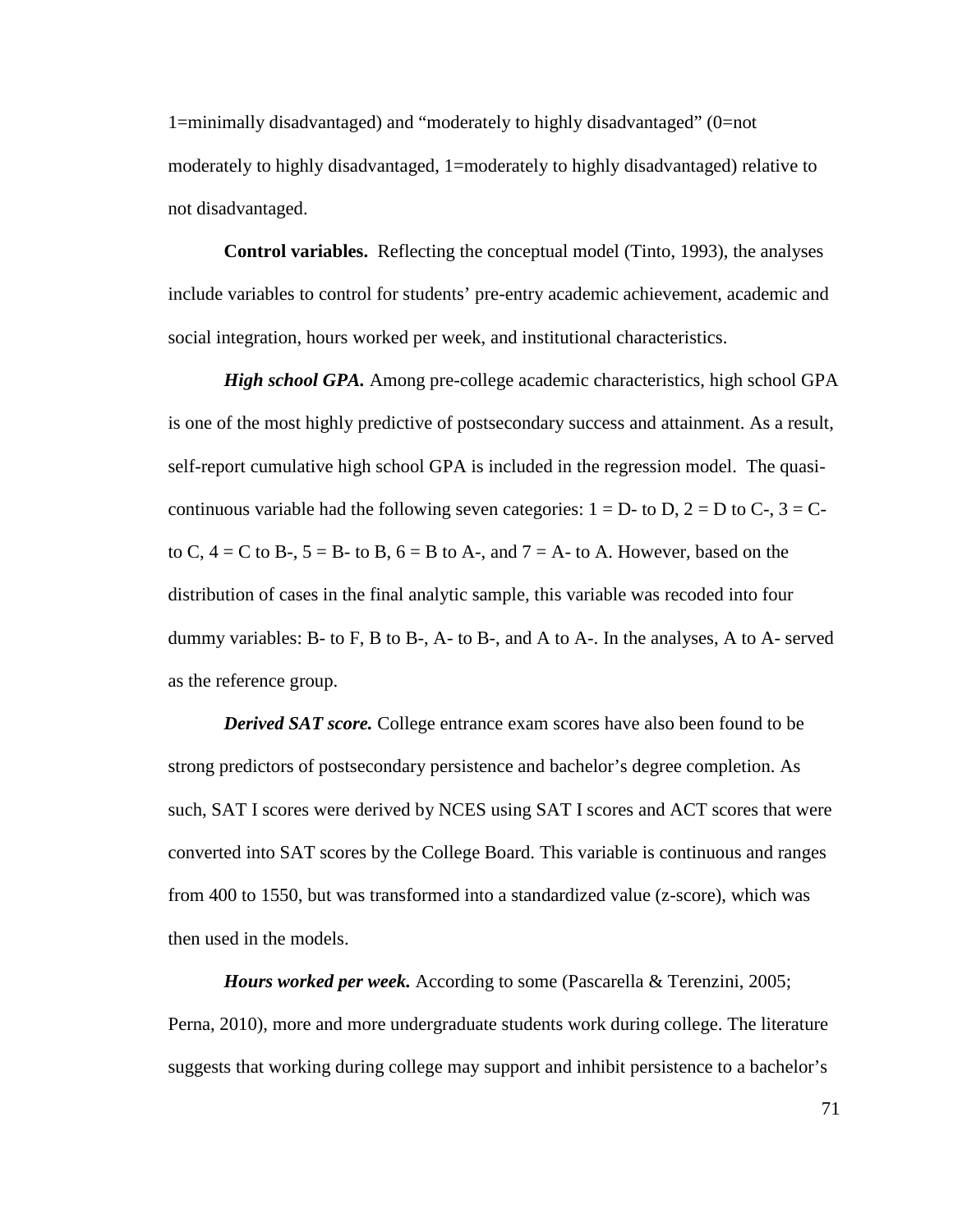degree, highlighting the lack of consensus on the issue. The number of hours worked per week during the last term was included in this model to examine the role working might play on likelihood of completion. This continuous variable indicates the number of hours the respondent reported working per week during their last term enrolled or in 2001. Based on the literature and distribution of cases in the final analytic sample, this variable was recoded into a series of dummy variables reflecting no work, 1-19 hours worked per week, 20 to 25 hours worked per week, and 26 or more hours worked per week. The reference group was not working.

*Climate-academic integration 95-96.* According to numerous scholars (e.g., Astin, 1993; Kuh et al., 2008; Oseguera, 2005; Wohlgemuth et al., 2007), as well as the conceptual model (Tinto, 1993), students who are more academically integrated are more likely to persist to completion. This composite continuous student-level variable was derived by NCES based on participation in study groups, having social contact with faculty, meeting with an academic advisor, or talking with faculty about academic matters outside of class. Values for academic integration was from 100 to 300. The standardized version of this variable was used in the models.

*Climate-social integration 95-96.* Social integration is also an important element of Tinto's (1993) conceptual model. Somewhat related to academic integration, social integration is more concerned with undergraduates' participation in activities outside of the classroom and engagement with other students. This composite, continuous studentlevel variable was derived by NCES based on the average of respondents based on participation in fine arts activities, intramural or non-varsity sports, varsity or intercollegiate sports, school clubs or going places with friends from school. Values for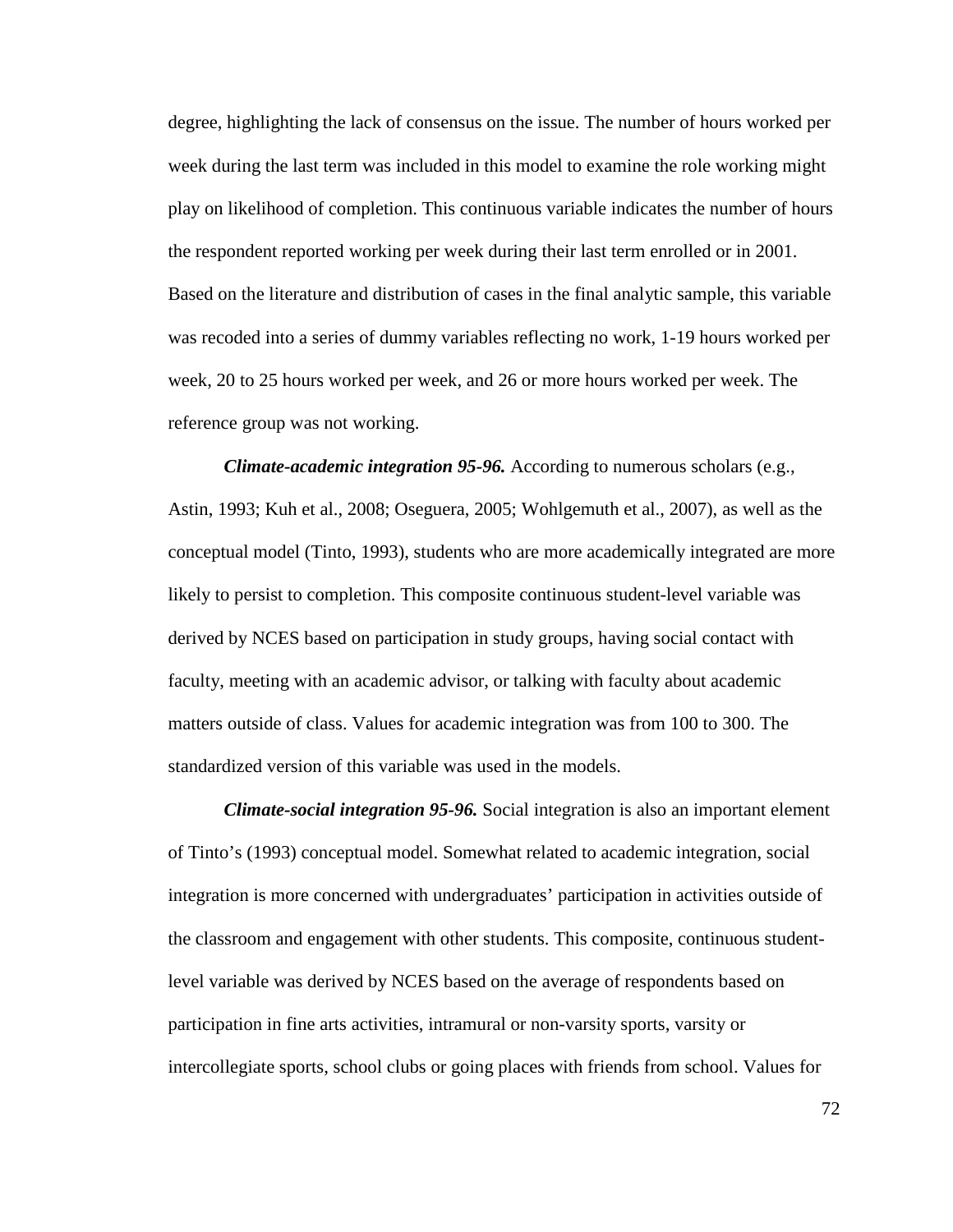social integration range from 100 to 300. The standardized version of this variable was used in the models.

*Institution control.* Since considerable research reveals consistent differences in persistence and degree completion based on control (e.g., Astin et al., 1996; Dowd, 2004; Scott et al., 2006), the model included a variable indicating whether an institution is public or private. Similar to past research, institutional control was measured as a dummy variable, with public institutions coded as 0, private institutions coded as 1.

*Institutional selectivity.* Although the focus of this study is not on institutional characteristics, selectivity has often been found to play an important role in bachelor's degree completion. In general, selectivity is positively related to bachelor's degree completion. In this study, the institutional selectivity variable was derived by the NCES from two existing variables in the BPS dataset. The most selective institutions were those where the 25th percentile of SAT I/ACT scores of freshmen entering in the fall 1997 was greater than 1000. Selective institutions were identified as Research University I and II, Baccalaureate I institutions, and private not-for-profit Doctoral University I and II institutions that did not meet the "very selective" criteria. All other institutions were categorized as "least selective." For this research, institutional selectivity was measured with two dummy variables (selective and very selective), with least selective institutions coded as the reference group.

*BPS panel weight.* This panel weight is appropriate for application to longitudinal analyses and addresses students responding to all three waves of the BPS: 96/01 in 1996, 1998, and 2001. The normalized panel weight was used to prevent over-inflation of the weighted sample size on standard errors and statistical tests.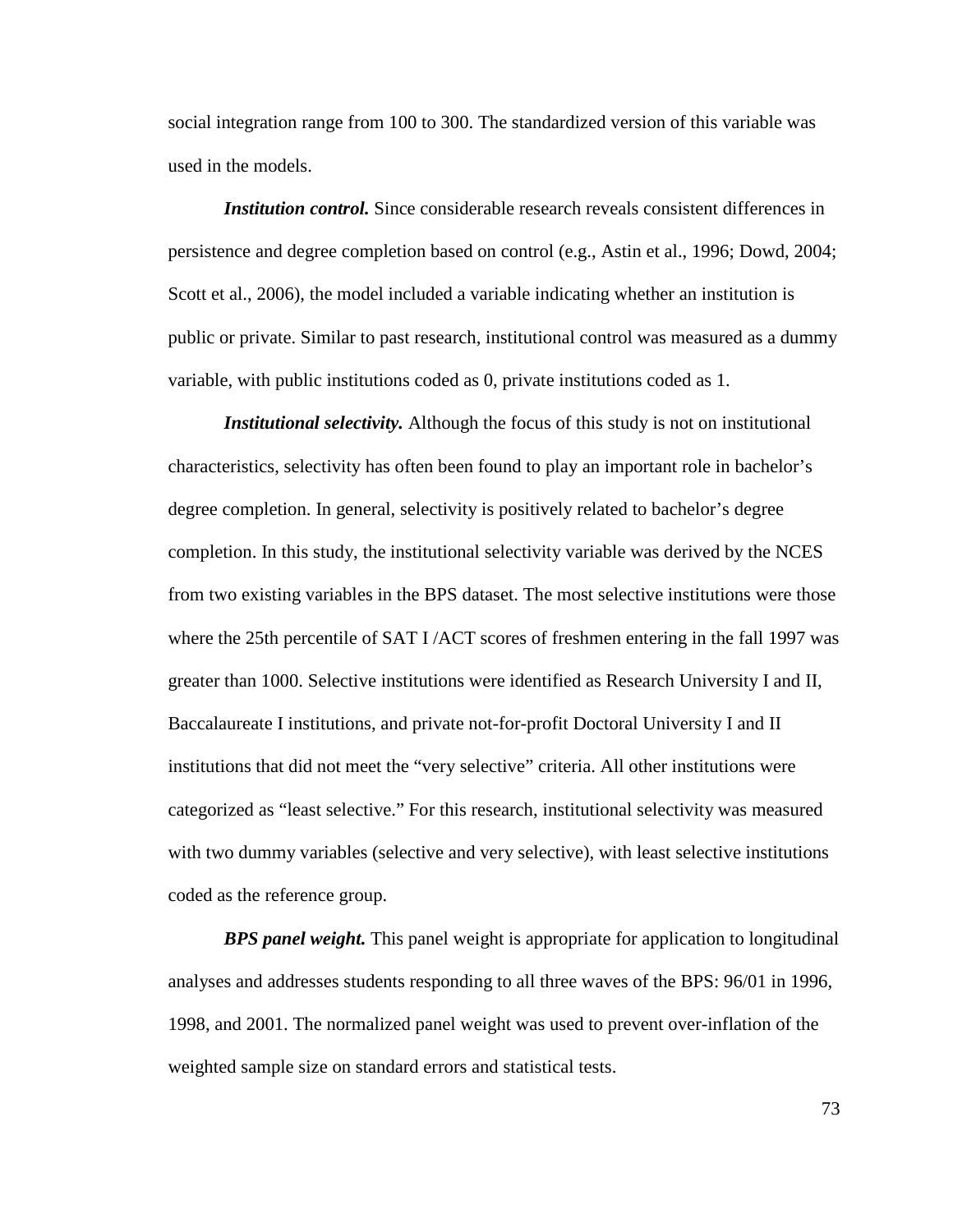*Variables not included.* There are numerous other student- (e.g., academic major or financial aid) and institution-level variables (e.g., expenditures) that support the conceptual model and extant research on bachelor's degree completion. However, in order to develop a relatively simple model that would accommodate the interactions without stressing the limited BPS data set, a smaller number of predictor variables were used.

**Descriptive analysis.** Descriptive analyses were used to provide contextual information about the final analytic sample. List-wise deletion reduced the sample size from 4,980 by approximately 55 percent. The two variables with the most missing data were self-report high school grade point average and number of hours worked per week. In fact, of the approximately 5,000 cases, nearly 2,000 were removed due to missing data, resulting in a final analytic sample of 2,720. Table 3 presents a summary of descriptive statistics for the final analytic sample.

Table 4 presents a summary of the missing data. The missing data analyses show significant differences between cases included and excluded from the analyses for each of the three continuous variables included in the model – SAT scores, academic integration, and social integration. A review of the differences in means for these three variables suggest that the cases in the analyses had lower SAT scores, lower academic integration, and lower social integration, on average, than the cases that were excluded. As noted on Table 4, students with the lowest high school GPA were more likely to be included than students with higher high school GPAs.

With regard to the three focal demographic characteristics there were also some significant differences. As Table 4 notes, a higher share of women than men (57.6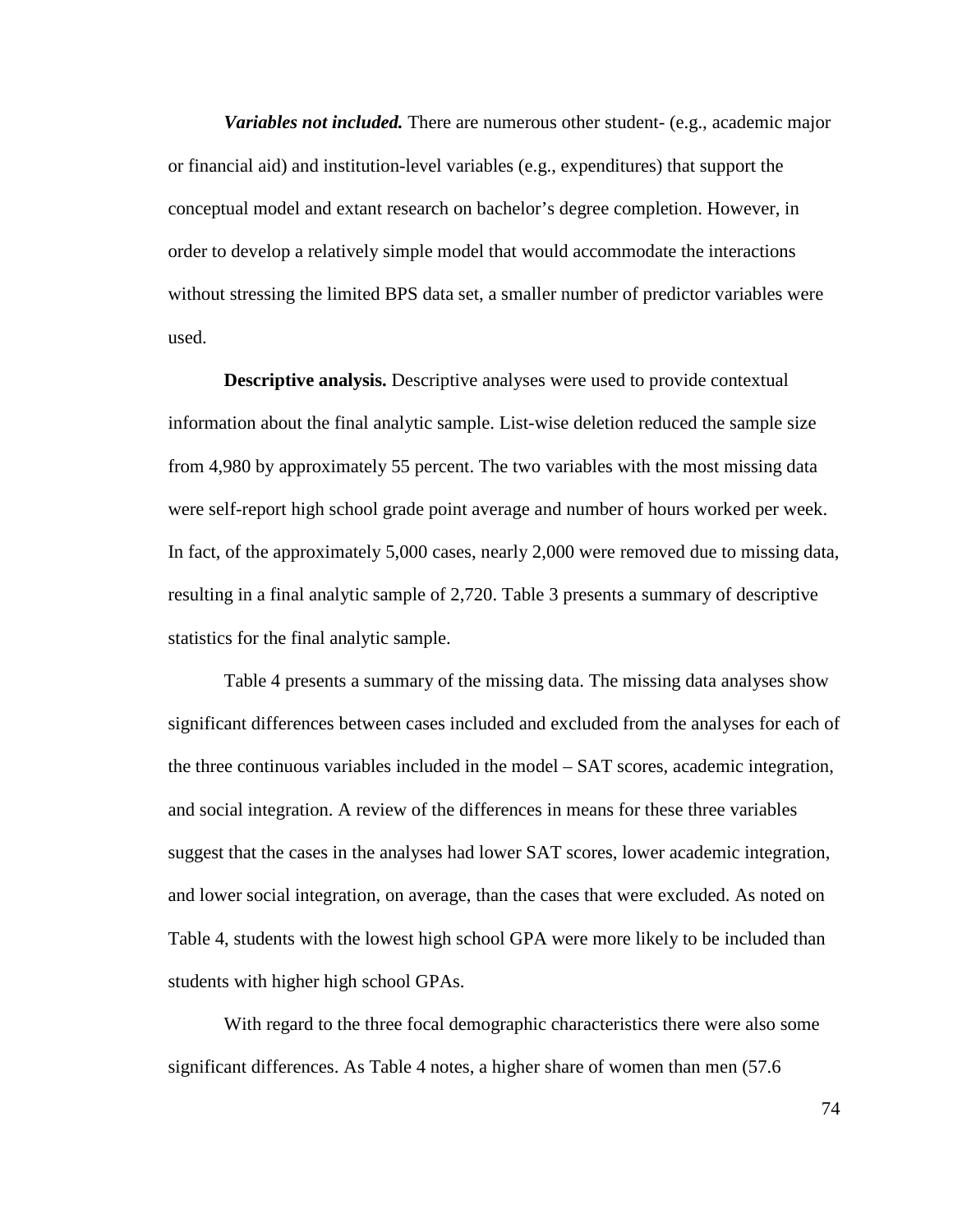percent) were included in the final analysis. With regard to ethnicity/race, a higher share of Asian (62.4 percent) than of African American, Asian, Latina/o, and White students were included in the analyses (of 54.8 percent, 56.7 percent, and 53.1 percent, respectively). The analyses also include a lower share of not-SES disadvantaged (50.4 percent) than of minimally disadvantage (58.0 percent) and moderately to highly disadvantaged (62.3 percent).

With regard to institutional characteristics, the case included in the analyses represent a higher share of public (55.1 percent) than private (52.4 percent) institutions. The cases in the analyses also over-represent students attending less rather than more selective institutions, as 58.7 percent of the cases attending institutions categorized as "least selective" but 47.6 percent of the cases attending institutions categorized as "selective" and 49.4 percent of the cases attending institutions classified as "very selective" were included in the final analysis.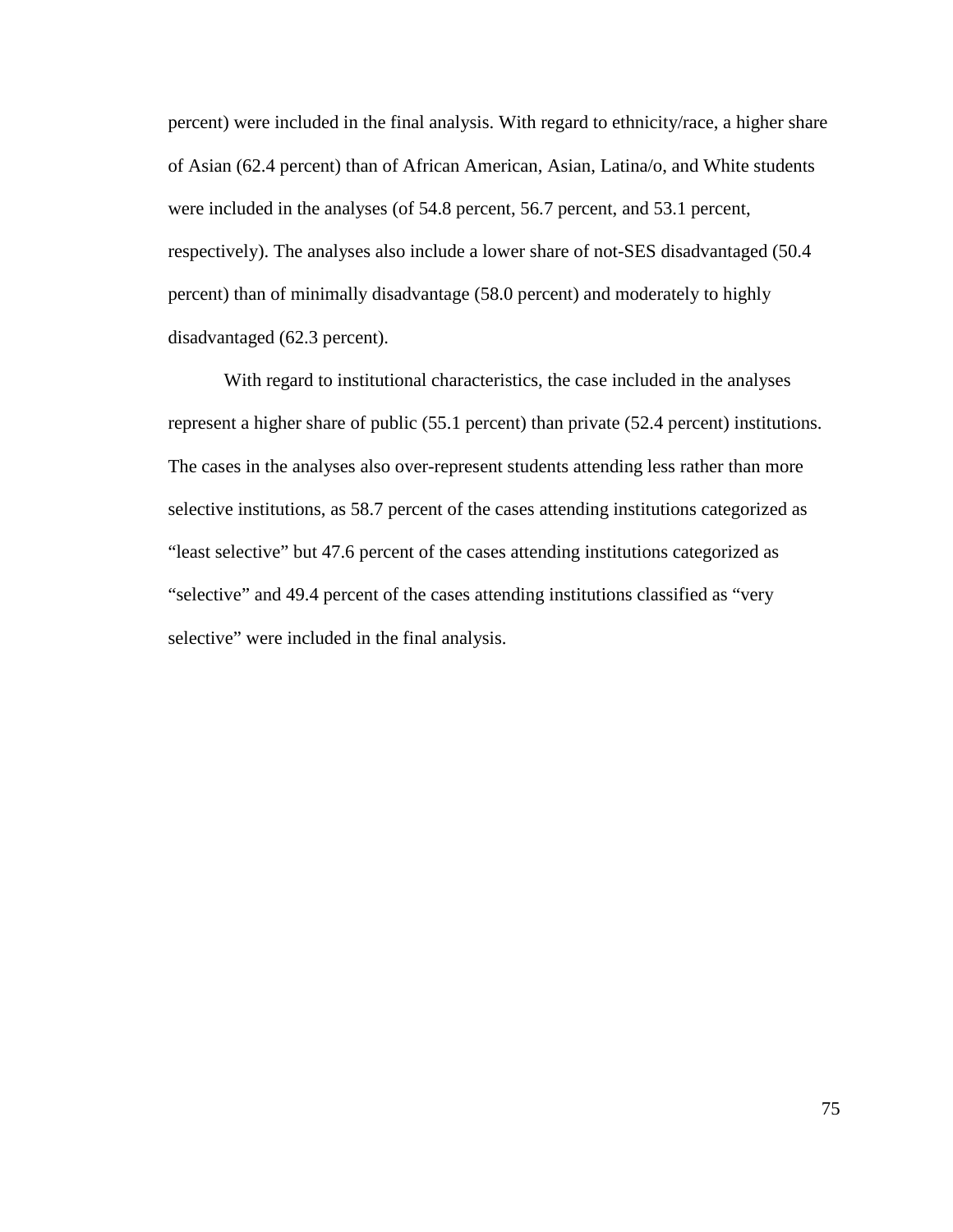| ۱<br>11<br>٧ |
|--------------|
|--------------|

*Descriptive Statistics of Final Sample (n=2,720)* 

| Variable                               | Descriptor                                  | Percent (%) | Mean             | Minimum          | Maximum      | Std Dev      |
|----------------------------------------|---------------------------------------------|-------------|------------------|------------------|--------------|--------------|
| Dependent variable                     |                                             |             |                  |                  |              |              |
| Completion                             | Bachelor's by 2001                          | 50.7        |                  | $\boldsymbol{0}$ | $\mathbf{1}$ |              |
| Independent variables                  |                                             |             |                  |                  |              |              |
| Student-level variables                |                                             |             |                  |                  |              |              |
| Gender                                 | Female                                      | 52.6        |                  | $\boldsymbol{0}$ | $\mathbf{1}$ |              |
|                                        | Male                                        | 47.4        |                  |                  |              |              |
| Ethnicity/race                         | White                                       | 76.3        |                  | $\mathbf{0}$     | $\mathbf{1}$ |              |
|                                        | African American                            | 7.6         |                  | $\theta$         | $\mathbf{1}$ |              |
|                                        | Latina/o                                    | 8.5         |                  | $\boldsymbol{0}$ | $\mathbf{1}$ |              |
|                                        | Asian                                       | 7.6         |                  | $\boldsymbol{0}$ | $\mathbf{1}$ |              |
| Socioeconomic status                   |                                             |             |                  |                  |              |              |
|                                        | Not disadvantaged                           | 53.4        |                  | $\boldsymbol{0}$ | $\mathbf{1}$ |              |
|                                        | Minimally<br>disadvantaged<br>Moderately or | 31.5        |                  | $\boldsymbol{0}$ | $\mathbf{1}$ |              |
|                                        | highly<br>disadvantaged                     | 13.3        |                  | $\boldsymbol{0}$ | $\mathbf{1}$ |              |
| High school GPA                        |                                             |             |                  |                  |              |              |
|                                        | A to A-                                     | 43.7        |                  | $\boldsymbol{0}$ | $\mathbf{1}$ |              |
|                                        | $A$ - to $B$                                | 30.6        |                  | $\boldsymbol{0}$ | $\mathbf{1}$ |              |
|                                        | $\, {\bf B}$ to $\, {\bf B}$ -              | 15.5        |                  | $\boldsymbol{0}$ | $\mathbf{1}$ |              |
|                                        | $B$ - to $F$                                | 10.2        |                  | $\boldsymbol{0}$ | $\mathbf{1}$ |              |
| SAT score                              |                                             |             | $\theta$         | $-2.51$          | 1.98         | $\mathbf{1}$ |
| Academic integration (z-score)         |                                             |             | $\boldsymbol{0}$ | $-2.03$          | 1.74         | $\mathbf{1}$ |
| Social integration (z-score)           |                                             |             | $\boldsymbol{0}$ | $-1.99$          | 2.08         | $\mathbf{1}$ |
| Hours worked per week during last term |                                             |             |                  |                  |              |              |
|                                        | 0 <sub>hrs</sub>                            | 32.7        |                  |                  |              |              |
|                                        | 1-19 hrs                                    | 11.1        |                  | $\boldsymbol{0}$ | $\mathbf{1}$ |              |
|                                        | 20-25 hrs                                   | 13.4        |                  | $\boldsymbol{0}$ | $\mathbf{1}$ |              |
|                                        | 26 or more hrs                              | 20.6        |                  | $\mathbf{0}$     | $\mathbf{1}$ |              |
| Institution-level variables            |                                             |             |                  |                  |              |              |
| Control                                | Public                                      | 64.8        |                  | $\theta$         | $\mathbf{1}$ |              |
|                                        | Private                                     | 35.2        |                  |                  |              |              |
| Selectivity                            | Least selective                             | 57.7        |                  | $\theta$         | $\mathbf{1}$ |              |
|                                        | Selective                                   | 17.6        |                  | $\boldsymbol{0}$ | $\mathbf{1}$ |              |
|                                        | Very selective                              | 24.7        |                  | $\boldsymbol{0}$ | $\mathbf{1}$ |              |

*Source*: Beginning Postsecondary Students, BPS(96/01).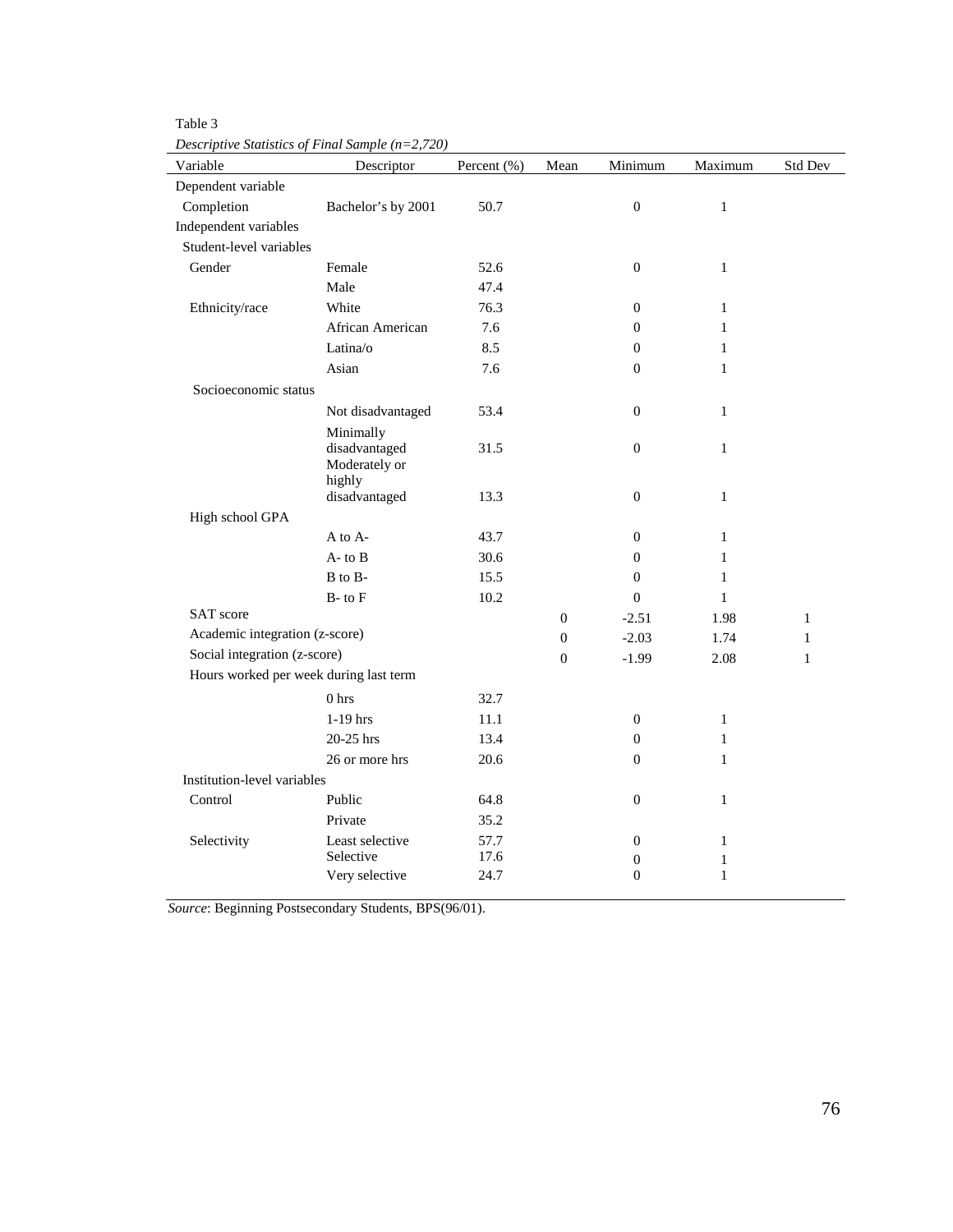**Logistic regression analysis.** Logistic regression analysis was used to address the two research questions. Logistic regression analysis is one of the most common analytical techniques in higher education research pertaining to completion (Peng, So, Stage, & St. John, 2002). According to Peng and colleagues (2002), there are two reasons logistic regression is preferable to other approaches. First, logistic regression models can contain both continuous and categorical predictor variables. Although the primary predictors gender, ethnicity/race, and socioeconomic status- are categorical, other variables included in the predictive model, like academic and social integration, for example, are continuous. Second, logistic regression models do not assume a linear relationship between continuous predictors and the dependent variable and are not constrained by assumptions of normality.

In this research, logistic regression is used to predict whether a student completed or did not complete a bachelor's degree by 2001 at any institution, six years after first enrolling in their first postsecondary institution. In order to address the research questions, five iterations of regression were planned. First, an initial regression was performed that included all variables specified in the model, with no interactions. Per the first research question, the second regression focused on gender and bachelor's degree completion. As such, this second regression included all variables and interactions for gender by ethnicity/race and gender by socioeconomic status. To further explore statistically significant interactions by gender, a third set of regression analyses was planned for male and female students separately.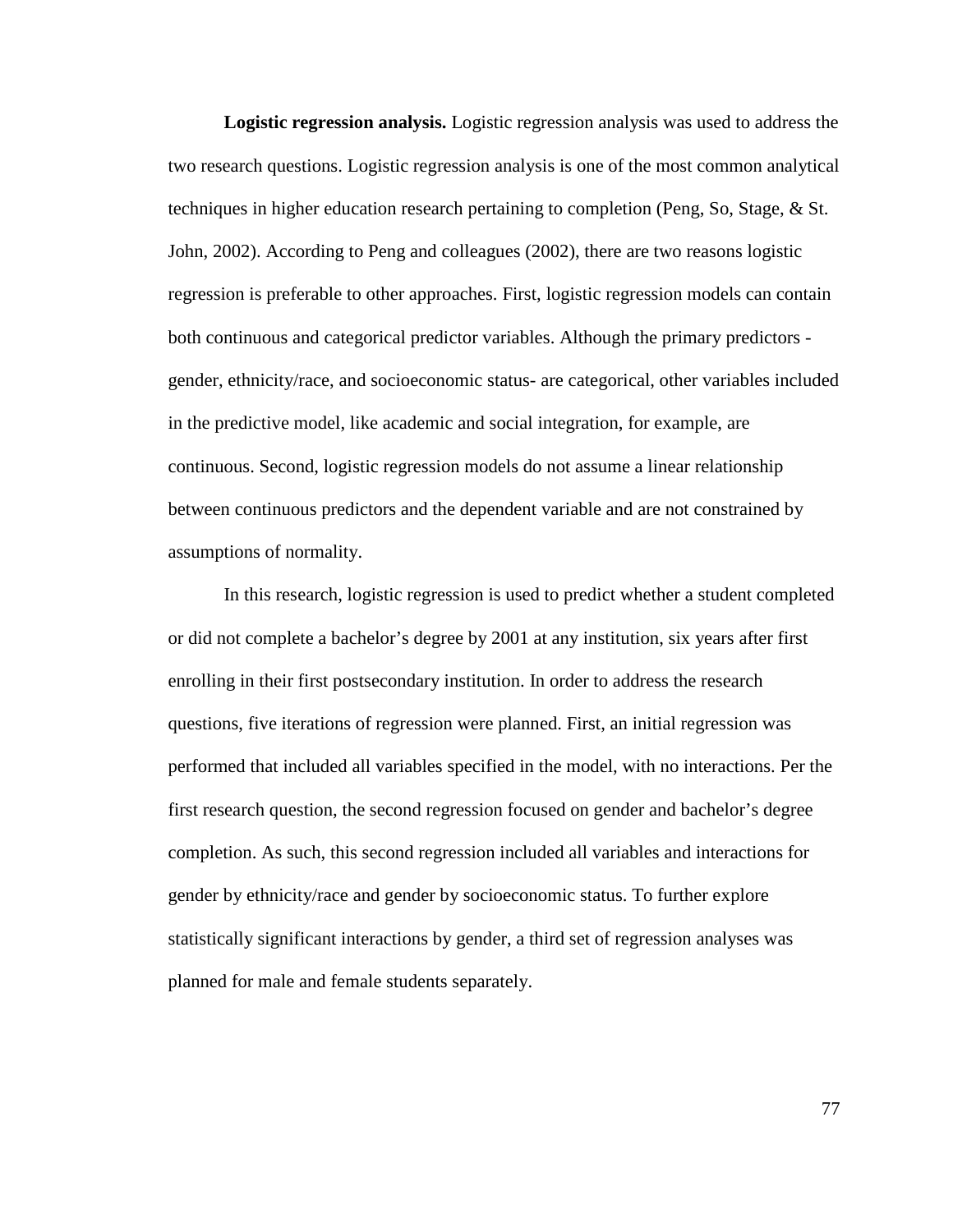Table 4

| Variable                            |                  | Final Analytic Sample |          |
|-------------------------------------|------------------|-----------------------|----------|
|                                     | Total            | Included              | Excluded |
| <b>Bachelor's Degree Completion</b> | 100.0            | 54.9                  | 45.1     |
| Gender                              |                  |                       |          |
| Female                              | 100.0            | 57.6                  | 42.4     |
| Male                                | 100.0            | 52.0                  | 48.9     |
| Race/ethnicity                      |                  |                       |          |
| African American                    | 100.0            | 54.8                  | 45.2     |
| Asian                               | 100.0            | 62.4                  | 37.6     |
| Latina/o                            | 100.0            | 56.7                  | 43.3     |
| White                               | 100.0            | 53.1                  | 46.9     |
| Socioeconomic status                |                  |                       |          |
| Not disadvantaged                   | 100.0            | 50.4                  | 49.6     |
| Minimally disadvantaged             | 100.0            | 58.0                  | 42.0     |
| Moderately or highly disadvantaged  | 100.0            | 62.3                  | 37.7     |
| High school GPA                     |                  |                       |          |
| A to A-                             | 100.0            | 35.3                  | 64.7     |
| $A$ - to $B$                        | 100.0            | 35.0                  | 65.0     |
| B to B-                             | 100.0            | 35.0                  | 65.0     |
| $B$ - to $F$                        | 100.0            | 41.7                  | 58.3     |
| <b>SAT</b> score                    |                  |                       |          |
| $\mathbf N$                         | 4800             | 2720                  | 2080     |
| Mean                                | $\mathbf{0}$     | $-0.249$              | 0.299    |
| Standard Dev.                       | $\mathbf{1}$     | 1.182                 | 0.599    |
| Academic integration (z score)      |                  |                       |          |
| N                                   | 4800             | 2720                  | 2080     |
| Mean                                | $\mathbf{0}$     | $-0.079$              | 0.664    |
| Standard Dev.                       | 1                | 1.232                 | 0.545    |
| Social integration (z score)        |                  |                       |          |
| $\mathbf N$                         | 4800             | 2720                  | 2080     |
| Mean                                | $\boldsymbol{0}$ | $-0.076$              | 0.748    |
| Standard Dev.                       | $\mathbf{1}$     | 1.234                 | 0.574    |
| Hours worked per week               |                  |                       |          |
| 0 hours                             | 100.0            | 42.1                  | 57.9     |
| 1 to 19 hours                       | 100.0            | 29.4                  | 70.6     |
| 20 to 25 hours                      | 100.0            | 34.9                  | 65.1     |
| 26 or more hours                    | 100.0            | 38.8                  | 61.2     |
| Sector                              |                  |                       |          |
| Public                              | 100.0            | 55.1                  | 44.9     |
| Private                             | 100.0            | 52.4                  | 47.6     |
| Selectivity                         |                  |                       |          |
| Not selective                       | 100.0            | 58.7                  | 41.3     |
| Selective                           | 100.0            | 47.6                  | 52.4     |
| Very selective                      | 100.0            | 49.4                  | 50.6     |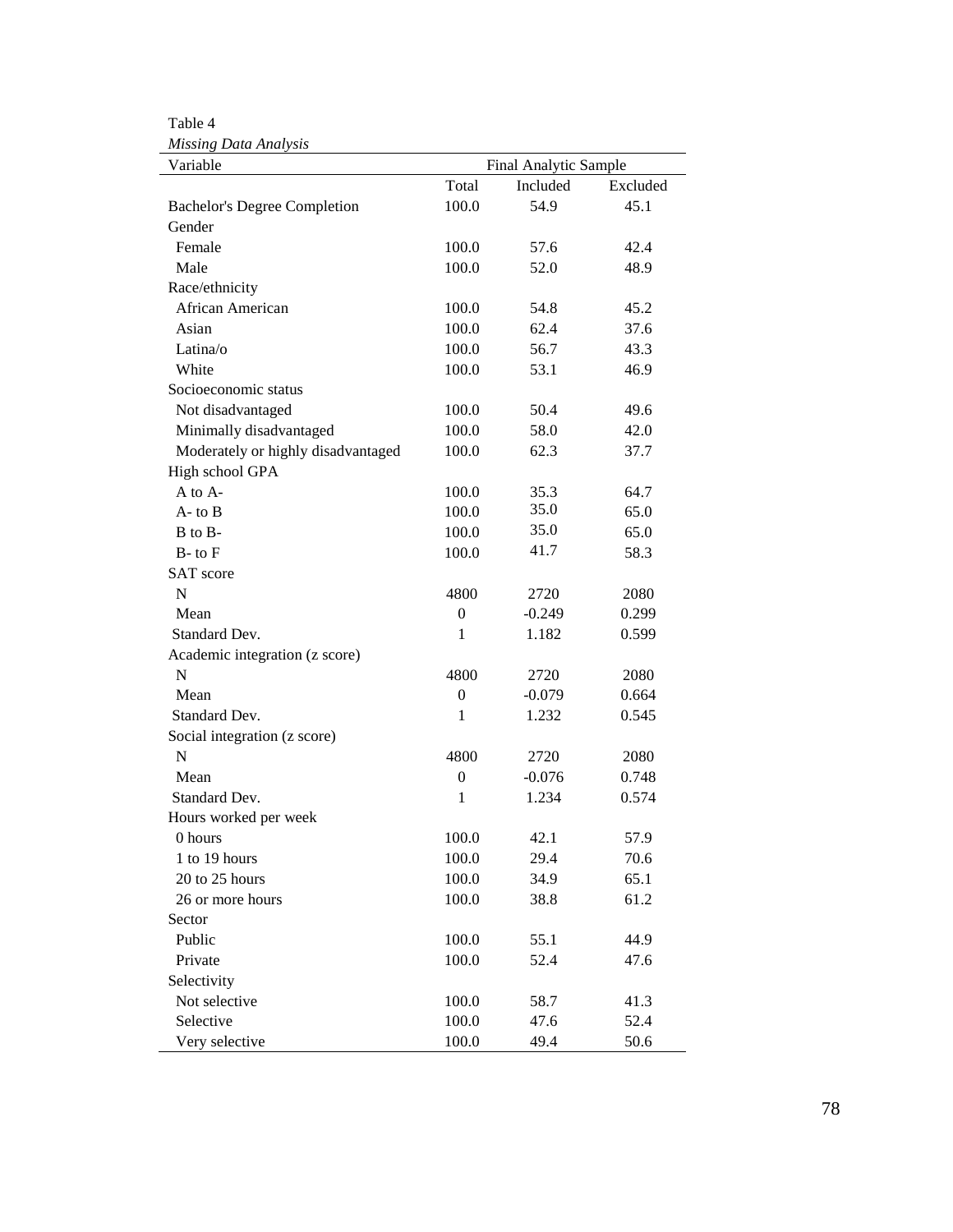Note: List-wise deletion was used to remove cases for which any data was missing on any of the variables included in the model. Those cases are considered excluded; all remaining cases were included. *Source*: Analysis of Beginning Postsecondary Students, BPS(96/01).

 $*p<0.05$ 

To address the second research question related to ethnicity/race, the fourth model planned included all variables, as well as interactions for race/ethnicity by gender and socioeconomic status. Finally, the fifth set of logistic regression models was planned to explore any statistically significant interactions by conducting separate models of bachelor's degree completion by ethnicity/race group.

### **Limitations**

 One benefit of conducting educational research is the possibility of better understanding successes, challenges, and ultimately increasing equity. In this research, the purpose is to understand how gender, ethnicity/race, and socioeconomic status interact to predict bachelor's degree among matriculated students. That said, research exploring macro-level issues inevitably results in the use of estimations and generalizations, which oftentimes lack precision in conceptualization or operationalization. Delineating the primary limitations in this research exposes shortcomings, but is necessary for interpreting the results of the data analysis.

**Secondary data.** While the use of secondary data (e.g., BPS: 96/01 and IPEDS surveys) reduces data collection time and associated costs, practical limitations exist. Namely, the data in the BPS were not collected to specifically address the research questions for this study. There are at least three limitations of the available data for this dissertation. First, the outcome variable, bachelor's degree completion within six years, neglects to account for individuals within the dataset who eventually complete bachelor's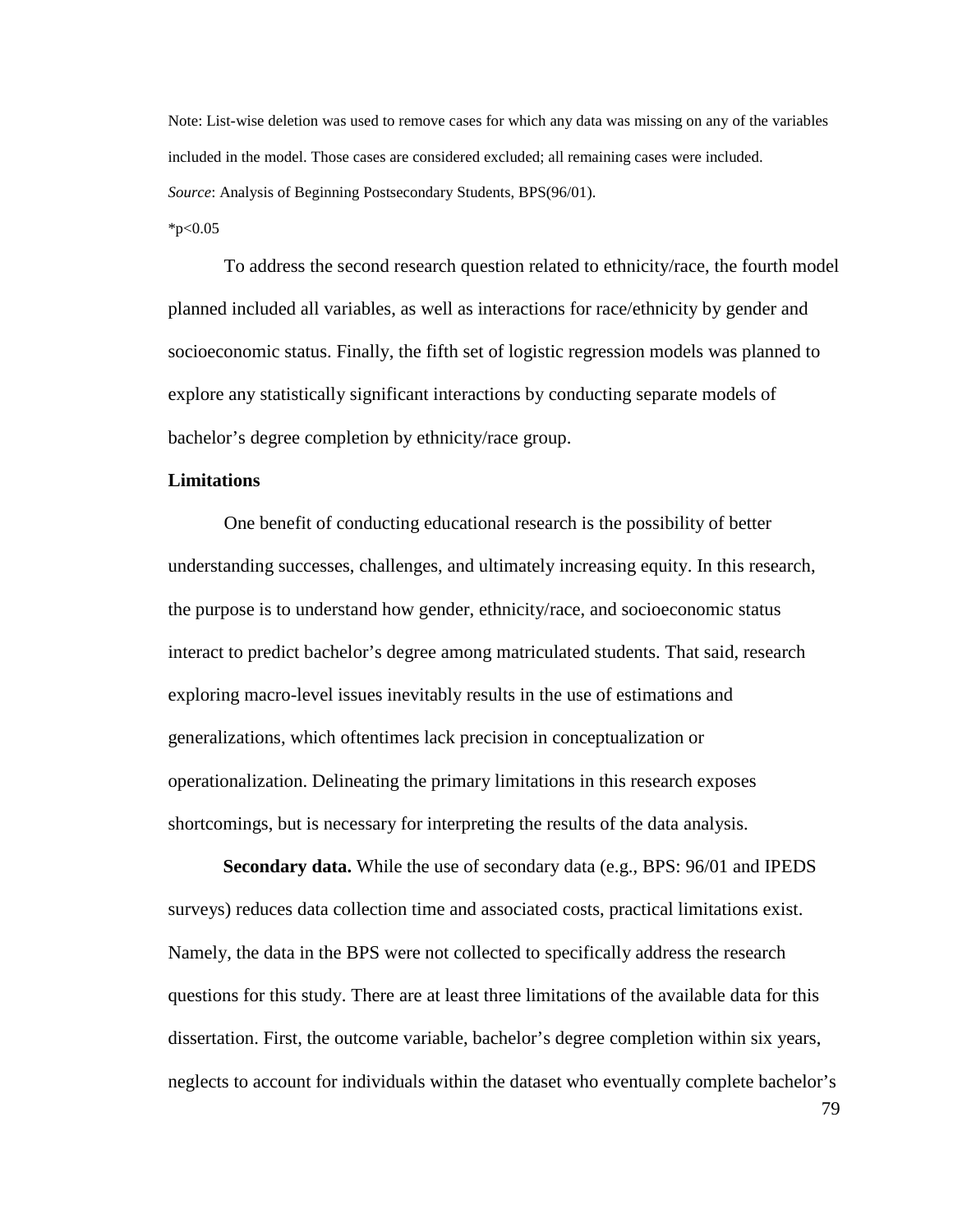degrees beyond that given time horizon (see Peter & Forrest Cataldi, 2005). This six-year time period may be especially problematic when calculating completion for certain groups (Adleman, 2000; Pascarella, 1985).

Second, limitations of the BPS pertain to sample size, particularly of ethnic/racial and gender groups. According to some scholars, there is a minimum sample size necessary to construct a stable sample (Peng et al., 2002). Within the dataset used, the number of cases for each of the focal measures in this study (ethnicity/race, gender, and socioeconomic status) varies considerably. Particularly problematic for this study are the relatively small numbers of African American, Asian, and Latina/o students compared to the number of White students. Further, the small number of American Indian/Alaskan Native students included in this and many similar data sets prohibits modeling the behavior or experiences of this group. Lack of information about this group of students may be an important contributor to poor postsecondary enrollment and persistence rates (see Pavel, Skinner, Cahalan, Tippeconnic, & Stein, 1998).

Third, the sampling frame for the BPS relies on nested data, in which students are nested within postsecondary educational institutions. Therefore, there may not be independence of observations, a basic assumption of regression analysis. More concretely, if the data are nested and observations are not independent there may be similar institutional cultures, organizational structures, and student body population characteristics, for example, that exert a force on the sample in terms of completion beyond the incorporation of the control variables previously noted. Statistically, confidence intervals and corresponding p-values would be smaller, thereby making it more difficult to identify significant differences between groups. This issue could be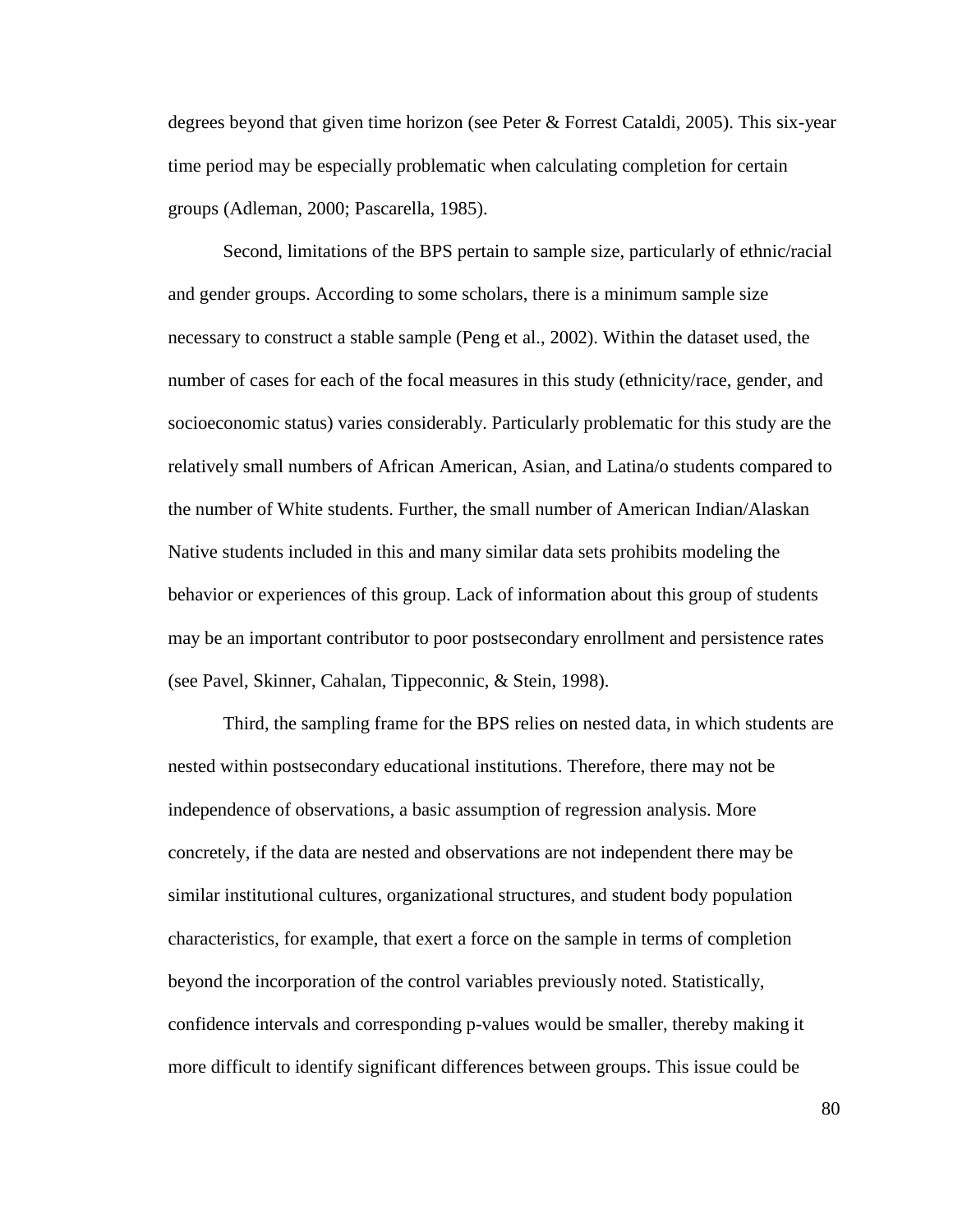remedied with multi-level modeling (i.e., hierarchical generalized linear modeling). However, multi-level modeling is not used in this dissertation, given the conceptual focus on interactions at the student level, rather than institution-level effects.

**Conceptual model.** This research posits that student background, student integration, and institutional environmental characteristics affect persistence to bachelor's degree completion. However, in the BPS dataset, measures of academic and social integration were only collected during students' first academic year. While these variables shed light on student behaviors and can be used to understand the role of individual measures of environment on completion, their operationalization via the conceptual model may be problematic. As many scholars note, persistence in a bachelor's degree program should be considered time dependent (e.g., Chen, 2008; DesJardins, et al., 2003; Murtaugh et al., 1999). In effect, the model employed in this research assumes that respondents' behaviors in that first year do not change and are representative of subsequent 'integration,' which may or may not be true. However, including integration measures beyond the first year would likely result in considerable missing data, as students who do not persist beyond the first year could be eliminated from the analysis.

**Regression analysis.** Methodological approach is an important aspect of any empirical research. While oftentimes there is potential to use relatively more complex statistical techniques, numerous scholars note that choice of methods should depend primarily on research questions and data availability. Regression analysis, and specifically logistic regression analysis, is common in postsecondary research on student departure (Peng et al., 2002). However, multi-level modeling is also used in research on bachelor's degree completion as a means for accounting for violations in the assumption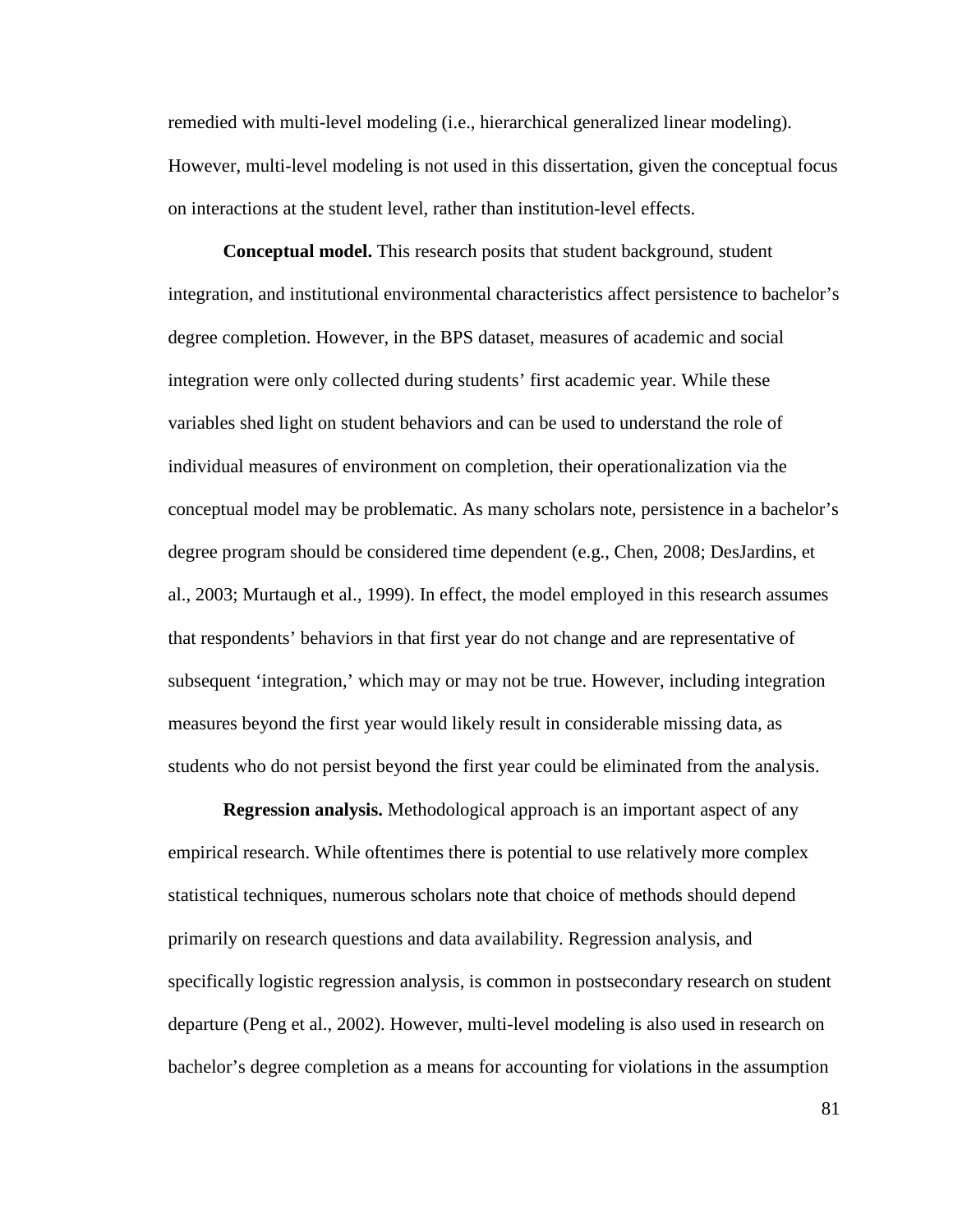of independence of observations and the nesting of students within institutions (see Raudenbush & Bryk, 2002; Titus, 2004, 2006a). Nonetheless, multi-level modeling is not used in this study, as the research questions focus specifically on understanding the interactions of variables at the student level and the data set holds limited samples by ethnicity/race.

**Missing data.** A final limitation pertains to missing data within the BPS data set (see Table 4). Missing data often prove problematic when statistical analyses are conducted as they can bias the analytic sample and thereby alter the size and significance of relationships between variables. To date, there is no consensus regarding the use of list-wise deletion or imputation strategies to complete data sets, as each method has advantages and disadvantages (Allison, 2001). In this study, list-wise deletion is used to treat missing data. Since there are significant differences in the initial and final analytic sample, the findings of this research should be received with caution.

## **Summary**

The purpose of this chapter was to review the study design and methodology. A review of the research questions and outline of the statistical analyses was presented. In addition, a description of the variables used to construct the predictive model of bachelor's degree completion was also provided. The next chapter presents the results.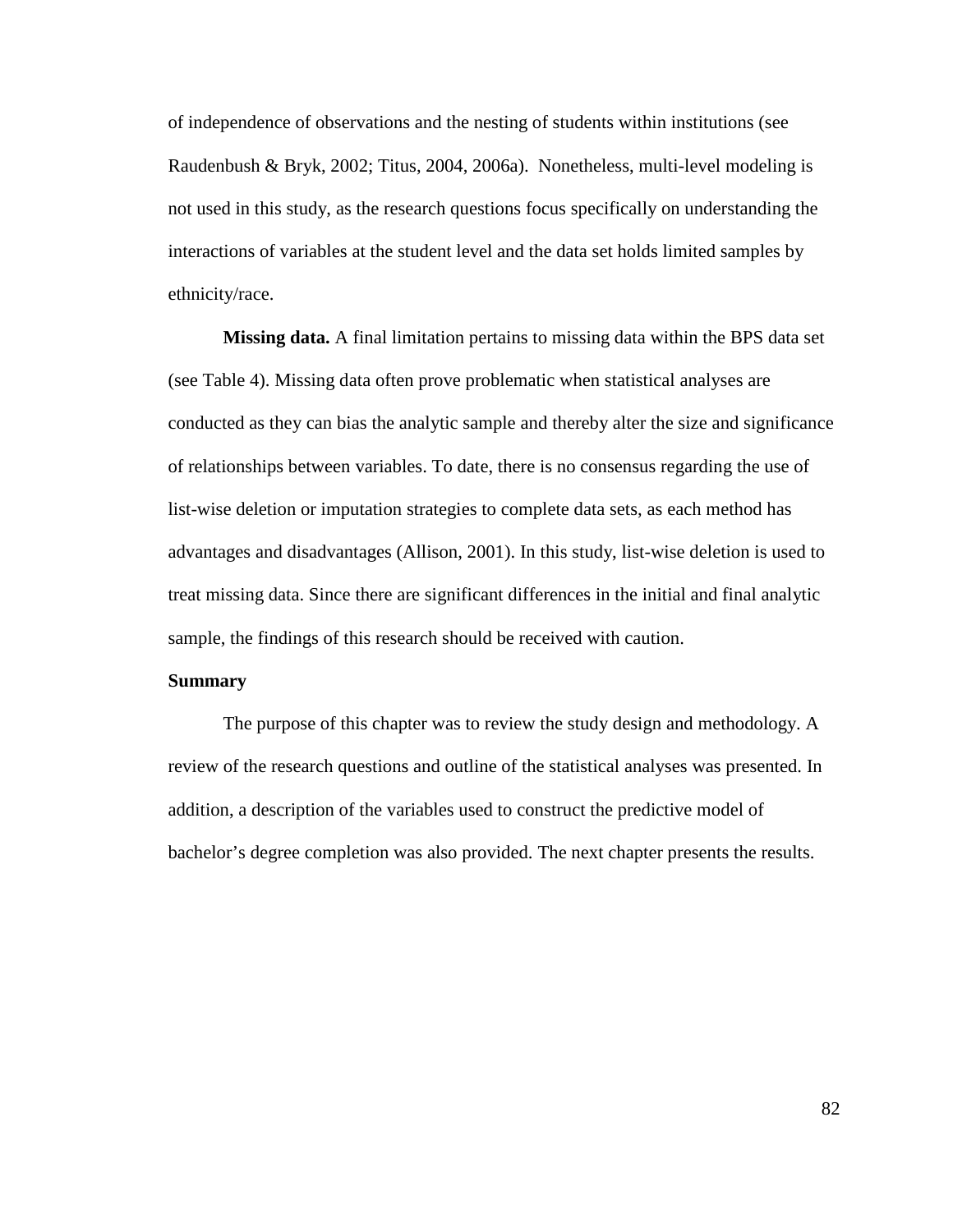#### **CHAPTER 5: Results**

### **Introduction**

The purpose of this dissertation is to understand how gender, ethnicity/race, and socioeconomic status interact to predict bachelor's degree completion using a national sample of students first-entering postsecondary institutions in the fall of 1996 drawn from the Beginning Postsecondary Students (BPS:96/01). The research questions are:

- 1. How does the relationship between gender and the likelihood of bachelor's degree completion vary by ethnicity/race and socioeconomic status?
- 2. How does the relationship between ethnicity/race and bachelor's degree completion vary based on gender or socioeconomic status?

 This examination of bachelor's degree completion uses Tinto's (1993) theory of student departure, but is theoretically framed by critical race feminist theory. A comprehensive set of logistic regressions was performed to address the research questions and assess variations in the relationship between gender, ethnicity/race, socioeconomic status, and bachelor's degree completion within six years.

#### **Descriptive Analyses**

The purpose of this section is to describe observed differences in bachelor's degree completion by gender, ethnicity/race, and socioeconomic status. Crosstabs provide a first step toward understanding the relationship between variables, in this case whether the three focal demographic characteristics are related to whether a student completed a bachelor's degree. Crosstabs were performed between the focal demographic characteristics and the outcome variable, completion of a bachelor's degree within six years of first enrolling in higher education.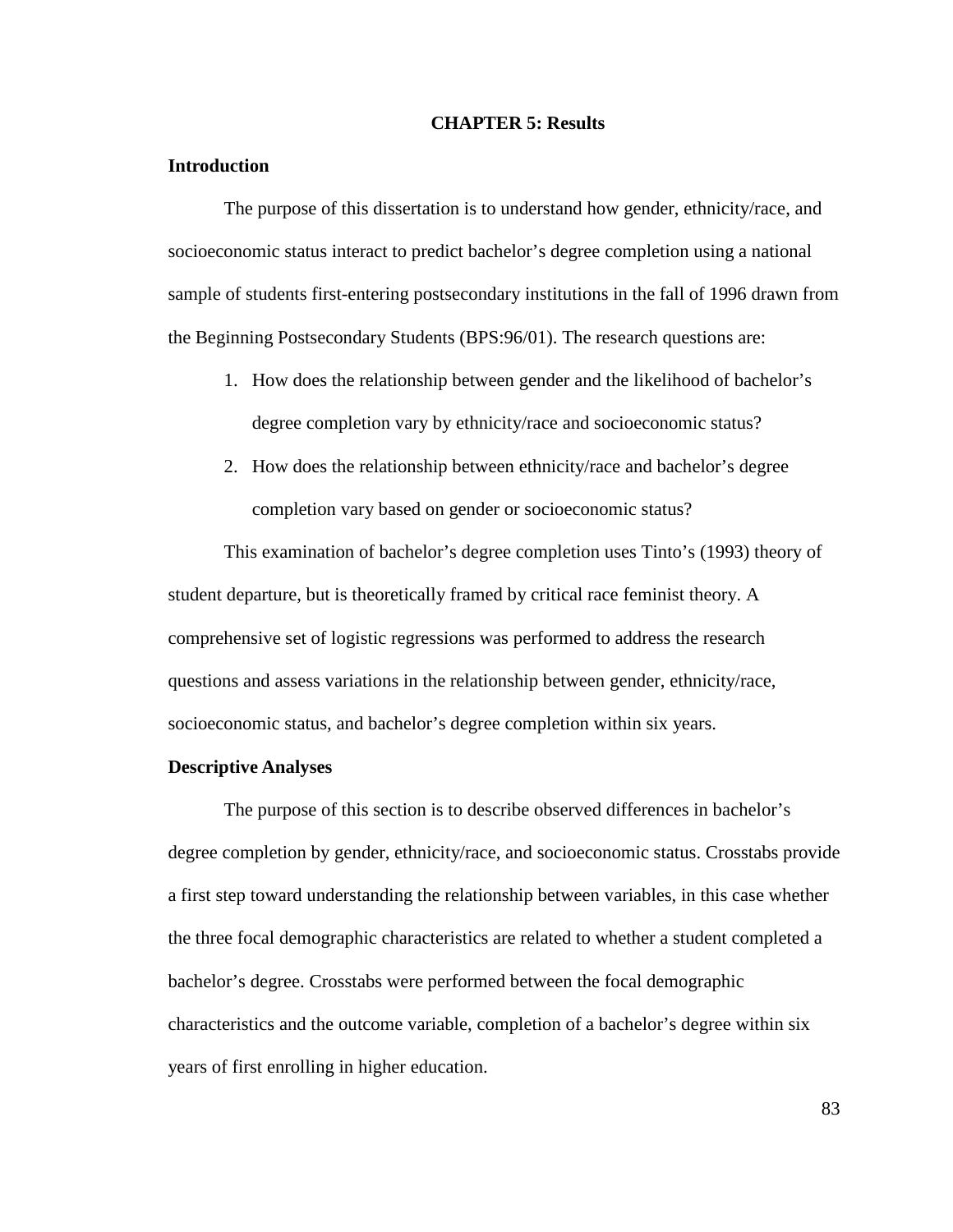Overall, the six-year graduation rate for students included in this sample was 58.9 percent. Table 5 shows variations in six-year graduation rates by gender, with 55.5 percent of males and 61.6 percent of female students earning bachelor's degrees within six years.

Table 5. *Six-Year Completion Rates by Gender*

|                 | $_{\rm Total}$ | Male | Female |
|-----------------|----------------|------|--------|
| Completion rate | 58.9           | 55.5 | 61.6   |

*Source*: Analyses of Beginning Postsecondary Students, BPS(96/01).

Table 6 shows variations in six-year graduation rates across ethnic/racial groups. Asian and White students were observed to have the highest rates of graduation within six years (70.7 percent and 62.0 percent, respectively). In contrast, Latina/os graduated at a rate of 46.7 percent and African Americans graduated at a rate of 42.4 percent.

|                     |                | Gender |        |       |
|---------------------|----------------|--------|--------|-------|
| Ethnic/racial group | Completion     | Male   | Female | Total |
| African American    | Yes            | 33.8   | 47.5   | 42.4  |
|                     | N <sub>o</sub> | 66.2   | 52.4   | 57.6  |
|                     |                |        |        |       |
| Asian               | Yes            | 66.2   | 74.8   | 70.7  |
|                     | N <sub>o</sub> | 33.7   | 25.1   | 29.3  |
| Latina/o            | Yes            | 43.9   | 48.8   | 46.7  |
|                     | N <sub>o</sub> | 56.1   | 51.2   | 53.2  |
|                     |                |        |        |       |
| White               | Yes            | 58.6   | 64.9   | 62.0  |
|                     | N <sub>o</sub> | 41.3   | 35.1   | 38.0  |

Table 6. *Six-Year Completion Rates by Ethnicity/race and Gender*

*Source*: Analyses of Beginning Postsecondary Students, BPS(96/01).

Further, bachelor's degree completion rates were considerably higher for Asians and Whites than Latinos and African Americans, even when accounting for gender (also see Table 6). Specifically, 66.2 percent of Asian males and 58.6 percent of White males, compared with 43.9 percent of Latinos and 33.8 percent of African American males, completed bachelor's degrees within six years. Approximately 74.8 percent of Asian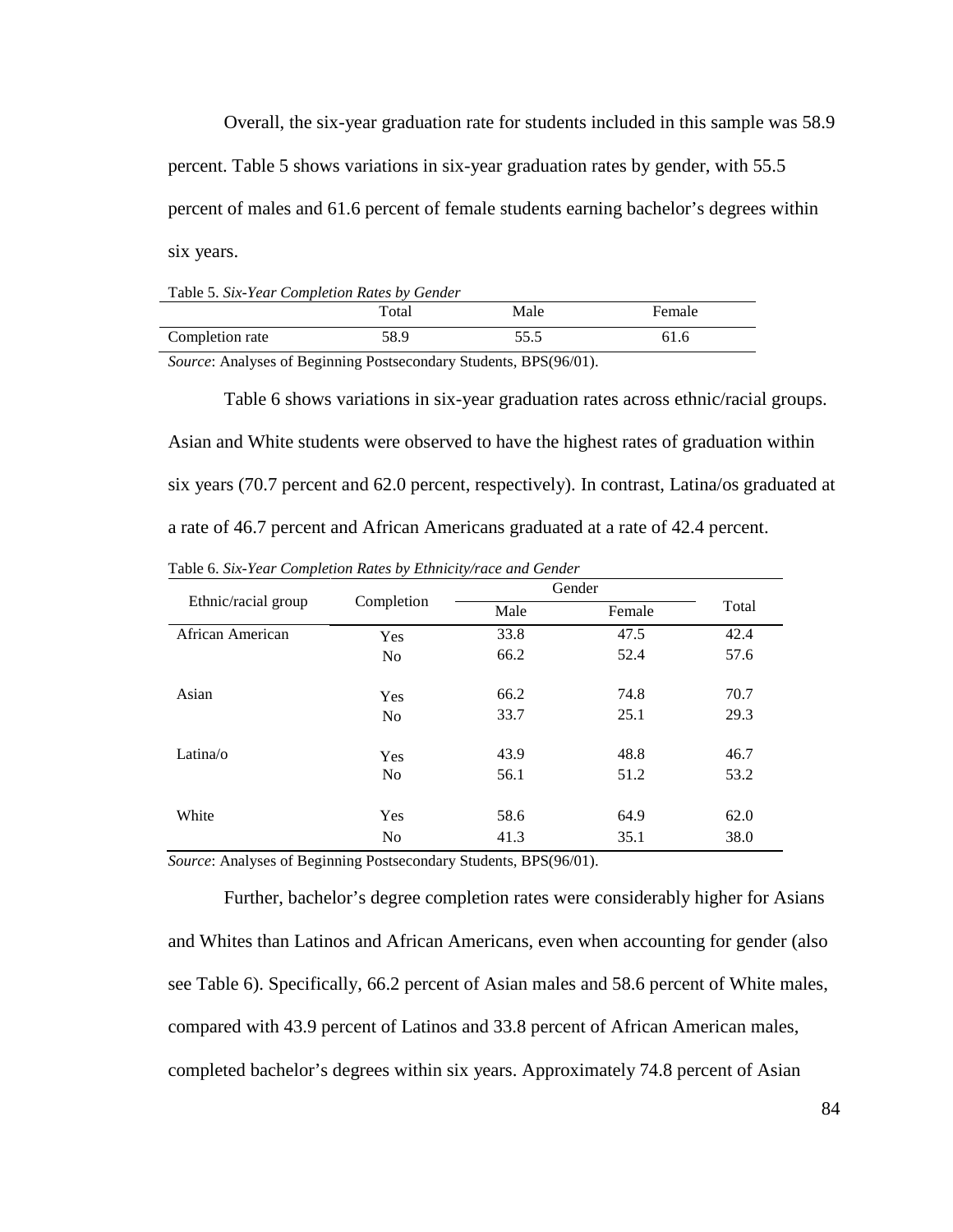females and 64.9 percent of White females, but only 47.5 percent of African American females and 48.8 percent of Latinas, completed bachelor's degrees within six years.

The descriptive analyses suggest variations in the relationship between gender and bachelor's degree completion based on race/ethnicity, as the magnitude of the gender gap in degree completion rates varies across racial/ethnic groups. The female advantage in six-year graduation rates was larger for African Americans (13.7 percentage points) than for Asians (8.6 percentage points), Latinos (4.9 percentage points), and Whites (6.3 percentage points).

Table 7 shows variations in observed six-year bachelor's degree attainment rates by socioeconomic status. Individuals who were not disadvantaged graduated at a rate of 66.3 percent, substantially higher than the rate for their more disadvantaged peers. Among students considered minimally disadvantaged, 52.0 percent graduated within six years, and among students considered moderately or highly socioeconomically disadvantaged, only 39.3 percent graduated within six years. Table 7 also shows variations in observed six-year bachelor's degree completion rates based on socioeconomic status and gender. Students who are not disadvantaged appear to fare better with regard to completion overall.

Although the completion rate is higher for female students, regardless of socioeconomic status, the data in Table 7 also suggest an interaction between gender and socioeconomic status. The female advantage in six-year bachelor's degree completion rates is higher for students who are moderately or highly disadvantaged (11 percentage points) than for students who are minimally disadvantaged (4 percentage points).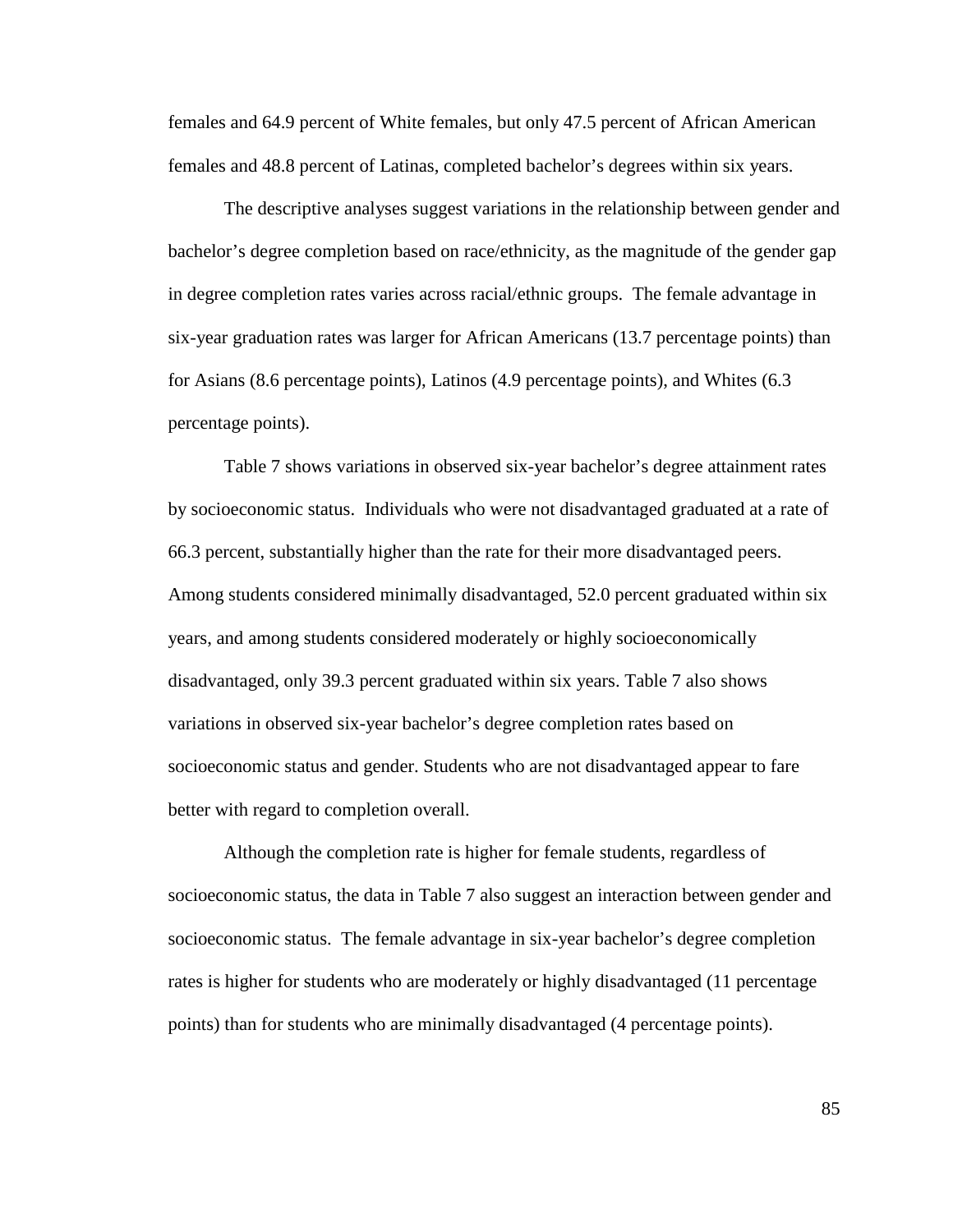|                                    |                | Gender |        | Total |
|------------------------------------|----------------|--------|--------|-------|
| Socioeconomic status               | Completion     | Male   | Female |       |
| Not disadvantaged                  |                | 100.0  | 100.0  | 100.0 |
|                                    | Yes            | 62.3   | 69.6   | 66.3  |
|                                    | N <sub>0</sub> | 37.7   | 30.3   | 33.7  |
| Minimally disadvantaged            |                | 100.0  | 100.0  | 100.0 |
|                                    | Yes            | 49.7   | 53.7   | 52.0  |
|                                    | N <sub>0</sub> | 50.3   | 46.2   | 48.0  |
| Moderately or highly disadvantaged |                | 100.0  | 100.0  | 100.0 |
|                                    | Yes            | 32.9   | 43.9   | 39.3  |
|                                    | N <sub>0</sub> | 67.1   | 56.1   | 60.7  |

Table 7. *Six-Year Completion Rates by Socioeconomic Status and Gender*

*Source*: Analyses of Beginning Postsecondary Students, BPS(96/01).

 Table 8 shows variations in observed six-year bachelor's degree completion rates for socioeconomic status and ethnicity/race. Among all ethnic/racial groups, students not disadvantaged graduated at higher rates than those that were moderately or highly disadvantaged, except for Asian students. The strength of the observed relationships between socioeconomic status and bachelor's degree completion appears strongest for Whites and weakest for African Americans, as the percentage point difference in six-year graduation rates for students who are not disadvantaged and students who are moderately or highly disadvantaged is 28.5 percentage points for Whites and 2.6 percentage points for African Americans. It is also important to note ethnic/racial differences in the distribution of students across socioeconomic status groups. For reference, only 31.0 and 35.4 percent of the Black and Latina/o students in the analyses were not disadvantaged, compared to 51.1 percent of Asian and 60.1 percent of White students.

Descriptive analyses also suggest that observed bachelor's degree completion rates vary based on gender, race/ethnicity, and socioeconomic status. Regardless of ethnicity/race or socioeconomic status, bachelor's degree completion rates are higher for women than for men. Table 9 shows six-year completion rates for students classified as 'not disadvantaged' by gender and ethnicity/race. For each group, graduation rates are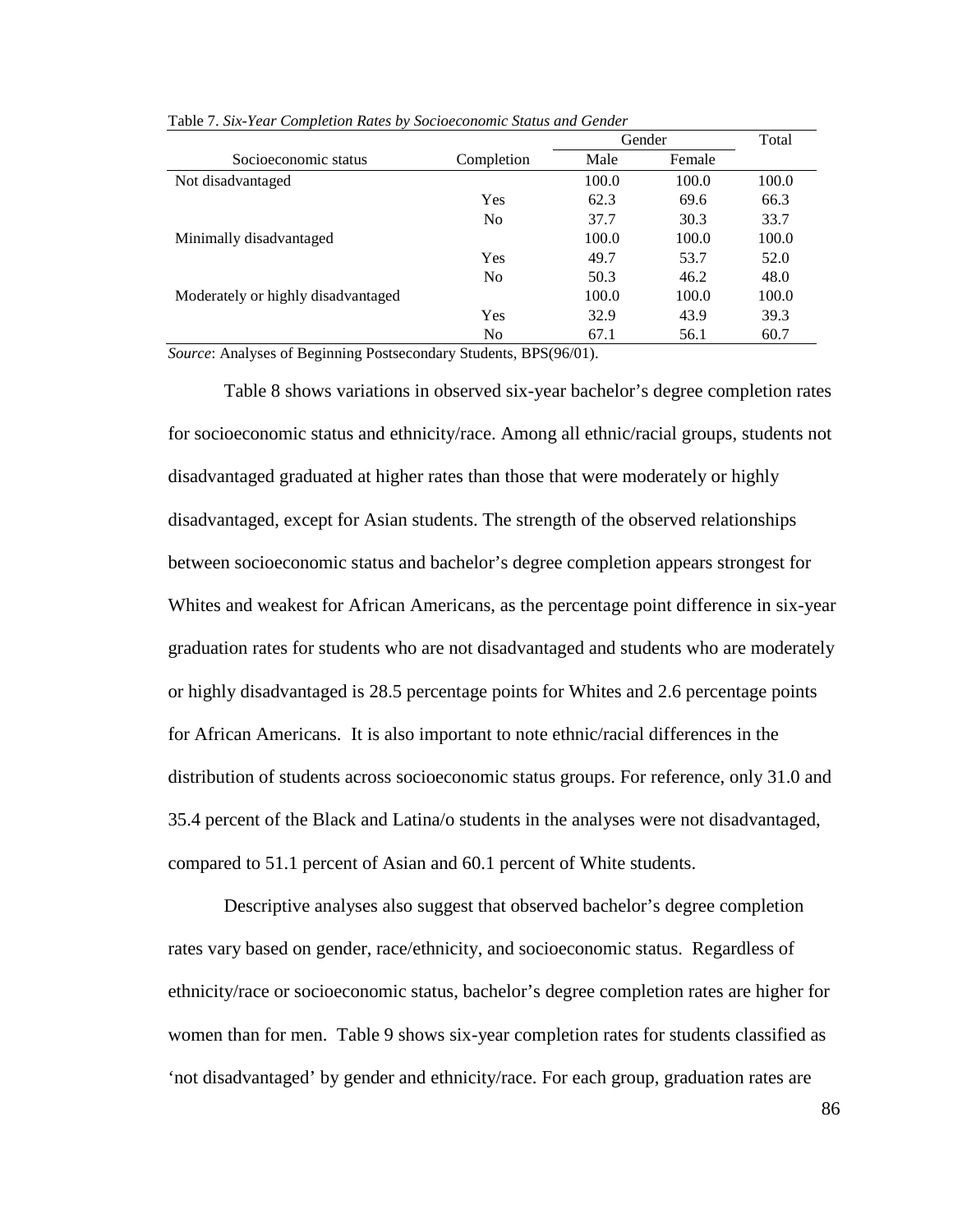higher for women than men. Among these relatively more privileged students, there are large gaps in completion across and within groups. The largest within ethnicity/race group disparity in completion is for African American male (67.6 percent) and female students (78.4 percent). The smallest within ethnicity/race group disparity is for White students, where the difference is only 7.3 percentage points, compared to 11.3 percentage points for African Americans.

|                  |                |               |               | Moderately or |
|------------------|----------------|---------------|---------------|---------------|
| Ethnic/racial    |                | <b>Not</b>    | Minimally     | highly        |
| group            | Completion     | disadvantaged | disadvantaged | disadvantaged |
| African American |                | 100.0         | 100.0         | 100.0         |
|                  | Yes            | 47.8          | 42.6          | 45.2          |
|                  | N <sub>0</sub> | 52.1          | 57.4          | 54.8          |
| Asian            |                | 100.0         | 100.0         | 100.0         |
|                  | Yes            | 73.5          | 75            | 55.2          |
|                  | N <sub>0</sub> | 26.5          | 25            | 44.8          |
| Latina/ $\alpha$ |                | 100.0         | 100.0         | 100.0         |
|                  | Yes            | 55.4          | 45.4          | 37.4          |
|                  | N <sub>0</sub> | 44.6          | 54.6          | 62.6          |
| White            |                | 100.0         | 100.0         | 100.0         |
|                  | Yes            | 68.2          | 53            | 39.7          |
|                  | N <sub>0</sub> | 31.8          | 47            | 60.3          |
| Total            | Yes            | 61.2          | 54            | 44.4          |
|                  | N <sub>0</sub> | 38.8          | 46            | 55.6          |

Table 8. *Six-Year Completion Rates by Ethnicity/race and Socioeconomic Status*

*Source*: Analyses of Beginning Postsecondary Students, BPS(96/01).

Descriptive analyses also indicate that the relationship between gender and ethnicity/race and completion rates varies based on socioeconomic status. Table 9 shows that, for students who were not disadvantaged in terms of socioeconomic status, the female advantage in six-year bachelor's degree completion rates did not vary substantially by ethnicity/race. The gender gap in six-year bachelor's degree completion rates was only slightly smaller for Whites (7.3 percentage points) than for Latinos (9.8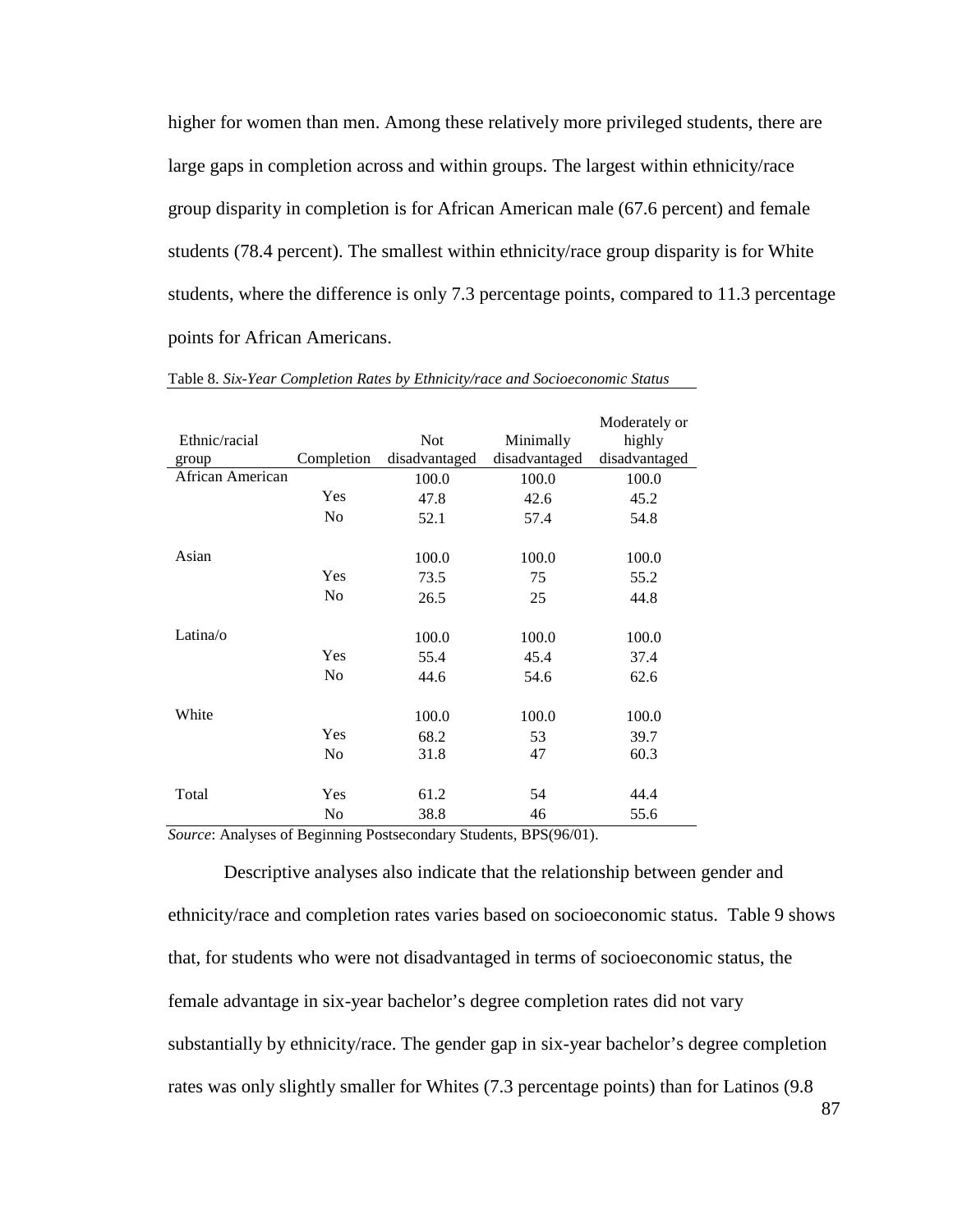percentage points), Asians (10.8 percentage points), and African Americans (11.3

percentage points).

|                | Ethnicity/race |       |              |          |       |  |
|----------------|----------------|-------|--------------|----------|-------|--|
| Completion     | Total          | Asian | <b>Black</b> | Latina/o | White |  |
|                | 100.0          | 100.0 | 100.0        | 100.0    | 100.0 |  |
| Yes            | 69.7           | 78.4  | 52.1         | 59.8     | 71.6  |  |
| No             | 30.3           | 21.6  | 47.9         | 40.2     | 28.4  |  |
|                | 100.0          | 100.0 | 100.0        | 100.0    | 100.0 |  |
| Yes            | 62.3           | 67.6  | 40.8         | 50.0     | 64.3  |  |
| N <sub>0</sub> | 37.7           | 32.4  | 59.2         | 50.0     | 35.7  |  |
|                |                |       |              |          |       |  |

Table 9. *Six-Year Completion Rates for Students 'Not Disadvantaged,' Gender by Ethnicity/Race* 

*Source*: Analyses of Beginning Postsecondary Students, BPS(96/01).

Table 10 shows a different pattern in the relationship between gender and ethnicity/race and six-year completion rates for students classified as 'minimally disadvantaged.' For these students, the female advantage in six-year completion rates was considerably larger for African Americans (14.2 percentage points) than for Asians (7.7 percentage points), Whites (4.3 percentage points), and Latinos. For Latinos who were minimally disadvantaged, six-year bachelor's degree completion rates were comparable for females (45.3 percent) and males (46.4 percent).

| Gender |            | Ethnicity/race |       |              |          |       |  |
|--------|------------|----------------|-------|--------------|----------|-------|--|
|        | Completion | Total          | Asian | <b>Black</b> | Latina/o | White |  |
| Women  |            | 100.0          | 100.0 | 100.0        | 100.0    | 100.0 |  |
|        | Yes        | 53.9           | 79.1  | 48.0         | 45.3     | 54.9  |  |
|        | No         | 46.1           | 20.9  | 52.0         | 54.7     | 45.1  |  |
|        |            |                |       |              |          |       |  |
| Men    |            | 100.0          | 100.0 | 100.0        | 100.0    | 100.0 |  |
|        | Yes        | 49.8           | 71.4  | 33.8         | 46.4     | 50.6  |  |
|        | No         | 50.            | 28.6  | 66.2         | 53.6     | 49.4  |  |

Table 10. *Six-Year Completion Rate for Students 'Minimally Disadvantaged,' Gender by Ethnicity/Race* 

*Source*: Analyses of Beginning Postsecondary Students, BPS(96/01).

Table 11 also shows a larger gender gap in six-year completion rates for African American students than for other ethnic/race groups among those who were 'moderately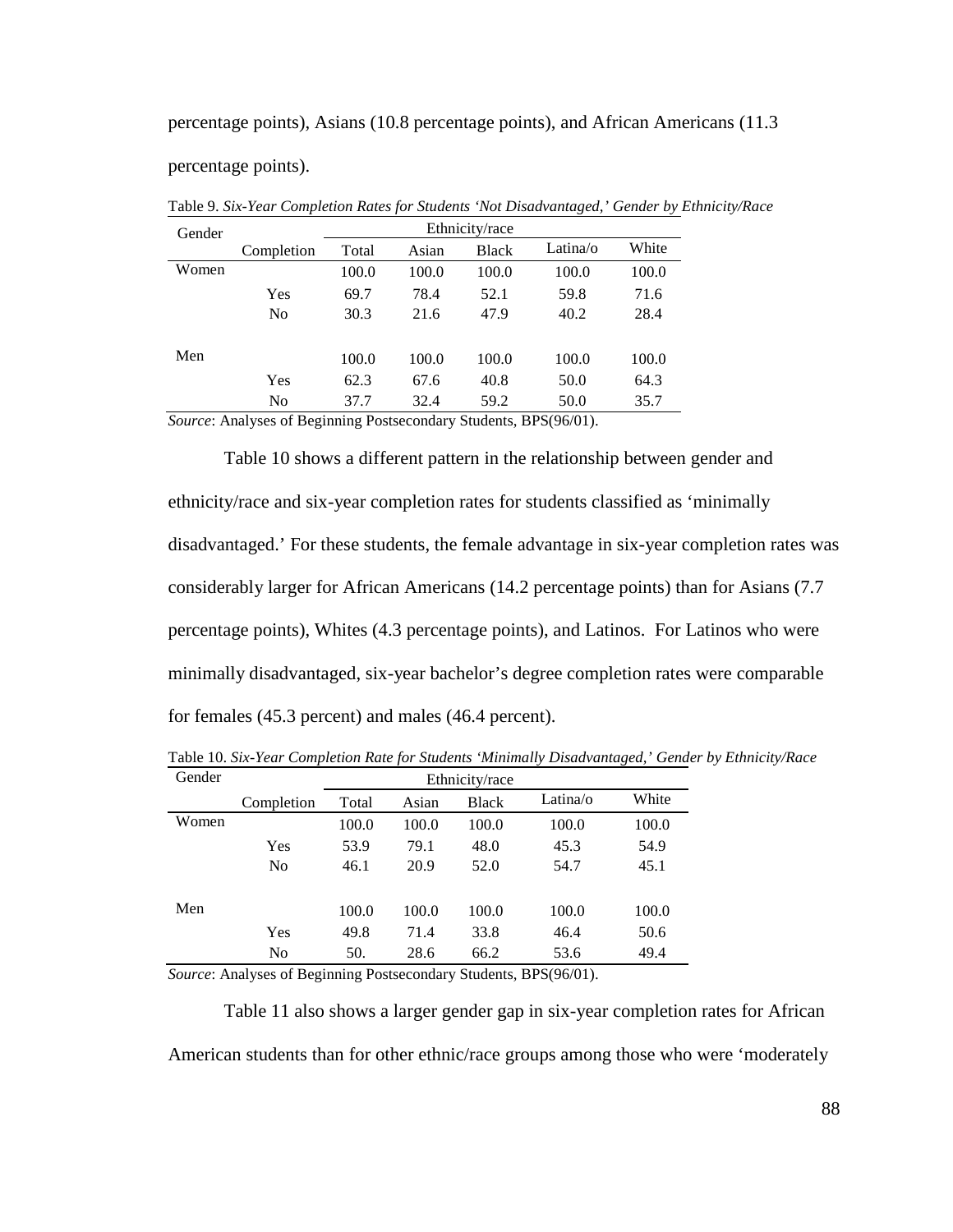or highly disadvantaged'. Graduation rates were higher for women than men regardless of ethnicity/race. But, among these moderately or highly disadvantaged students, the largest within ethnic/race group gender disparity in completion is for African Americans (16.5 percentage points). Similar to the minimally disadvantaged students, the smallest within ethnicity/race group gender disparity was for Latina/o students, where the difference is only 8.4 percentage points (40.7 percent for Latinas and 32.3 percent for Latinos).

| Gender |                | Ethnicity/race |       |              |          |       |  |
|--------|----------------|----------------|-------|--------------|----------|-------|--|
|        | Completion     | Total          | Asian | <b>Black</b> | Latina/o | White |  |
| Women  |                | 100.0          | 100.0 | 100.0        | 100.0    | 100.0 |  |
|        | Yes            | 43.9           | 59.4  | 40.5         | 40.7     | 44.5  |  |
|        | N <sub>0</sub> | 56.1           | 40.6  | 59.5         | 59.3     | 55.5  |  |
| Men    |                | 100.0          | 100.0 | 100.0        | 100.0    | 100.0 |  |
|        | Yes            | 33.1           | 50.0  | 24.0         | 32.3     | 33.7  |  |
|        | N <sub>o</sub> | 66.9           | 50.0  | 76.0         | 67.7     | 66.3  |  |

Table 11. *Six-Year Completion Rate for Students 'Moderately or Highly Disadvantaged,' Gender by Ethnicity/Race* 

*Source*: Analyses of Beginning Postsecondary Students, BPS(96/01).

### **Logistic Regression**

Logistic regression analyses were used to identify differences in likelihood of bachelor's degree completion within six years, with specific attention to the relationship between gender, ethnicity/race, and socioeconomic status, after controlling for other variables. Multiple sets of regressions were performed to examine the relationship between these variables and bachelor's degree completion as specified by the research design. Each set of logistic regression models is described separately.

**All variables, no interactions.** The first logistic regression model included all variables in the model based on Tinto's (1993) theory of student departure and as noted in Chapter 4, but no interaction terms. Table 12 presents the results of this analysis. In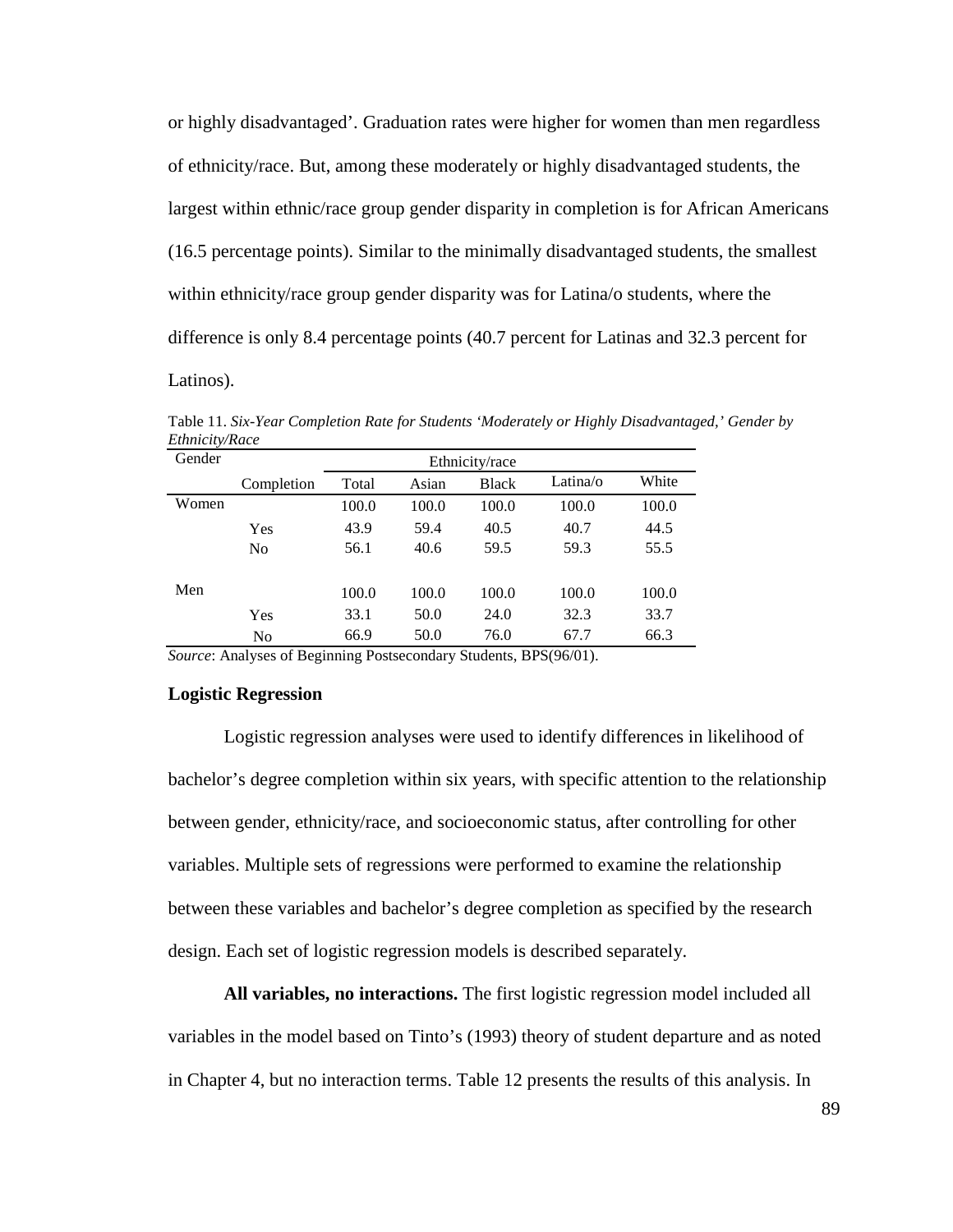this initial model, gender and socioeconomic status were significant predictors of bachelor's degree attainment. Table 12 shows that the likelihood of completing a bachelor's degree in six years was significantly higher for women than for men (oddsratio  $= 1.213$ , p $\le 0.05$ ; but significantly lower for students from moderate to highly disadvantaged compared to students who were not disadvantaged (odds ratio  $= 0.641$ , p<0.05), after controlling for other variables.

Table 12 also shows that likelihood of completion was significantly lower for students who had grades between A- to B (odds ratio =  $0.604$ , p<0.05), B- to B (odds ratio = 0.363, p<0.05), and B- to F (odds ratio = 0.262, p<0.05) compared to students with grades ranging from A to A-.

In addition, students with higher SAT scores were significantly more likely to graduate within six years (odds ratio  $= 1.310$ , p $< 0.05$ ), as were individuals who were more socially integrated (odds ratio  $= 1.299$ , p $< 0.05$ ), net of other variables. Compared to individuals who worked zero hours a week during their last term enrolled (or in 2001), students who worked between 1 and 14 hrs (odds ratio  $= 1.775$ , p<0.05) and 15-25 hours per week (odds ratio = 1.819,  $p<0.05$ ) were significantly more likely to graduate with a bachelor's degree; students who worked 26 or more hours per week were significantly less likely to complete bachelor's degrees within six years (odds ratio =  $0.343$ , p<0.05). Bachelor's degree completion rates were also higher for students who attended public rather than private institutions (odds-ratio  $= 1.644$ , p<0.05) and very selective rather than the least selective institutions (odds-ratio =  $1.510$ , p<0.05).

**All variables, interactions for gender by ethnicity/race and gender by SES.** The second logistic regression model included all independent and control variables as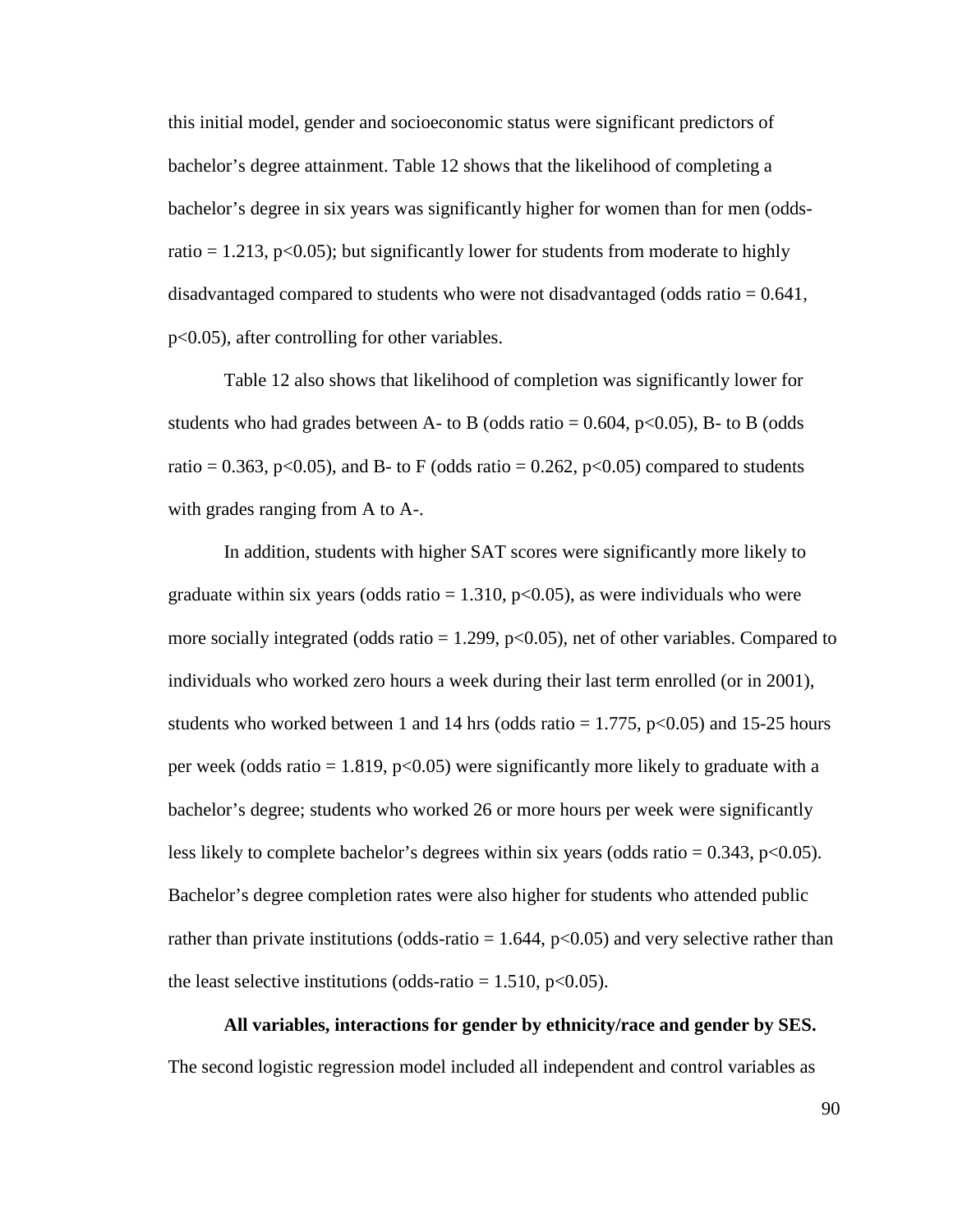well as all interactions for gender and ethnicity/race and SES. Specifically, this resulted in five interaction terms: gender by Black, gender by Asian, gender by Latina/o, gender by minimally disadvantaged, and gender by moderately to highly disadvantaged. None of the interactions with gender was statistically significant.

**All variables, separate models by gender.** Separate logistic regression analyses for women and men were planned to facilitate the interpretation of gender interactions. However, none of the interactions by gender were statistically significant. As such, separate models for women and men were not tested.

**All variables, interactions for ethnicity/race by gender and SES.** The fourth set of logistic regression analyses run were considered to focus on ethnicity/race in predicting bachelor's degree completion. Nine interaction terms were included in this model: Black by gender, Black by minimally disadvantaged, Black by moderately or highly disadvantaged, Asian by gender, Asian by minimally disadvantaged, Asian by moderately or highly disadvantaged, and Latina/o by gender, Latina/o by minimally disadvantaged, and Latina/o by moderately or highly disadvantaged. Of the three focal demographic characteristics, only moderately to highly disadvantaged was a significant predictor of bachelor's degree completion (odds ratio  $= 0.537$ , p $<0.05$ ). In addition, none of the nine interactions was statistically significant.

**All variables, separate models by ethnicity/race.** The final set of planned logistic regression models was separate models by ethnic/racial group. However, as none of the interactions by ethnicity/race were statistically significant no separate models by race/ethnicity were conducted.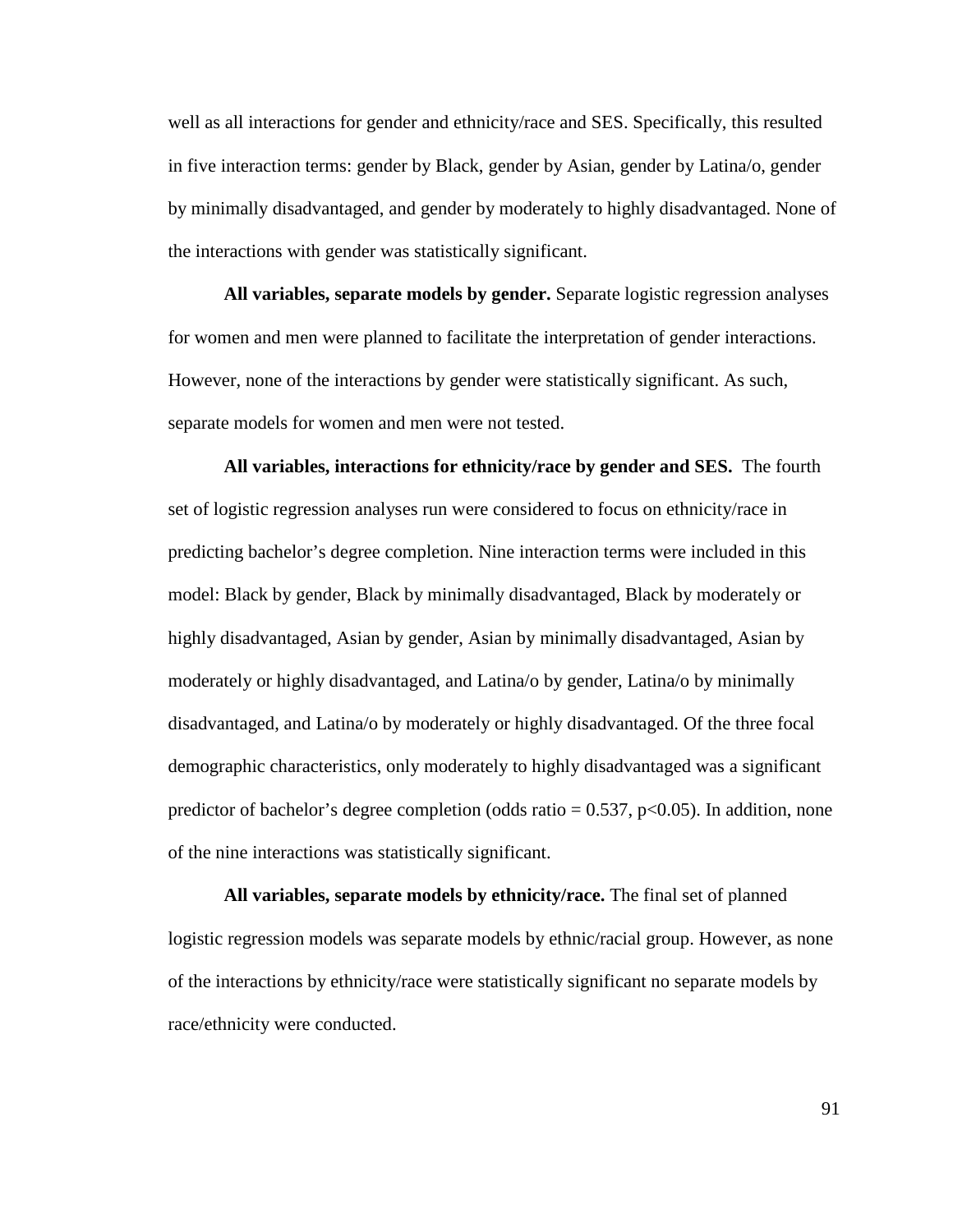| Variable name                          | B        | S.E.  | Sig.  | <b>Odds Ratio</b> |
|----------------------------------------|----------|-------|-------|-------------------|
| Female                                 | 0.193    | 0.091 | 0.034 | 1.213             |
| Male (reference category)              |          |       |       |                   |
| <b>Black</b>                           | $-0.271$ | 0.149 | 0.069 | 0.763             |
| Asian                                  | $-0.044$ | 0.199 | 0.823 | 0.957             |
| Latina/o                               | $-0.235$ | 0.159 | 0.14  | 0.79              |
| White (reference category)             |          |       |       |                   |
| Minimally disadvantaged                | $-0.035$ | 0.101 | 0.733 | 0.966             |
| Moderately to highly disadvantaged     | $-0.445$ | 0.154 | 0.004 | 0.641             |
| Not disadvantaged (reference category) |          |       |       |                   |
| $B$ - to $F$                           | $-1.341$ | 0.174 | 0.000 | 0.262             |
| B to B-                                | $-1.015$ | 0.136 | 0.000 | 0.363             |
| $A$ - to $B$                           | $-0.505$ | 0.109 | 0.000 | 0.604             |
| A to A- (reference category)           |          |       |       |                   |
| <b>SAT</b> score                       | 0.27     | 0.099 | 0.006 | 1.31              |
| Academic integration                   | $-0.007$ | 0.078 | 0.932 | 0.993             |
| Social integration                     | 0.261    | 0.078 | 0.001 | 1.299             |
| $1-14$ hrs per wk                      | 0.574    | 0.152 | 0.000 | 1.775             |
| 14-25 hrs per wk                       | 0.598    | 0.188 | 0.001 | 1.819             |
| 26 or more hrs per wk                  | $-1.07$  | 0.123 | 0.000 | 0.343             |
| 0 hrs per wk (reference category)      |          |       |       |                   |
| Private                                | 0.497    | 0.098 | 0.000 | 1.644             |
| Public (reference category)            |          |       |       |                   |
| Selective                              | 0.22     | 0.117 | 0.060 | 1.246             |
| Very selective                         | 0.412    | 0.124 | 0.001 | 1.510             |
| Least selective (reference category)   |          |       |       |                   |
| Constant                               | 1.091    | 0.156 | 0.000 | 2.977             |

Table 12. *Full Logistic Regression Model, No Interactions* 

Note: 1. The reference group for ethnicity/race is White, for socioeconomic disadvantage is not disadvantaged, high school GPA is A to A-, for hours working per week during the last semester enrolled or in 2001 is zero, and for selectivity, least selective is the reference group. The reference group for selectivity is least selective. *Source*: Beginning Postsecondary Students, BPS(96/01). 2. In this model, 90.5 percent of the 2,720 cases were correctly classified and the Cox & Snell R<sup>2</sup> was equal to 20.9 and the Nagelkerke R<sup>2</sup> was equal to 29.6. p<0.05

#### **Summary**

This chapter presented descriptive and logistic regression analyses used to answer the two research questions and examine the relationship between the three focal demographic student-level characteristics. Descriptive statistics confirm that there are differences in the relationship between gender and ethnicity/race and gender and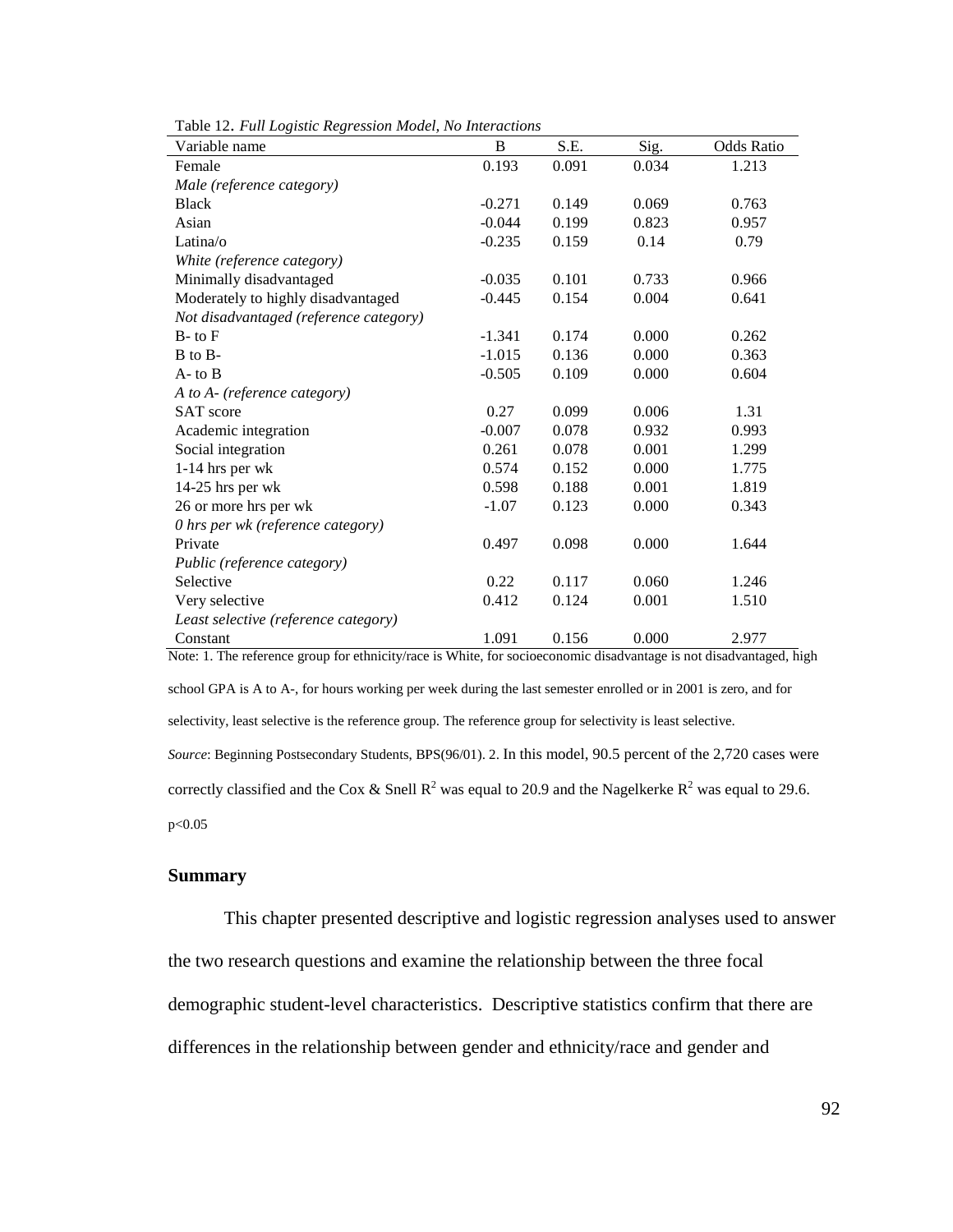socioeconomic status with respect to bachelor's degree completion. After controlling for other variables in the logistic regression analyses, gender and socioeconomic status were significant predictors of bachelor's degree completion. Interactions between the three focal variables were not significant in any of the logistic regression models. A summary and discussion of the findings are presented in the next chapter. The final chapter also includes implications of this research for research, policy, practice, and ends with a brief conclusion.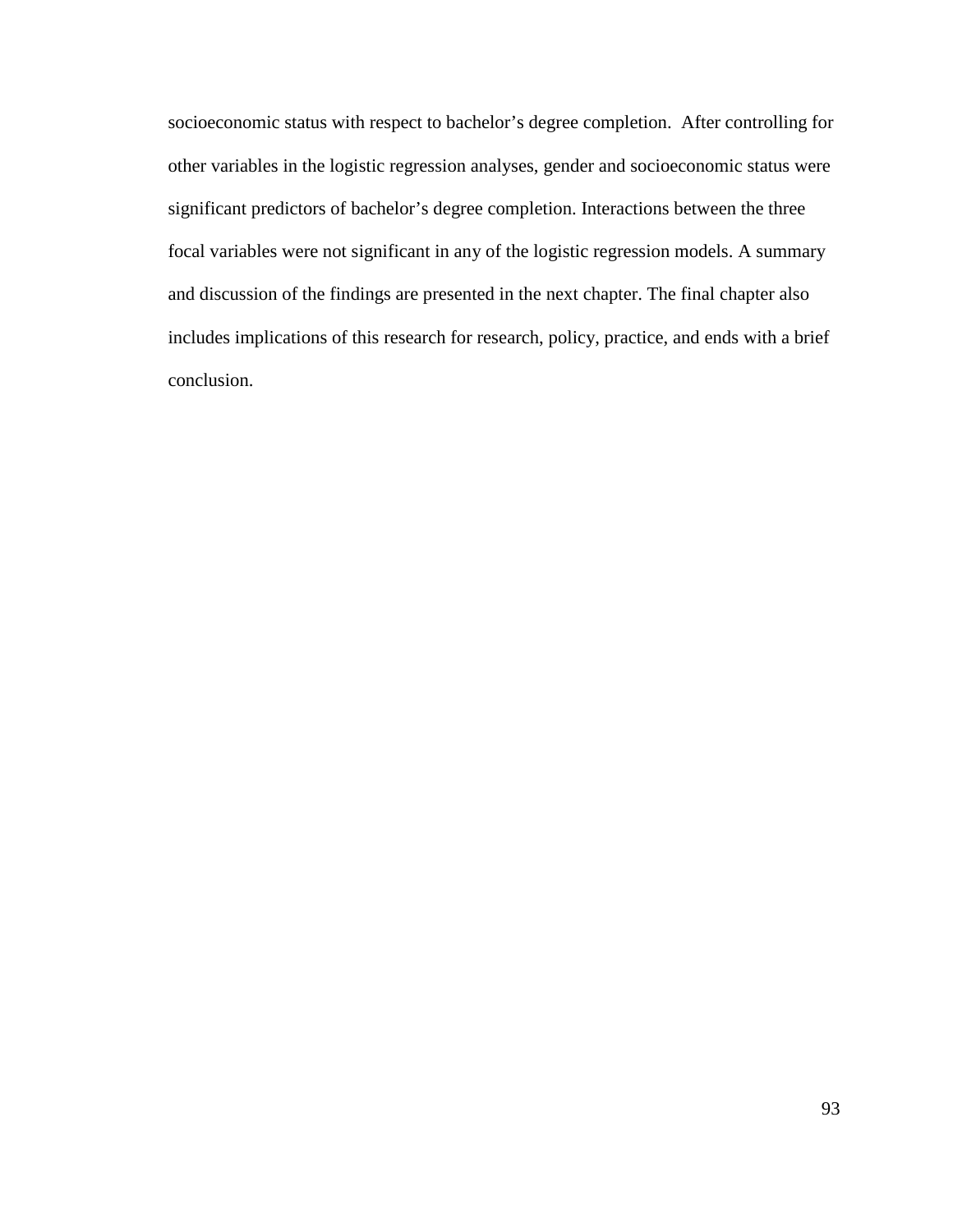#### **CHAPTER 6: Discussion & Implications**

## **Introduction**

This chapter reviews the findings and discusses them in the context of research on bachelor's degree completion. Specific attention is given toward implications for practice and policy, as higher education research that focuses on student success is intrinsically practical. Finally, a brief concluding note is offered.

### **Summary of Findings**

At least four conclusions may be drawn from these analyses. First, the descriptive findings are consistent with past research showing that bachelor's degree completion rates are higher for women than for men (e.g., Buchmann & DiPrete, 2006; Jacobs, 1999; Wohlegmuth et al., 2007), Asian compared to White, Latina/o, and African American students (e.g., Astin et al., 1996; Oseguera, 2005), and students with higher socioeconomic status compared to those of lower socioeconomic status (Baum & Ma, 2007; Walpole, 2003, 2008). In addition, the findings of the logistic regression analysis show that gender and socioeconomic status are statistically significant predictors of bachelor's degree completion even after controlling for measures of pre-college achievement (i.e., high school GPA and SAT scores), academic and social integration, number of hours worked per week, institutional sector and selectivity. The findings from the logistic regression models; however, do not reveal a significant difference by ethnicity/race.

Second, the results of this research suggest that observed interactions among gender, ethnicity/race, socioeconomic status, and bachelor's degree completion may be explained by other predictors of persistence. This research focused on aligning the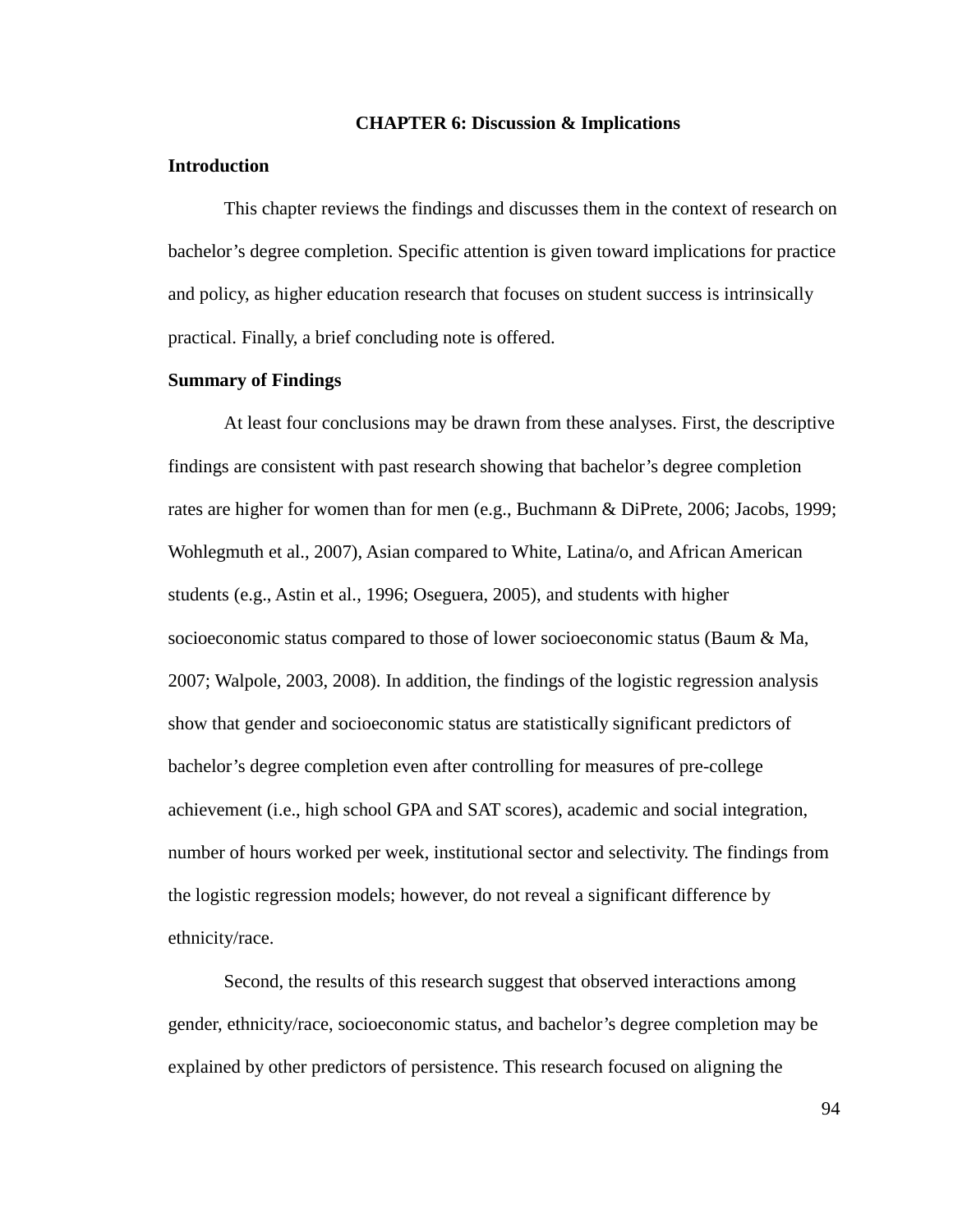conceptual and statistical interaction of student-level demographic characteristics using a critical race feminist perspective and Tinto's (1993) conceptual model of student departure. Such framing was anticipated to reveal differences in likelihood of completion both across and within demographic groups. However, despite the observed differences and the conceptual framework, the relationship between particular demographic characteristics and bachelor's degree completion did not depend on the other demographic variables in the logistic regression analyses in this study.

The lack of statistical significance for the interactions among gender, ethnicity/race, and socioeconomic status may be attributable to the BPS data set and final analytic sample. Missing data may have influenced the findings. Low numbers of students in particular gender, ethnicity/race, and socioeconomic status subgroups may have also reduced the statistical power to detect interactions. For example, among African Americans, there were large observed disparities in gender but no statistically significant interactions were detected. However, the unweighted number of African Americans included in the sample was 560, of which 44.1 percent were male. Given this limitation with the data set, the results of the descriptive analyses, and the underlying conceptual framework, sustained attention toward gender, ethnicity/race, and socioeconomic status remains relevant.

Third, like prior research, the results document the positive relationship between academic achievement and likelihood of completion. In this dissertation, high school GPA and SAT score are positively related to the likelihood of bachelor's degree completion after controlling for other variables. However, these findings should be taken with caution, as past research that shows that academic achievement alone does not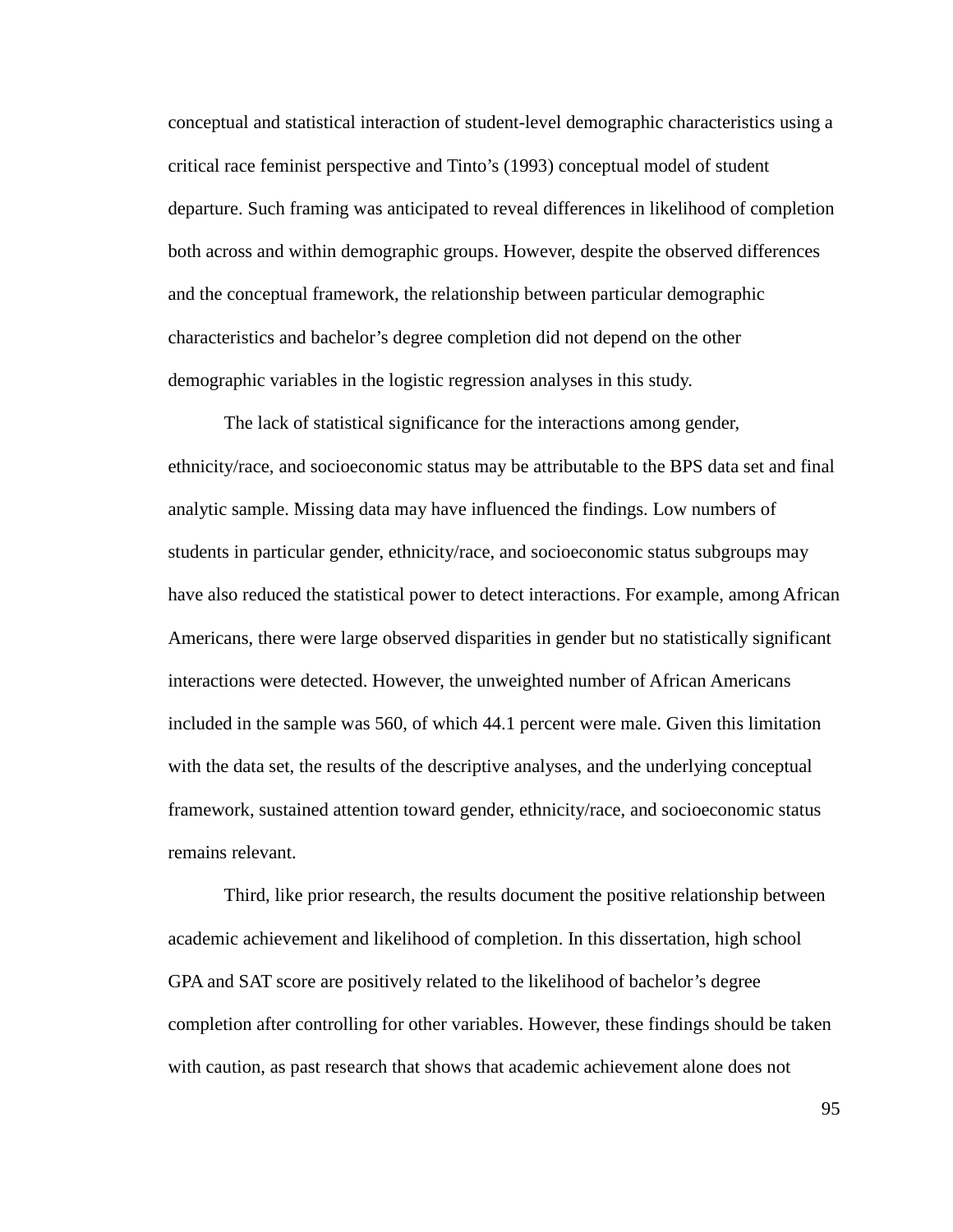prevent students from withdrawing from degree programs. For example, Baum and Ma's (2007) work shows that even after controlling for academic achievement, differences in completion persist based on other demographic characteristics, like social class.

Hours worked during the last year enrolled also significantly predicted completion. In general, there were significant differences between likelihood of completion among individuals who did not work and those who worked between 1 and 14, 15-25, and 26 or hours per week. Consistent with prior research suggesting that working between 1 and 20 hours per week may be positively related to the likelihood of persistence and completion (e.g., Pascarella & Terenzini, 2005; Perna, 2010), the results of this research show that a greater likelihood of degree completion for students who work between 1 and 25 hours per week than for students who do not work. Moreover, also like other research, working more than 25 hours per week is associated with lower likelihood of bachelor's degree completion than not working. Prior research suggesting that students' social integration is a key element to completion was also confirmed by the findings in this dissertation (Braxton et al., 2007; Kuh et al., 2008; Tinto, 1993). The findings also confirmed that institution-level characteristics, like sector and selectivity, should continue to be included in models of bachelor's degree completion along with measures of student characteristics.

Finally, this research suggests that continued attention to Tinto's (1993) Theory of Student Departure is warranted. While modifications by John Braxton and other higher education scholars (e.g., Braxton et al., 1997; Braxton et al., 2007) have provided important insight to this theory, continued gaps in bachelor's degree attainment across groups suggest that more conceptual and methodological work is required. The critical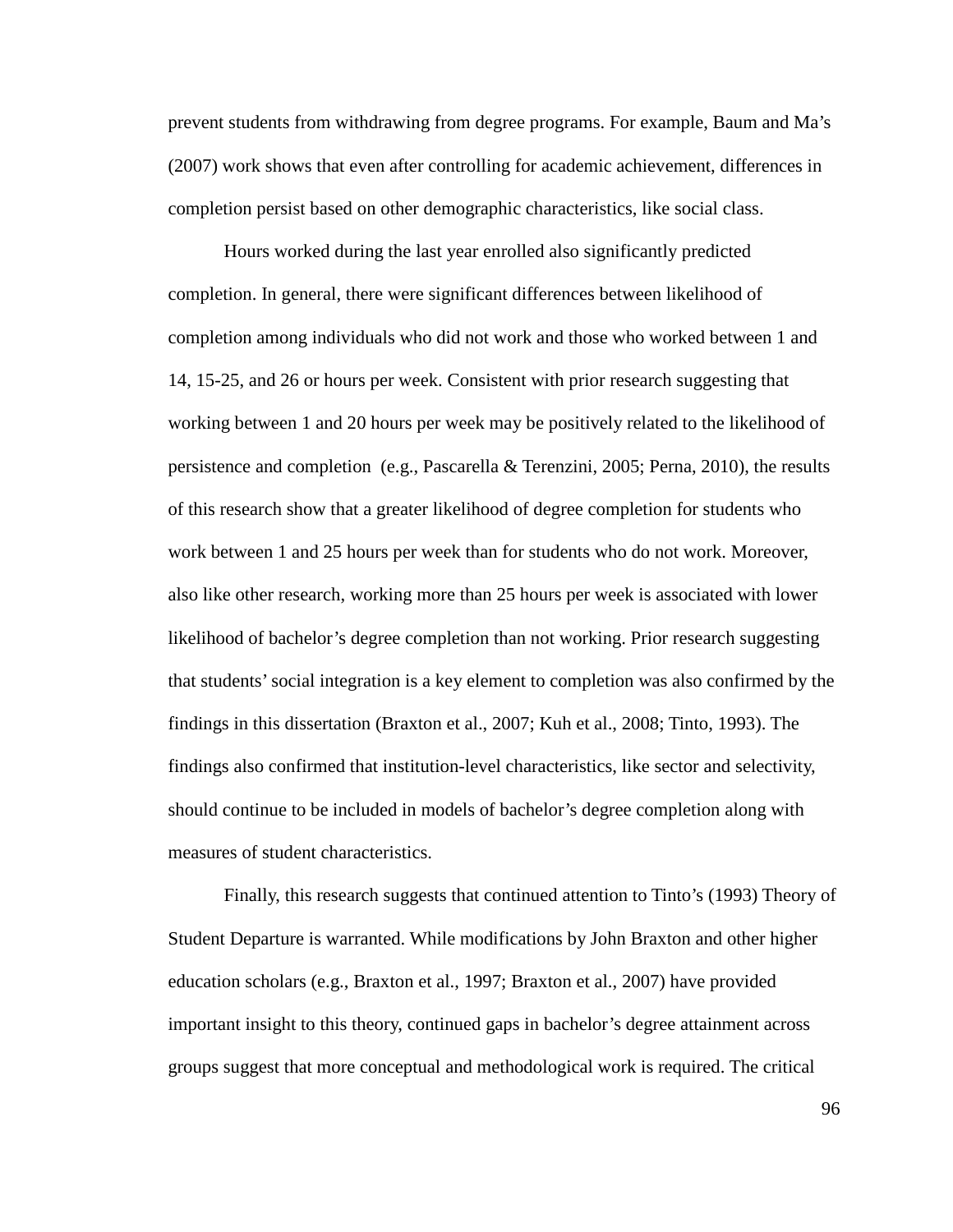race feminist theoretical approach in conjunction with Tinto's (1993) theory may be particularly useful with regard to acknowledging the possibility of marginalization for all students, and working to understand students at the intersections of gender, ethnicity/race, and socioeconomic status specifically.

## **Implications for Practice**

While this research supports the consideration of gender, ethnicity/race, and socioeconomic status to examine the predictors of bachelor's degree completion, the findings also have implications for retention programming (Blake, 2007; Braxton  $\&$ McClendon, 2001; Tinto, 2006). Among the seven guidelines suggested for shaping practice, Braxton and colleagues (2007) note that: "practicing institutional integrity by assuring the congruence of institutional actions with the goals and values espoused by the institution" (p. 11) is necessary. As few institutions would suggest their mission is to inhibit student completion of their bachelor's degree programs, it behooves postsecondary stakeholders (e.g., faculty and staff) to make concerted efforts at better understanding how demography (among other things) plays a role in matriculated students' attainment.

In terms of retention programming, this may mean educating staff on differences both within and between gender, ethnic/racial and socioeconomic status groups (Blake, 2007; Kuh et al., 2005). Given the results of the descriptive analyses from this study, such education may encourage the development of more nuanced retention strategies that incorporate attention to multiple demographic characteristics, particularly gender, ethnicity/race, and socioeconomic status. If attention is not provided to the nuance in demographic differences between bachelor's degree completion and attrition,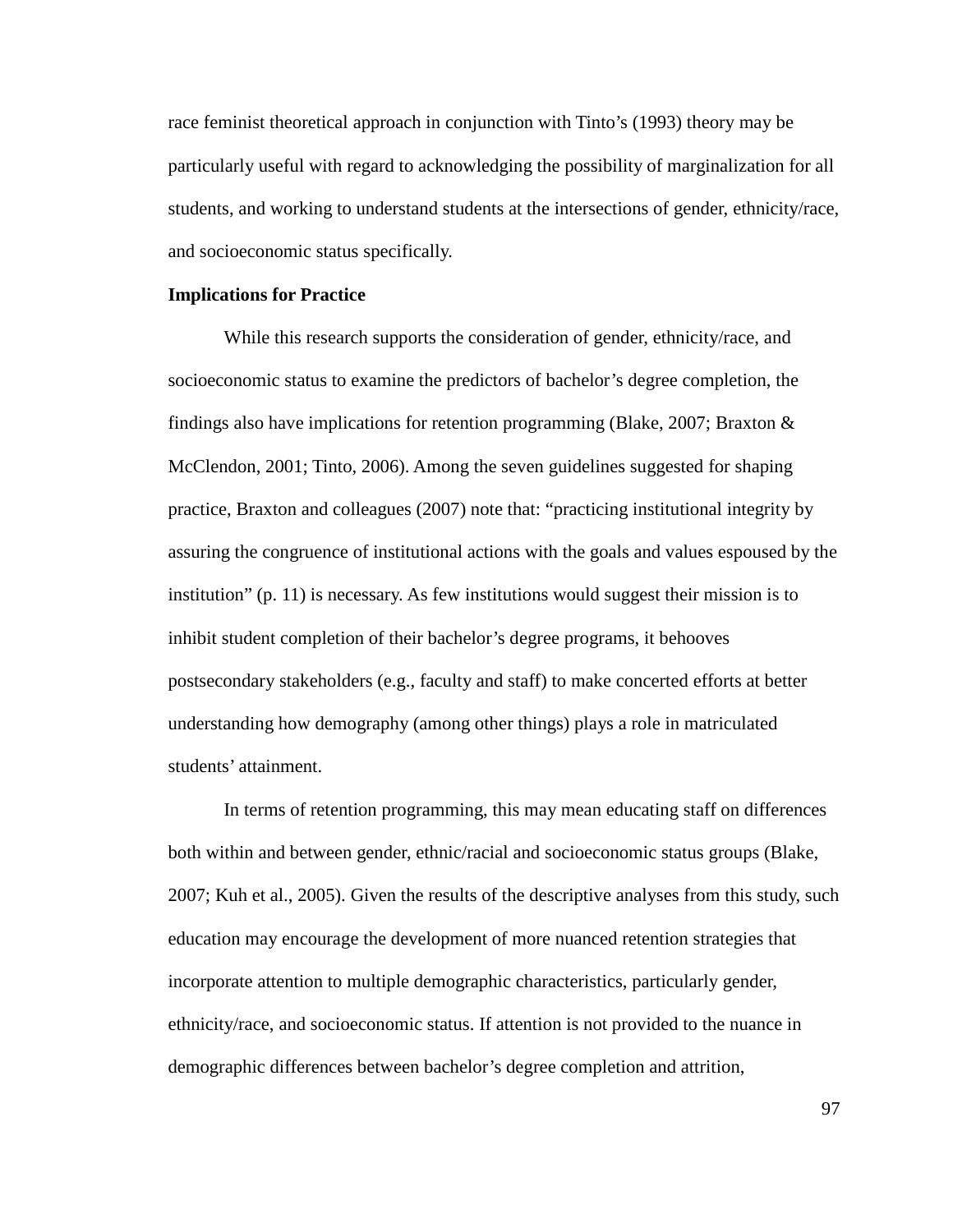postsecondary stakeholders may inadvertently perpetuate the unequal distribution of benefits that are conferred in a lifetime. Though statistical interactions among gender, ethnicity/race, and socioeconomic status were not found in this study, descriptive data in this and other studies suggest relationships among these characteristics (i.e., Nettles  $\&$ Perna, 1997; NCHEMS, 2009; Thompson et al., 2006).

While ethnicity/race remains an important predictor in models of completion, other demographic characteristics are also relevant. As Lundberg and colleagues (2007) remind retention specialists, some demographic characteristics may be correlated, but, for example, "institutions cannot assume that addressing the needs of first-generation students will concomitantly address the needs of students of color" (p. 76). Along those lines, more attention by way of retention should be provided for students from lower socioeconomic strata. At present, few organizations and programs identify at-risk students based on socioeconomic status and continuously support their persistence to completion beyond admissions. The findings from this research suggest that the virtual omission of social class in postsecondary education retention efforts may in fact serve to inhibit decreases in completion gaps.

#### **Implications for Research**

 As Adelman (2006) noted, research on bachelor's degree completion remains scant. The research presented in this dissertation confirms that more should be done to understand likelihood of bachelor's degree completion since attrition remains likely for the average student. While additional quantitative research is necessary to improve predictive models of completion, an equally important aspect of this research pertains to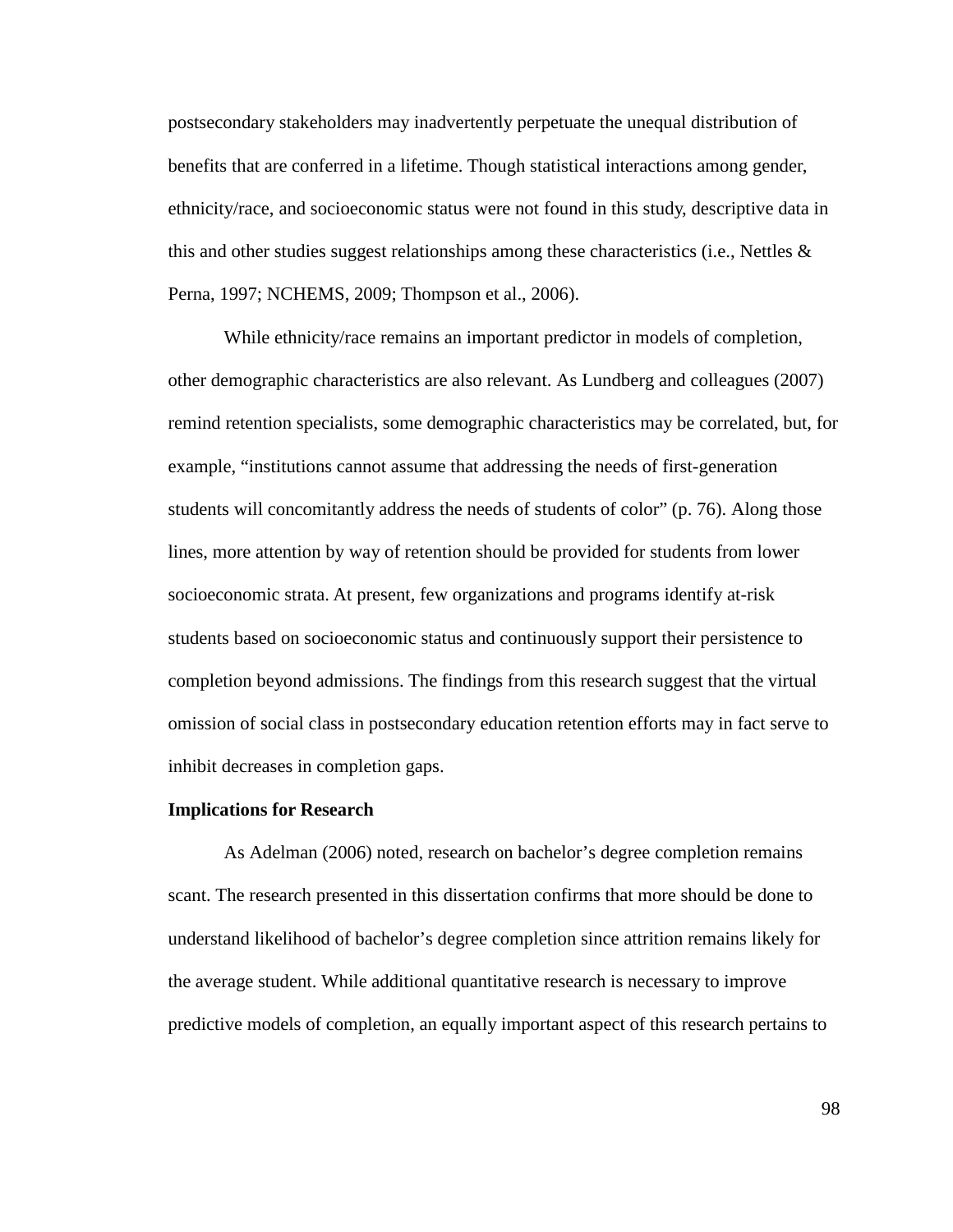theory development. A discussion of the implications of this research in terms of theory development and quantitative analysis is noted below.

 **Theory development.** The findings of this research suggest that consideration of interactions in postsecondary educational research, and specifically prediction of bachelor's degree completion, should continue to be explored. Classic as well as more contemporary sociological theory development shows that approaches like critical race feminist theory, highlighted in this dissertation, may prove useful in terms of better understanding marginalization. However, per Creswell (2003), additional theoretical and qualitative research is needed to continue refining the conceptualization of disparities in bachelor's degree completion.

 John Braxton has shown in multiple scholarly contributions (e.g., Braxton, Brier, & Steele, 2007; Braxton, Hirschy, & McClendon, 2004) that consideration of integration and use of Tinto's (1993) conceptual model of student departure must be extended to improve retention. While refined measurement of academic and social integration is important, translating support of integration by faculty members for students is crucial (Blake, 2007; Pike et al., 2003). For example, scholars who study diversity, critical race theory, and postsecondary success directly and indirectly show how the campus culture and environment can inhibit attainment. Further, the problems with persistence and attrition by students deemed academically capable suggest that more work is needed to theorize postsecondary success and completion (Massey & Fischer, 2005; Spencer, Steele, & Quinn, 1999).

**Quantitative research.** To address the limitations of this research, additional quantitative research in the field of higher education is needed. First, this study should be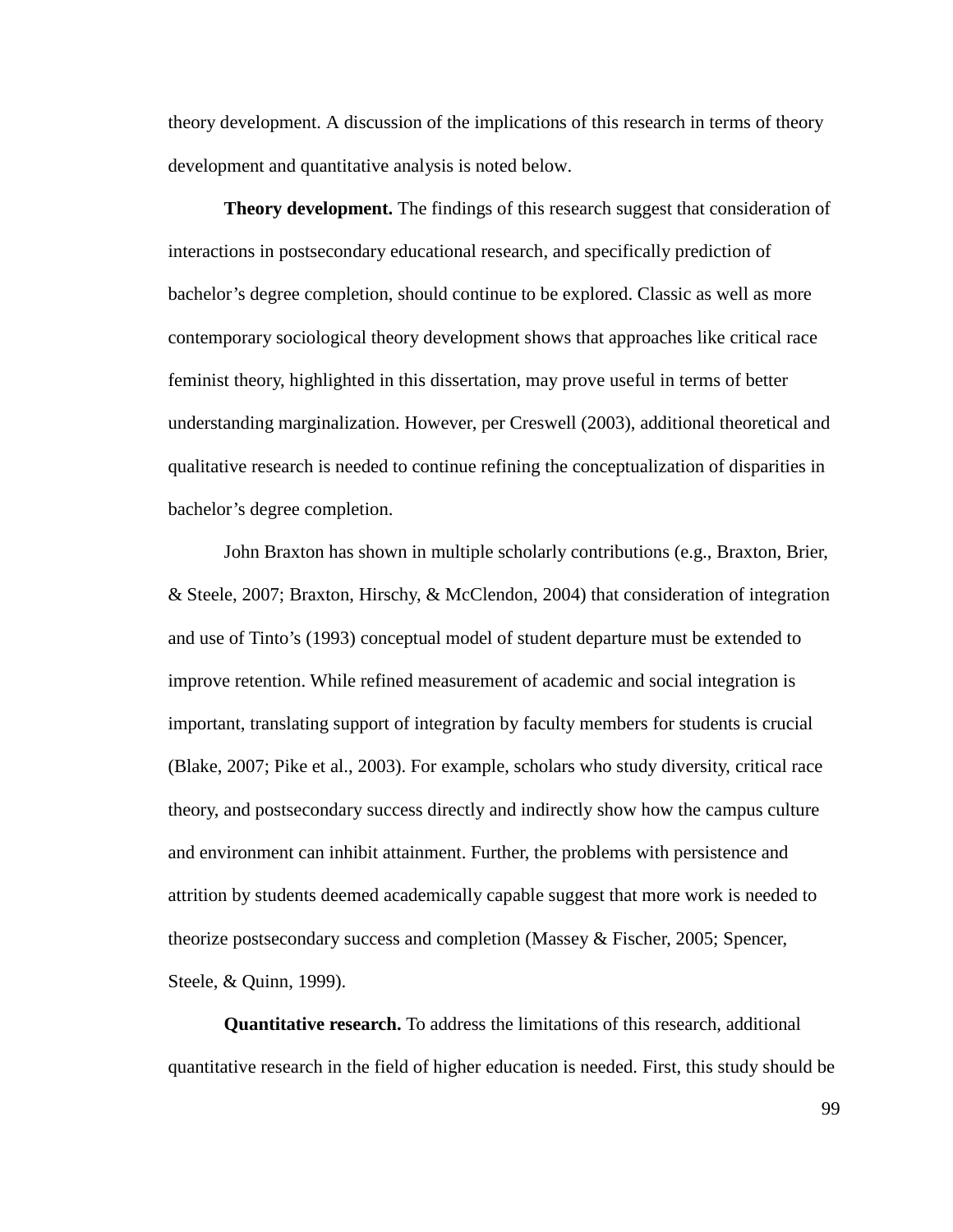replicated with other data sets, specifically institutional data. In fact, institutional data is the most appropriate type of data for an institution seeking to identify retention solutions for marginalized students. While retention policies may be developed based on trends for national data, institutional data is the appropriate level for which to implement effective context-specific solutions.

Second, models of bachelor's degree completion should continue to include student and institutional characteristics, as well as interactions where appropriate. Building upon this and Chen's (2008) work specifically, others might consider the interaction of working, financial aid, and demography in modeling bachelor's degree completion. Although political pressures to improve bachelor's degree completion rates are well intentioned, more research should be conducted to identify and account for these seemingly relevant contextual factors. In a similar vein, scholars must expand the body of research on minority-serving institutions, and both minority and majority students on campus (see Kim, 2001; Kim & Conrad, 2006). For example, relatively little is known about the institutional context of historically Black colleges and universities (HBCUs) and how they 'confer' success to African American students, and yet, HBCU proponents often declare their success with African American students based on older data, theoretically anemic approaches, and poorly defined measures of institutional context. Similar issues pertain our understanding of the benefits Latina/o students receive at Hispanic-serving institutions, or Native students at Tribal Colleges and Universities, and women at single-sex institutions. More focused research in these areas may inform modeling and policy-making at traditionally White, and/or co-educational postsecondary institutions.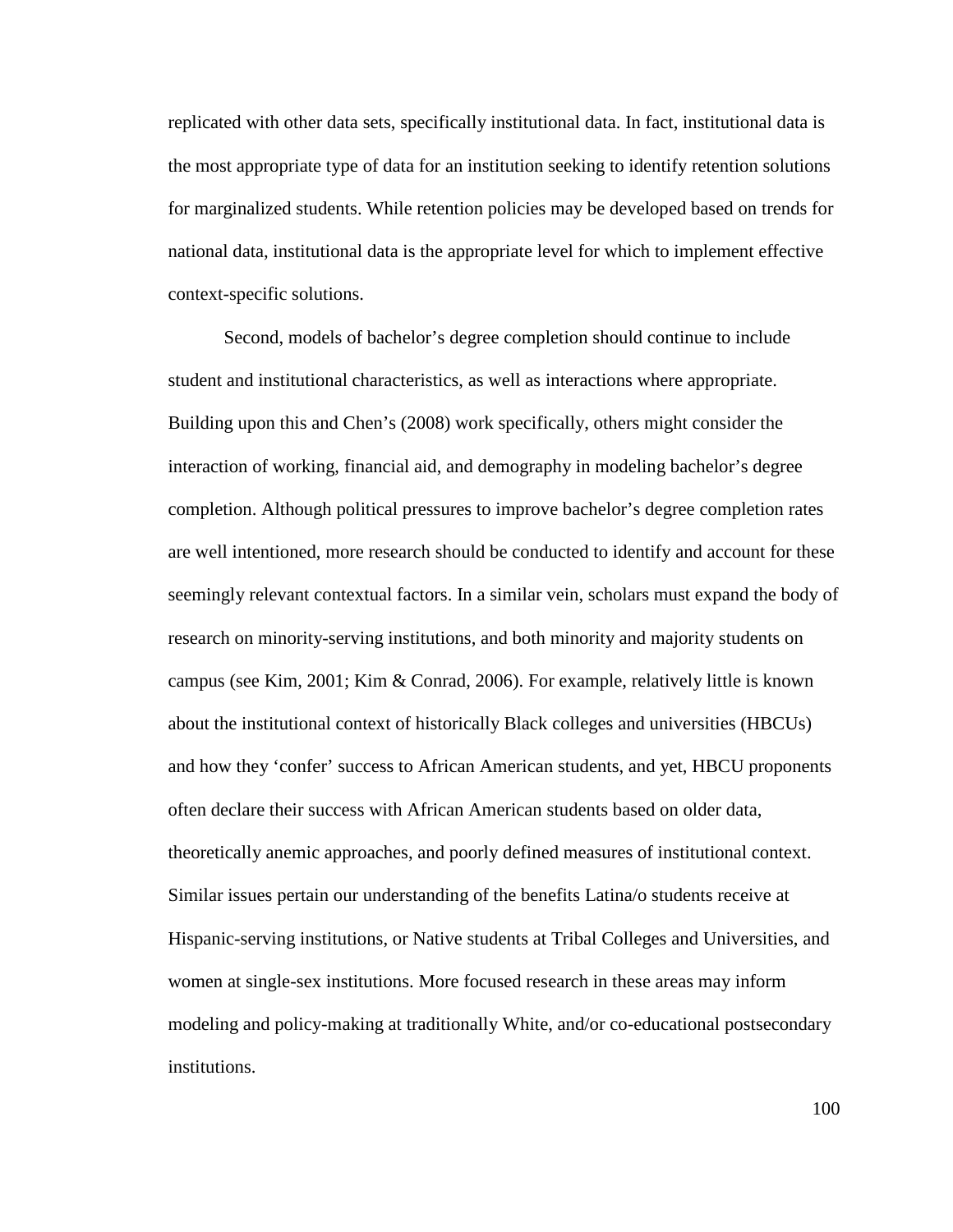Along related lines, there is considerable room for improvement in retentionrelated research. In particular, stakeholders might use institutional research to (1) better understand factors affecting retention at individual institutions, (2) seek improvements in the calculation of graduation rates (see Astin, 1997), and (3) participate in value-added research to better identify and characterize success. Furthermore, it is likely that use of institutional data, as opposed to nationally representative data (i.e., like the BPS) will prove more useful for institutions attempting to identify and address the needs of marginalized or at risk students at the intersections of gender, ethnicity/race, and socioeconomic status. Better use of institutional data will help individual institutions with their own undergraduates. Such research may also prove helpful for peer institutions seeking alternative perspectives as well.

Additional research on the role of socioeconomic status and bachelor's degree completion is needed. Scholars have noted the large influx of undergraduates from lower socioeconomic strata to bachelor's degree programs (Baum & Ma, 2007), and yet, while some colleges and universities have attempted to address financial barriers (e.g., Perna, Lundy-Wagner, Yee, Brill & Tedal, in press), scholars have yet to fully characterize the economic aspect of persistence to attainment. Work like Titus' (2006a) should continue to specifically examine students from one socioeconomic stratum to better understand the gaps in both persistence and completion by socioeconomic status. In fact, the descriptive tables (i.e., Table 9, Table 10, and Table 11) reveal a large influence of socioeconomic status on six-year graduation rates in this research.

Along similar lines, the analyses presented in this dissertation also implicitly support past research – theoretical and empirical – on the relationship between student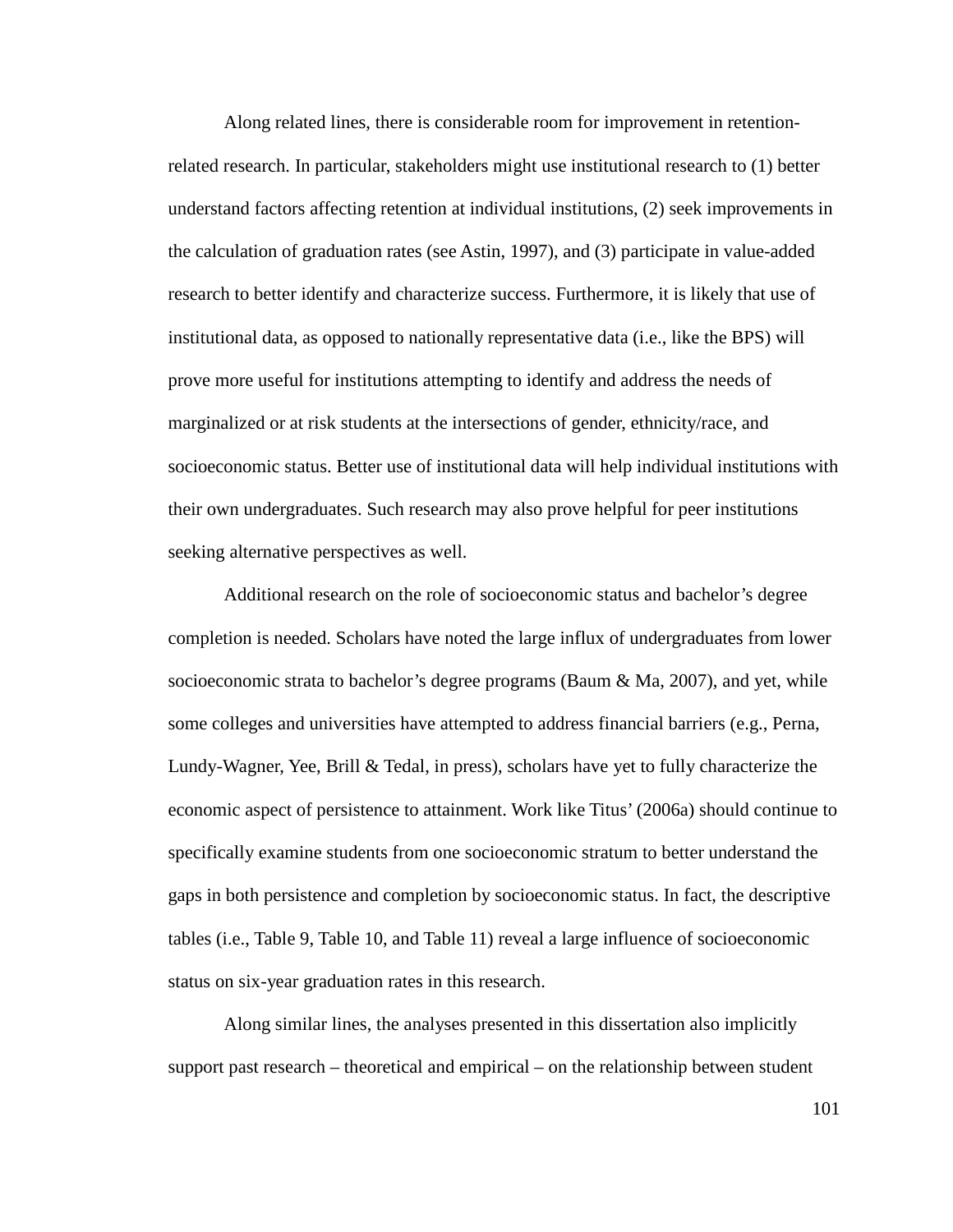socioeconomic status, working, and bachelor's degree completion. Although the model presented does not include a measure of financial aid, the consensus among higher education stakeholders is that financial aid continues to be an important factor in providing access to college for many lower income and financially needy students (Chen, 2008; Terenzini, Bernal, & Cabrera, 2001). More research is needed to identify the differential effects of scholarship, grant, and various types of loan aid on completion. Continued attention should also be paid toward aligning the needs, goals, and efforts at accountability of higher education and financial aid policy at the national, regional, and institution level (National Center on Public Policy, 2009). While programs like the highly-recognized Georgia Hope Scholarship *on average* provide students with a unique opportunity to obtain a local education at low cost (Dee & Jackson, 1999; Dynarski, 2000), the inability by politicians and other policy-makers to effectively address issues related to need- and merit-based aid for low- and lower-income students remains problematic (Baum, 2007; Gladieux & Perna, 2005; Perna et al., in press). The persistent significance of socioeconomic status in this study suggests that working and financial aid, among other economically related factors should continue to be explored in understanding and improving degree attainment.

Finally, while descriptive statistics provide information on basic relationships between institutional characteristics and bachelor's degree completion, more work is needed. Selectivity and sector consistently have a significant effect on completion, yet other characteristics may shed additional light onto disparities. For example, additional attention to bachelor's degree completion gaps across gender, ethnicity/race, and socioeconomic status at institutions with large and/or successful athletics programs (e.g.,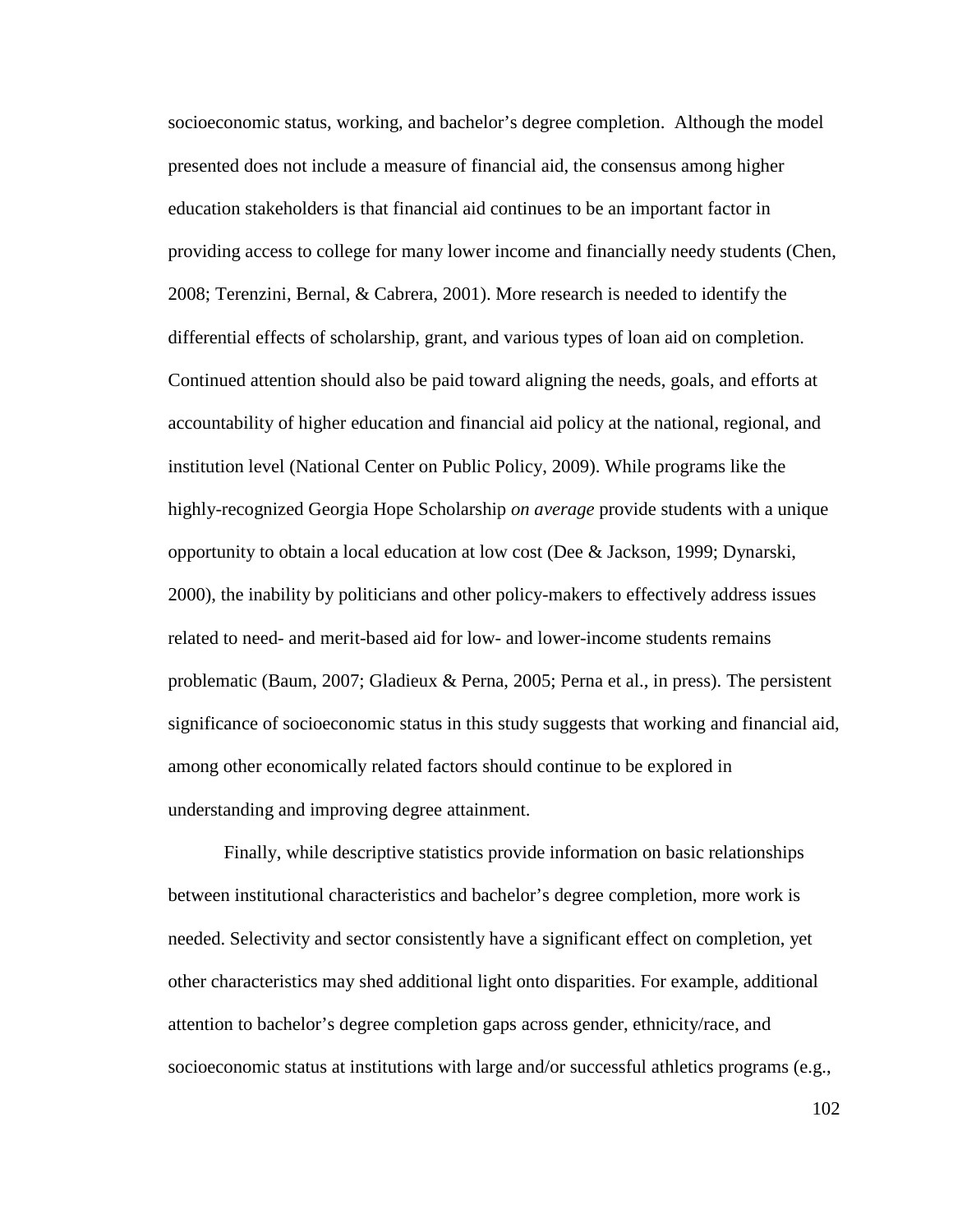Tucker, 2004), or sponsored research programs (e.g., Kim et al., 2003) might be considered more fully. This would not only improve transparency in funding allocation, but may also inform how such allocations affect student success and completion.

# **Conclusion**

 Although access to a bachelor's degree has expanded over the past fifty years, the bachelor's degree remains an elusive goal for many students who matriculate to four-year colleges and universities. While disparities in bachelor's degree completion are persistent across gender, ethnicity/race, and socioeconomic status, this research provides a logical rationale for considering different theoretical approaches and incorporating statistical interactions to improve predictive models. As such, it follows that models of completion may inform subsequent research on attainment and even modifications in retention policy and practice. All admitted four-year postsecondary students deserve support from their institution to successfully complete bachelor's degree programs. By developing more nuanced and critical models of bachelor's degree completion, the benefits of such a degree will be afforded to more students, institutions, and communities.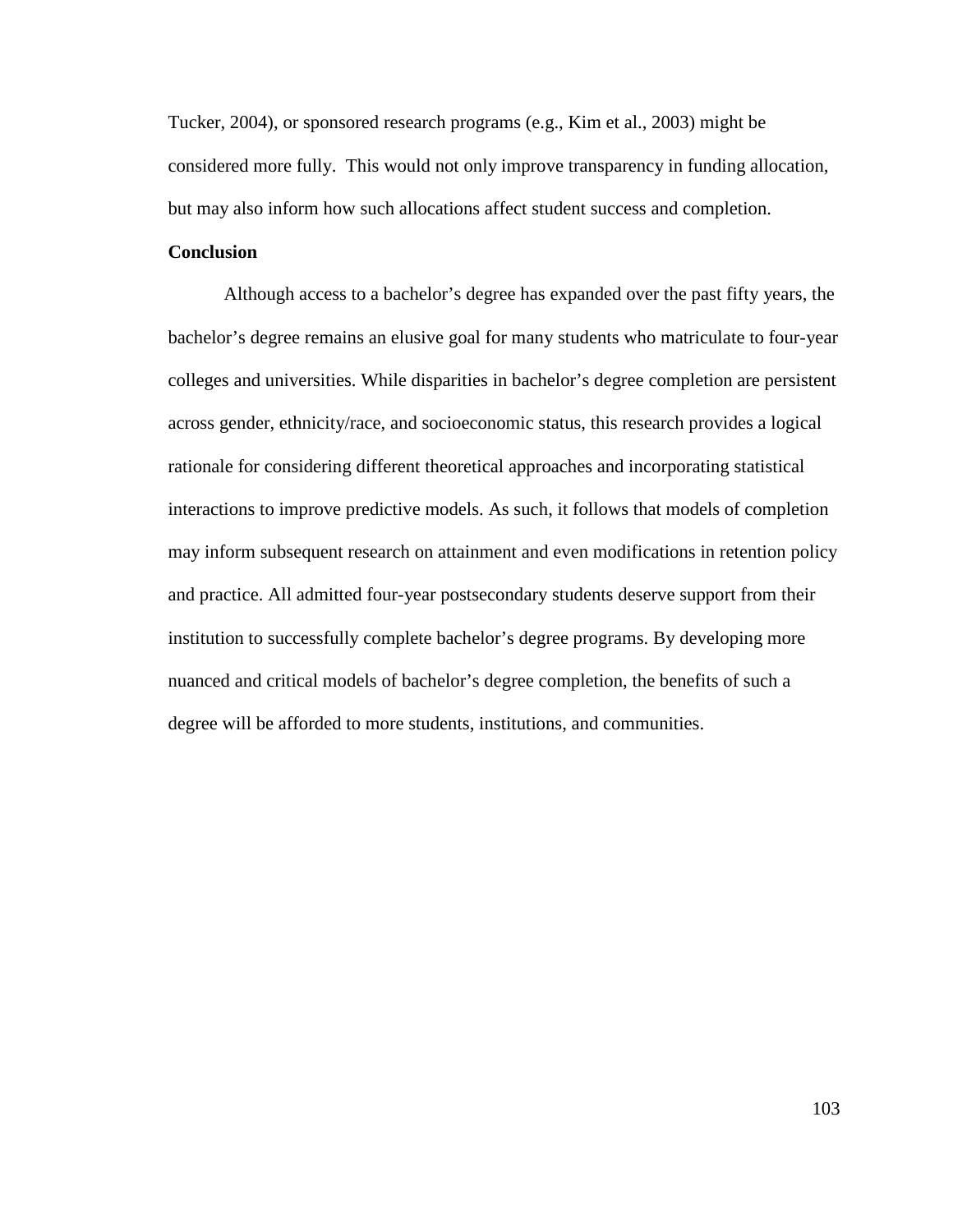### **BIBLIOGRAPHY**

- Acker, J. (2006). Inequality regimes: Gender, class, and race in organizations. *Gender & Society, 20*(4), 441-464.
- Adleman, C. (1999). *Answers in the Toolbox: Academic Intensity, Attendance Patterns, and Bachelor's Degree Attainment*. Washington, DC: U.S. Department of Education, Office of Educational Research and Improvement.
- Adleman, C. (2006). *The Tool box Revisited: Paths to degree completion from high school through college*. U.S. Department of Education, Washington, DC.
- Alexander, F.K. (2000). The changing face of accountability: Monitoring and assessing institutional performance in higher education. *Journal of Higher Education, 71*(4), 411-431.
- Alexander, K.L., Riordan, C., Fennessey, J., & Pallas, A.M. (1982). Social background, academic resources, and college graduation: Recent evidence from the National Longitudinal Survey. *American Journal of Education, 90*(4), 315-333.
- Allison, P. D. (2001) *Missing Data*. Newbury Park, CA: Sage.
- Alon, S. (2007). The influence of financial aid in leveling group differences in graduating from elite institutions. *Economics of Education Review, 26*, 296-311.
- Alon, S., & Tienda, M. (2005). Assessing the ''Mismatch" hypothesis: Differentials in college graduation rates by institutional selectivity. *Sociology of Education, 78*(4), 294–315.
- Arcidiacono, P. (2004). Ability sorting and the returns to college major. *Journal of Econometrics, 121*, 343-375.
- Asher, N. (2007). Made in the (Multicultural) U.S.A.: Unpacking tensions of race, culture, gender, and sexuality in education. *Educational Researcher, 36*, 65-73.
- Astin, A.W. (1993). *What matters in college? Four critical years revisited*. San Francisco, CA: Jossey-Bass.
- Astin, A.W. (1997). How "good" is your institution's retention rate? *Research in Higher Education, 38*(6), 647-658.
- Astin, A.W., & Oseguera, L. (2005). Pre-college and institutional influences on degree attainment. In A. Siedman (Ed.), *College student retention: Formula for student success* (pp. 245-276). Westport, CT: ACE/Praeger Publishers.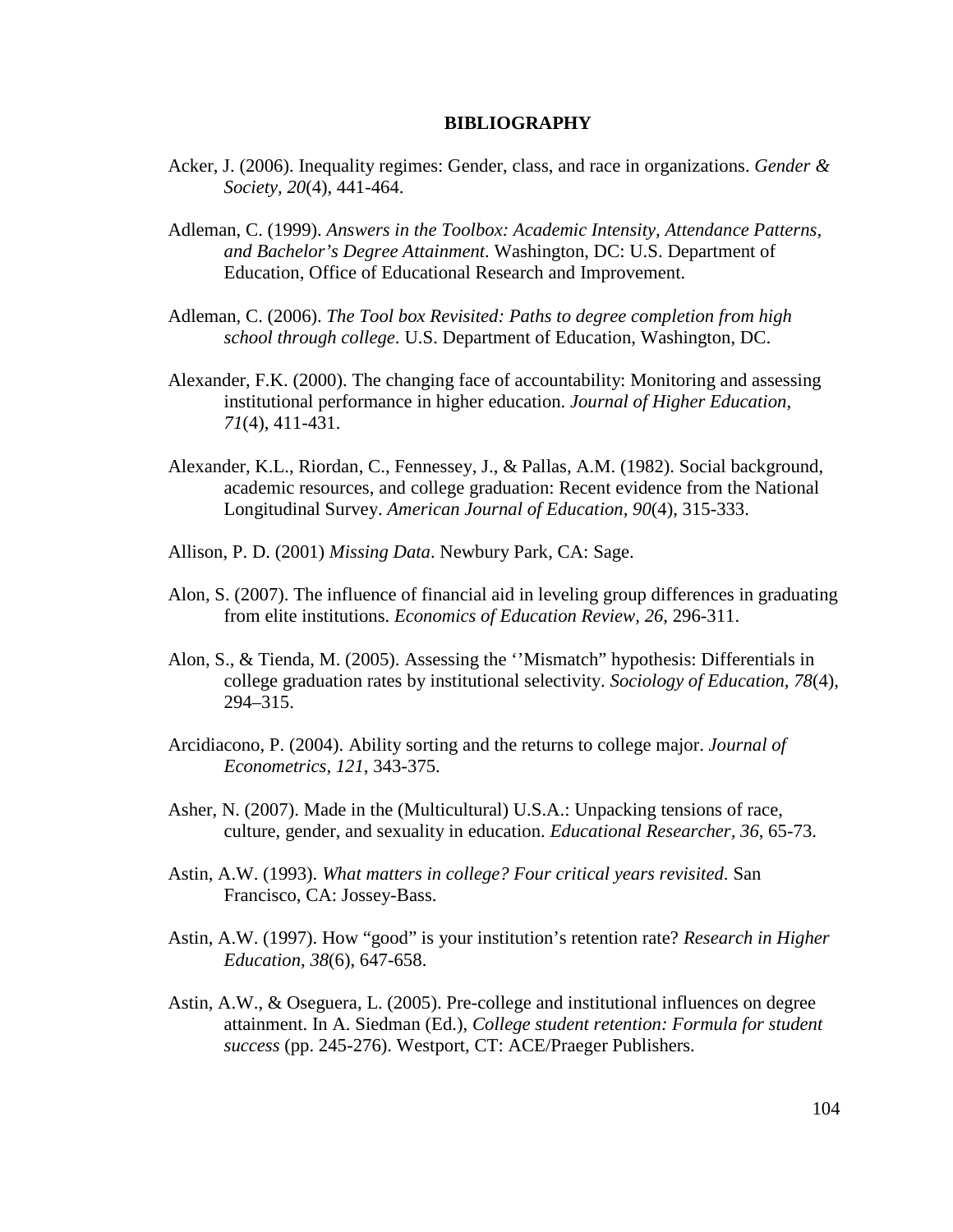- Astin, A.W., Tsui, L., & Avalos, J. (1996). *Degree attainment rates at American colleges and universities: Effects of race, gender, and institutional type*. Los Angeles, CA: Higher Education Research Institute, UCLA.
- Baez, B. (2007). Thinking critically about critical: Quantitative research as social critique. In (Ed.) Stage F.K. Using quantitative data to answer critical questions. *New Directions for Institutional Research, 133*, 17-23.
- Barajas, H.L. & Pierce, J.L. (2001). The significance of race and gender in school success among Latinas and Latinos in college. *Gender & Society, 15*(6), 859-878.
- Baum, S. (2001). *Higher Education: Dollars and Sense*. College Board: New York, NY.
- Baum, S. (2007). Hard heads and soft hearts: Balancing equity and efficiency in institutional student aid policy. *New Directions for Higher Education,* 40, 75-85.
- Baum, S., & Ma, J. (2007). *Education pays: The benefits of higher education for individuals and society*. New York, NY: College Board.
- Bean, J.P. (1990). Why students leave: Insights from research. In D. Hossler and JP Bean (Eds.), The strategic management of college enrollments (pp. 147-169). San Francisco: Jossey-Bass.
- Becker, G.S. (1962). Investment in human capital: A theoretical analysis. *Journal of Political Economy, 70*(S5), 9-49.
- Berger, J.B., & Milem, J.F. (2000). Organizational behavior in higher education and student outcomes. In J.C. Smart (Ed.), *Higher education: Handbook of theory and research* (Vol. 15, pp. 268-338)*.* New York, NY: Agathon Press.
- Bischoping, K. & Bell, S. (1998). Gender and contradictory definitions of university accessibility. *Review of Higher Education, 21*(2).
- Blake, J.H. (2007). The crucial role of student affairs professionals in the learning process. *New Directions for Student Services,* 117, 65-72.
- Bowen, W.G., & Bok, D.C. (1998*). The shape of the river: Long-term consequences of considering race in college and university admissions*. Princeton, NJ: Princeton University Press.
- Braxton, J.M., Brier, E.M., and Steele, S.L. (2007). Shaping retention from research to practice. *Journal of College Student Retention, 9*(3), 377-399.
- Braxton, J.M., Hirschy, A.S., & McClendon, S.A. (2004). *Understanding and Reducing College Student Departure*. ASHE-ERIC Higher 2004.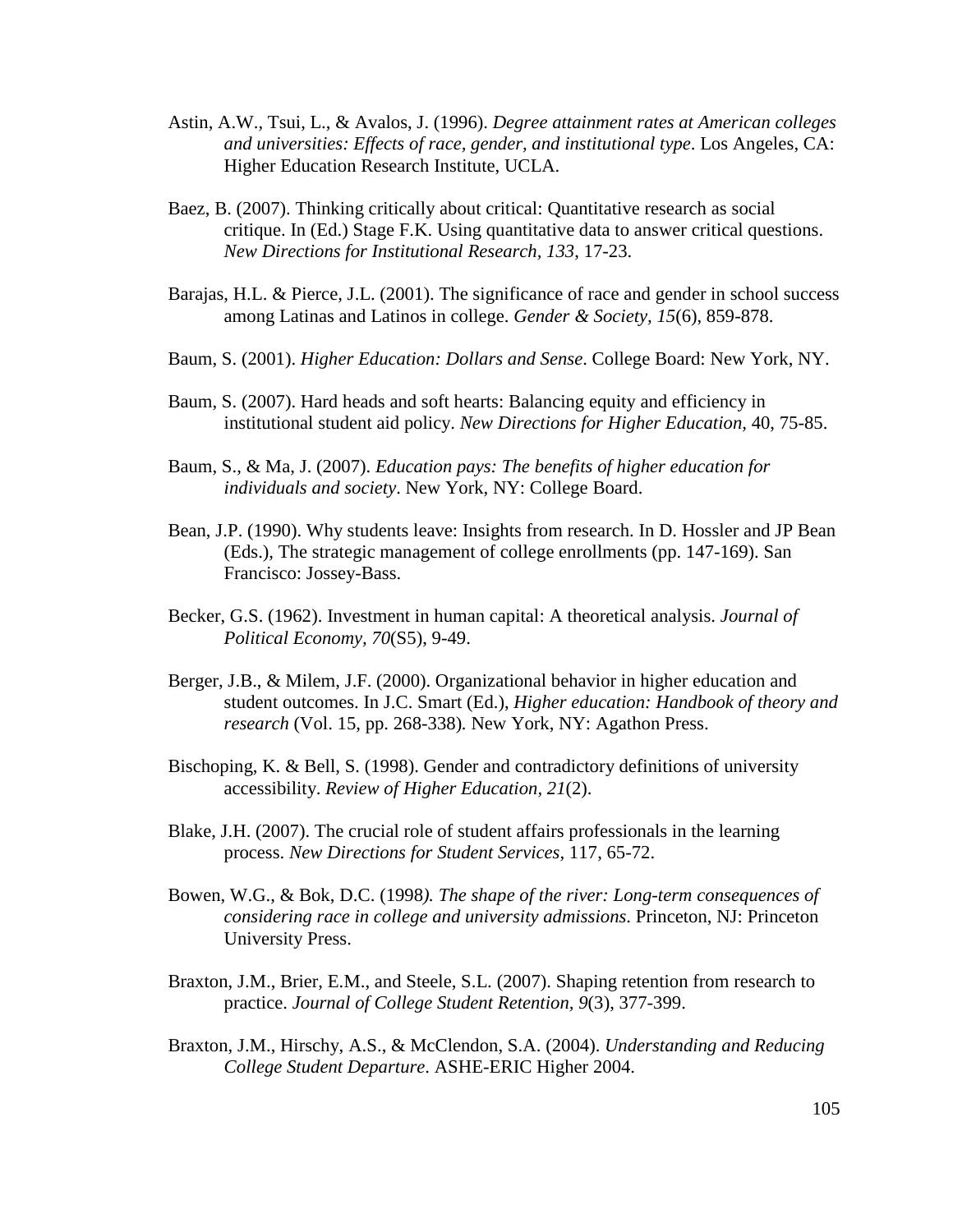- Braxton, J.M. & McClendon, S.A. (2001). The fostering of social integration and retention through institutional practice. *Journal of College Student Retention: Research, Theory, and Practice, 3*(1), 57-71.
- Braxton, J.M., Sullivan, S., & Johnson, R.M. (1997). *Appraising Tinto's Theory of College Student Departure*. New York, NY: Agathon Press.
- Brown & Misra (2003). The intersection of gender and race in the labor market. *Annual Review of Sociology, 29*(1), 487-513.
- Brunn, R. (2009). *Intersectionality at work: Race, class, and gender gaps in postsecondary achievement and attainment*. Unpublished doctoral dissertation, University of Pennsylvania, Philadelphia.
- Buchmann, C. & DiPrete, T.A. (2006). The growing female advantage in college completion: The role of family background and academic achievement. *American Sociological Review, 71*(4), 515-541.
- Cabrera, A.F. (1994). Logistic regression analysis in higher education: An applied perspective. In J.C. Smart (Ed.), *Higher Education: Handbook of Theory and Practice,* Volume 10 (pp. 225-256). New York, NY: Agathon Press.
- Cabrera, A.F., Casteneda, M.B., Nora, A., & Hengstler, D. (1992). The convergence between two theories of college persistence. *Journal of Higher Education, 63*(2), 143-164.
- Cabrera, A.F., Nora, A., & Castenada, M.B. (1992). The role of finances in the persistence process: A structural model. *Research in Higher Education, 33*(5), 571-593.
- Chavous, T.M., Harris, A., Rivas, D., Helaire, L., & Green, L. (2004). Racial stereotypes and gender in context: African Americans at Predominately Black and Predominately White colleges. *Sex Roles, 51*(1/2), 1-16.
- Chen, R. (2008). Financial aid and student dropout in higher education: A heterogeneous research approach. *Higher Education: Handbook of Theory and Research, 23*, 209-239.
- Chen, R. & DesJardins, S.L. (2008). Exploring the effects of financial aid on the gap in student dropout risks by income level. *Research in Higher Education, 49*(1), 1-18.
- Choy, S.P. (2001). Students whose parents did not go to college: Postsecondary access, persistence, and attainment. *The Condition of Education.* Washington, DC: National Center for Education Statistics.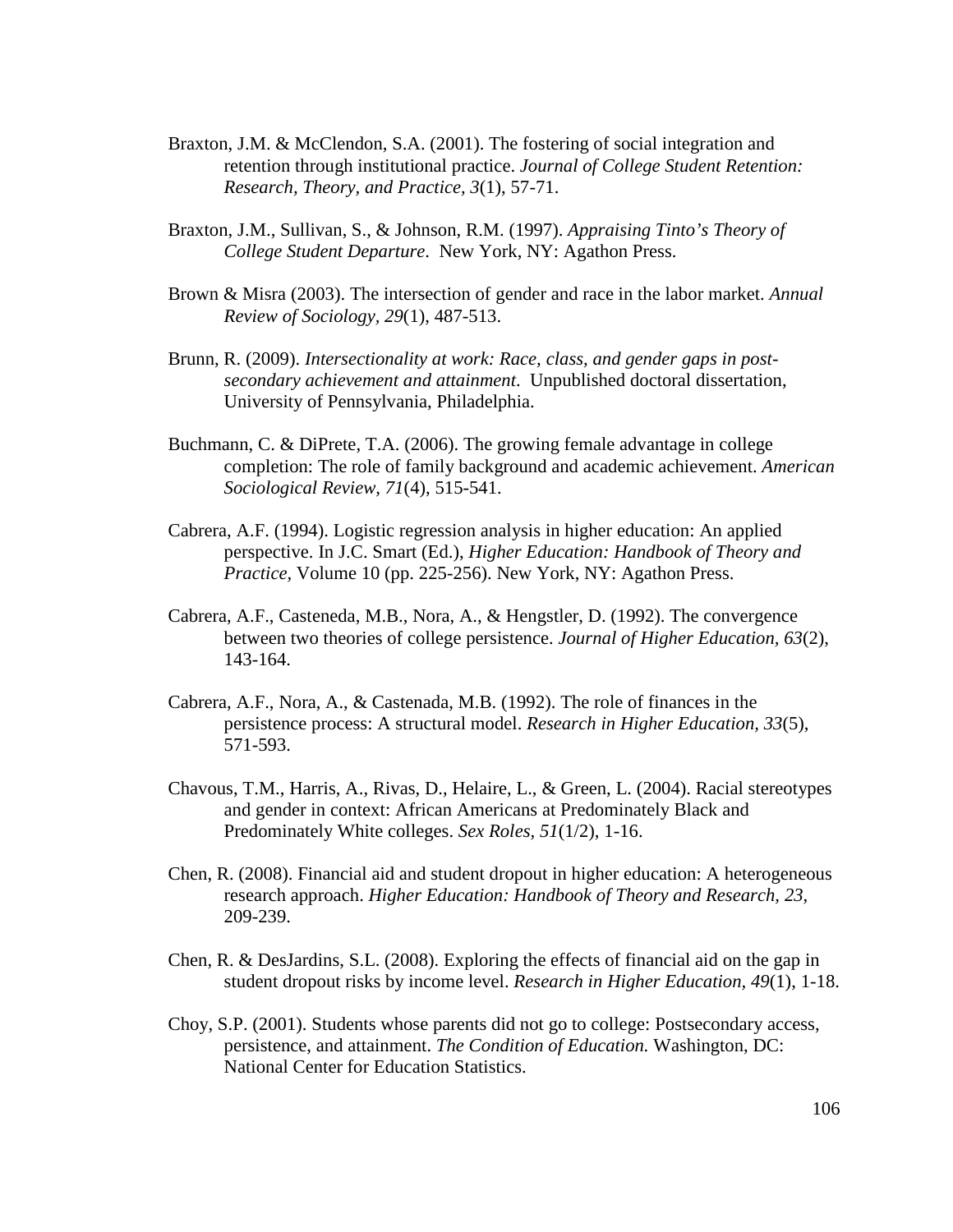- Constantine, M.G. (2002). The intersection of race, ethnicity, gender, and social class in counseling: Examining selves in cultural contexts. *Journal of Multicultural Counseling and Development, 30*(4), 210-215.
- DesJardins, S.L., Ahlburg, D.A., McCall, B.P. (2006). The effects of interrupted enrollment on graduation from college: Racial, income and ability differences. *Economics of Education Review,25*(6), 575-590.
- DesJardins, S.L., Kim, D., & Rzonca, C.S. (2003). A nested analysis of factors affecting bachelor's degree completion. *Journal of College Student Retention, 4*(4), 407- 435.
- Dill, D.D. & Soo, M. (2005). Academic quality, league tables, and public policy: A crossnational analysis of university ranking systems. *Higher Education, 49*(4), 495- 533.
- Dolence, M.G. (1998). Strategic enrollment management. In C. Swann & S.E. Henderson (Ed.), *Handbook for the College Admissions Profession* (pp. 71-92). Westport, CT: Greenwood Press.
- Dowd, A. C. (2004). Income and financial aid effects on persistence and degree attainment in public colleges. *Education Policy Analysis Archives, 12*(21).
- Dynarski, S. (2000). *Hope for whom? Financial aid for the middle class and its impact on college attendance*. National Bureau of Economic Research, Working Paper No. W7756.
- Epps, E.G. (1995). Race, class, and educational opportunity: Trends in the sociology of education. *Sociological Forces, 10*(4), 593-608.
- Fenske, R.H., Porter, J.D., & DuBrock, C.P. (2000). Tracking financial aid and persistence of women, minority, and needy students in science, engineering, and mathematics. *Research in Higher Education, 41*(1), 67-94.
- Fischer, M.J. (2007). Settling into campus life: Differences by race/ethnicity in college involvement and outcomes. *Journal of Higher Education, 78*(2), 125-161.
- Fleming, J. (1984). *Blacks in college: A comparative study of students' success in Black and White institutions*. San Francisco, CA: Jossey-Bass.
- Fry, R. (2004). *Latino youth finishing college: The role of selective pathways*. Pew Hispanic Center: Washington, DC.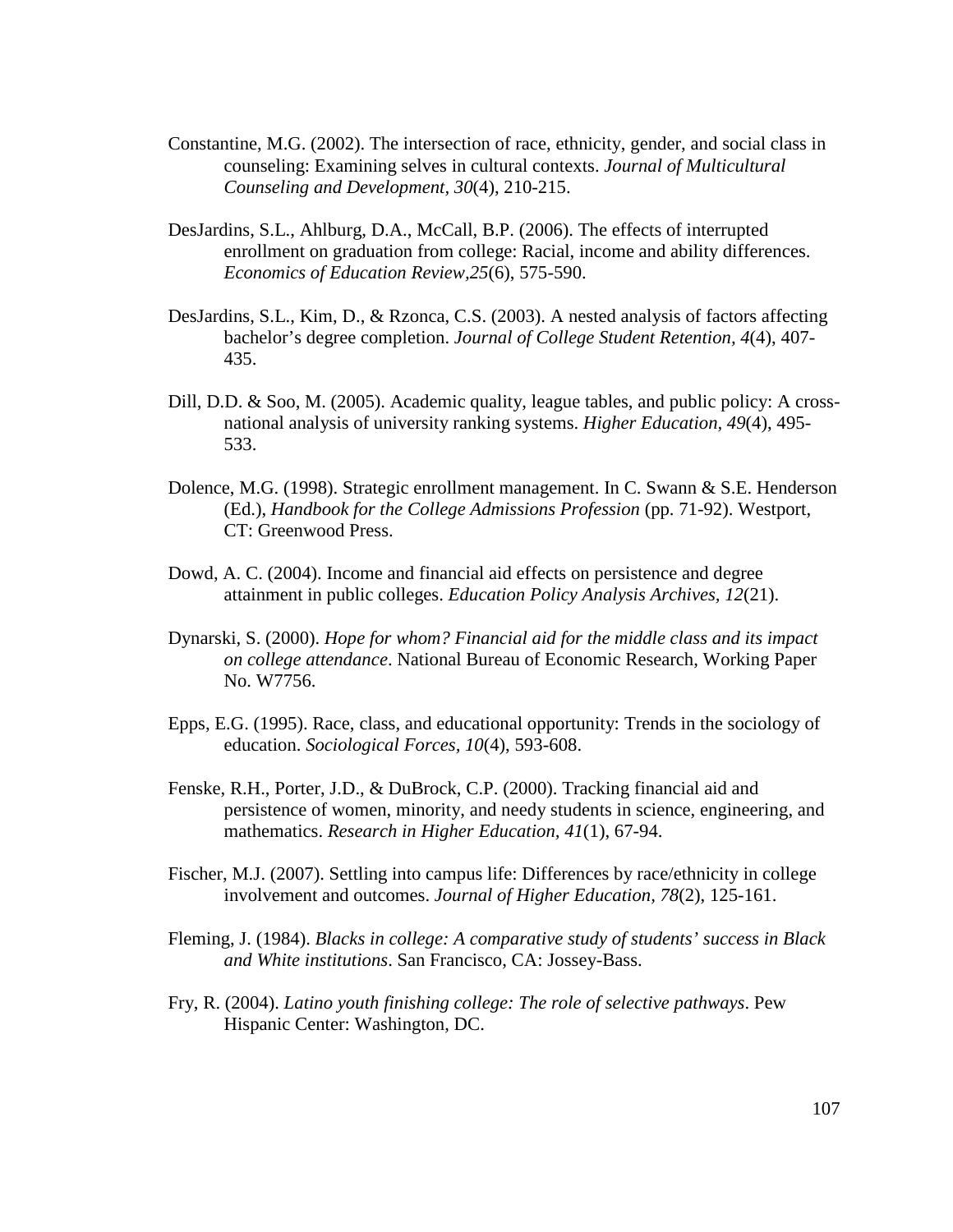- Furr, S.R. & Elling, T.W. (2000). The influence of work on college student development. *NASPA Journal, 37*(2), 454-470.
- Gladieux, L. & Perna, L. (2005). *Borrowers who drop out: A neglected aspect of the college student loan trend* (05-2). National Center for Public Policy and Higher Education: San Jose, CA.
- Goldin, C., Katz, L.F., & Kuziemko, I. (2006). The homecoming of American college women: The reversal of the college gender gap. *Journal of Economic Perspectives, 20*(4), 133-156.
- Goldrick-Rab, S. (2006). Following their every move: An investigation of social-class differences in college pathways. *Sociology of Education, 79*(1), 61-79.
- Gose, B. (2005, February 25). The chorus grows louder for class-based affirmative action. *Chronicle of Higher Education, 51*(25), B5-B6.
- Grant, C.A. & Sleeter, C.E. (1986). Race, class, and gender in education research: An argument for integrative analysis. *Review of Educational Research, 56*(2), 195- 211.
- Gurin, P., Dey, E.L., Hurtado, S., & Gurin, G. (2002). Diversity and higher education: Theory and impact on educational outcomes. *Harvard Educational Review, 72*(3), 330-367.
- Hahs-Vaughn (2004). The impact of parents' education level on college students: An analysis using the BPS longitudinal study 1990-92/94. *Journal of College Student Development, 45*(5), 483-500.
- Harris, D. (2003). Teaching yourself social theory: Theory, culture & society. *Newbury Park: Sage Publications.*
- Hill Collins, P. (2000). *Black feminist thought: Knowledge, consciousness, and the politics of empowerment* (2<sup>nd</sup> Ed.). New York, NY: Routledge.
- Hoffman, J.L., & Lowitzki, K.E. (2005). Predicting college success with high school grades and test scores: Limitations for minority students. *Review of Higher Education, 28*(4), 455-474.
- Horn, L., & Berger, R. (2004). *College persistence on the rise? Changes in 5-year degree completion and postsecondary persistence between 1994 and 2000* (NCES 2004- 156). National Center for Education Statistics. Washington, DC: U.S. Department of Education.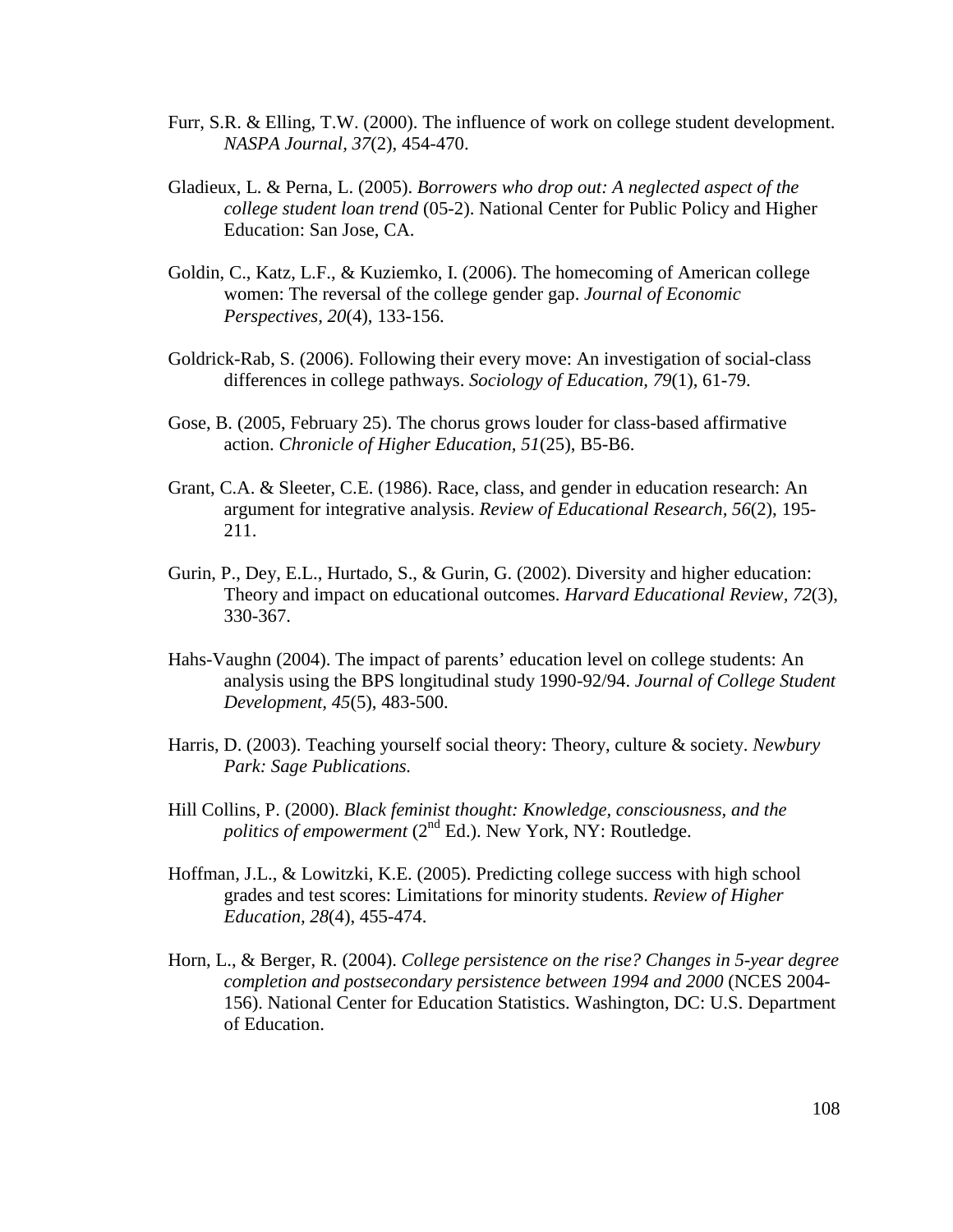- Horn & Carroll (2007). *Putting college graduation rates into context: How 4-year college graduation rates vary with selectivity and size of low-income enrollment*. National Center for Education Statistics. Washington, DC: U.S. Department of Education.
- Hudson, L. (2003). Racial/ethnic differences in the path to a postsecondary credential. *Education Statistics Quarterly, 5*(2). Retrieved May 2, 2008, from http://nces.ed.gov/programs/quarterly/Vol\_5/5\_2/q4\_2.asp.
- Hurtado, A. (1996). *The color of privilege: Three blasphemes on race and feminism.* Ann Arbor, MI: University of Michigan Press.
- Ishitani, T.T. (2006). Studying attrition and degree completion behavior among firstgeneration college students in the United States. *Journal of Higher Education, 77*(5), 861-884.
- Jaccard, J.J. (2001). Interaction effects in logistic regression. (Quantitative Applications in the Social Sciences). *Newbury Park: Sage Publications*.
- Jaccard, J.J. (2003). Interaction effect in multiple regression. (Quantitative Applications in the Social Sciences). *Newbury Park: Sage Publications*.
- Jacobs, J.A. (1996). Gender inequality and higher education. *Annual Review of Sociology, 22*, 153-185.
- Jacobs, J.A. (1999). Gender and the stratification of colleges. *Journal of Higher Education, 70*(2), 161-187.
- Kane, T.J. (1994). *Race, college attendance and college completion*. Brookings Institute: Washington, DC.
- Kao, G. & Thompson, J.S. (2003). Racial and ethnic stratification in educational achievement and attainment. *Annual Review of Sociology, 29*, 417-442.
- Keenan, M. (January 25, 2008). Harvard, Yale quizzed about endowment spending, costs. Bloomberg.com. Retrieved October 2, 2008: http://www.bloomberg.com/apps/news?pid=20601103&sid=aawgVPPUwbNs&re fer=us.
- Kim, D. (2007). The effect of loans on students' degree attainment: Differences by student and institutional characteristics. *Harvard Educational Review, 77*(1), 64- 100.
- Kim, M.M. (2001). Institutional effectiveness of women-only colleges. *Journal of Higher Education, 72*(3), 287-321.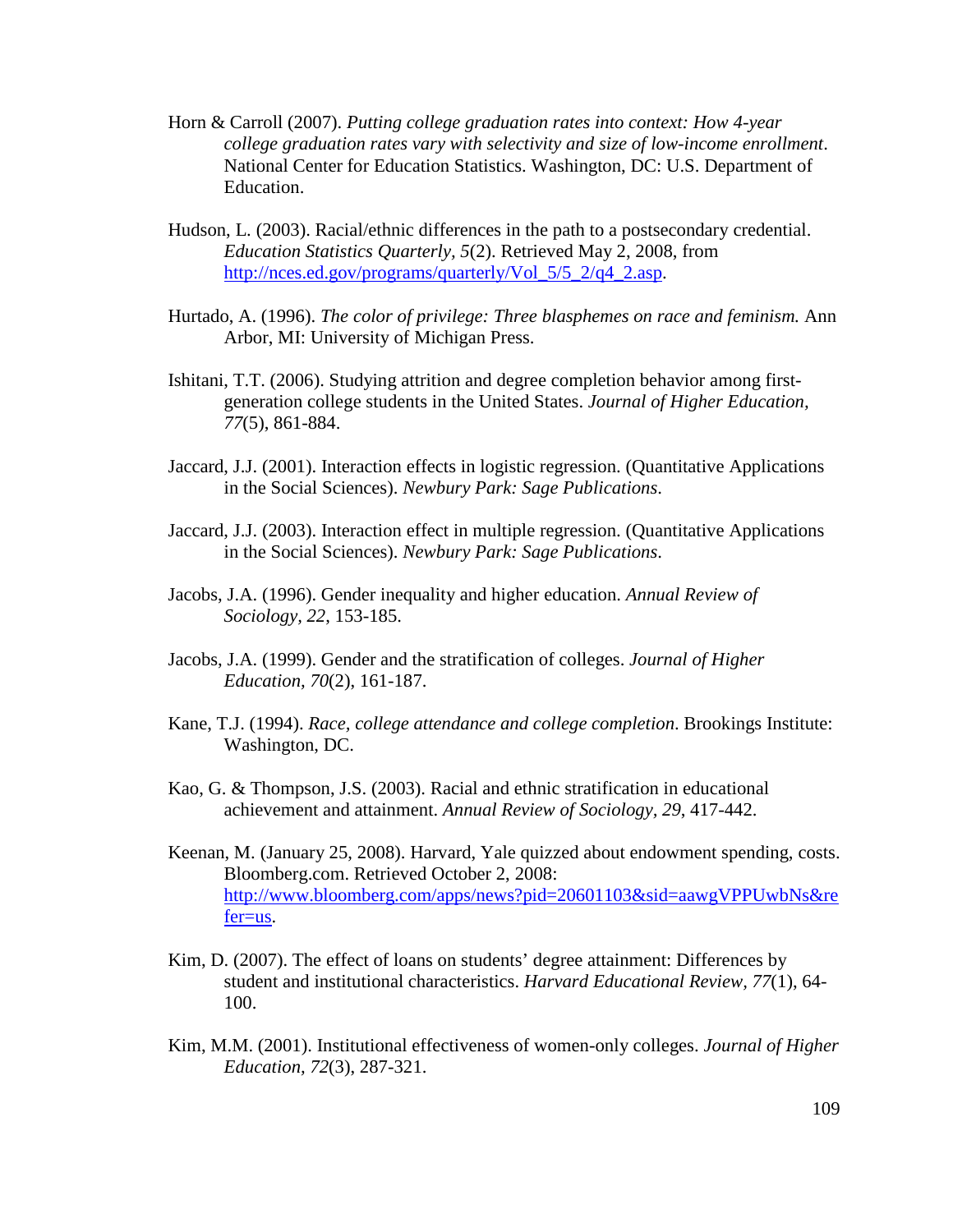- Kim, M.M., & Conrad, C.F. (2006). The impact of historically Black colleges and universities on the academic success of African-American students. *Research in Higher Education, 47*(4), 399-427.
- Kim, M.M., Rhoades, G., & Woodard, D.B. (2003). Sponsored research versus graduating students? Intervening variables and unanticipated findings in public research universities. *Research in Higher Education, 44*, 51-81.
- King, T. & Bannon, E. (2002). *At What Cost? The price that working students pay for a college education*. United States Public Interest Research Group: Washington, DC.
- King, J.E. (1999). *Money Matters: The impact of race/ethnicity and gender on how students pay for college*. American Council on Education: Washington, DC.
- Kinnick, M.K. & Kempner, K. (1988). Beyond "front door" access: Attaining the bachelor's degree. *Research in Higher Education, 29*(4), 299-318.
- Kodrzycki, Y.K. (2004). College completion gaps between Blacks and Whites: What accounts for regional differences? *New England Economic Review, 37-62.*
- Kojaku, L.K. & Nunez, A. (1999). *Descriptive summary of 1995-96 Beginning Postsecondary Students, with profiles of students entering 2- and 4-year institutions.* National Postsecondary Aid Study: 1995-96. Statistical Analysis Report. National Center for Education Statistics: Washington, DC.
- Kreysa, (2007). The impact of remediation on persistence of under-prepared college students. *Journal of College Student Development, 8*(2), 251-270.
- Kuh, G.D., Cruce, T.M., Shoup, R., Kinzie, J., & Gonyea, R.M. (2008). Unmasking the effects of student engagement on first-year college grades and persistence. *Journal of Higher Education, 79*(5), 540-563.
- Kuh, G. D., Kinzie, J., Schuh, J. H., Whitt, E. J., & Associates (2005). *Student success in college: Creating conditions that matter*. San Francisco, CA: Jossey-Bass.
- Ladson-Billings, G. & Tate, W.F. (1995). Toward a critical theory of education. *Teacher's College Record, 97*, 47-68.
- Landry, B. (2007). *Race, Gender, and Class: Theory and Methods of Analysis.*  Upper Saddle River, NJ: Prentice Hall.
- Lareau, A. (2003). *Unequal childhoods: Class, race, and family life*. Berkeley, CA: Regents of the University of California.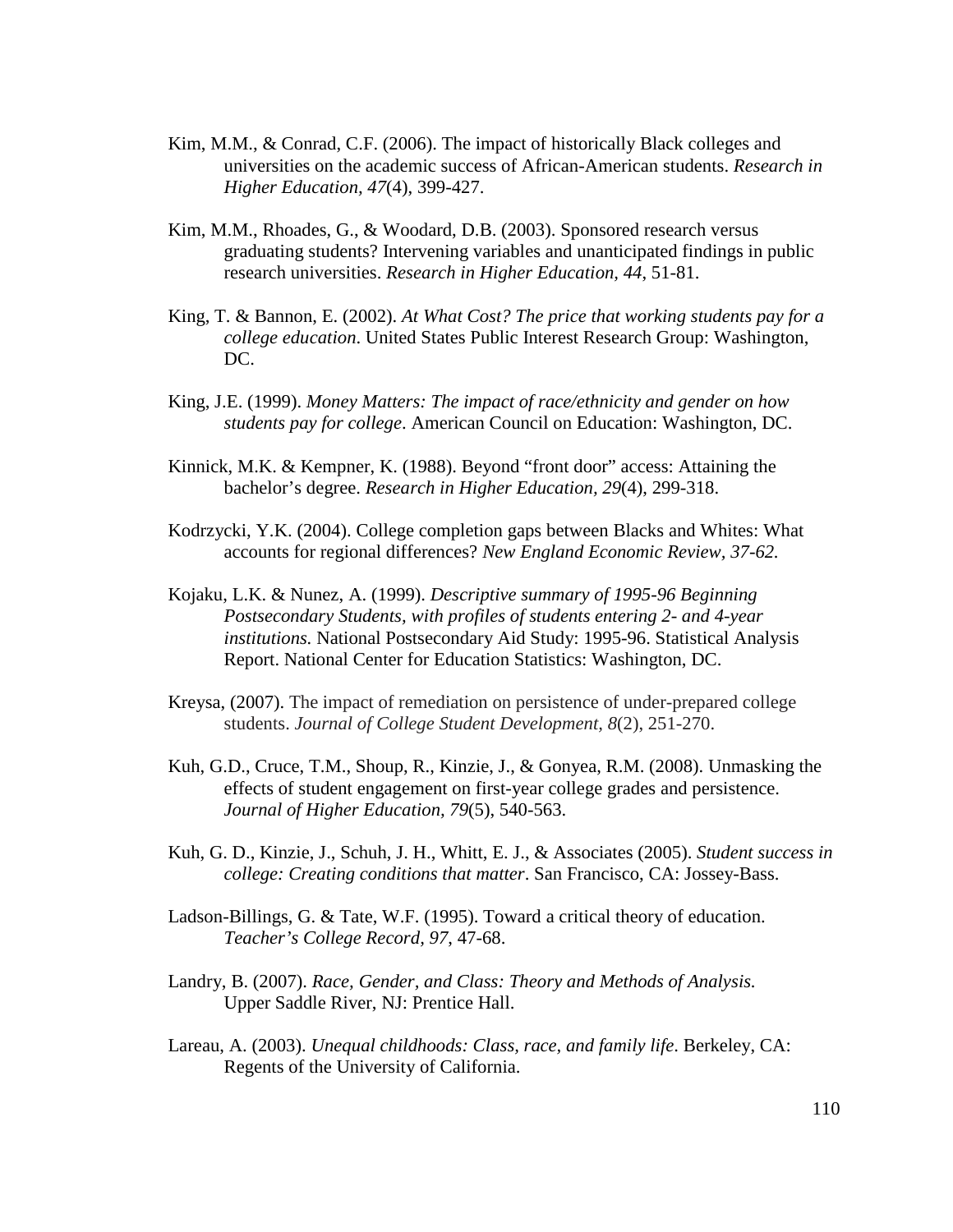- Lee, S.J. & Kumashiro, K.K. (2005). *A Report on the Status of Asian Americans and Pacific Islanders in Education: Beyond the "Model Minority" Stereotype*. Washington, DC: National Education Association.
- Lemert, C. (2004). *Social theory: The multicultural and classic readings* (3<sup>rd</sup> Ed). Boulder, CO: Westview Press.
- Leppel, K. (2002). Similarities and differences in the college persistence of men and women. *Review of Higher Education*, 25(4), 433-450.
- List, J.H. & Wolf, L.M. (2000). The effect of father's presence on postsecondary educational attainment among Whites and Blacks. *Research in Higher Education, 41*(5), 623-636.
- Lundberg, C.A., Schreiner, L.A., Hovaguimian, K.D., & Miller, S.S. (2007). Firstgeneration status and student race/ethnicity as distinct predictors of student involvement and learning. *NASPA Journal, 44*(1), 57-83.
- Magolda, M.B.B. (1992). *Knowing and reasoning in college: Gender-related patterns in students' intellectual development*. San Francisco, CA: Jossey Bass.
- Massey, D.S. & Fischer, M.J. (2005). Stereotype threat and academic performance: New findings from a racially diverse sample of college freshmen. *Du Bois Review, 2*(1), 45-67.
- Massey, D.S., Mooney, M., Torres, K.C., & Charles, C.Z. (2007). Black immigrants and Black natives attending selective colleges and universities in the United States. *American Journal of Education, 113*(2), 243-272.
- McCall, L. (2005). The complexity of intersectionality. *Journal of Women in Culture and Society, 30*(31), 1771-1800.
- McCarron, G.P. & Inkelas, K.K. (2006). The gap between educational aspirations and attainment for first-generation college students and the role of parental involvement. *Journal of College Student Development, 47*(5), 534-549.
- Melguizo, T. (2008). Quality matters: Assessing the impact of attending more selective institutions on college completion rates of minorities. *Research in Higher Education, 49*, 214-236.
- McCormick, A.C. (2003). Swirling and double-dipping: New patterns of student attendance and their implications for higher education. *New Directions for Higher Education,* 121, 13-24.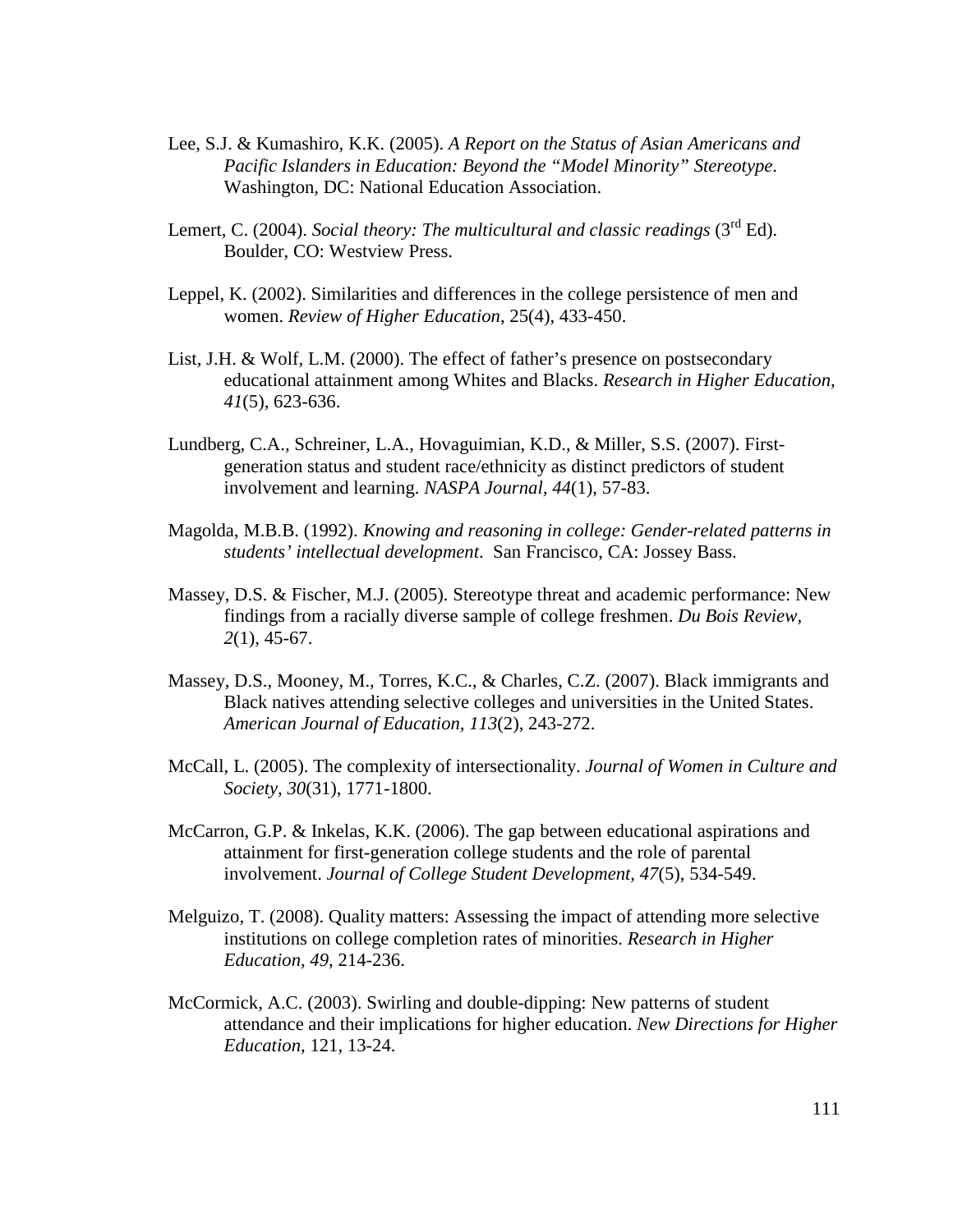- McPherson, M. S., & Schapiro, M. O. (2006). Watch want we do (and not what we say): How student aid awards vary with financial need and academic merit. In M. S. McPherson and M. O. Schapiro (Eds.), *College access: Opportunity or privilege?* (pp. 49-73). New York, NY: College Board.
- Merisotis, J.P. & Phipps, R.A. (2000). Remedial education in colleges and universities: What's really going on. *Review of Higher Education, 24*(1), 67-85.
- Muhammad, C.G., Smith, M.J., & Duncan, G.A. (2008). College choice and college experiences: Intersections of race and gender along the secondary to postsecondary education continuum. *Negro Educational Review, 59*(3-4), 141-146.
- Muraksin, L. & Lee, L. (2004). *Raising the graduation rates of low-income college students*. Pell Institute for the Study of Opportunity in Higher Education: Washington, DC.
- Murtaugh, P.A., Burns, L.D., & Schuster, J. (1999). Predicting the retention of university students. *Research in Higher Education, 40*(3), 355-371.
- National Center for Higher Education Management Systems (NCHEMS), 2009. Retrieved April 30, 2009 from http://www.nchems.org/.
- Nettles, M.T., & Perna, L.W. (1997). *The African American education data book: Higher and adult education, Volume I*. Fairfax, VA: Frederick D. Patterson Research Institute of The College Fund/UNCF.
- Nora, A., Cabrera, A., Hagedorn, L.S., & Pascarella, E. (1996). Differential impacts of academic and social experiences on college-related behavioral outcomes across different ethnic and gender groups at four-year institutions. *Research in Higher Education, 37*(4), 427-451.
- Oseguera, L. (2005). Four and six-year baccalaureate degree completion by institutional characteristics and racial/ethnic groups. *Journal of College Student Retention, 7*(1/2), 19-59.
- Pascarella, E.T. (1985). Racial differences in factors associated with bachelor's degree completion: A nine-year follow-up. *Research in Higher Education,* 23(4), 351- 373.
- Pascarella, E.T., Ethington, C.A., & Smart, J.C. (1988). The influence of college on humanitarian/civic involvement values. *Journal of Higher Education, 59*(4), 412- 437.
- Pascarella, E.T., & Terenzini, P. (2005). *How college affects students: A third decade of research, Volume 2*. San Francisco, CA: Jossey-Bass.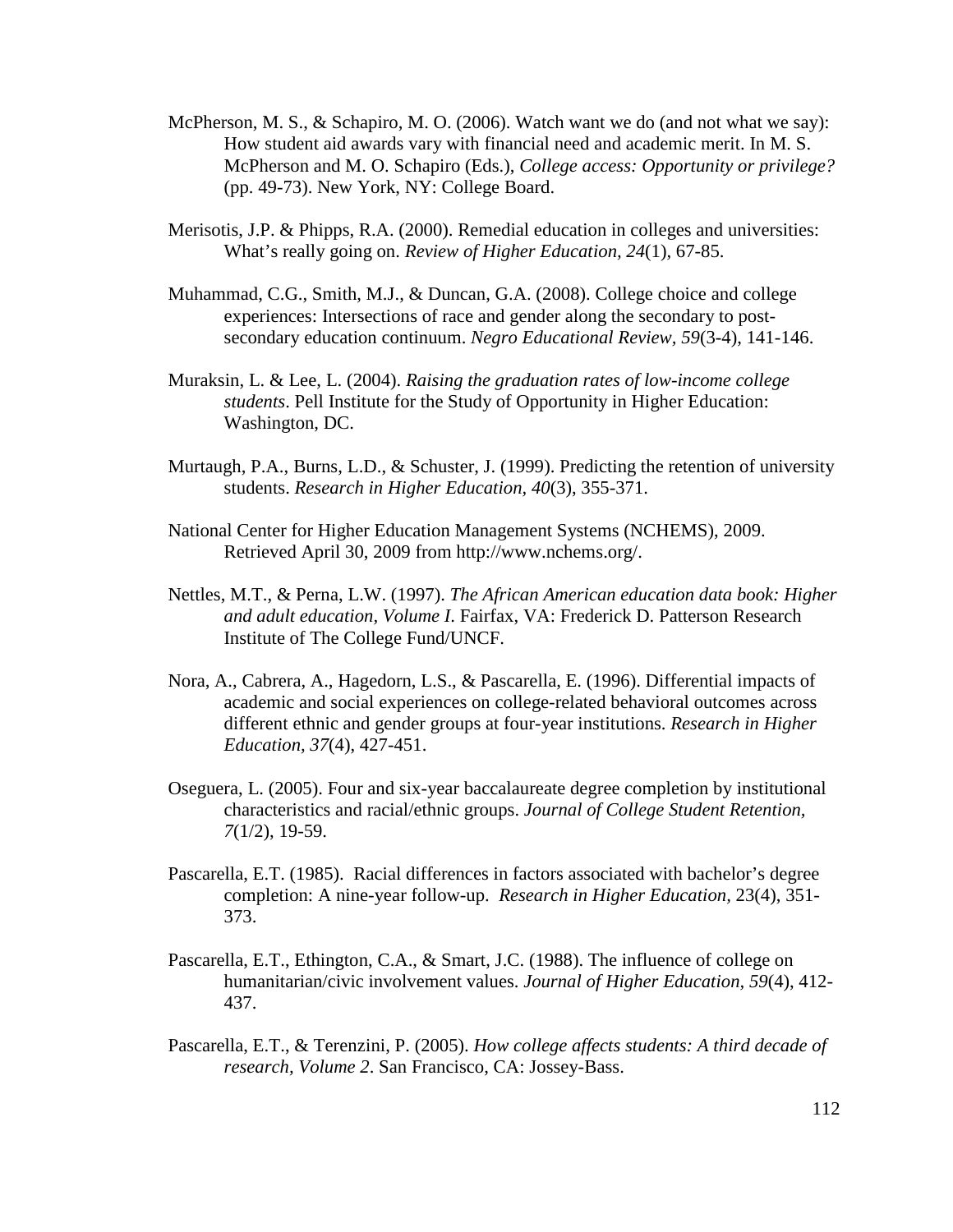- Pascarella, E.T., Smart, J.C., Ethington, C.A., & Nettles, M.T. (1987). The influence of college on self-concept: A consideration of race and gender differences. *American Educational Research Journal, 24*(1), 49-77.
- Paulsen, M.B. (1998). Recent research on the economics of attending college: Returns on investment and responsiveness to price. *Research in Higher Education, 39*(4), 471-498.
- Paulsen, M.B., & St. John, E.P. (2002). Social class and college costs: Examining the financial nexus between college choice and persistence. *Journal of Higher Education, 73*(2), 189-236.
- Pavel, D.M., Skinner, R.R., Cahalan, M., Tippeconnic, J., & Stein, W. (1998). *American Indians and Alaska Natives in Postsecondary Education*. (NCES 98-291). National Center for Education Statistics, U.S. Department of Education. Washington, DC.
- Perna, L.W. (1998). The contribution of financial aid to undergraduate persistence. *Journal of Student Financial Aid, 28*(3), 25-40.
- Perna, L.W. (2000). The differences in the decision to attend college among African Americans, Hispanics, and Whites. *Journal of Higher Education, 71*(2), 117-141.
- Perna, L.W. (2005). The benefits of higher education: Sex, racial/ethnic, and socioeconomic group differences. *Review of Higher Education, 29*(1), 23-52.
- Perna, L.W. (2008). Understanding high school students' willingness to borrow to pay college prices. *Research in Higher Education, 49*(7), 589-606.
- Perna, L.W. & Thomas, S. (2008). *Theoretical Perspectives on Student Success: Understanding the Contributions of the Disciplines*. *ASHE Higher Education Report, 34*(1).
- Perna, L.W. (Ed.) (2010). *Understanding the working college student: New research and its implications for policy and practice*. Sterling, VA: Stylus Press.
- Perna, L. W., Lundy-Wagner, V., Yee, A., Brill, L., & Teran, T. (in press). Showing them the money: The role of institutional financial aid policies and communication strategies in attracting low-income students. In A. Kezar (Ed.), *Recognizing and serving low-income students in postsecondary education*. New York, NY: Routledge.
- Peter, K., & Forrest Cataldi, E. (2005). *The Road Less Traveled? Students Who Enroll in Multiple Institutions* (NCES 2005-157). U.S. Department of Education, National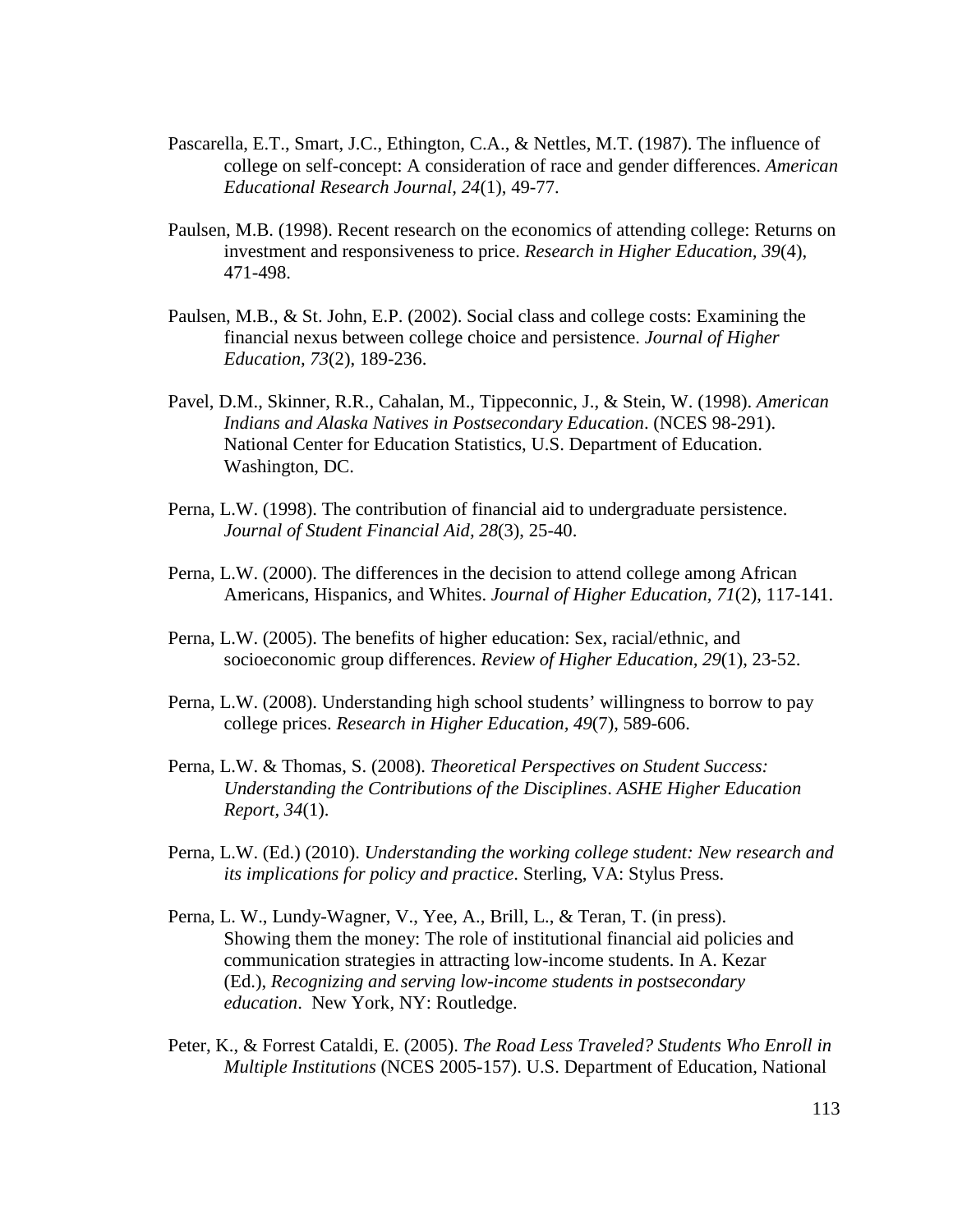Center for Education Statistics. Washington, DC: U.S. Government Printing Office.

- Peter, K. & Horn, L. (2005). *Gender differences in participation and completion of undergraduate education and how they have changed over time*. U.S. Department of Education, National Center for Education Statistics. Washington, DC: U.S. Government Printing Office.
- Postsecondary Education Opportunity (2003). *Undergraduate degree completion by age 25 to 29 for those who enter college 1947 to 2002*. Oskaloosa, IA: Mortenson Research Seminar on Public Policy Analysis of Opportunity for Postsecondary Education.
- Raines, J., & McAdams, C.B. (2006). College and social class. *Cross Currents, 56*(1), 46-57.
- Raudenbush, S.W., & Byrk, A.S. (2002). *Hierarchical linear models.* Newbury Park, CA: Sage.
- Reason, R.D. (2009). Student variables that predict retention: Recent research and new developments. *NASPA Journal, 46*(3), 482-501.
- Riegle-Crumb, C. (2006). The path through math: Course sequences and academic performance at the intersection of race-ethnicity and gender. *American Journal of Education, 113*, 101-122.
- Ryan, J.F. (2004). The relationship between institutional expenditures and degree attainment at baccalaureate colleges. *Research in Higher Education, 45*(2), 97- 114.
- Schuh, J.H. (2005). Finances and retention: Trends and potential implications. In A. Seidman (Ed.), *College student retention: Formula for student success* (pp. 277- 293). Westport, CT: American Council on Education/Praeger Publishers.
- Schwalbe, M., Godwin, S., Holden, D., Schrock, D., & Thompson, S. (2000). Generic processes in the reproduction of inequality. *Social Forces, 79*(2), 419-452.
- Scott, M., Bailey, T., & Kienzl, G. (2006). Relative success? Determinants of college graduation rates in public and private colleges in the U.S. *Research in Higher Education, 47*(3), 249-279.
- Seymour, E. & Hewitt, N.M. (1997). *Talking about leaving: Why undergraduate leave the sciences*. Boulder, CO: Westview Press.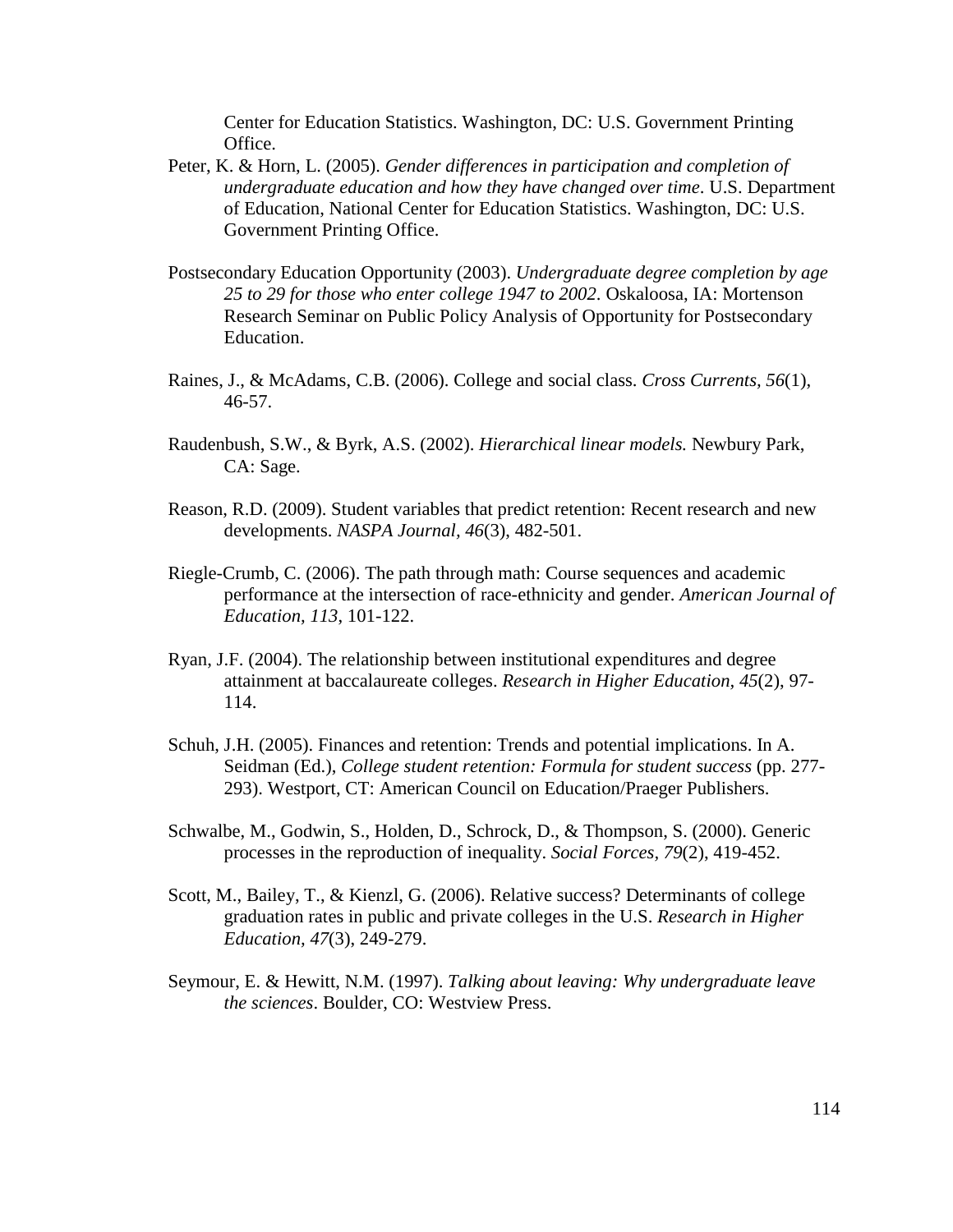- Shaw, K.M. (1997). Remedial education as ideological battleground: Emerging remedial education policies in the community college. *Educational Evaluation & Policy Analysis, 19*(2), 284-296.
- Shin, J., & Milton, S. (2004). The effects of performance budgeting and funding programs on graduation rate in public four-year colleges and universities. *Education Policy Analysis Archives, 12*(22).
- Snyder, T.D., Dillow, S.A., & Hoffman, C.M. (2009). *Digest of Education Statistics 2008*  (NCES-2009-020). National Center for Education Statistics, Institute for Education Sciences, U.S. Department of Education. Washington, DC.
- Solórzano, D.G., Villalpando, O., & Oseguera, L. (2005). Educational inequities and Latina/o undergraduate students in the United States: A critical race analysis of their educational progress. *Journal of Hispanic Education, 4*, 272-294.
- Spencer, S.J., Steele, C.M., & Quinn, D.M. (1999). Stereotype threat and women's math performance. *Journal of Experimental Social Psychology, 35*, 4-28.
- St. John, E.P. (1991). What really influences minority attendance? Sequential analysis of the High School and Beyond Sophomore Cohort. *Research in Higher Education, 32*(2), 141-158.
- St. John, E.P., Hu, S., Simmons, A.B., and Musoba, G.D. (2000). Aptitude vs. merit: What matters in persistence. *Review of Higher Education, 24*(2), 131-152.
- St. John, E.P., Hu, S., Simmons, A., Carter, D.F., Weber, J. (2004). What difference does a major make? The influence of college major field on persistence by African American and White students. *Research in Higher Education, 45*(3), 209-232.
- St. John, E.P., Paulsen, M.B., & Carter, D.F. (2005). Diversity, college cost, and postsecondary opportunity: An examination of the financial nexus between college choice and persistence for African American and Whites. *Journal of Higher Education,* 76(5), 545-569.
- Stage, F.K. (1989). Motivation, academic and social integration, and the early dropout. *American Educational Research Journal, 26*(3), 385-402.
- Stage, F.K. (2007). Using quantitative data to answer critical questions. *New Directions for Institutional Research*, 133.
- Teranishi, R.T., Ceja, M., Antonio, A.L., & McDonough, P. (2004). The college-choice process for Asian Pacific Americans: Ethncity and socioeconomic class in context. *Review of Higher Education, 27*(4), 527-551.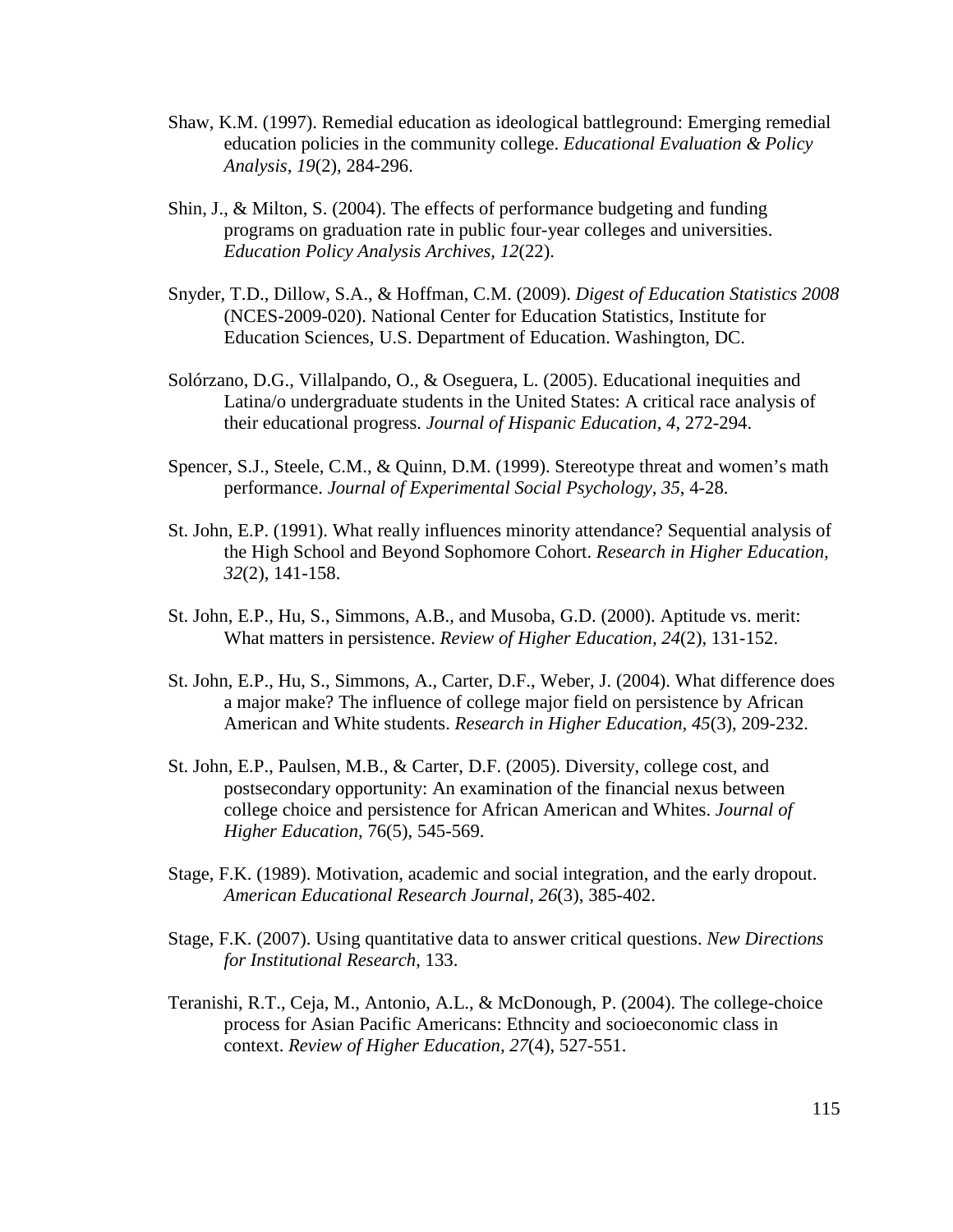- Terenzini, P.T., Cabrera, A., & Bernal, E.M. (2001). *Swimming against the tide: The poor in American Higher Education,* Research Report No. 2001-1. College Board, New York: NY.
- Terenzini, P.T., Springer, L., Yaeger, P.M., Pascarella, E.T., & Nora, A. (1996). Firstgeneration college students: Characteristics, experiences and cognitive development. *Research in Higher Education, 37*(1), 1-22.
- Thayer, P.B. (2000). Retaining first generation and low income students. *Opportunity Outlook,* 2-8.
- Thomas, S.L. (2000). Deferred costs and economic returns to college quality, major, and academic performance. *Research in Higher Education,* 41, 281-313.
- Thomas, S.L. & Zhang, L. (2005). Post-baccalaureate wage growth within 4 years of graduation: The effects of college quality and college major. *Research in Higher Education, 46*(4), 437-459.
- Thompson, M.S., Gorin, J.S., Obeidat, K., & Chen, Y. (2006). Understanding differences in postsecondary educational attainment: A comparison of predictive measures for Black and White students. *Journal of Negro Education, 75*(3), 546-562.
- Tierney, W.G. (1992). An anthropological analysis of student participation in college. *Journal of Higher Education, 63*(6), 603-618.
- Tinto, V. (1993). *Leaving college: Rethinking the causes and cures of student attrition.*  Chicago, IL: University of Chicago Press.
- Tinto, V. (2006). Research and practice of student retention: What's next? *Journal of College Student Retention: Research, Theory, and Practice, 8*(1), 1-19.
- Titus, M.A. (2004). Examining the influence of institutional context on persistence at four-year colleges and universities: A multilevel approach. *Research in Higher Education, 45*(7), 673-699.
- Titus, M.A. (2006a). Understanding college degree completion of students with low socioeconomic status: The influence of institution financial context. *Research in Higher Education, 47*(4), 371-398.
- Titus, M.A. (2006b). Understanding the influence of the financial context of institutions on student persistence at four-year colleges and universities. *Journal of Higher Education, 77*(2), 353-375.
- Trent, W.T. (1991). Focus on equity: Race and gender differences in degree attainment, 1975-76; 1980-81. In W.R.Allen, E.G. Epps, & N.Z. Haniff (Eds.), *College in*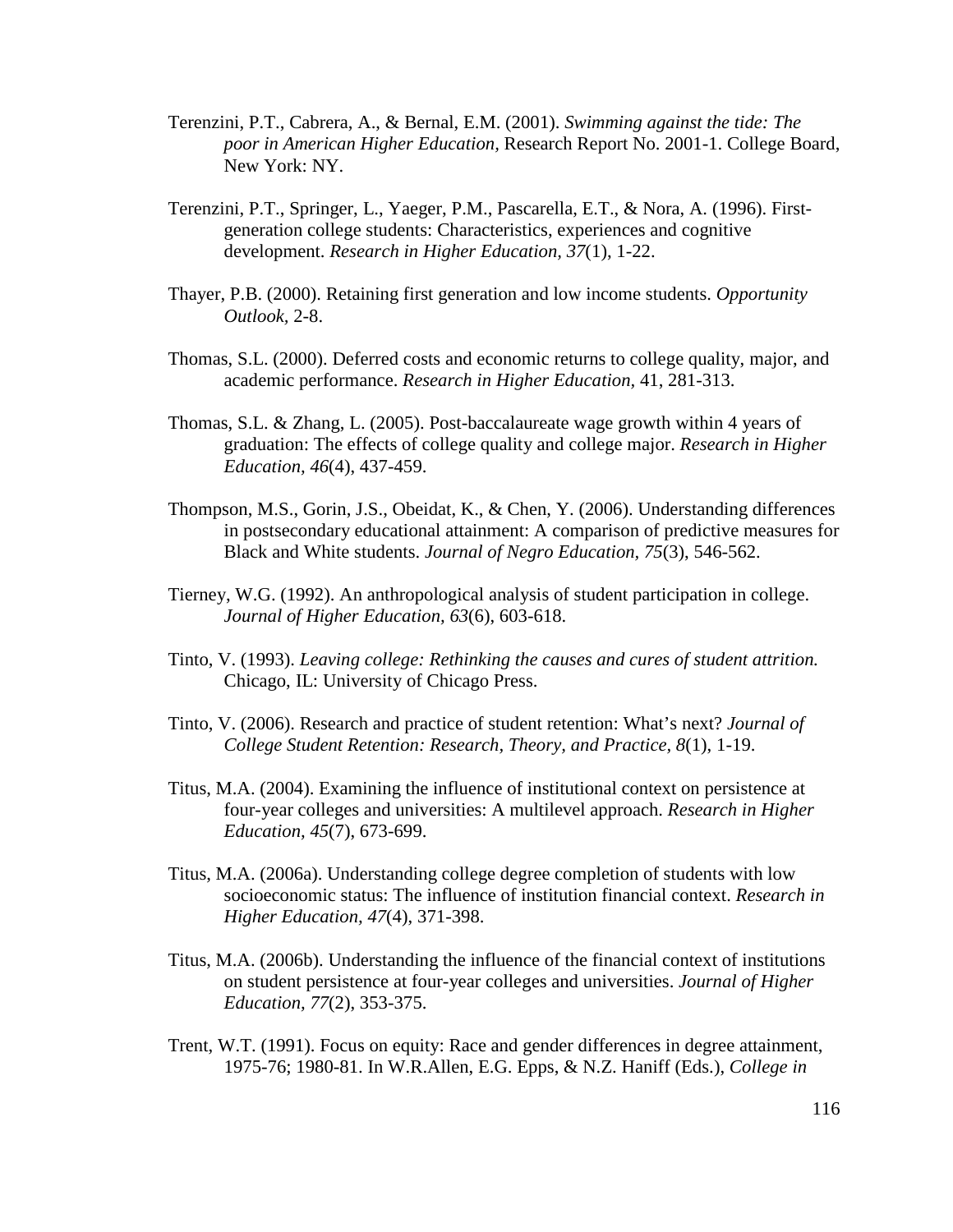*Black and White: African American students in predominately White and in historically Black public universities.* Albany: State University of New York Press.

- Trusty, J., & Niles, S.G. (2004). Realized potential or lost talent: High school variables and bachelor's degree completion. *Career Development Quarterly, 53*(1), 2-15.
- Tucker, I.B. (2004). A reexamination of the effect of big-time football and basketball success on graduation rates and alumni giving rates. *Economics of Education Review, 23*, 655-661.
- U.S. News & World Report (2008). Best colleges 2009. Retrieved July 17, 2008, from http://colleges.usnews.rankingsandreviews.com/usnews/edu/college/rankings/rank index\_brief.php
- Vartanian, T.P., Karen, D., Buck, P.W., & Cadge, W. (2007). Early factors leading to college graduation for Asians and non-Asians in the United States. *Sociological Quarterly, 48*(2), 165-197.
- Ver Ploeg, M. (2002). Children from disrupted families as adults: Family structure, college attendance and college completion. *Economics of Education Review, 21*, 171-184.
- Walpole, M. (2003). Socioeconomic status and college: How SES affects college experiences and outcomes. *Review of Higher Education, 27*(3), 45-73.
- Walpole, M. (2008). Emerging from the pipeline: African American students, socioeconomic status, and college experiences and outcomes. *Research in Higher Education, 49*, 237-255.
- Wine, J.S., Heuer, R.E., Wheeless, S.C., Francis, T.L., Franklin, J.W., & Dudley, K.M. (2002). *Beginning Postsecondary Students Longitudinal Study 1996-2001 (BPS:1996/2001) Methodology Report* (NCES 2002-171).Washington, DC: NCES.
- Winkle-Wagner, R. (2008). Not feminist but strong: Black women's reflections on race and gender in college. *Negro Educational Review, 59*(3/4), 181-195.
- Wohlgemuth, D., Whalen, D., Sullivan, J., Nading, C., Shelley, M., & Wang, Y. (2007). Financial, academic, and environmental influences on the retention and graduation of students. *Journal of College Student Development, 8*(4), 457-475.
- Young, J.W. & Fisler, J.L. (2000). Sex differences on the SAT: An analysis of demographic and educational variables. *Research in Higher Education, 41*(3), 401-416.